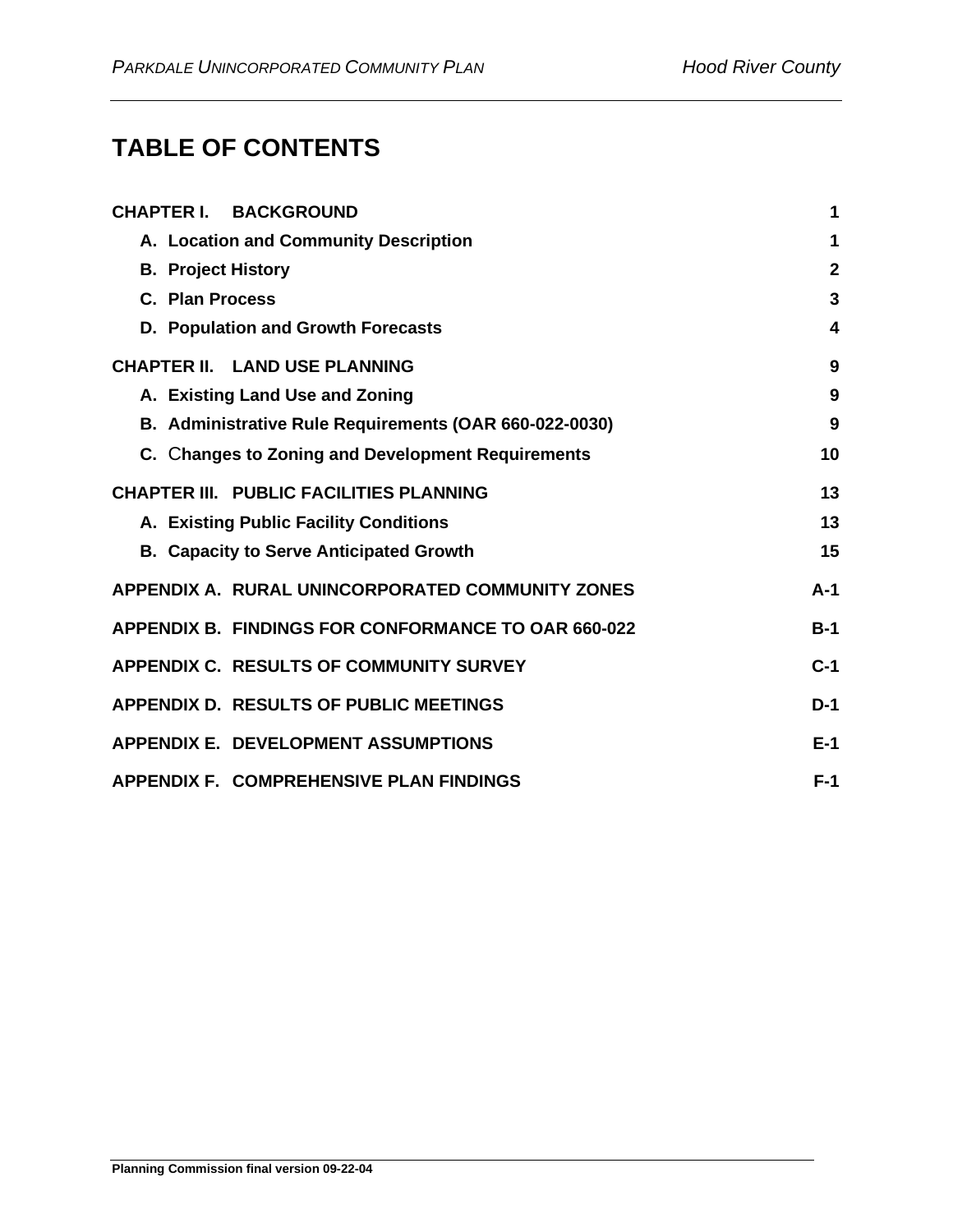# <span id="page-1-0"></span>**CHAPTER I. BACKGROUND**

# <span id="page-1-1"></span>**A. LOCATION AND COMMUNITY DESCRIPTION**

The Parkdale community is located in the upper Hood River Valley, approximately 15 miles south of the Columbia River in Hood River County, Oregon. The community is accessed from State Highway 35 via the Hood River Highway (State Highway 281).

The local economy in Parkdale is primarily based in agriculture, including fruit growing on surrounding farmlands and one (Diamond) fruit packing plant. The community also is home to a number of businesses including a brew pub, general merchandise store, gas station, antique store, market and other commercial and industrial enterprises. The Mt. Hood Railroad terminates in Parkdale adjacent to the Hutson Museum. Other community facilities include the Parkdale Community Center, post office and Parkdale Elementary School. Parkdale is served by the Parkdale Water Company and Parkdale Sewer District. The community enjoys beautiful views of Mt. Hood to the southwest. Most of Parkdale's residents live there year-round, though the community also includes a number of vacation homes.

The 2000 US Census identified a population of 226 people in the Parkdale Census Defined Place (CDP). Of this population 62, or 23% of the total, were identified as "Hispanic or Latino." There were 92 housing units within the Parkdale CDP, with a vacancy rate of 4.3%.

Oregon Administrative Rules(OAR 660-022-0020) identify the following requirements for lands that may be included within an unincorporated community boundary.

- "3) Only land meeting the following criteria may be included within an unincorporated community boundary:
	- (a) Land which has been acknowledged as a Goal 3 or 4 exception area and historically considered to be part of the community provided the land only includes existing, contiguous concentrations of:
		- (A) Commercial, industrial, or public uses; and/or
		- (B) Dwelling units and associated residential lots at a greater density than exception lands outside rural communities.
	- (b) Land planned and zoned for farm or forest use provided such land meets the criteria in section (4) of this rule.
- (4) Community boundaries may include land that is designated for farm or forest use pursuant to Goals 3 and 4 if all the following criteria are met:
	- (a) The land is contiguous to Goal 3 or 4 exception lands included in the community boundary;
	- (b) The land was occupied on the date of this division (October 28, 1994) by one or more of the following uses considered to be part of the community: Church, cemetery, school, park, playground, community center, fire station, museum, golf course, or utility facility;
	- (c) Only the portion of the lot or parcel that is occupied by the use(s) in subsection (b) of this section is included within the boundary; and
	- (d) The land remains planned and zoned under Goals 3 or 4.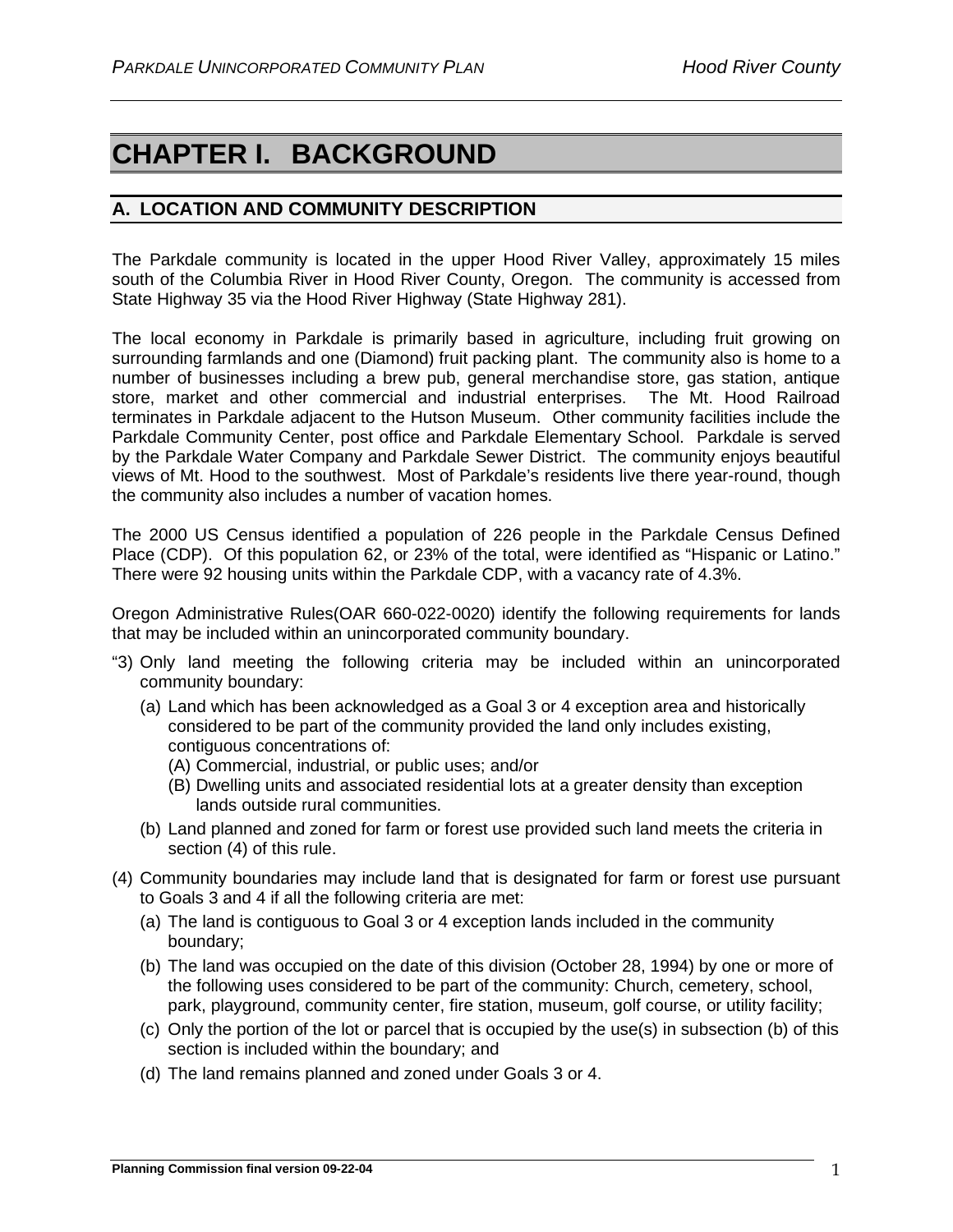- (5) Site specific unincorporated community boundaries that are shown on an acknowledged plan map on October 28, 1994, are deemed to comply with subsections (2) and (3) of this rule unless the boundary includes land designated for farm or forest use that does not meet the criteria in section (4) of this rule.
- (6) Communities which meet the definitions in both OAR 660-022-0010(6) and (9) shall be classified and planned as either resort communities or urban unincorporated communities."

In Parkdale, these requirements translate into contiguous areas zoned for commercial, industrial and residential use (i.e., exception areas). Most of the residential land within the community boundary is within a long narrow strip of properties which flank Clear Creek Road, south of Baseline Drive. Additional residential land is found in the northeast corner of the community, north of Baseline Drive and east of Cooper Spur Road. Commercial properties are located on either side of Baseline Drive both east and west of Clear Creek Road. Land zoned for industrial use is located northwest of the intersection of Clear Creek Road and Baseline (Diamond fruit packing plant) and north of the commercial properties along the north side of Baseline, east of Clear Creek. Most of this area is within both the Parkdale Water Company District and all of it is within the Parkdale Sewer District, each of which are somewhat larger than the unincorporated community. Some properties in the southernmost portion of the community are within the Crystal Springs Water District but are served by the Parkdale Water District through a cooperative agreement between the two districts. The proposed boundary does not necessarily include specific parcels requested for inclusion by individual property owners during public meetings or as part of other public comments provided to the County.

# <span id="page-2-0"></span>**B. PROJECT HISTORY**

In December 1994, the State of Oregon's Land Conservation Development Commission (LCDC) adopted Oregon Administrative Rule (OAR) Chapter 660, Division 22, or the Unincorporated Communities Rule ("the UCR"). The UCR provides a framework for counties to use in identifying and designating unincorporated communities outside established Urban Growth Boundaries, and establishes planning rules for unincorporated communities pertaining to development standards, allowed land uses and public facilities.

Hood River County initiated a project in August 2002 to plan for the rural communities of Odell and Parkdale in accordance with the UCR. The project is partially funded by the State's Department of Land Conservation and Development (DLCD) as part of a periodic review grant. The County's periodic review process has been ongoing since 1995.

The County selected a consultant team led by Cogan Owens Cogan, LLC, to lead the unincorporated communities planning efforts for the communities of Odell and Parkdale. The consultant team was chosen through a competitive process, and began work in August 2002.

The consultant team had the primary responsibility for reviewing and evaluating information on existing land uses and public facilities, drafting community questionnaires for Odell and Parkdale, preparing draft zoning ordinance amendments and accompanying maps, and updating the commercial and industrial land inventories. The consultant team's responsibilities related to the public involvement process included drafting meeting agendas and informational materials, facilitating community meetings, preparing summaries of the meeting results, and assisting County staff in responding to inquiries from residents and property owners.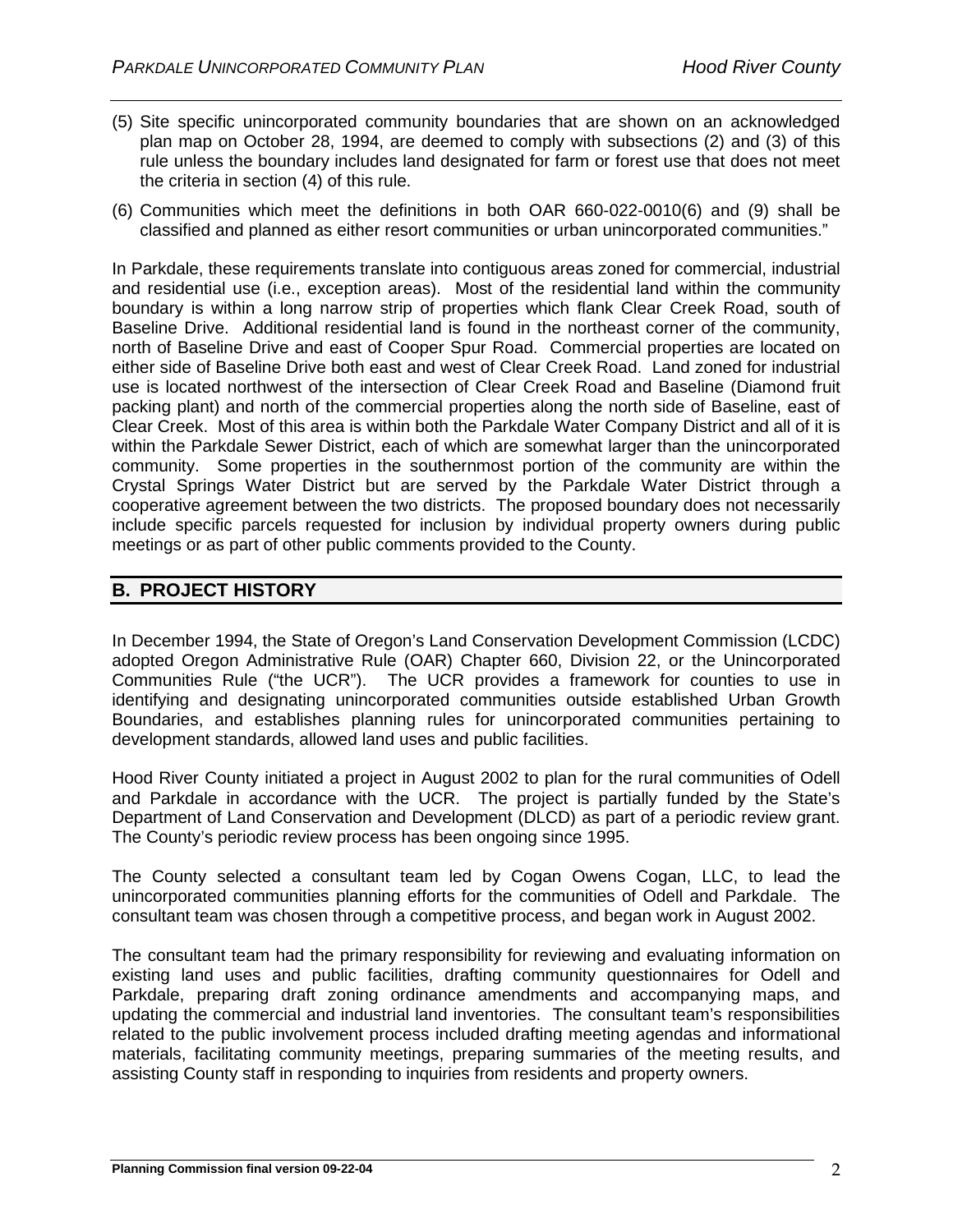County staff was responsible for providing existing land use and public facility information to the consultants, distributing the community questionnaires, identifying venues for public meetings, notifying residents and property owners about the public meetings and proposed zoning changes, providing assistance at the public meetings, and responding to inquiries from residents and property owners.

# <span id="page-3-0"></span>**C. PLAN PROCESS**

Work on this project began in August, 2002. The County and its consultants engaged in the following activities between the project start date and March, 2003, leading to the development of draft Community Plans for Odell and Parkdale.

- ♦ Identified preliminary community boundary options based upon UCR rules, discussion with county staff, and public comment.
- ♦ Obtained and analyzed planning data related to existing land uses (including building sizes), access to and capacity of public services, parcel size and location, current plan and zone designations, and development constraints.
- ♦ Updated information for the existing commercial and industrial land inventory database to include information about sizes of selected commercial and industrial uses in Odell and Parkdale.
- ♦ Reviewed existing zoning designations within the proposed community boundaries and compared these to the requirements from the UCR.
- ♦ Prepared commercial, industrial, and light industrial zoning designations that would comply with the goal and rule requirements without differing substantially from the existing plan and zoning ordinances or representing changes in existing land use patterns.
- ♦ Analyzed current development and anticipated future buildout as compared to available and planned public facilities capacity. Identified public facility improvements planned or needed to serve anticipated buildout, cost of said improvements, and anticipated sources of needed funding.
- ♦ Established limitations to ensure that development will not take place within the designated community boundaries until the necessary public improvements have been made to serve those developments (necessary in Odell only).

In addition to the above activities, the County and its consultants engaged in an extensive public process to involve residents and landowners in Odell and Parkdale in the unincorporated communities planning effort. This process included three public meetings in Odell, two in Parkdale, and one Spanish language meeting in Hood River.

The first meeting took place on October 7, 2002, in the Community Room at the Hood River County Fairgrounds in Odell. The purpose of this meeting was to provide residents of Odell and Parkdale with an overview of the project background and purpose, describe the process of research and public input that would go into the project, and solicit comments and answer questions from property owners and residents. This meeting was attended by about 55 people.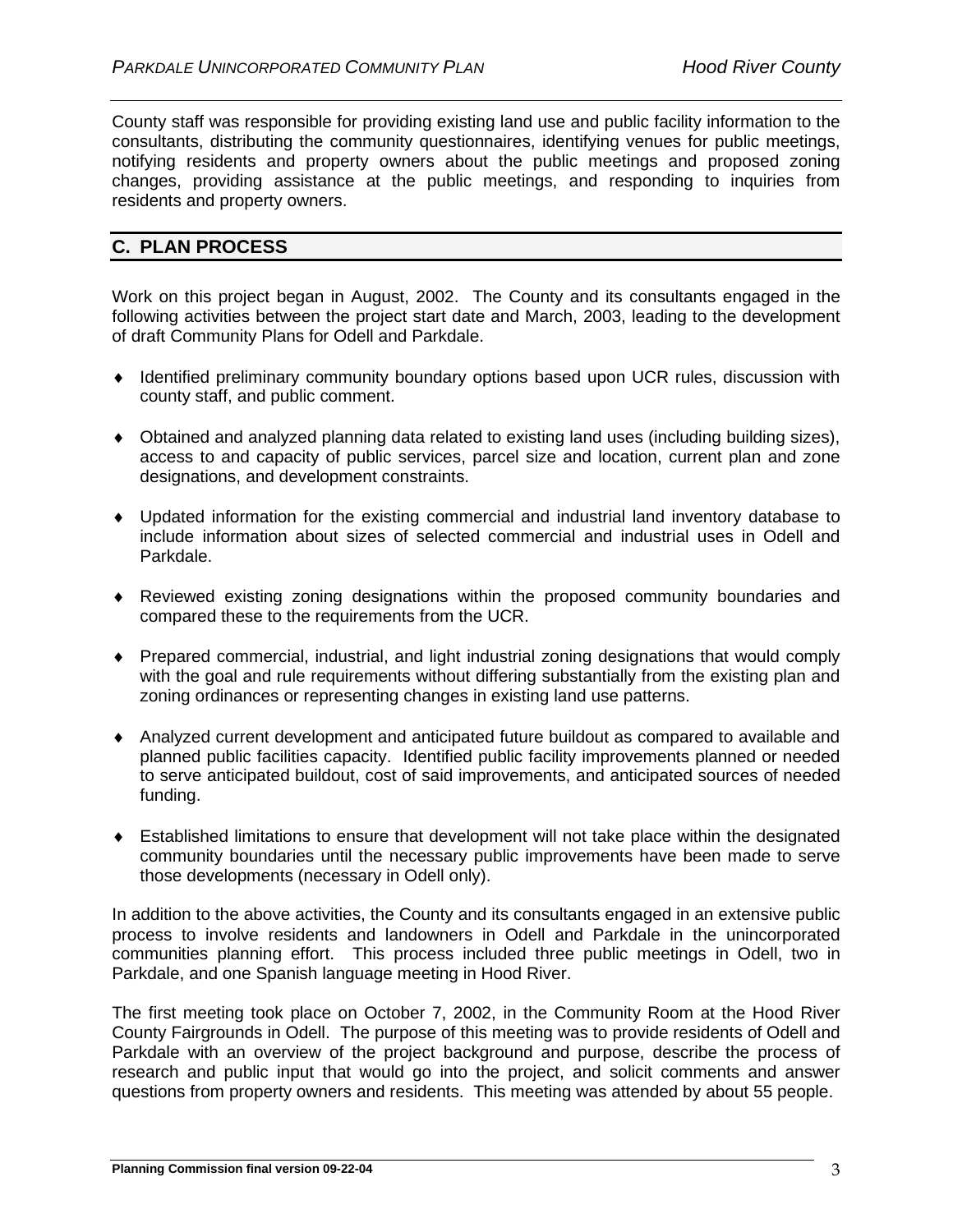A second set of meetings was held on November 12 in Parkdale and November 14 in Odell. These meetings were attended by about 40 and 50 people, respectively. At these meetings, the County's consultants presented an overview of the project and presented preliminary community boundaries and land use and planning options. The consultants then solicited and responded to questions and comments from meeting participants. The results were considered and incorporated in the planning process.

Community surveys were compiled and distributed by the County in February, 2003. The surveys asked residents of Odell and Parkdale their opinions on community character (preference for more urban versus more rural development) and the types of residential zoning densities and commercial land use and zoning that they would like to see in their communities. The surveys also allowed respondents to write in any additional comments or suggestions that they had about the project. The results of the community survey are available in Appendix B.

A third set of public meetings took place on February 24, 2003 in Parkdale and March 3, 2003 in Odell. These meetings were attended by about 30 and 20 people, respectively. In these meetings the consultants presented the results of the community surveys and discussed the draft Community Plans, changes to zoning ordinances, and public facility requirements. Public input was received and considered in the creation of the final community plans and zoning ordinances.

An additional meeting was held on March 23, 2003 with members of the Latino community from Odell and Parkdale. This meeting was similar in format to the final set of public meetings in the two communities, and was conducted with the assistance of a Spanish interpreter. This meeting was attended by three people.

Summaries of the meeting conducted for both Odell and Parkdale (first meeting), those conducted for Parkdale only, and the meeting for the Latino community, as well other written comments related to Parkdale are included in Appendix D. Future land use decisions will be reviewed and approved by the Planning Director and/or Planning Commission through a public process. Citizens and property owners in Parkdale will be notified of such decision-making processes and have opportunities to comment through public hearings and other processes.

# <span id="page-4-0"></span>**D. POPULATION AND GROWTH FORECASTS**

Population estimates and future forecasts have been developed for this plan to help identify likely future growth and development patterns. Populations forecasts prepared for this project are based on projected growth rates for the county prepared by the Oregon Office of Economic Analysis (OEA), and coordinated among the county, its cities and unincorporated communities by Hood River County and the cities of Hood River and Cascade Locks. Projections for the Parkdale area are based on these coordinated county projections, as well as local historic growth rates and current population estimates based on US Census and tax assessor data. Factors that will affect the future population growth rate in Hood River County include employment opportunities, available land area for development, and community efforts to manage growth. **Figure 1** summarizes the forecasting methodology, which is described in detail in this section.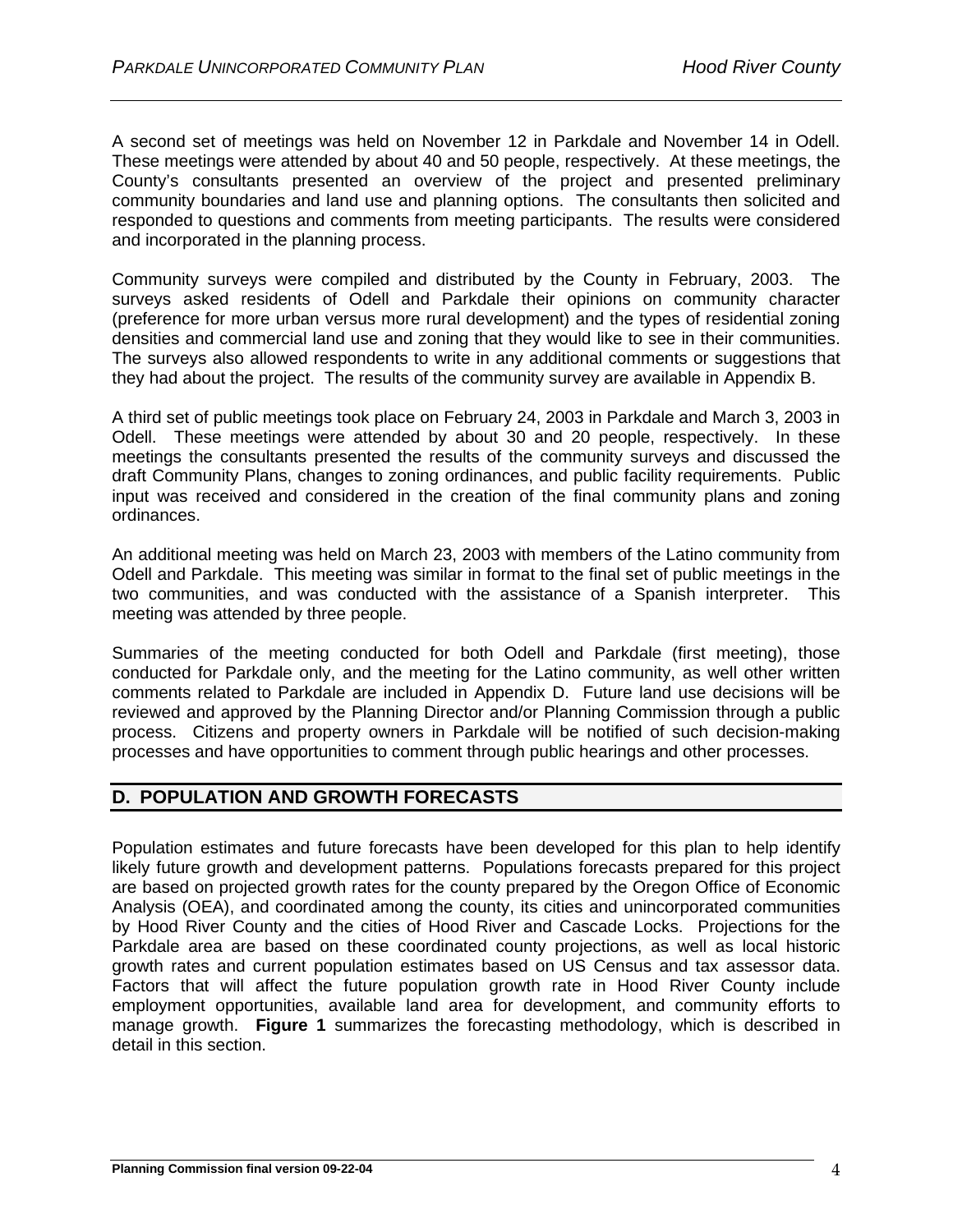

**Figure 1 Population Projection Methodology**

The 2000 US Census provides statistical information for the Parkdale "Census County Division" (CCD) and "Census Defined Place" (CDP). The boundaries of the Parkdale CDP are fairly similar to the boundaries of the unincorporated community, though the CDP includes some additional land to the east and west of the unincorporated community boundaries. An illustration of the CDP boundary is shown in **Figure 2**. The 266 people in the Parkdale CDP represent 35% of the population of the surrounding Parkdale CCD. Statistics for the Parkdale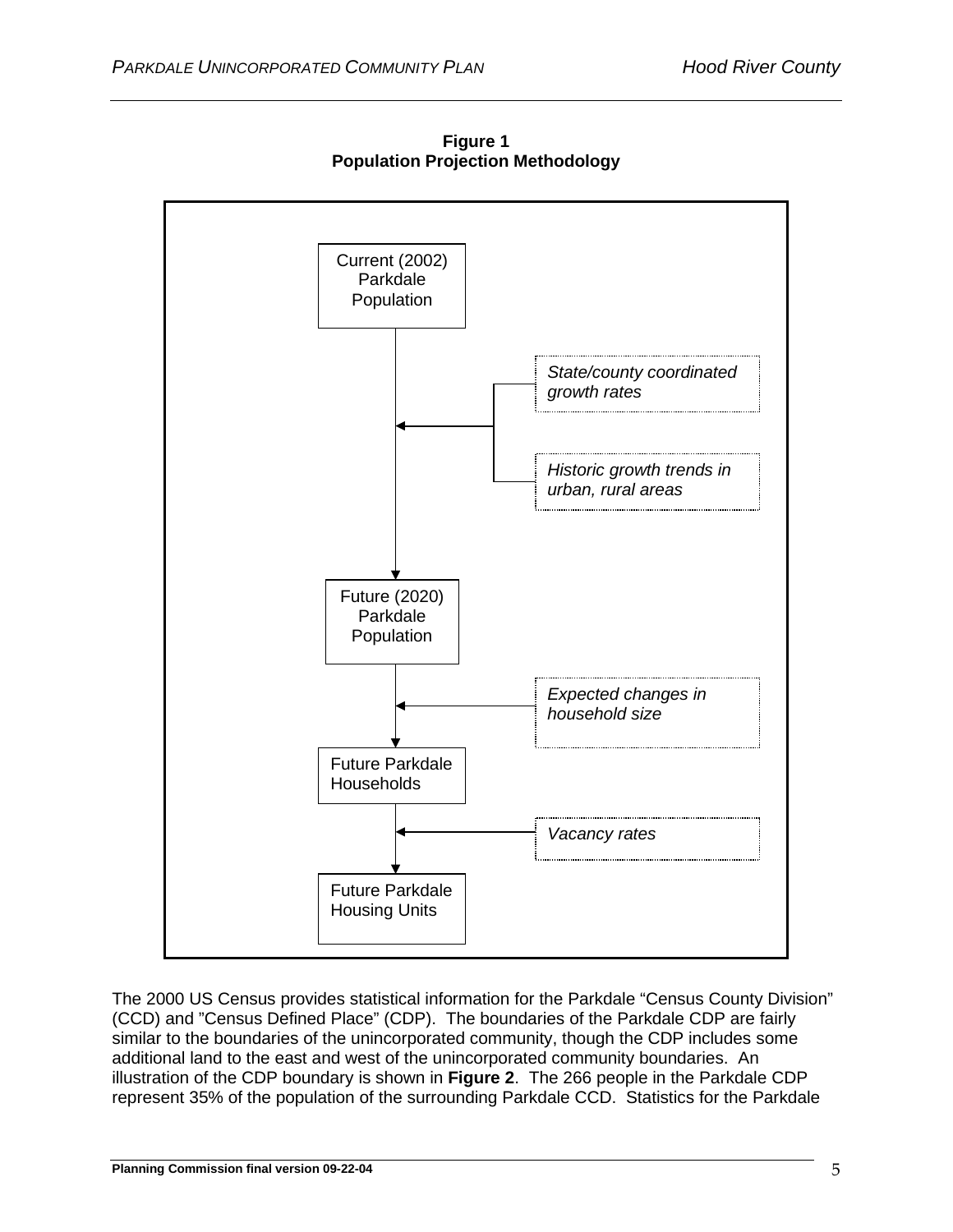CDP provide the most accurate analysis of existing conditions within the Parkdale community boundary. However, 1990 Census figures are not available for the Parkdale CDP, meaning that historical trends cannot be used to directly estimate population and housing projections for this area. Therefore, these projections are made using figures from the 1990 and 2000 Censuses for the Parkdale CCD. For the purposes of these projections, it is assumed that trends in population and housing growth for the Parkdale CCD are similar to trends within the community boundary.



**FIGURE 2 PARKDALE CENSUS DEFINED PLACE (CDP)**

# **Base Case (2000) Population**

Historic and current population estimates were derived from the U.S. Census. **Table 1** presents historic and current population levels for the Parkdale CCD as compared with the other CCDs in Hood River County.The 2000 census population for Hood River County is 20,411.

In 2000, there were 266 people in the Parkdale CDP, living in 88 households. Based on tax assessor records, there are approximately 120 housing units within the proposed rural unincorporated community boundary of Parkdale. This represents about 18% of all housing units in the Parkdale CCD. Assuming a 9% vacancy rate and average of 2.98 persons per household in this area, consistent with the entire CCD, this equates to about 109 households and 325 people living within the proposed boundary in the year 2002.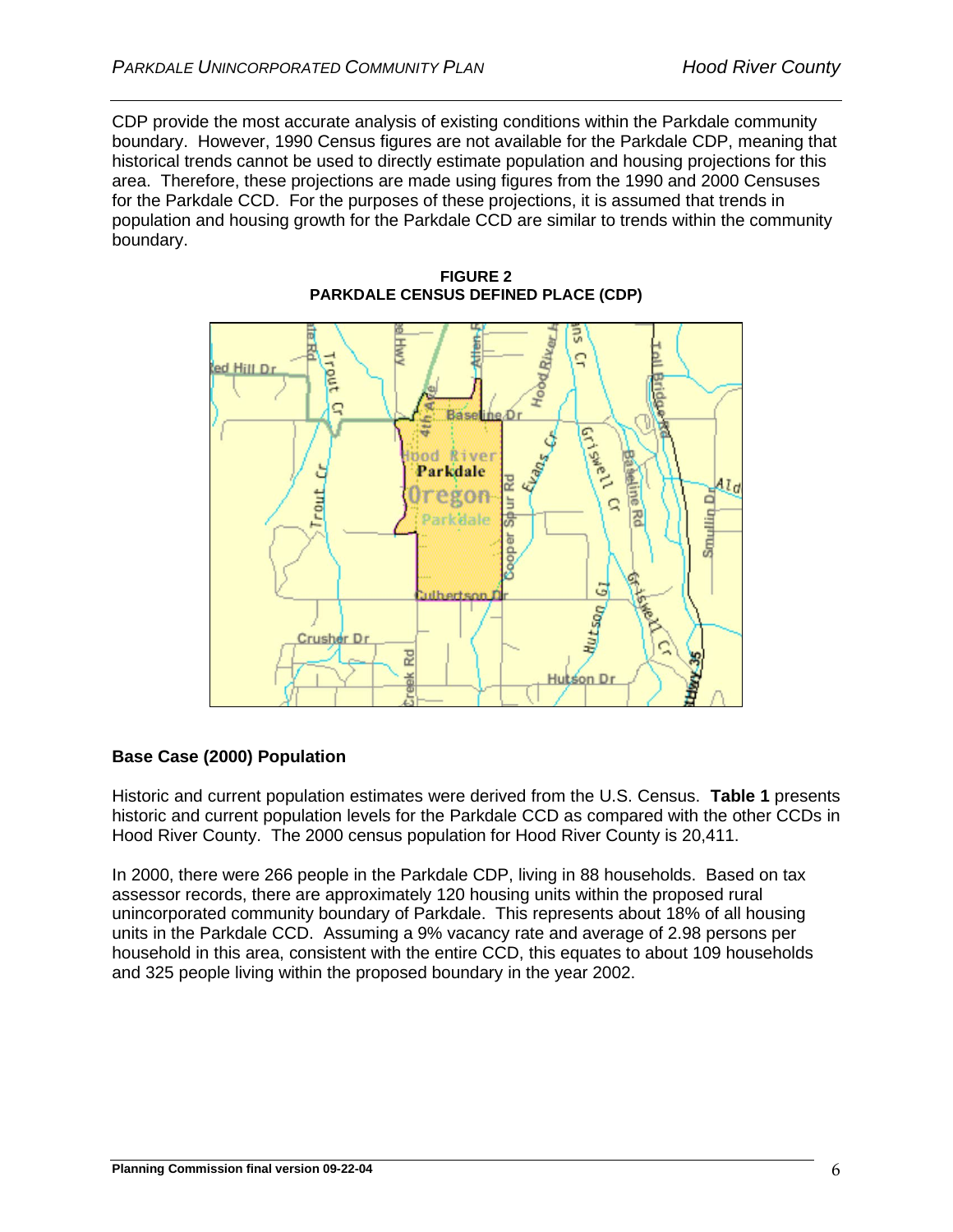| <b>Census County Division</b> | 1990<br><b>Population</b> | 2000<br><b>Population</b> | Percentage of<br><b>Total 2000 County</b><br><b>Population</b> | <b>Growth Rate</b><br>(AAGR <sup>1</sup> )<br>(1990-2000) |
|-------------------------------|---------------------------|---------------------------|----------------------------------------------------------------|-----------------------------------------------------------|
| Parkdale division             | 1.687                     | 1.966                     | 9.6%                                                           | 1.5%                                                      |
| Odell division                | 4.381                     | 5,222                     | 25.6%                                                          | 1.8%                                                      |
| Cascade Locks division        | 951                       | 1,128                     | 5.5%                                                           | 1.7%                                                      |
| Dee division                  | 917                       | 1.024                     | 5.0%                                                           | 1.1%                                                      |
| <b>Hood River division</b>    | 8.947                     | 11.071                    | 54.2%                                                          | 2.2%                                                      |
| <b>Total</b>                  | 16,903                    | 20,411                    | 100.0%                                                         | 1.9%                                                      |

#### **TABLE 1 HISTORIC POPULATION GROWTH TRENDS**

1. Average Annual Growth Rate (compounded)

*Source: U.S. Census Bureau (County historic data)*

#### **Projected (2020) Population**

As part of another County planning project to update Hood River County's Transportation System Plan, population projections for the Parkdale CCD were estimated based on historical trends, consultation with the Hood River County planning department, and growth rates prepared by the Oregon Office of Economic Analysis (OEA). Countywide growth rates are based on OEA projections, as required by state laws and administrative rules.

According to the growth rates projected by the state, the population in Hood River County is projected to grow at an average of approximately 1.2 percent per year over the next 20 years. This is somewhat lower than the growth rate experienced during the last ten years, which averaged about 1.9% per year. Under these assumptions, the county would have a population of 25,888 in 2020.

In estimating how much growth will occur in the Parkdale CCD, it is assumed that urban areas will absorb a larger share of the County's anticipated growth than rural areas. This is consistent with past and current local, state, and national trends. Currently, approximately 40 percent of the county's population lives in rural areas outside the Hood River and Cascade Locks CCDs. This portion of the county's population residing in rural areas is projected to decline slightly as the county develops vacant land on the urban fringe. The Hood River CCD is expected to have the highest percentage of growth. None of the CCDs were assumed to decline in population over the next 20 years. Based on these assumptions and a continuation of trends during the past 10 years when Parkdale grew more slowly than the County as a whole, Parkdale is expected to grow at just under one percent per year (0.8% annual growth rate).

The average number of people in each house in Parkdale also is expected to change over the next 20 years. US Census figures indicate that the average household size in Parkdale increased from 2.69 persons in 1990 to 2.98 persons in 2000, while the average household size in the State of Oregon increased only slightly (from 2.51 to 2.52). If the average household size within the Parkdale CCD were projected to increase over the next 20 years at the same rate that it had increased from 1990-2000, the result would be an average of 3.56 persons per household in the year 2020.

At the same time, the Department of Land Conservation and Development predicts, in its *HB 2709 Buildable Lands Handbook*, that average household sizes will decrease over the next 20 years throughout Oregon, due in large part to the aging of the "baby boomer" generation and a decreasing birth rate. This trend may be balanced out in Hood River County and other portions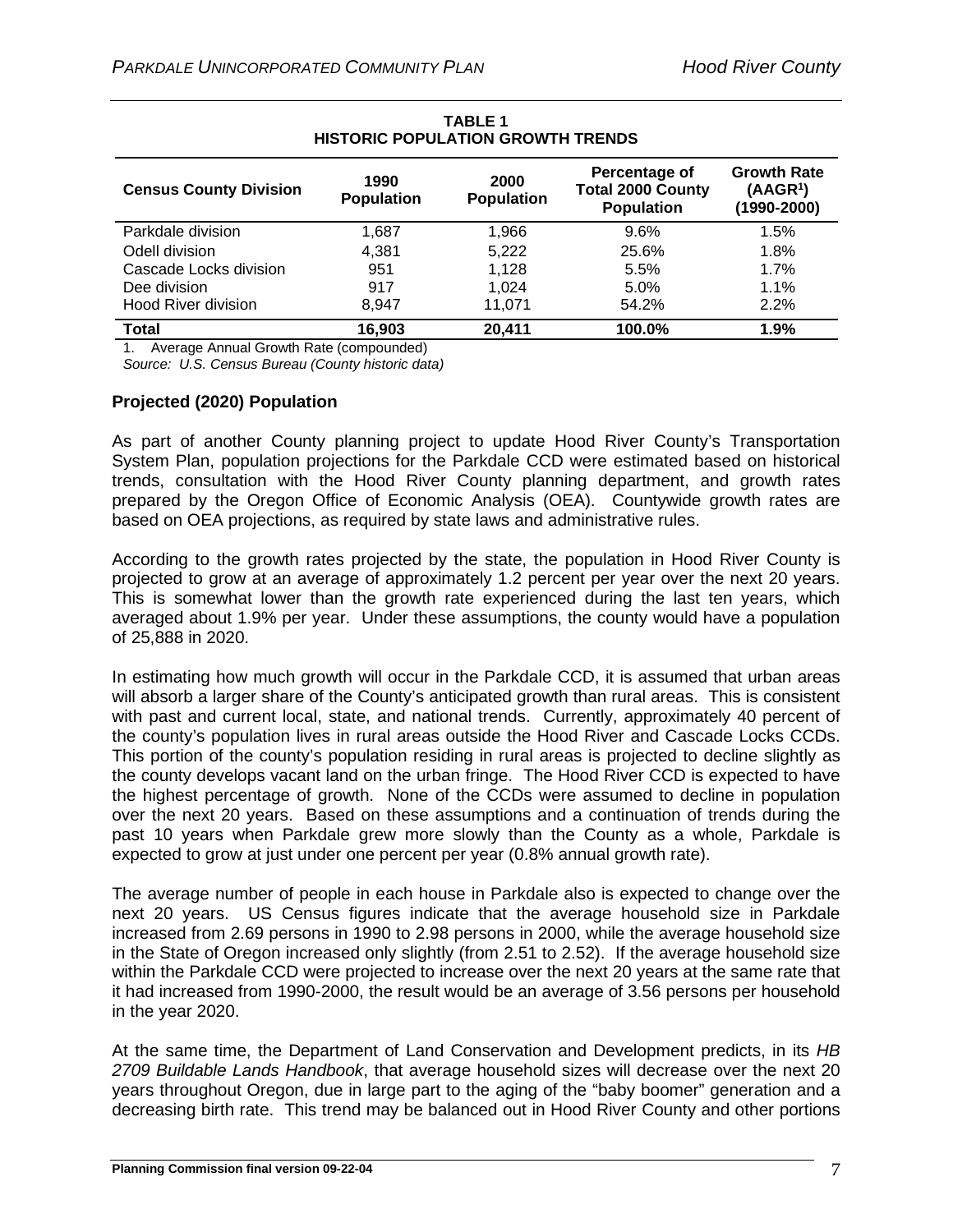of the state that have an increasing percentage of residents of Hispanic or Latino origin. The Hispanic/ Latino population rose from 23% of the Parkdale CCD in 1990 to 33% in 2000, and the average household size for Hispanic/ Latino households in the Parkdale CCD was 4.36 persons in 2000. The Hispanic/ Latino population in Parkdale is expected to continue to grow over the next 20 years, although at a slower rate than from 1990 to 2000.

After considering all of these factors, the average household size in the Parkdale CCD, and the other CCD's in the County, is expected to grow over the next 20 years at about one half the rate that it increased from 1990 to 2000. As a result, the average household size in Parkdale is expected to increase to 3.27 persons per household in 2020.

The above trends in population growth, household size and vacancy rates were used to estimate the future population and number of households in the Parkdale unincorporated community. Based on an average annual growth rate of 0.8%, the population there is expected to increase from 328 in 2002 to 386 in 2020. With an average household size of 3.27 persons, there would be a projected 118 households in the unincorporated community in 2020. Assuming a vacancy rate of 9% (same as year 2000 vacancy rate), there are expected to be 129 housing units in the Parkdale unincorporated community in 2020 (see **Table 2).** 

This would represent development of only nine (9) additional housing units over the next 20 years. This is well below the potential build-out capacity for new development within the boundary based on proposed zoning and the supply of vacant and redevelopable land. Alternatively, if there were no change in household size and the same projected growth rates during the next 20 years, there would be an increase of 22 housing units. These projections do not assume a significant increase in the percentage of vacation homes in Parkdale or an increase in employment in the surrounding area which could generate more significant increases in population and housing development.

| <b>Estimated</b><br><b>Current (2000)</b><br><b>Population</b> | Projected 2020<br><b>Population</b> | <b>Projected</b><br>Average<br><b>Household Size</b> | <b>Projected</b><br><b>Number</b><br><b>Households</b> | <b>Vacancy</b><br>Rate<br>(2000) | <b>Expected</b><br>Housing<br><b>Units</b> |
|----------------------------------------------------------------|-------------------------------------|------------------------------------------------------|--------------------------------------------------------|----------------------------------|--------------------------------------------|
| 328                                                            | 386                                 | 3.27                                                 | 118                                                    | 9%                               | 129                                        |

**TABLE 2 EXPECTED HOUSING UNITS, PARKDALE UNINCORPORATED COMMUNITY**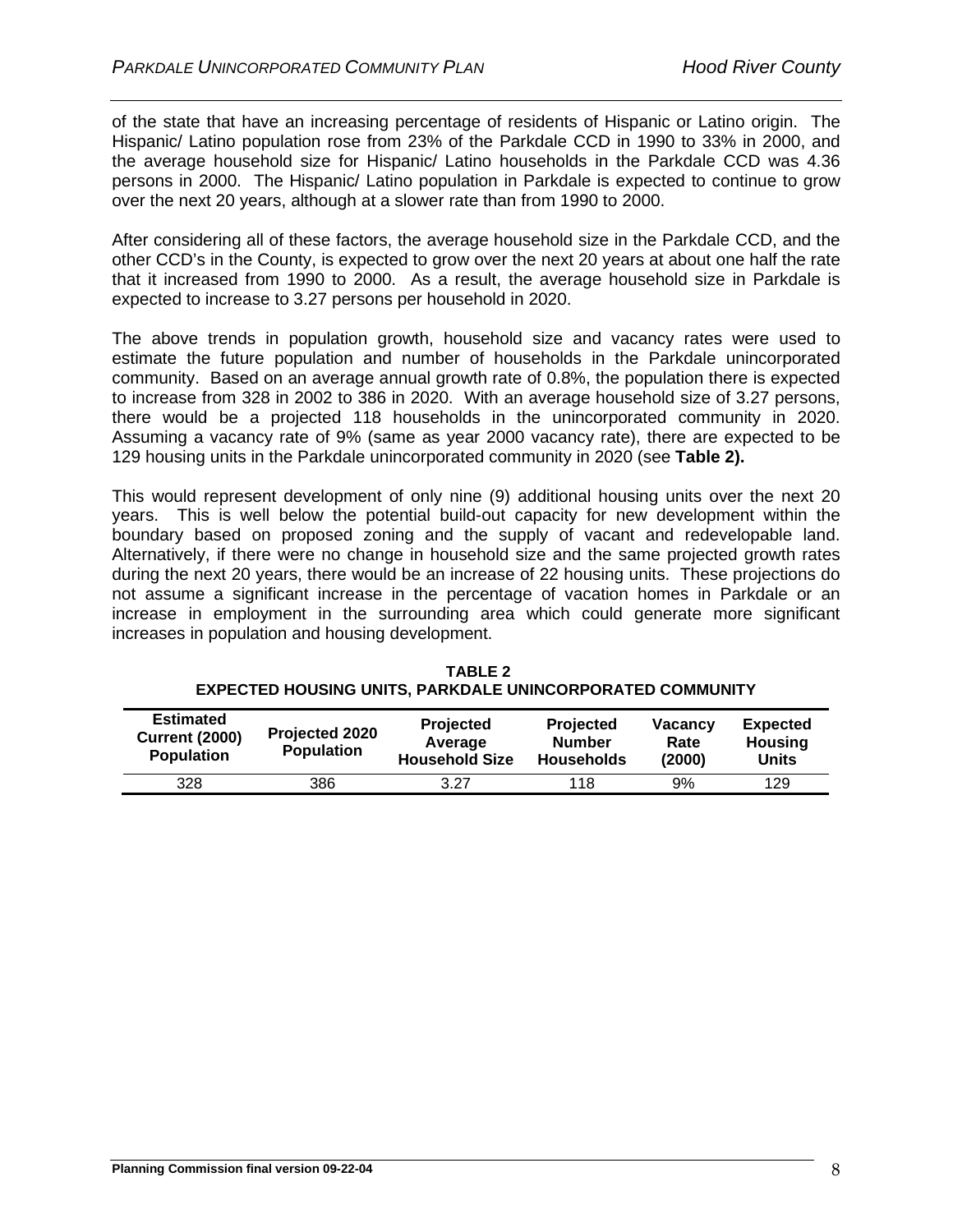# <span id="page-9-0"></span>**CHAPTER II. LAND USE PLANNING**

# <span id="page-9-1"></span>**A. EXISTING LAND USE AND ZONING**

As described in Chapter I, the Parkdale community includes a mix of land used and zoned for residential, commercial and industrial land, as well as several community facilities. All land currently zoned for residential use in Parkdale is zoned R1-7,500, which allows for single family residential development on lots of at least 7,500 square feet in size. Most existing residential lots are significantly larger than 7,500 square feet. The average existing residential lot size in Parkdale is about 0.7 acres or 30,000 square feet. There are approximately 23 vacant residential lots, 12 of which are larger than 7,500 square feet. There are another 125 nonvacant residential lots. About 44 of the non-vacant lots could accommodate additional development, assuming one-half of an acre (14,000 square feet) were reserved for the existing home on each.

There are 26 properties zoned for commercial use, located on both sides of Baseline drive. About half of these properties are vacant. Several also are occupied by residential uses. Most of the vacant commercial properties could accommodate only one business, though two larger vacant commercial properties located behind the commercial properties along the south side of Baseline Drive could accommodate several new businesses. Most commercial businesses are relatively small though some are as large as 10,000 square feet in floor area (e.g., McIsaacs General Store). As noted below, six additional properties are proposed to be rezoned from industrial to commercial use as part of adoption of this Plan.

There are 48 properties zoned for industrial use in Parkdale. Most of these are fairly small, with a total of 26 acres of industrially zoned land. Very few are vacant with less than two acres of total vacant industrial land in Parkdale. The Diamond Fruit growers packing plant is located on the largest occupied industrial parcel within the community. Six of these properties totaling approximately 0.89 acres are proposed to be rezoned from industrial to commercial use in part due to property owner comments and requests (see page 12).

# <span id="page-9-2"></span>**B. ADMINISTRATIVE RULE REQUIREMENTS (OAR 660-022-0030)**

The need to adopt land use and zoning measures specific to unincorporated communities is explained in OAR 660-022-0030(1):

(1) For rural communities, resort communities and urban unincorporated communities, counties shall adopt individual plan and zone designations reflecting the projected use for each property (e.g., residential, commercial, industrial, public) for all land in each community. Changes in plan or zone designation shall follow the requirements to the applicable post-acknowledgment provisions of ORS 197.610 through 197.625.

The purpose of the zoning laws for unincorporated communities is best described in OAR 660- 022-0030(8):

(8) Zoning applied to lands within unincorporated communities shall ensure that the cumulative development: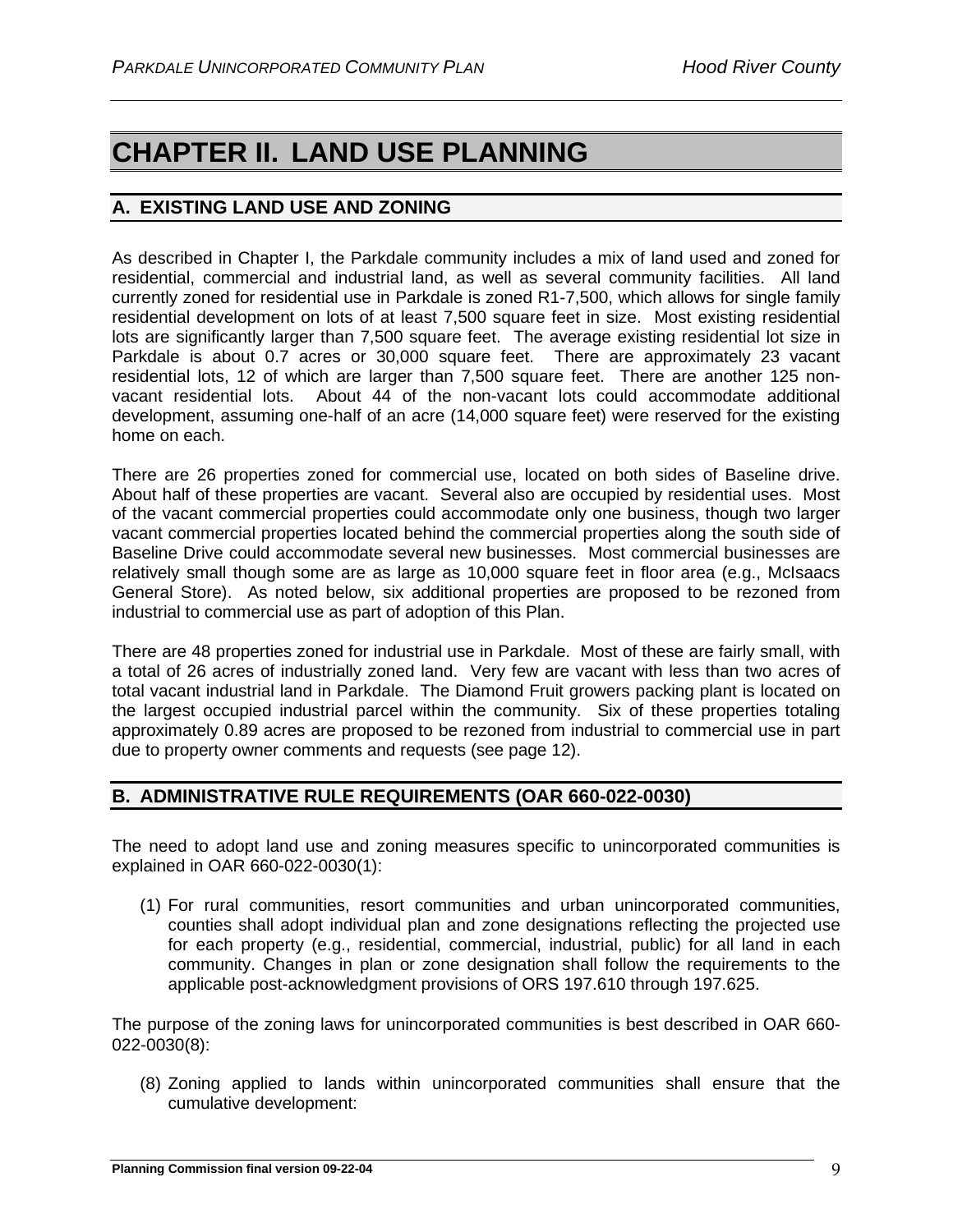- (A) Will not result in public health hazards or adverse environmental impacts that violate state or federal water quality regulations; and
- (B) Will not exceed the carrying capacity of the soil or of existing water supply resources and sewer services.

To accomplish these objectives, the rule sets restrictions on the type of commercial uses that counties may allow in unincorporated communities. Counties may authorize any residential use or density in unincorporated communities, subject to the further requirements of the rule.

The Unincorporated Communities Rule allows new commercial uses that are:

- Authorized under Goals 3 (Agricultural Lands) and 4 (Forest Lands);
- "Small-scale, low impact;" or
- **Intended to serve the community and surrounding rural area or the travel needs of** people passing through the area.

In rural unincorporated communities, a commercial use is considered "small-scale, low impact" if it takes place "in a building or buildings not exceeding 4,000 square feet of floor space" (OAR 660-022-0030(10).

Additionally, hotels and motels of up to 35 units may be authorized in Parkdale and other unincorporated communities that are at least 10 miles from any urban growth boundary bordering Interstate Highway 5, but only if they are served by a community sewer system.

#### <span id="page-10-0"></span>**C. CHANGES TO ZONING AND DEVELOPMENT REQUIREMENTS**

Hood River County's existing commercial zoning ordinances do not satisfy all of the zoning and development requirements for unincorporated communities found in OAR 660-022. To comply with these requirements the County and its consultants have created new commercial, industrial and light industrial zones specifically for use in unincorporated communities. Separate zones have been created for urban unincorporated communities and rural unincorporated communities to account for the differences in the applicable state regulations.

The existing Commercial (C-1) zone also lacked the limitations on types of use within unincorporated communities required by state rules. The new Parkdale Unincorporated Community Commercial Zone (P-C1) is based upon the existing C-1 zone, but includes the following modifications to be consistent with requirements for urban unincorporated communities:

- ♦ Uses permitted under the C-1 zone, other than signs and billboards, are allowed in the P-C1 zone.
- ♦ Building expansions are allowed to a maximum size of 4,000 sq. ft. Expansions to greater sizes are allowed as conditional uses, based upon findings that the use will serve the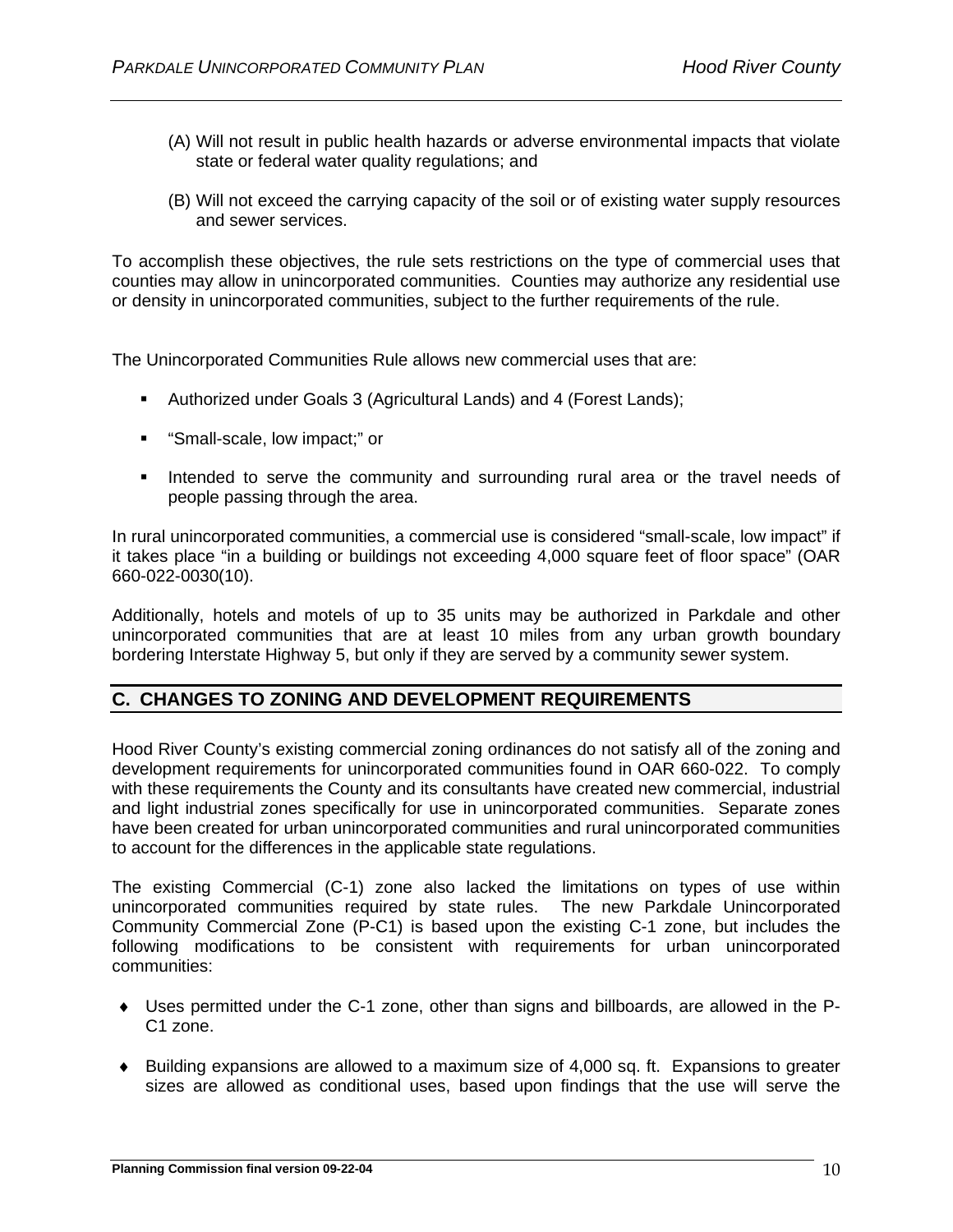community and the surrounding area or the travel needs of people passing through the area.

- ♦ New buildings are allowed with no maximum size limitation for the following uses: Single family, two family, or multi-family dwellings; a mobile home (under certain conditions); motels and hotels of up to 35 units if served by a community sewer system; service and retail uses serving the farm and forest industries; airports; health services; funeral services; cemeteries and similar uses; churches; community club buildings; public buildings such as for parks or fire stations; and schools.
- ♦ New buildings are allowed to a maximum size of 4,000 sq. ft. for all other retail trade establishments and commercial and professional service establishments.
- $\bullet$  New or expanded buildings are allowed to a maximum size of 8,000 sq. ft. for the following uses: general merchandise stores; automobile repair and services; and second hand stores. One-time expansions of up to 20% for existing uses also will be allowed, even if they exceed the 8,000 sq. ft. limit.

The uses that have a proposed maximum size of 8,000 sq. ft. are those that are considered to be intended to serve the community and surrounding rural area or the travel needs of people passing through the area. All of these types of commercial businesses typically are intended and sometimes needed to serve the needs of residents of local communities and surrounding rural areas. Most people would not be expected to and generally do not drive more than five miles to obtain the types of services provided by these establishments unless there are no closer viable alternative providing the same types of services. Parkdale is approximately 15 miles from the urban growth boundary of Hood River. All of these services are provided by similar establishments within the urban growth boundary of Hood River for that city's residents, and it is unlikely that Hood River residents would travel to Parkdale to obtain the same services.

In addition, several of these types of establishments typically require more than 4,000 square feet of floor area, including automobile repair and services (particularly if vehicles are stored indoors overnight) and general merchandise. There are existing uses in Parkdale in these categories that exceed the size limits of "small-scale, low impact uses," including McIsaacs General Store (general merchandise establishment of approximately 11,000 sq. ft.).

While Parkdale is a small rural, unincorporated community, a significant number of people travel through it on their way to destinations on Mt. Hood and as part of excursions on the Mt. Hood Railroad which terminates in Parkdale. As a result, it is appropriate to allow for larger uses that would accommodate these visitors, such as general merchandise stores, second-hand shops and health services. It also is appropriate to allow for expansion of existing uses within reasonable limits. Therefore, one-time floor-area expansions of up to 20% are proposed to be allowed, even if they result in a size larger than 8,000 square feet.

The County and its consultants have also proposed changes to the Hood River County Zoning Code and Policy Document to implement the minimum lot size requirements of OAR 660-004- 0040, Application of Goal 14 (Urbanization) to Rural Residential Areas. These changes are applicable County-wide, rather than just in designated Unincorporated Communities.

The proposed Zoning Code amendments implement a two-acre minimum lot size for all new lots in residential areas of the County that are not within a UGB or a designated unincorporated community, as called for in OAR 660-004-0040. These amendments are included in the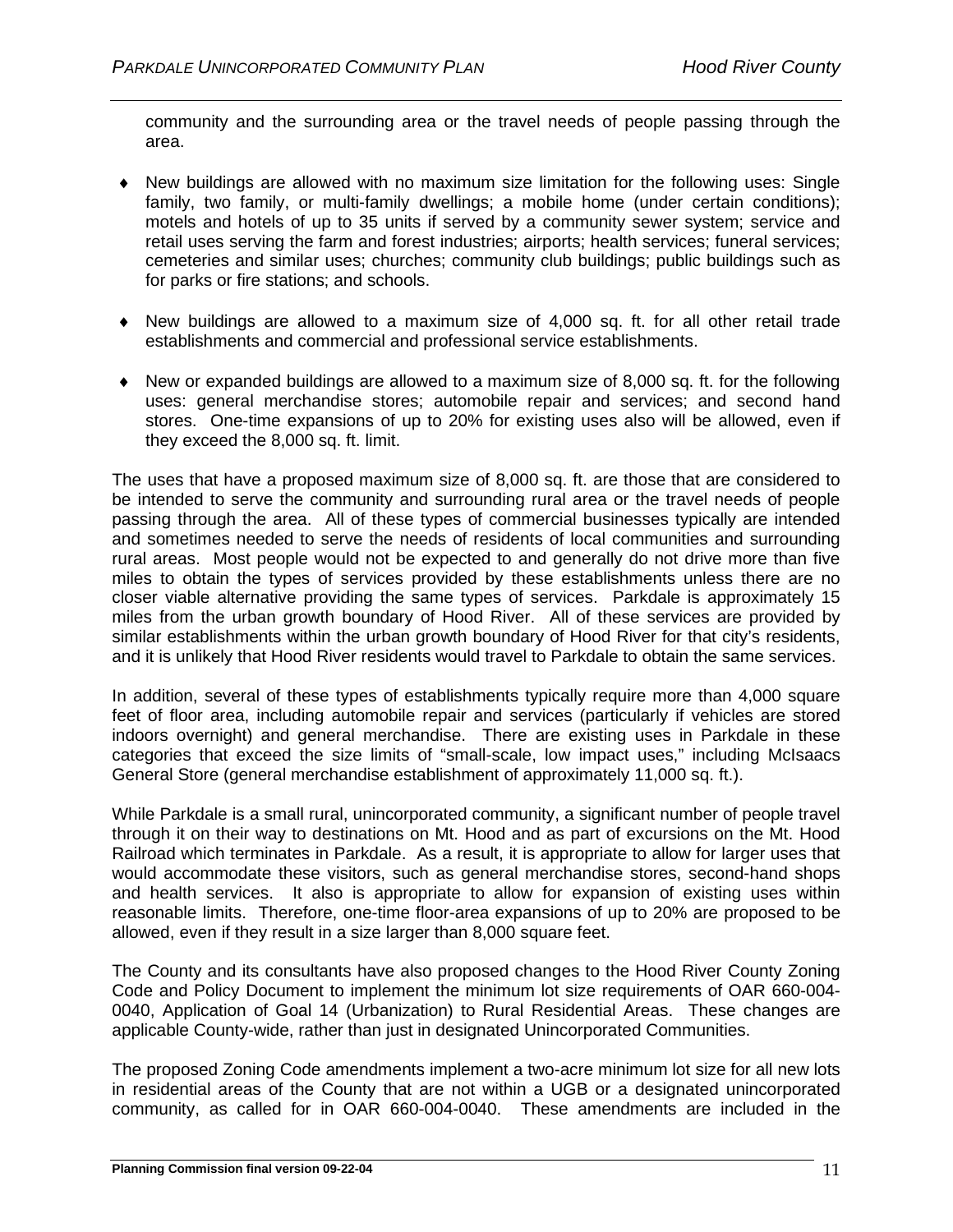following sections of the Zoning Code: Article 15 – Rural Residential; Article 16 – Mobile Homes; and Article 41 – Planned Unit Development (PUD). The County has also proposed an amendment to Section IV.A. of the Comprehensive Plan and a new Strategy under the Goal 10 – Housing section of the Policy Document, both of which implement the minimum lot size requirement as described above.

In addition, the County has recently adopted "shadow platting" amendments to the Subdivision Ordinance, under Chapter  $4 -$  Major Partitions, as part of the process of updating its Transportation System Plan (TSP) and associated ordinance amendments. These amendments require applicants for major partitions to allow for the future development of all other parcels that could be created through further partitions of the original property as allowed under the existing zoning. In addition to the existing preliminary plat requirements for a major partition, these amendments require the applicant to draw a plan for the property as it would look if partitioned to the fullest extent allowed under the existing zoning. This plan would indicate all future lot patterns, utility line locations and easements, and would include a Future Street Plan illustrating how proposed future roadways on the property would align with existing and planned roadways adjacent to the property, including those identified on previously recorded tentative plans or Future Street Plans. The applicant would also have to identify how proposed utilities align with existing or planned public utilities on adjacent properties.

In addition to these changes to zoning ordinance provisions, several small parcels are proposed to be rezoned from industrial to commercial use. All of these parcels are less than 0.25 acres in size, total less than one acre and have limited suitability for future industrial use. All currently are used for residential or commercial use. Given the size, existing use and preferences of individual property owners, it is appropriate and reasonable to rezone these properties.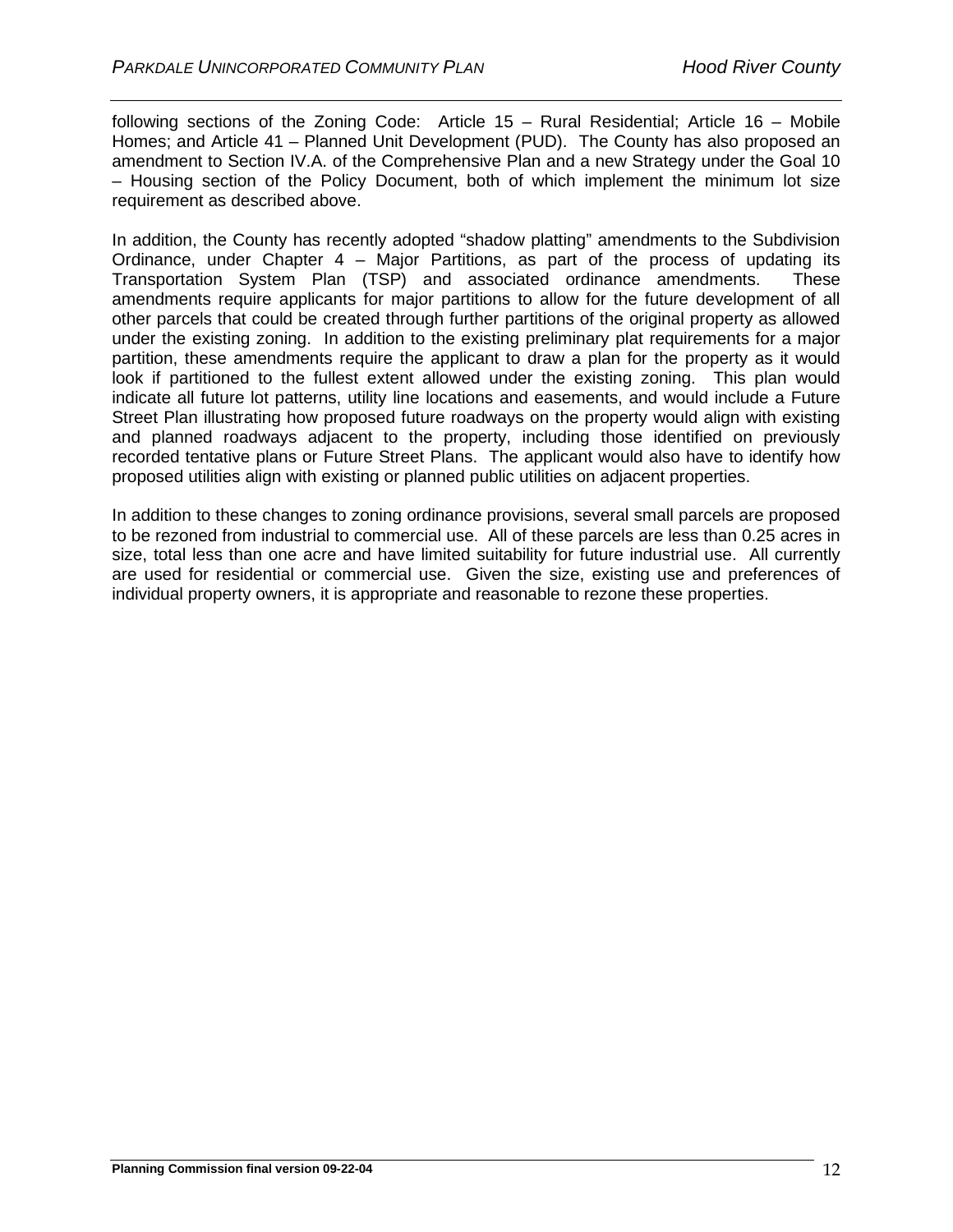# <span id="page-13-0"></span>**CHAPTER III. PUBLIC FACILITIES PLANNING**

The State of Oregon's rules related to unincorporated community planning (Goal 14 and OAR 660-022) require a consideration of the capacity of local water, sewer, and transportation systems to meet the service needs of any new developments approved in the community or allowed under changes to the local zoning code. For example, OAR 660-022-0030(3)(e) says that County plans and land use regulations may only authorize new industrial uses that "will not exceed the capacity of water and sewer service available to the site." Additionally, OAR 660- 022-0030(8)(b) requires the zoning of lands within unincorporated communities to ensure that the cumulative development of the area "will not exceed the carrying capacity of the soil or of existing water supply resources and sewer services."

Furthermore, rural unincorporated communities are required to adopt public facility plans meeting the requirements of OAR 660-011, and include these in their community plans, if they meet one of the following criteria from OAR 660-022-0050(1):

- (a) Existing sewer or water facilities are insufficient for current needs, or are projected to become insufficient due to physical conditions, financial circumstances or changing state or federal standards; or
- (b) The plan for the unincorporated community provides for an amount, type or density of additional growth or infill that cannot be adequately served with individual water or sanitary systems or by existing community facilities and services; or
- (c) The community relies on groundwater and is within a groundwater limited or groundwater critical area as identified by the Oregon Department of Water Resources; or
- (d) Land in the community has been declared a health hazard, or has a history of failing septic systems or wells, or a community sewage or water system is projected to be needed by the next periodic review.

A public facilities analysis was conducted to determine the capacity of the local water, sanitary sewer, and transportation systems to meet future demand increases that may arise from the designation of Parkdale as a rural unincorporated community. This analysis concluded that all systems will be able to accommodate projected growth within the proposed boundaries of the Parkdale rural unincorporated community. In addition, the community does not rely on groundwater, nor does it have land that has been declared a health hazard or a history of failing septic systems or wells. The community sewage and water systems are already in place. Therefore, a full Community Public Facility Plan is not required for Parkdale at this time.

# <span id="page-13-1"></span>**A. EXISTING PUBLIC FACILITY CONDITIONS**

The Parkdale Water Company has a permit to draw approximately 675 gallons of water per minute, or 972,000 gallons per day. The peak usage within the service area is now around 350 gallons per minute, with a summer average of 175 gallons. The average usage is lower in winter. Water use in Parkdale may go down as the local Diamond Fruit Company packing house, which once accounted for nearly 2/3 of the District's total water use, continues to institute water conservation measures. These measures have reduced Diamond's share of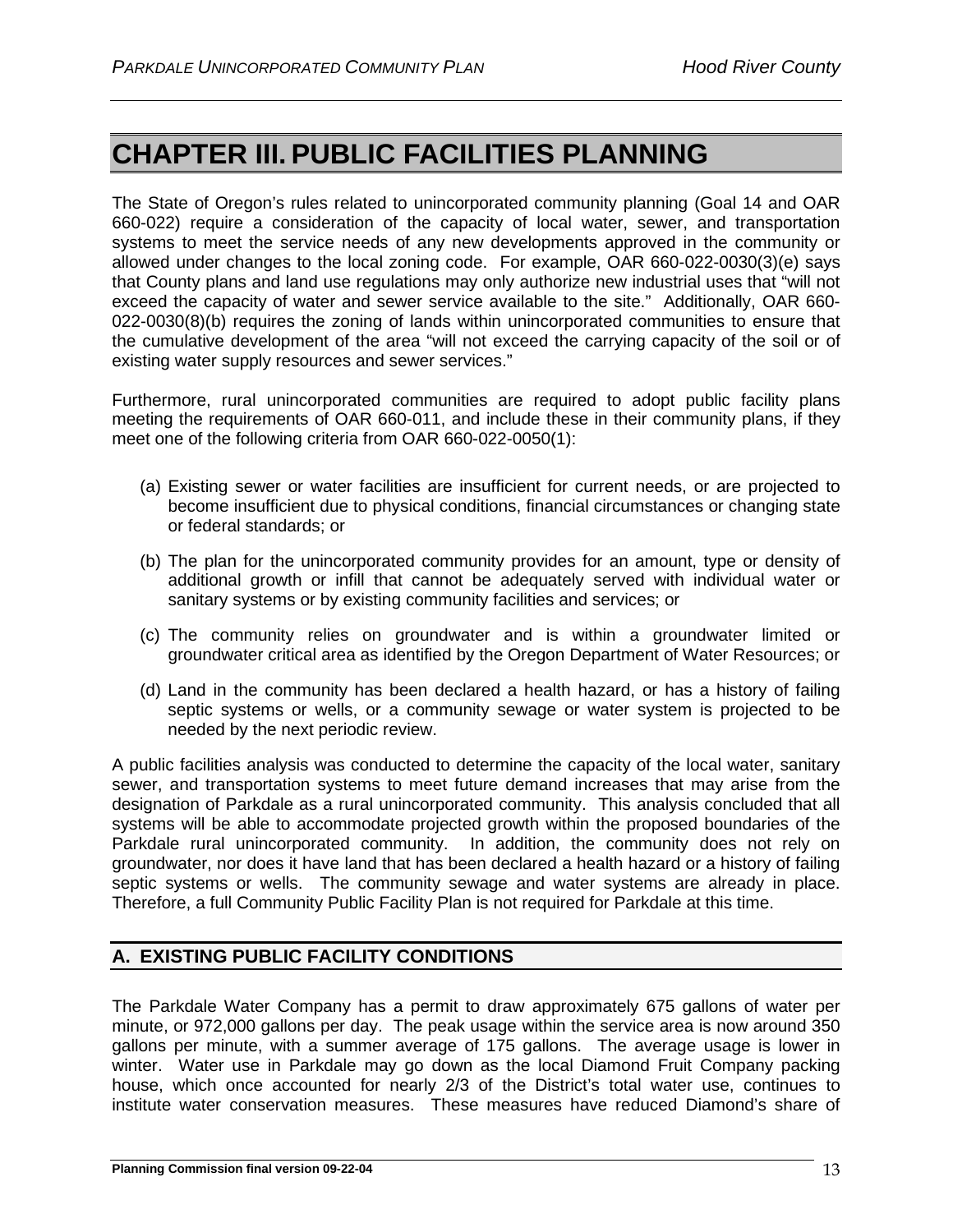local water use to about 50% in just a few years. Parkdale Water has installed meters on about half of its hookups, and is in the process of metering the remaining half. They are also drafting a master plan, which includes plans to construct a reservoir that will provide for water storage and detention and allow more time for water chlorination.

The Parkdale Sanitary District is currently using about 52,000 gallons per day, or 52% of its 100,000 gallon capacity. The District includes a total of 228 residential and commercial hookups, and serves a population of about 425 residents. The Oregon Department of Environmental Quality uses an estimate of 65 gallons per person for the construction of new sewage treatment plants. Using this figure, the District's existing capacity could serve 738 additional residents if there was no increase in commercial or industrial consumption. DEQ also sometimes uses an estimate of 225 gallons per household, which means that Parkdale Sanitary could serve 213 new households with its current excess capacity. The District does not have a master plan.

Major roads within Parkdale include Bassler Drive, Allen Road, Base Line Drive, Clear Creek Road, Van Nuys Drive, Woodworth Drive, Cooper Spur Road, and Hood River Highway (Highway 281). Assumptions about current and future projected conditions in Parkdale are based on a planning-level analysis conducted by David Evans and Associates, Inc., as part of the process of updating the Hood River County Transportation System Plan (TSP).The TSP update was conducted concurrently with preparation of this community plan. For the community plan, DEA conducted additional planning-level analysis to assess traffic impacts on the major roads that would be expected to result from projected buildout conditions in Parkdale. The Hood River County Transportation System Plan (TSP) identifies Baseline Drive, Cooper Spur Road and Clear Creek Road as being in "very good" condition. County Public Works staff describes Culbertson Road as being in "good" condition.

Assumptions about current and future projected conditions in Parkdale are based on analysis conducted by David Evans and Associates, Inc., as part of the process of updating the Hood River County TSP, which was conducted concurrently with preparation of this community plan. Currently, all major roads in Parkdale are operating at acceptable levels of service. Current (2002) and projected future (2020) traffic data for selected major road sections in and near Parkdale is described in **Table 3**.

|                        |          |                 | <b>Average Annual</b><br><b>Linear Growth Rate</b> | <b>Total Growth</b> |
|------------------------|----------|-----------------|----------------------------------------------------|---------------------|
| <b>Roadway Section</b> | 2002 ADT | <b>2020 ADT</b> | 2002-2020                                          | 2002-2020           |
| Clear Creek Road (1)   | 1335     | 1620            | 1.20                                               | 21.6                |
| Clear Creek Road (2)   | 940      | 1140            | 1.20                                               | 21.6                |
| Clear Creek Road (3)   | 235      | 285             | 1.20                                               | 21.6                |
| Clear Creek Road (4)   | 185      | 225             | 1.20                                               | 21.6                |
| Cooper Spur Road (1)   | 770      | 935             | 1.20                                               | 21.6                |
| Cooper Spur Road (2)   | 935      | 1135            | 1.20                                               | 21.6                |
| Cooper Spur Road (2)   | 155      | 190             | 1.20                                               | 21.6                |
| Cooper Spur Road (4)   | 120      | 140             | 1.20                                               | 21.6                |

**TABLE 3 TRAFFIC DATA FOR MAJOR ROAD SECTIONS**

ADT = Average Daily Traffic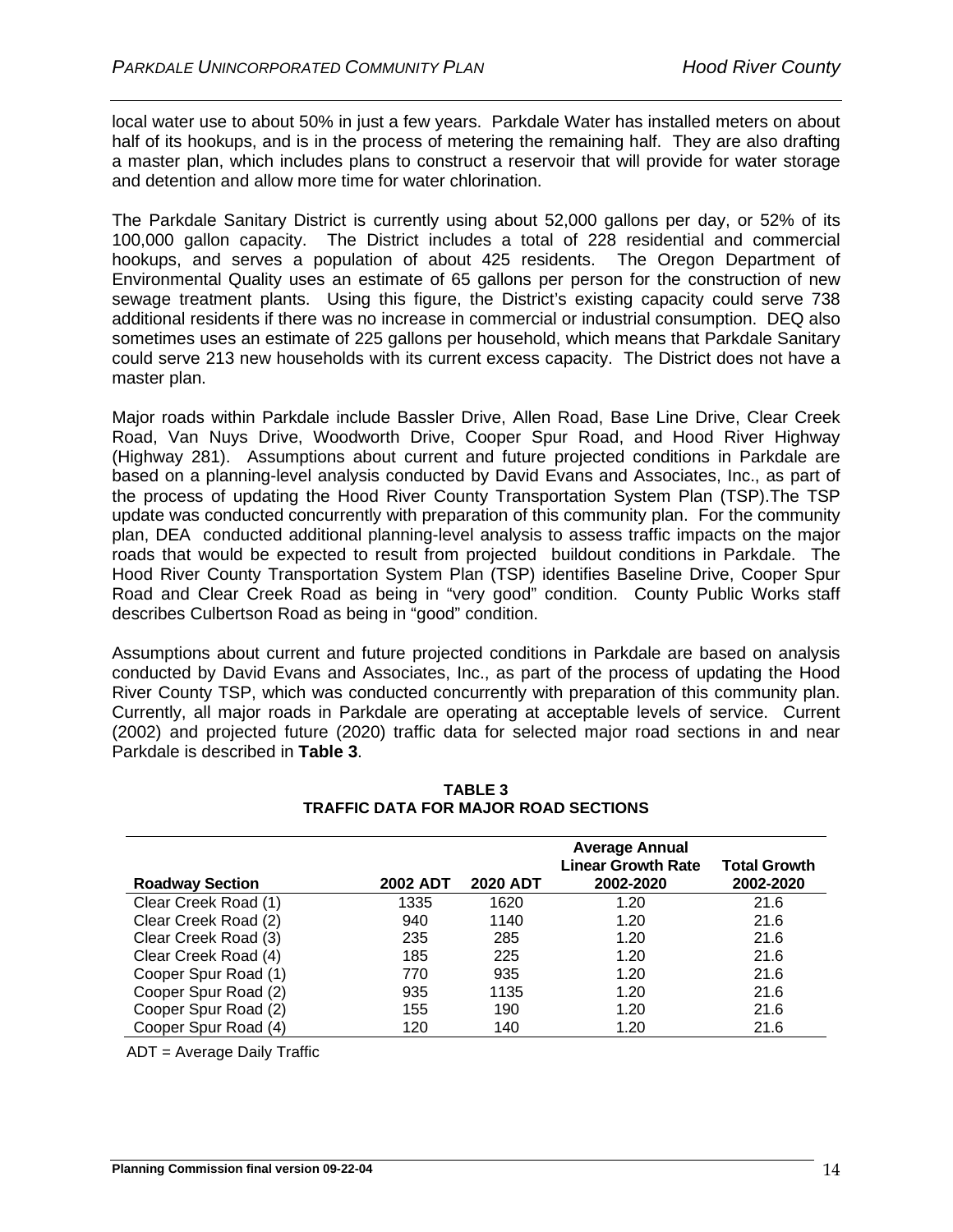# <span id="page-15-0"></span>**B. CAPACITY TO SERVE ANTICIPATED GROWTH**

This plan estimates that Parkdale will have an additional nine homes within its unincorporated community boundary by the year 2020, based on population projections developed for this and other studies in Hood River County.

At the same time, the land within the boundary with the potential for future development could accommodate more dwellings and businesses.

There are approximately 23 vacant residential parcels of land in Parkdale with the potential for up to 108 new housing units based on current zoning. In addition, another 44 properties have the potential for additional development based on their size and current zoning requirements (i.e., allowable lot sizes). The properties could accommodate another 90 housing units, assuming one-third of an acre (14,000 square feet) were reserved for the existing home on each. If all land within the boundary were developed to its current planned density, approximately 198 additional housing units and 12 - 15 new businesses could be developed. This assumes no change in current zoning designations. It also assumes that a certain percentage of each vacant or underdeveloped lot would be needed for roads and utilities, and that a certain percentage of land would not be developed due to sizes and shapes of specific properties, access limitation and other factors.

Development of all land within the unincorporated community to its current zoning would result in a total of about 342 homes and 35 - 45 total businesses within the boundary. Assumptions about development are described in more detail in Appendix D.

Parkdale Water Company currently has a permitted capacity of 675 gallons and a normal peak usage of 350 gallons. This results in an excess capacity of 325 gallons above peak usage, meaning that the system could accommodate a growth in demand of up to 93%. Similarly, the excess capacity for the Parkdale Sanitary District should be able to serve an additional 213 households, well above anticipated population growth in the community and slightly higher than the expected residential buildout.

In addition to the analyses conducted for the TSP, DEA conducted a supplementary analysis on the effects of additional development along the roads listed in Table 3-4. Their analysis assumes an increase in traffic of 2,050 weekday vehicle trip ends (calculated based on 210 build-out dwelling units) primarily along Clear Creek Road. The traffic analysis was confined to an assessment of the capacity of existing roads to handle future traffic. Analysis of specific intersections in Parkdale was beyond the scope and resources available for this project.

Generally, capacity improvements are not warranted along rural roadway sections until Average Daily Traffic (ADT) volumes reach/exceed 10,000 vehicles/day. The supplementary analysis on the effects of additional development indicated that Clear Creek Road would be well below the 10,000 ADT volume criteria, even if build-out development was primarily directed onto only one of the sections.

Highway 281 is expected to operate at Level-of-Service (LOS) of C or better and with a Volume to Capacity (v/c) 0.37, This v/c ratio is well below the Oregon Department of Transportation (ODOT) criteria of maximum v/c ratio of 0.80 for a district highway in an unincorporated community.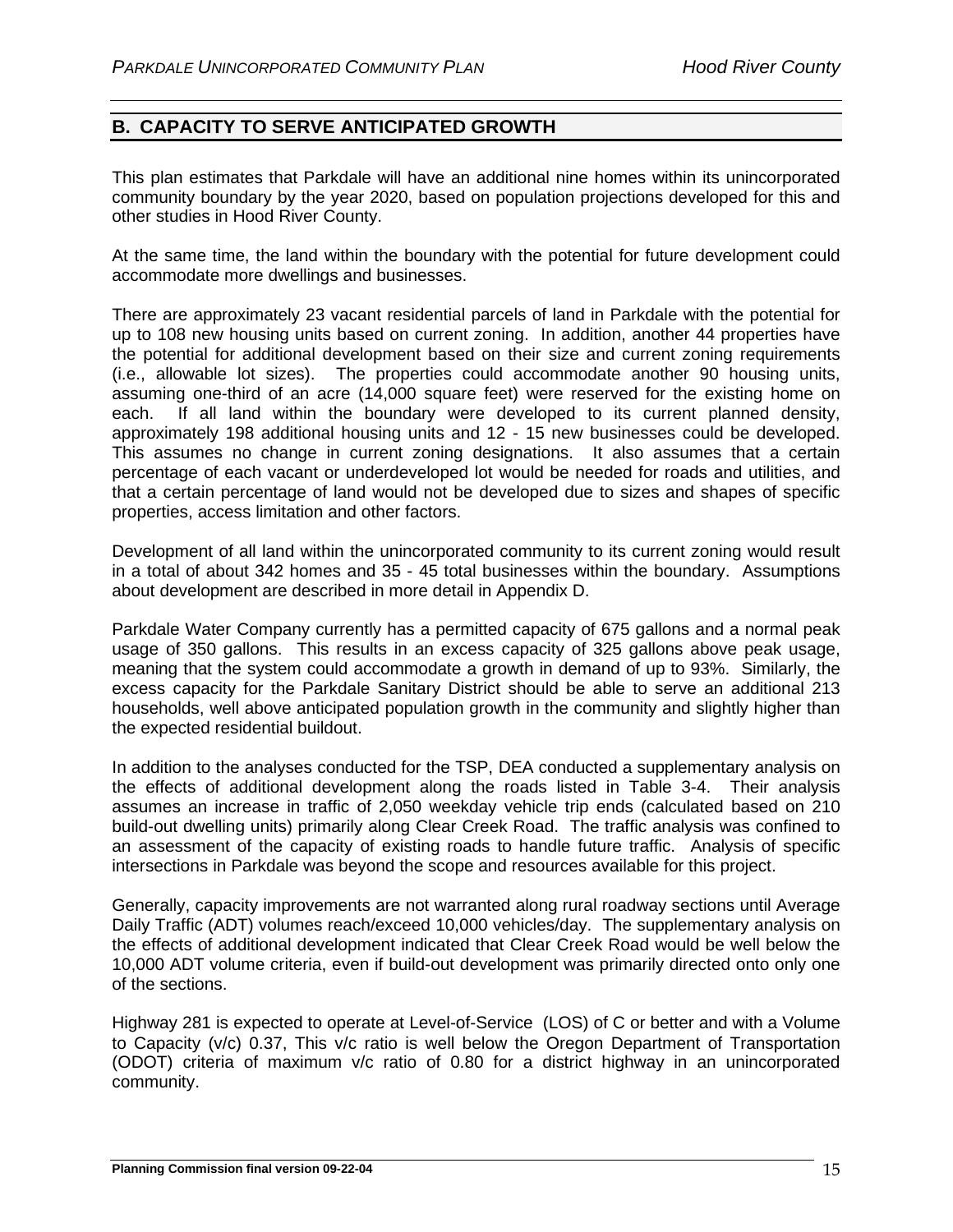The supplemental analysis resulted in 2,050 weekday trips, which are approximately 200 peak hour trips. Comparing the peak hour trips generated from the supplemental analysis to those generated by the Cooper Spur Development (195 peak hour trips), they are approximately equal. The TSP analysis for the Cooper Spur Development did not assume any trips traveling north via Clear Creek Road, similarly, the supplemental analysis of Clear Creek Road did not assume any trips traveling north via Cooper Spur Road.

Additional local roads may need to be constructed to serve future development. Road standards for Parkdale are specified in the County's subdivision ordinance. As part of the TSP update process, ordinance provisions related to streets have been updated to require application of urban road design standards to any future urban level development in Parkdale. Urban level development has been defined as a subdivision or major partition potentially resulting in creation of 10 or more lots with an average lot size of 10,000 square feet or less. Rural road standards will be applied in non-urban or rural development within Parkdale.

In addition, pedestrian improvements (i.e., sidewalks) may be needed along Clear Creek Road if Parkdale is developed to its maximum potential. Virtually all of the residential properties with the potential for additional development within Parkdale are adjacent to or within approximately 400 feet of Clear Creek Road.

The increase in demand for transportation, sewer and water services that would result from the population increase anticipated under this Parkdale Community Plan does not exceed the existing capacity for these systems as described above. As the anticipated level of development can be accommodated by existing public facilities, no Community Public Facility Plan is required for Parkdale at this time.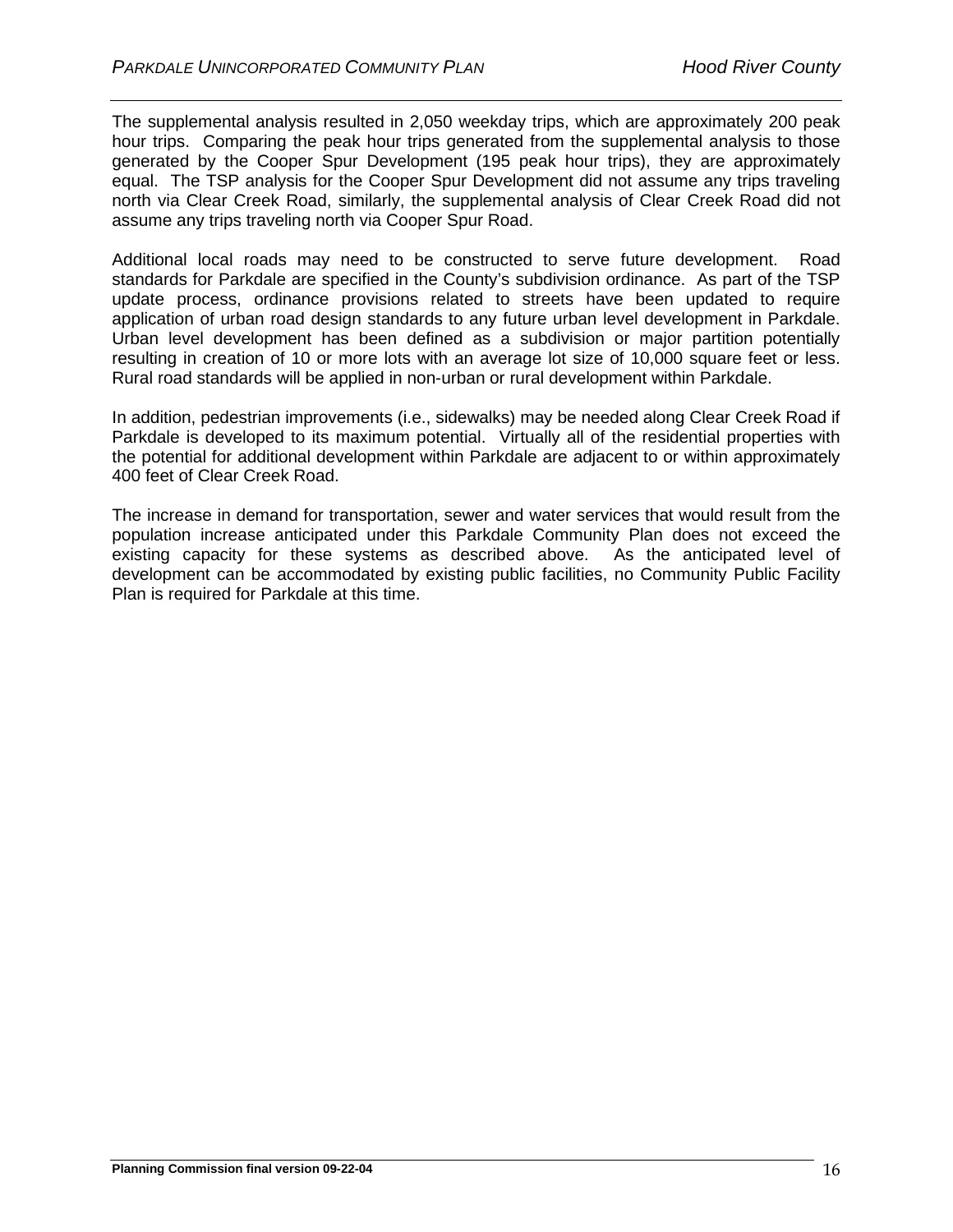# <span id="page-17-0"></span>**APPENDIX A.RURAL UNINCORPORATED COMMUNITY ZONES**

This Appendix includes the following new or updated zoning ordinance provisions:

- Article 25. Parkdale Unincorporated Community Commercial Zone (P-C1)
- Article 30. Parkdale Unincorporated Community Light Industrial Zone (P-M2)
- Article 28. Parkdale Unincorporated Community Industrial Zone (P-M1)
- Article 51. Off-Street Parking and Loading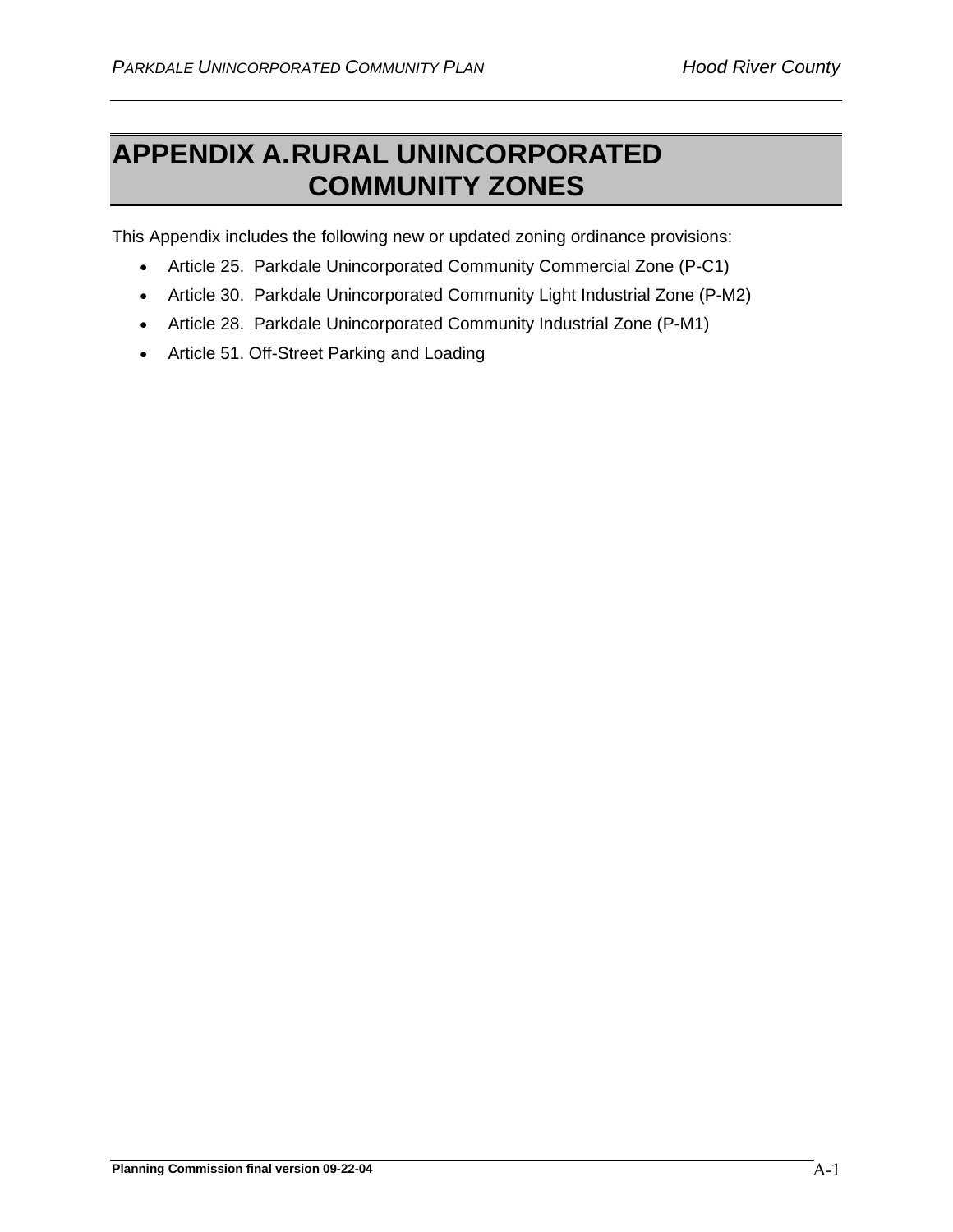### **ARTICLE 25 – PARKDALE UNINCORPORATED COMMUNITY COMMERCIAL ZONE (P-C1)** (Effective \_\_\_)

### **Section 25.05 – Purpose and Intent**

This section is adopted to implement the policies of the Comprehensive Plan for rural unincorporated communities. These provisions accommodate local shopping needs, recognize and protect the historic character of rural centers and rural communities while preserving and protecting the agricultural or forestry character of the surrounding areas.

#### **Section 25.10 - Uses Permitted Outright**

In a P-C1 zone, the following uses and their accessory uses are permitted outright:

- A. Retail trade establishment.
- B. Commercial and professional service establishments unless otherwise listed.
- C. Single family, two family, or multi-family dwellings.
- D. A mobile home for agricultural purposes, security personnel, and as a temporary use while constructing a dwelling for a period not exceeding two years. Applicable provisions in Article 16 shall apply.
- E. Motels and hotels, up to 35 units, if served by a community sewer system.
- F. Service and retail uses serving the farm and forest industries, including but not limited to feed stores, logging equipment sales and service, and farm implement dealers, unless otherwise listed.
- G. Airport
- H. Cemetery including mausoleum, crematorium, columbarium
- I. Church
- J. Community club building
- K. Public building or use such as a park or fire station
- L. School nursery, primary, elementary, high
- M. Home occupation
- N. Health services
- O. Funeral service and crematories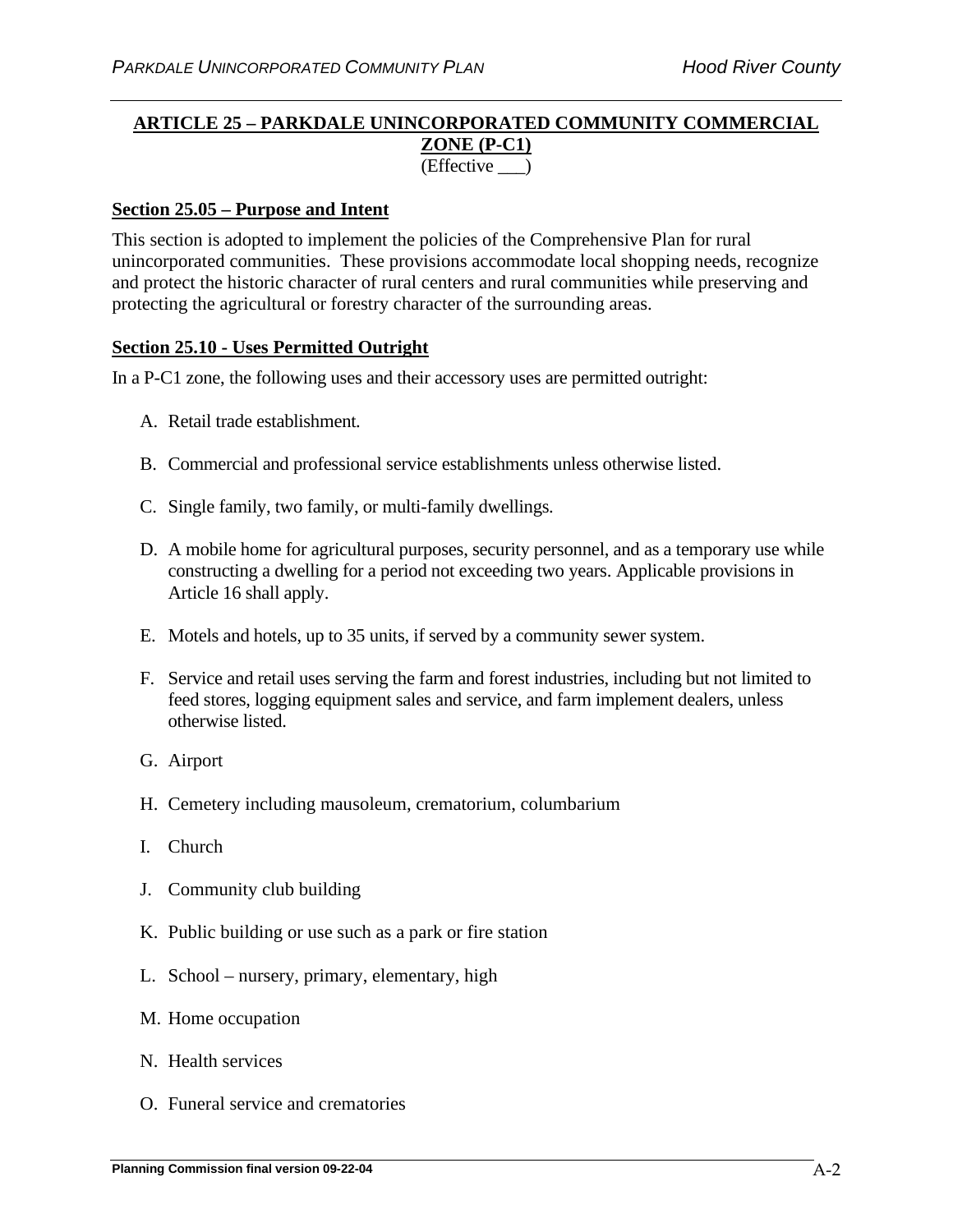- P. Eating and drinking places
- Q. General merchandise
- R. Grocery Stores
- S. Automobile repair and services
- T. Second hand stores

## **Section 25.20 - Conditional Uses Permitted**

In the P-C1 Zone, the following uses and their accessory uses are permitted when authorized in accordance with the requirements of Article 60:

- A. Animal hospital.
- B. Trailer park. Mobile home parks shall comply with applicable provisions in Article 16.
- C. Mobile homes for a dependent relative (temporary use) shall comply with provisions in Article 16, Section 16.25.

#### **Section 25.30 - Limitations on Use**

In a P-C1 zone, the following conditions shall apply:

- A. All business, service, repair, processing, storage, and merchandise display on property abutting or facing a residential or farm zone shall be conducted wholly within an enclosed building unless screened from the residential or farm zone by a site-obscuring fence or planting permanently maintained at least six feet in height or a character in keeping with residential development. Screening shall allow for vision clearance at driveways. Screening shall be located outside of public right-of-way.
- B. Openings to structure on sides adjacent to or across a street from a residential or farm zone shall be prohibited if such access or openings will cause glare, excessive noise or other adverse effects on residential or farm properties.
- C. Light from a sign shall be directed away from a lot in a farm or residential zone.
- D. Dwellings shall comply with the lot size, setbacks, height and lot coverage requirements of an R-2 zone.

#### **Section 25.35 – Building Size**

A. Existing Buildings. Uses listed in Section 25.10 and 25.20 may be established in buildings of any size that existed on October 28, 1994. Commercial uses that existed on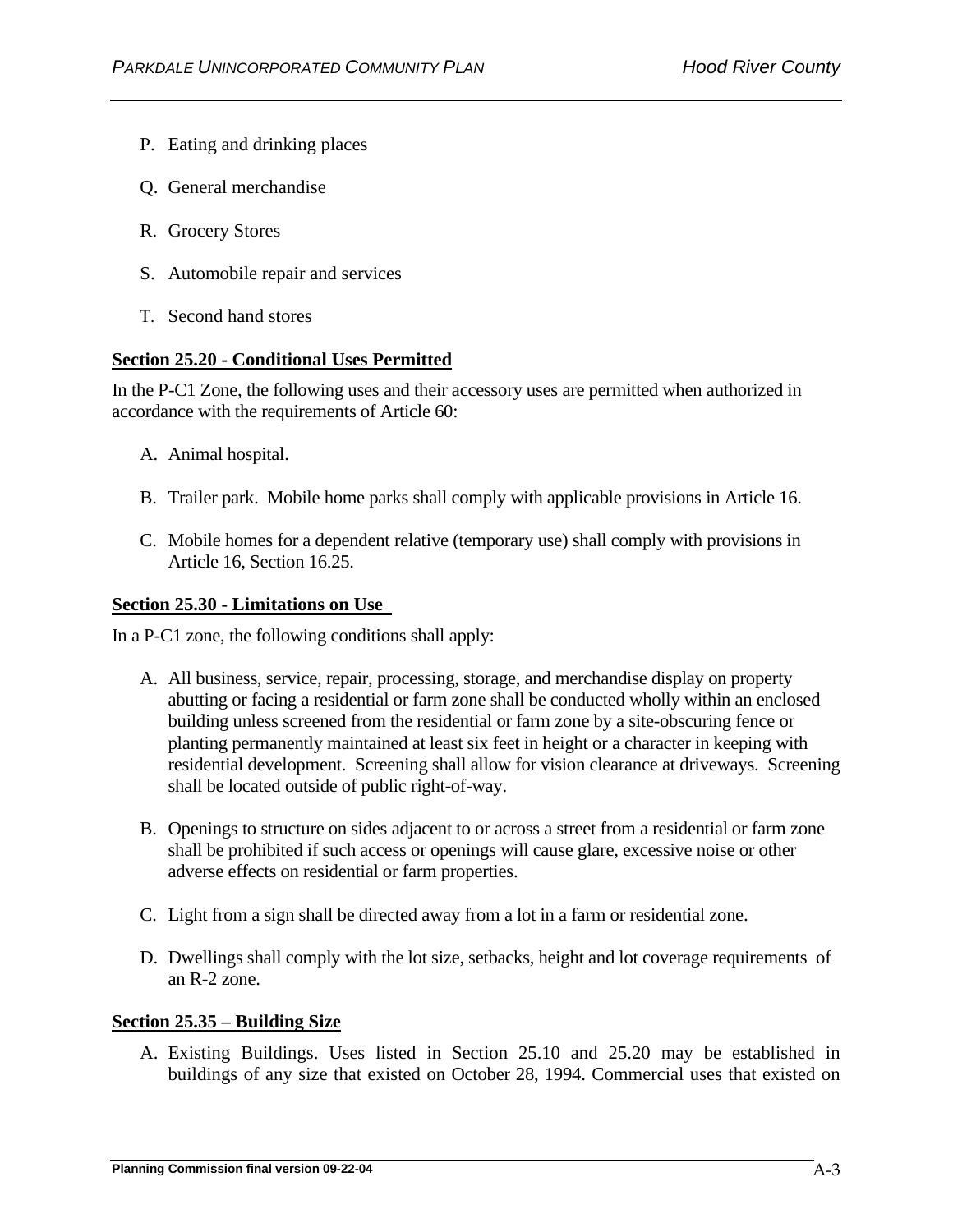October 28, 1994 shall be deemed to comply with this section (i.e., not nonconforming on the basis of size) regardless of building size.

- B. Expansion of existing buildings. Buildings in the P-C1 zone that existed on October 28, 1994 may be expanded as follows:
	- 1. For uses listed in Section 25.10, after expansion no use shall occupy a building or buildings exceeding 4,000 square feet of floor space, or up to 20% greater than their original size, whichever is greater, except as identified in lines 2. through 4. below. Only one expansion of an existing use will be allowed if the resulting total area exceeds 4,000 sq. ft of floor space.
	- 2. For uses listed in Sections 25.20 and 25.10 C. through O., no building size limitation applies in the Parkdale Unincorporated Community.
	- 3. For uses listed in Section 25.10 P. through T., a maximum size limitation of 8,000 sq. ft. of floor space, or up to 20% greater than their original size, whichever is greater, applies in the Parkdale Unincorporated Community, based on findings in the County Comprehensive Plan that these uses typically serve the community and the surrounding rural area or the travel needs of people passing through the area. If the expansion results in a total building area greater than 8,000 sq. ft. of floor space, no further expansion will be allowed.
- C. New Buildings. Any new building constructed in the P-C1 zone shall comply with the following standards.
	- 1. For uses listed in Section 25.10, no use shall occupy a building or buildings exceeding 4,000 square feet of floor space, except as identified in lines 2. through 4. below.
	- 2. For uses listed in Sections 25.20 and 25.10 C. through O., no building size limitation applies in the Mt. Hood, Unincorporated Community.
	- 3. For uses listed in Section 25.10 P. through T., a maximum size limitation of 8,000 sq. ft. of floor space applies in the Mt. Hood Unincorporated Community, based on findings in the County Comprehensive Plan that these uses typically serve the community and the surrounding rural area or the travel needs of people passing through the area.

# **Section 25.40 - Lot Coverage Requirements**

In the P-C1 zone, buildings, except covered parking and loading areas, shall not cover more than 50 percent of the lot area.

#### **Section 25.50 - Setback Requirements**

In the P-C1 zone, setbacks shall be as follows:

A. No building shall be closer to a lot in a residential or farm zone than a distance equal to the height of the building, or 20 feet, whichever is greater.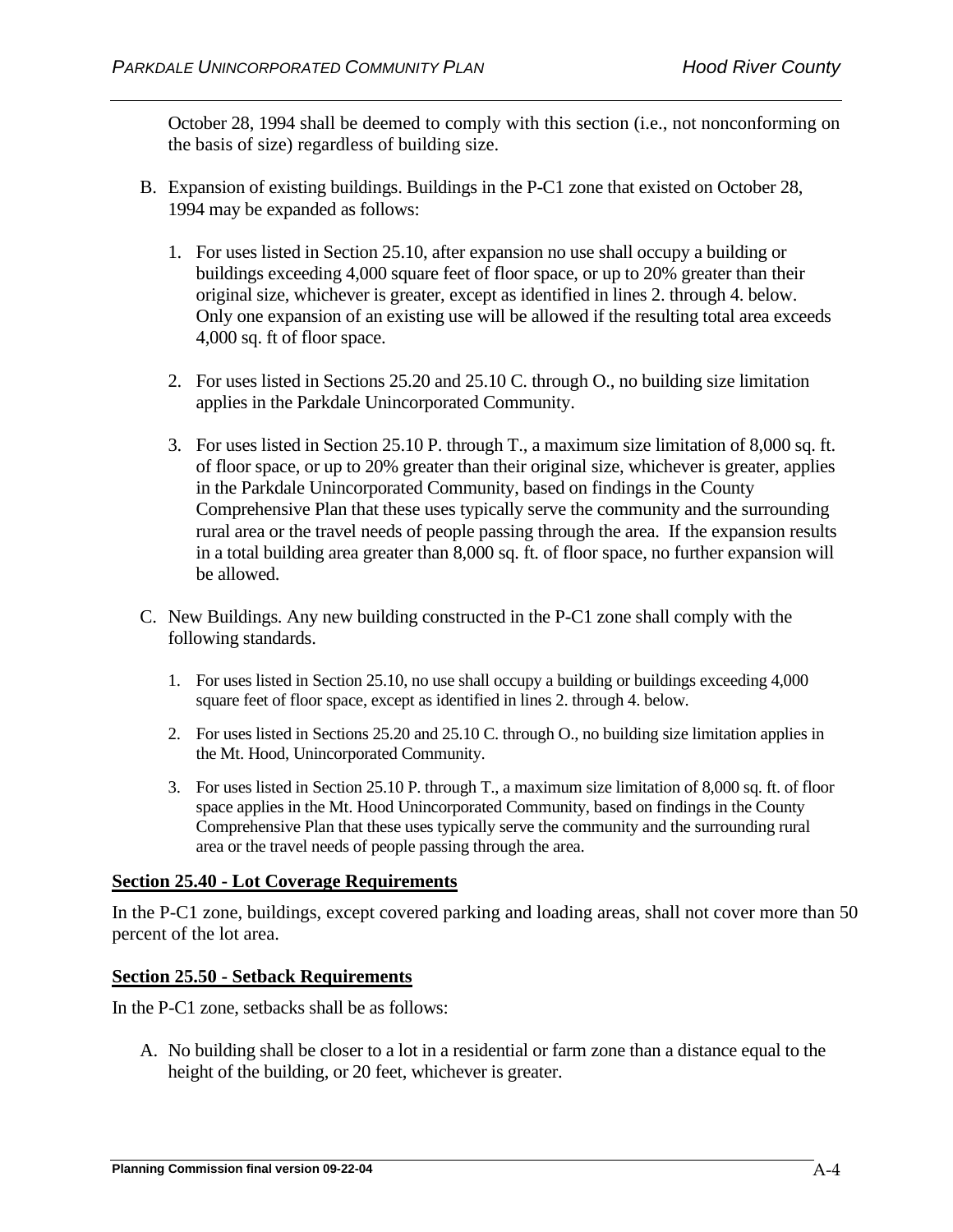- B. No building shall be constructed closer to the centerline of a street than 50 feet.
- C. Vision clearance setbacks from all street intersections shall be 35 feet.

## **Section 25.60 – Site Design Standards**[1](#page-21-0)

At the time of new development, or change of use, the applicant shall demonstrate:

- A. Site access will not cause dangerous intersections or traffic congestion. They will have adequate visibility for motorists and pedestrians and will be kept at the minimum needed for safe ingress and egress. Roadway capacity, speed limits and number of turning movements shall all be considered.
- B. The storm drainage or natural drainage system will handle the increased runoff created by the new development.
- C. No new building site shall be located within the 100-year floodplain without a floodplain permit.

## **Section 25.65 – Street Design Standards**

A. The following street design standards for Urban Commercial/Industrial Roads only apply outside of the Urban Growth Areas and shall apply to new streets built within the C-1, M-1 and M-2 zones for new developments with a proposed or potential average lot size of one-half acre or less:

| <b>ROW</b> | Roadway                 | Travel<br>lanes | <b>Center</b><br>lane             | Bike<br><b>Lanes</b> | Parking                 | <b>Planting</b><br>strip | Sidewalk | <b>Utility</b><br>easement*       |
|------------|-------------------------|-----------------|-----------------------------------|----------------------|-------------------------|--------------------------|----------|-----------------------------------|
|            | $60' - 70'$ $30' - 42'$ |                 | Two $11'$ 12' min.,<br>if needed. | None                 | 8' one or<br>both sides | See note 2 Two $6'$ -8'  |          | One or two $5'$ -<br>$10^{\circ}$ |

1. 42' with center turn lane

2. 4'- 6' wide planting strip, or tree wells with 8 foot sidewalk

 $=$  Optional

Standards are illustrated in diagrams in the County TSP and Road Design Standards document.

<span id="page-21-0"></span><sup>1.</sup> Locational Criteria are listed in the County Policy Document under Goal 9- Economy of the State.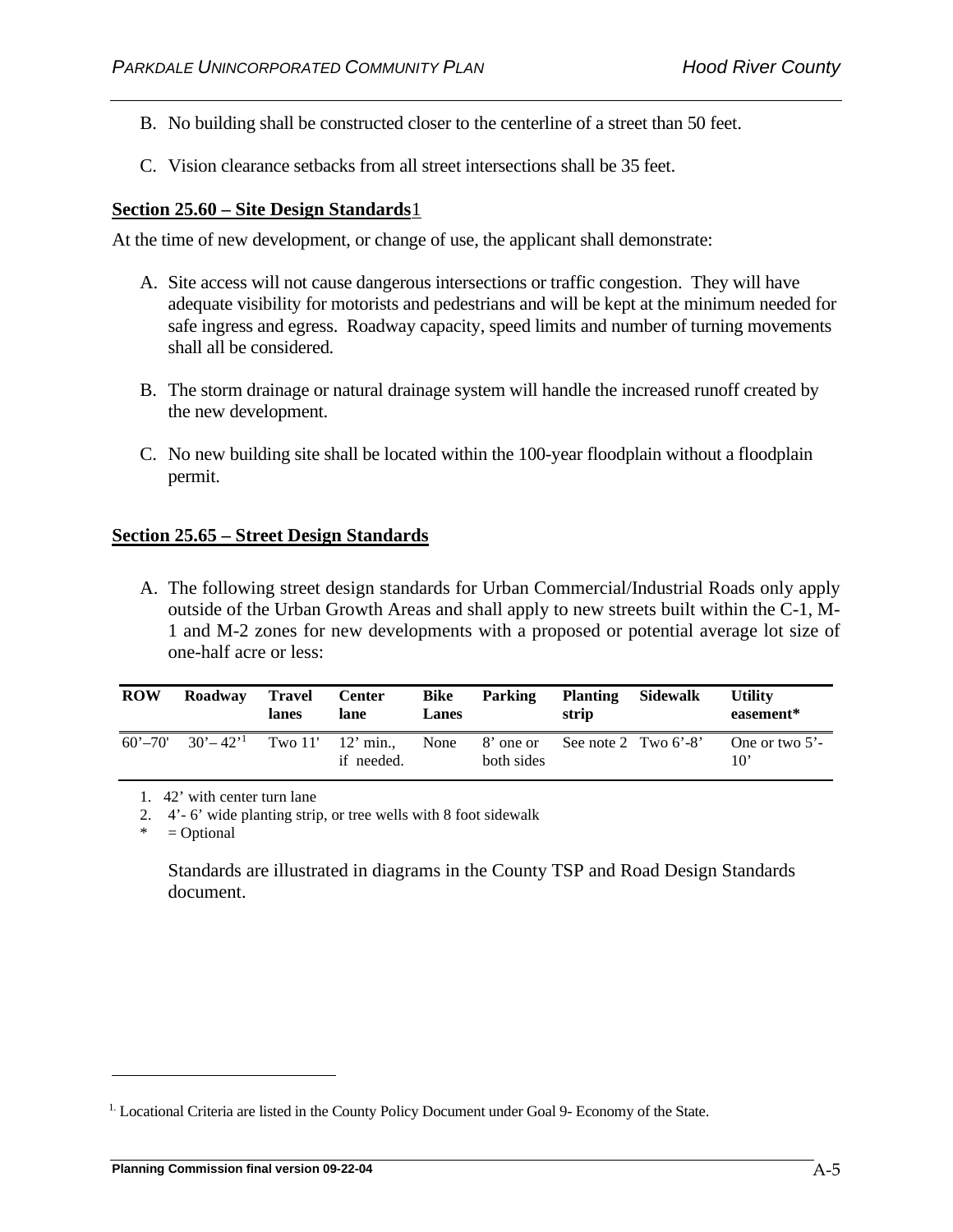B. The following street design standards for Rural Commercial/Industrial Roads shall apply to new streets built within the C-1, M-1, and M-2 zones for new developments outside the Urban Growth Areas with a proposed or potential average lot size of more than onehalf acre:

| <b>ROW</b> | Roadway               | Travel<br>lanes | <b>Center</b><br>lane | <b>Shoulder</b> | <b>Parking</b>               | <b>Planting</b><br>strip | Sidewalk | <b>Utility</b><br>easement* | Other/<br><b>Comments</b>                                                |
|------------|-----------------------|-----------------|-----------------------|-----------------|------------------------------|--------------------------|----------|-----------------------------|--------------------------------------------------------------------------|
|            | $60'$ -68' $32'$ -40' | Two 12' None    |                       | None            | 8' one or None<br>both sides |                          | None     | One or two<br>$5' - 10'$    | 2' gravel<br>shoulder both<br>sides; $12'$<br>ditch one or<br>both sides |

 $* = \text{Optional}$ 

Standards are illustrated in diagrams in the County TSP and Road Design Standards document.

#### **Section 25.70 – Access Management**

Access management guidelines are addressed in Article 19 (Access Management Standards) of the Hood River County Zoning Ordinance.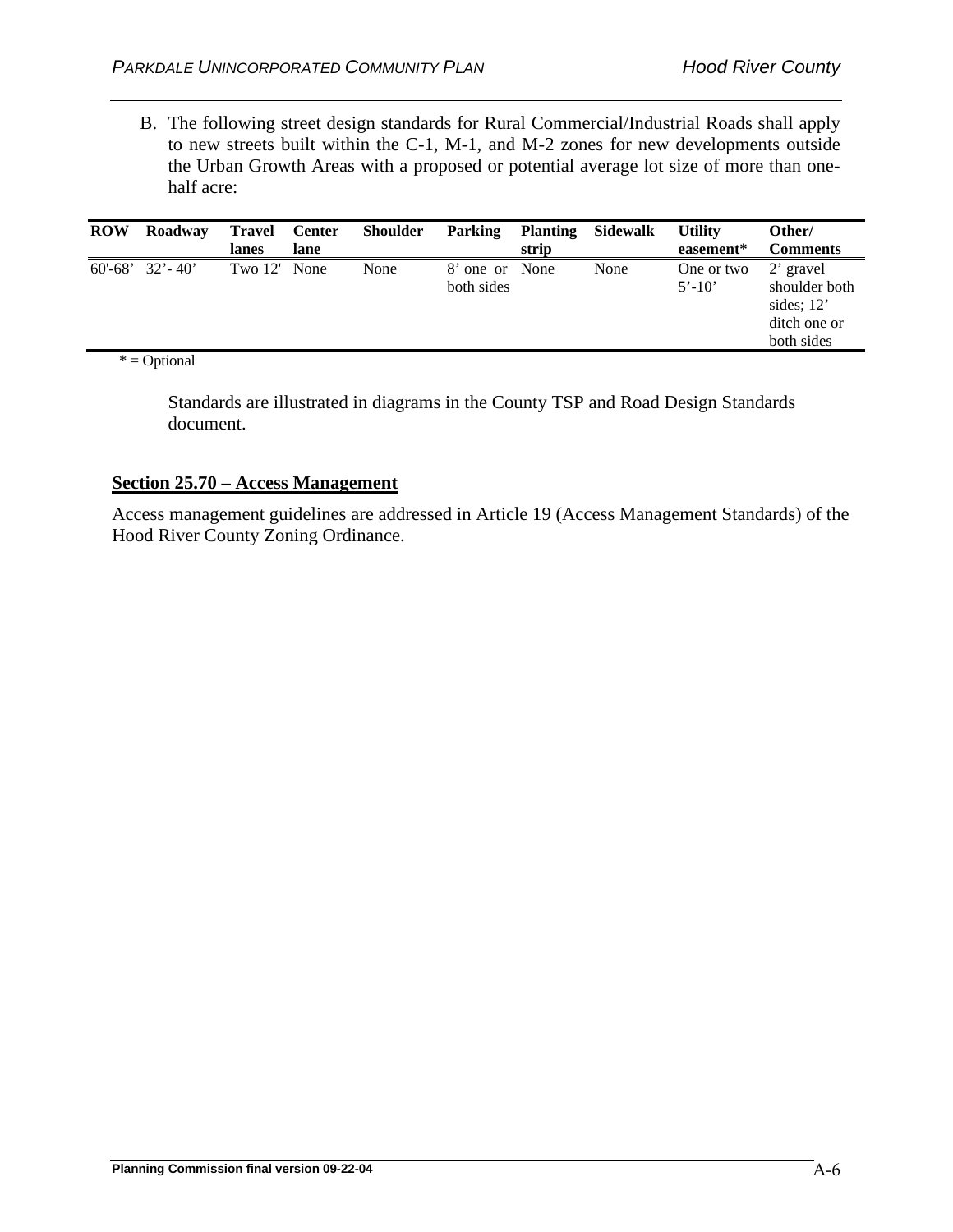# **ARTICLE 30 – PARKDALE UNINCORPORATED COMMUNITY LIGHT INDUSTRIAL ZONE (P-M2)**

(Effective \_\_\_)

## **Section 30.10 - Purpose and Intent**

This section is adopted to implement the policies of the Comprehensive Plan for rural unincorporated communities. These provisions accommodate rural and natural resources oriented industries which are not generally labor intensive, which compliment rural character and development, and are consistent with rural facilities and services. The P-M2 zone provides for types of manufacturing or other industries which, because of their characteristics, can be permitted in relatively close proximity to residential, commercial, and farm zones. The development standards for the P-M2 zone are more stringent than those of the RUM-l zone.

## **Section 30.15 - Uses Permitted**

In an P-M2 zone, the following uses and their accessory uses are permitted subject to the standard set forth in a land use permit. Permitted uses shall not be obnoxious for reasons of smoke, fumes, noise, sewage or other nuisances or threats to man or property.

A. Commercial:

Commercial uses incidental and directly related to the services and operations of the permitted industrial use as permitted and pursuant to the standards in Article 25 of this code (Parkdale Unincorporated Community Commercial Zone).

- B. Manufacturing and Assembly:
	- 1. Automotive Trucking
		- a. Assembly
		- b. Body and fender works
		- c. Repair
		- d. Painting
		- e. Trailers
	- 2. Boats
	- 3. Ceramic Products
	- 4. Electrical parts
	- 5. Engines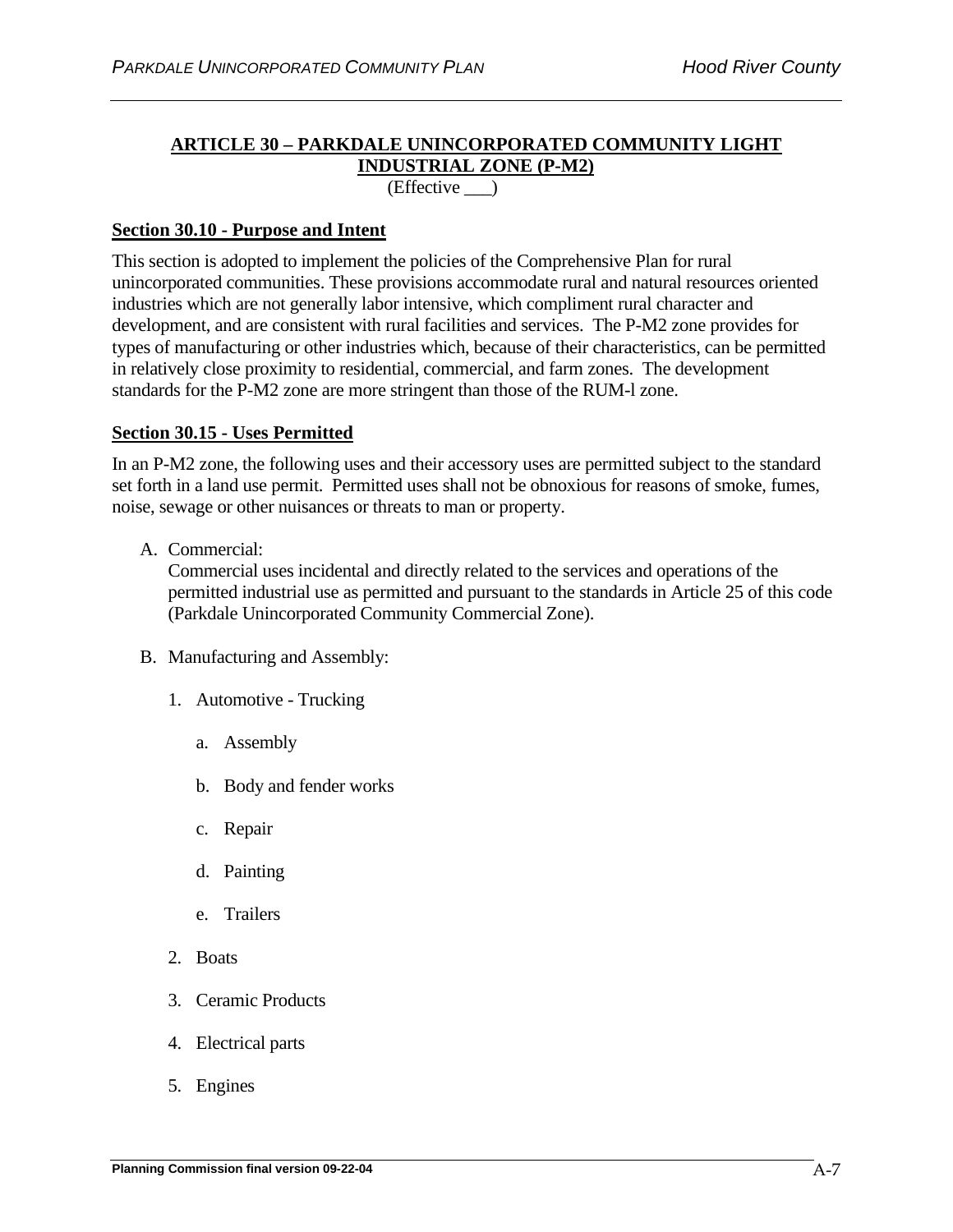- 6. Garments
- 7. Gas and electric fixtures
- 8. Machinery shops
	- a. Carpentry and cabinet shops
	- b. Machine shops
	- c. Paint shops
	- d. Sheet metal shops
- 9. Manufacturing, compounding, processing, and/or packing of products such as:
	- a. Bakery goods
	- b. Candy
	- c. Cosmetics
	- d. Food products
	- e. Fruit and vegetables
- 10. Signs
- 11. Manufacturing, compounding, assembly or treatment of articles made from the following: bone, canvas, cellophane, cloth, cork, feathers, fiber, fur, glass, hair, horn, leather, paper, plastics, precious or semi-precious metals or stones, sheet metal, shell, textiles, wax, and yarns.
- 12. Radio and television storage, assembly repair, rebuilding and wholesale.
- 13. Rubber and metal stamps
- 14. Shoes
- 15. Textiles
- 16. Furniture
- C. Processing
	- 1. Creameries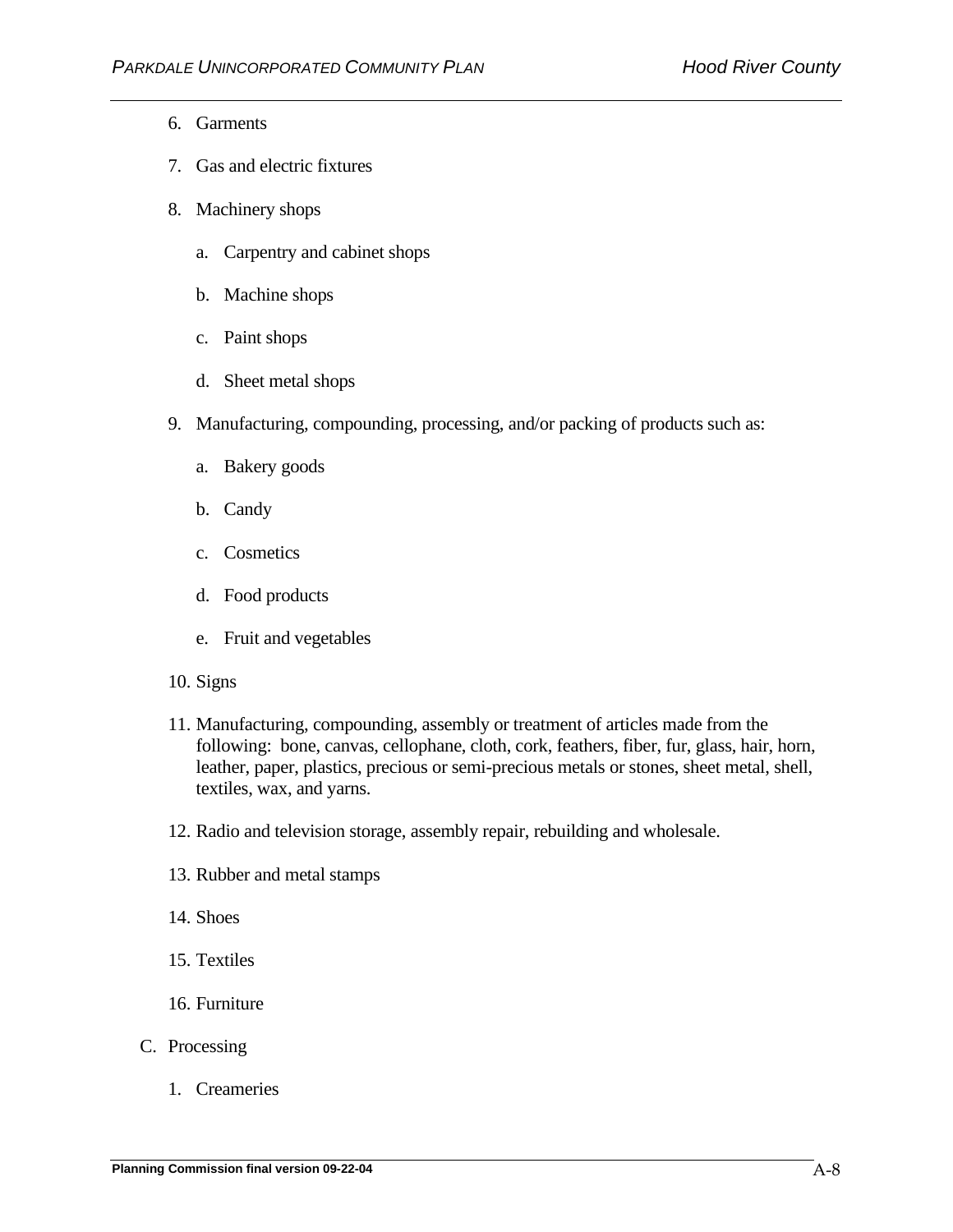- 2. Laboratories
- 3. Cleaning, laundry and dying plants
- 4. Tire retreading
- D. Fabrication
	- 1. Products made of finished rubber
	- 2. Assembly of electrical or electronic equipment
- E. Wholesaling and Warehousing of All Types

#### F. Utilities

- 1. Distribution plants and substations
- 2. Service yards
- G. Other
	- l. Research and development facilities
	- 2. Printing and publishing
	- 3. Building material yards, excluding lumber manufacturing and planer mills.
	- 4. Contractors' equipment yard. Repair facilities shall be enclosed.
	- 5. Single family dwelling, or mobile home, for security purposes only, subject to compliance with applicable provisions in Article 16.
	- 6. Recycling center

#### **Section 30.20 - Conditional Uses Permitted**

- A. Junk yards
- B. Motor vehicle wrecking yards
- C. Parks or Community facilities
- D. Other uses determined by the Planning Commission or Director to be in keeping with the purpose and intent of this zone may be permitted as conditional uses, providing they meet the requirements of Sec. 30.25.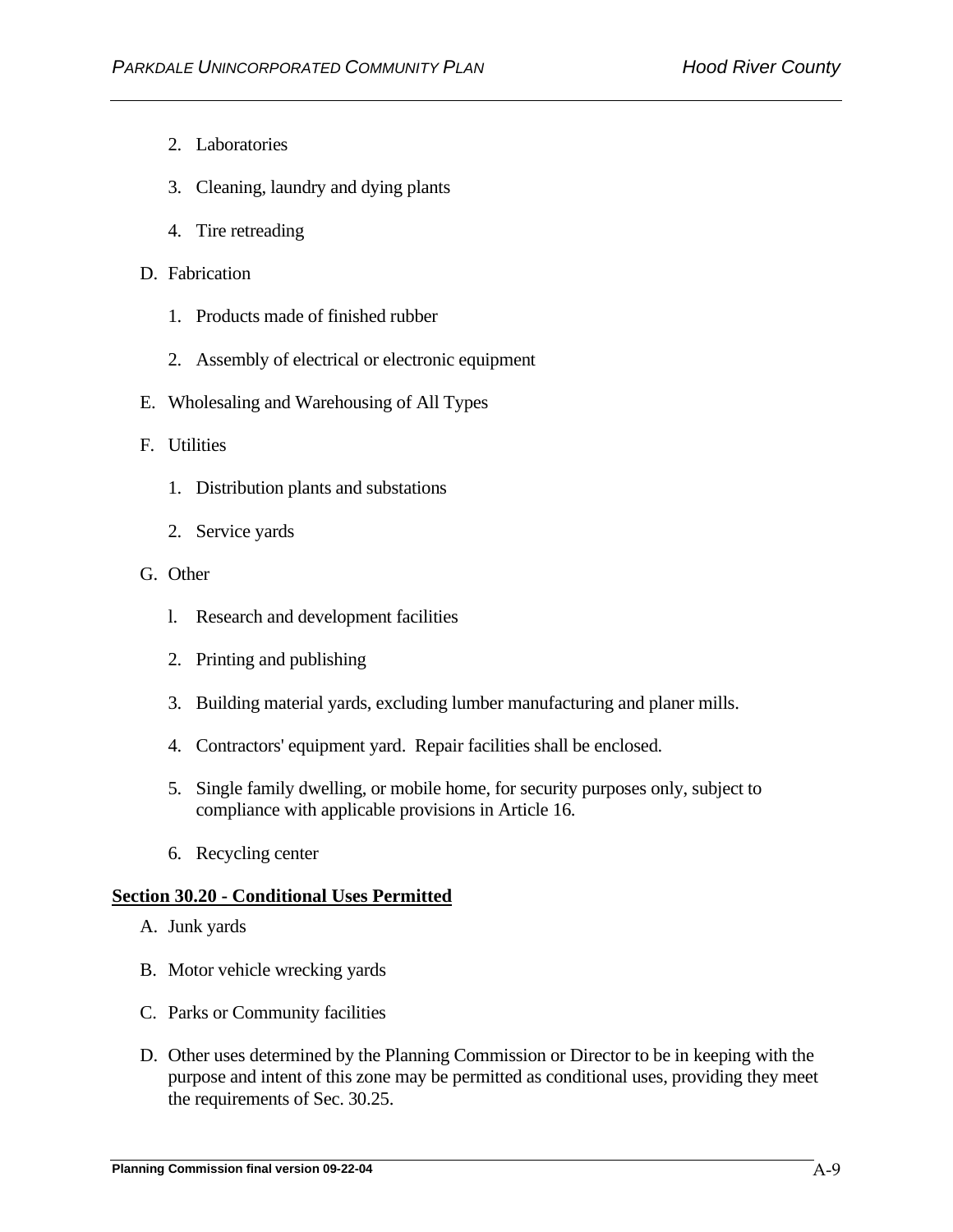# **Section 30.25 - Conditional Use Criteria**

The Planning Commission may grant a conditional use permit for uses described in Sec. 30.20 if each of the below criteria is met, as determined by the Planning Commission:

- A. The use shall not discharge smoke, fumes, sewage or other nuisances beyond the property line on which it is located. Discharges, which are maintained and utilized solely to serve as warning devices or originate from highway vehicles, and will not cause nuisance on adjacent properties, are excluded.
- B. The use must primarily manufacture, assemble, process, fabricate, wholesale, or store materials or products.
- C. The use shall comply with all Limitations On Use, Building Size Limits and Dimensional Standards applicable to this zone.

#### **Section 30.30 - Limitations on Use**

In addition to State Department of Environmental Quality and Federal Environmental Protection Agency regulations, and all other applicable State and Federal Statutes, the following Limitations on Use shall apply to all uses in the P-M2 zone.

A. Liquid and Solid Wastes:

Animal, vegetable, or other wastes shall not be stored in a way which attracts insects or rodents or otherwise create a health hazard shall be prohibited.

B. Discharge Standards:

There shall be no emission of smoke, fly ash, dust, vapor, gases, or other forms of air pollution that may cause nuisance or injury to human, plant, or animal life, or to properties as determined by the County Planner. Discharges created by highway vehicles or trains are excluded.

C. Lighting:

Sign lighting and exterior lighting shall not project into an adjoining residential zone.

- D. Landscaping:
	- 1. Site Plans submitted with an application for a land use permit must include a landscaping plan, which shows the location and type of plant materials.
	- 2. New industrial uses, which abut a residential zone, shall provide and maintain a dense evergreen landscape buffer, landscaped berm, or site obscuring fence which effectively screens the operation and which attains a (mature) height of at least six (6) feet. Screening shall allow for vision clearance at driveways. Screening shall be located outside of public right-of-way.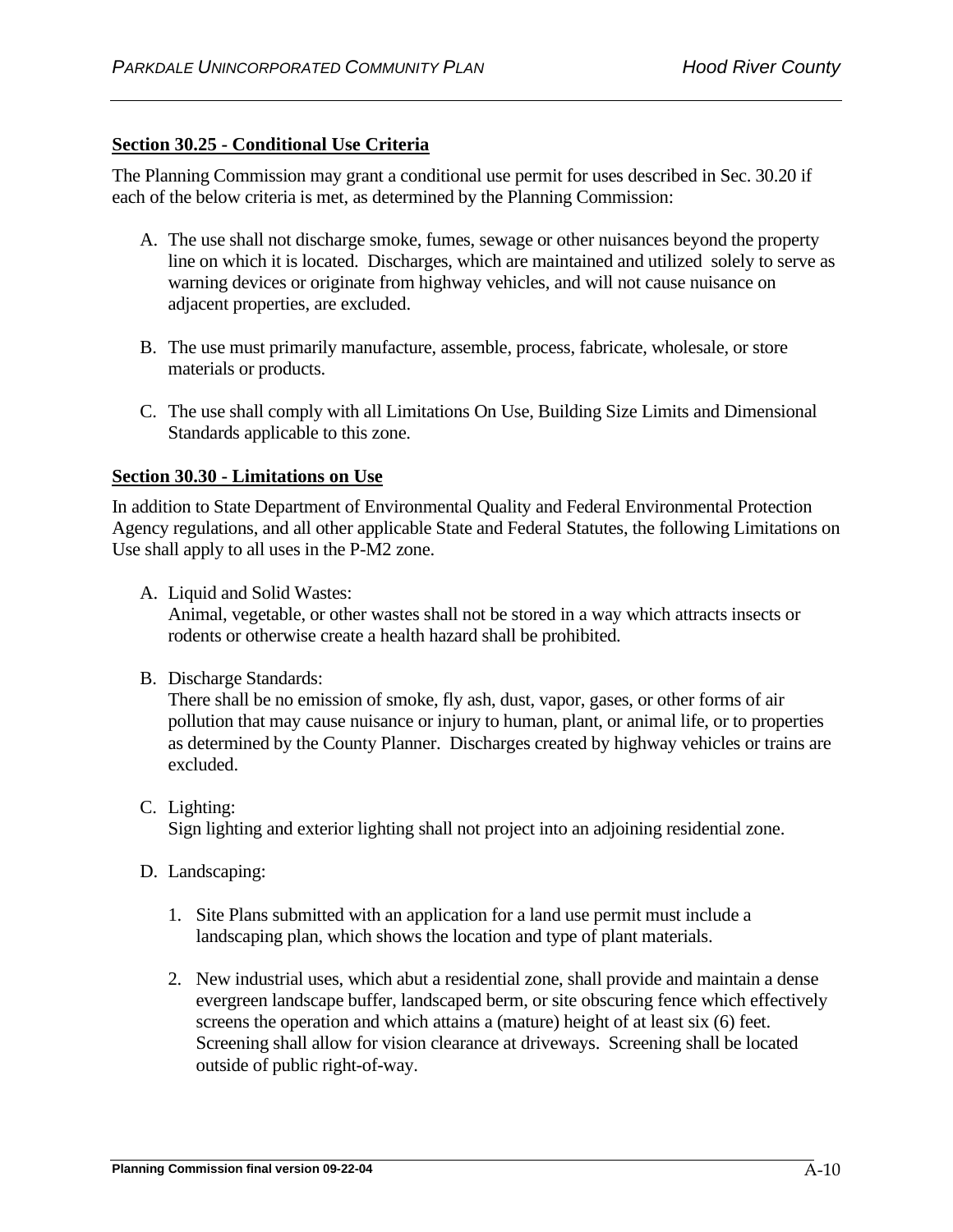- 3. All unused property shall be maintained in native or existing vegetative ground cover or planted grass, shrub and barkdust, or other suitable ground cover in an uncluttered manner.
- 4. Responsibility for establishment and maintenance of landscaping rests with the industrial property owner.
- E. Noises from within any site shall not be permitted which produce disturbing or obnoxious sounds for extended time periods beyond the property line. Noise devices which are maintained and utilized solely to serve as warning devices and noise created by highway vehicles or trains are excluded.
- F. Drainage
	- 1. Site plans submitted with an application for a land use permit shall include a drainage plan which identifies the location and flow direction of all surface and subsurface waterways, the 100-year flood plain of any stream(s), the location of any standing water during wet seasons, and all improvements which will mitigate any potential flooding outside of the 100-year flood plain.
	- 2. The installation of uses and improvements shall not substantially change the flow of surface water during future flooding.
	- 3. A storm drainage system of sufficient quality to mitigate all flooding outside the 100 year flood plain shall be required to preclude future flooding.
- G. Parking
	- 1. Any site plan submitted with an application for land use permit must include a parking plan which shows the location and number of parking spaces, circulation patterns, and ingress and egress provisions.
	- 2. All uses within a Rural Unincorporated Community Light Industrial zone shall provide at least two parking spaces for every three employees on the major shift during normal season.
	- 3. All parking lots shall have an all weather surface.
	- 4. Adequate provisions for safe and convenient circulation, ingress, and egress shall be provided.

#### **Section 30.35 - Dimensional Standards**

- A. Minimum street frontage of lots: Fifty- (50) feet.
- B. Minimum front yard setback: Twenty (20) feet from the edge of the right-of-way.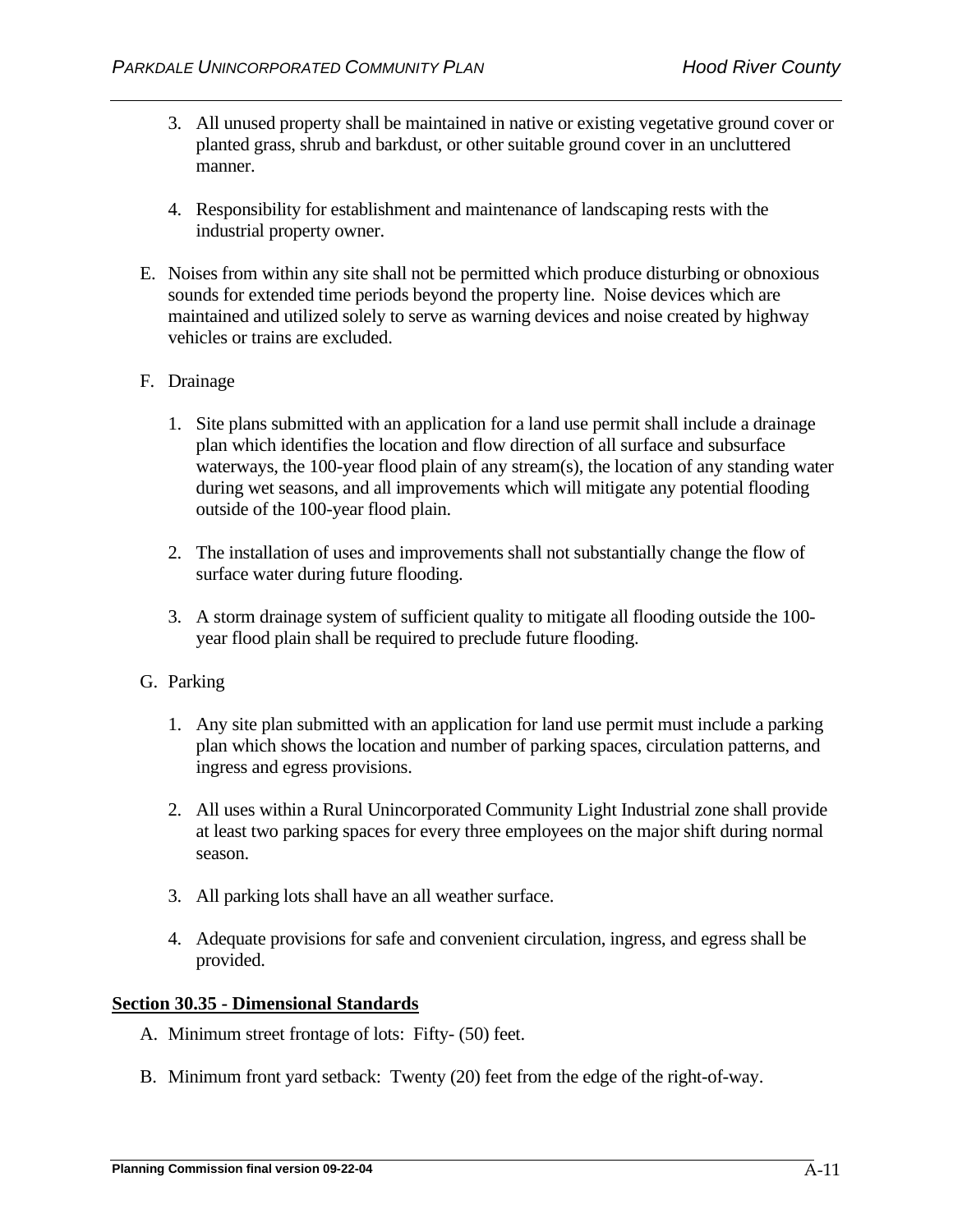- C. Vision clearance setback from all street intersections: Thirty-five (35) feet.
- D. No building shall be closer to a residential or farm zone than the height of the building in the P-M2 zone.
- E. Maximum height: Two (2) stories or 30 feet, whichever is less, if not equipped with a sprinkler system. Three (3) stories or 45 feet, whichever is less, if equipped with a sprinkler system approved by the Fire Marshall.

### **Section 30.38 – Building Size**

- A. Existing Buildings. Uses listed in the P-M2 zone may be established in buildings of any size that existed on October 28, 1994. Industrial uses that existed on October 28, 1994 shall be deemed to comply with this section (i.e., not nonconforming on the basis of size) regardless of building size.
- B. Expansion of existing buildings. Buildings in the P-M2 zone that existed on October 28, 1994 may be expanded.
- C. New Buildings. Any new building constructed in the P-M2 zone and expansion of any building built after October 28, 1994, shall comply with the following standards.
	- 1. For uses listed in Section 30.15 A. B., C., D., E., and G., no use shall occupy a building or buildings exceeding 40,000 square fee of floor space, except that no size limitation applies when buildings are approved through a Post Acknowledgement Plan Amendment (PAPA) and meet the following conditions:
		- a. The use requires proximity to a rural resource, as defined in OAR 660-004-  $0022(3)(a)$ ; or
		- b. The use will not exceed the capacity of water and sewer service available to the site on October 28, 1994, or, if such services are not available to the site, the capacity of the site itself to provide water and absorb sewage
	- 2. For uses listed in Section 30.15 F., no building size limitation applies.
	- 3. No building size limitation applies to any use allowed in the F-1, F-2 or EFU zones.
	- 4. No building size limitation applies to any new use sited on an abandoned or diminished industrial mill site that was engaged in the processing or manufacturing of wood products, provided the use will be located only on the portion of the mill site that was zoned for industrial uses on October 28, 1994.
	- 5. The County may permit new buildings of any size within this zone until provisions of House Bill 2614 (OAR 660-022-0030) allowing such buildings expire on January 3, 2006. If provisions of OAR 660-022-0030 allowing industrial buildings of any size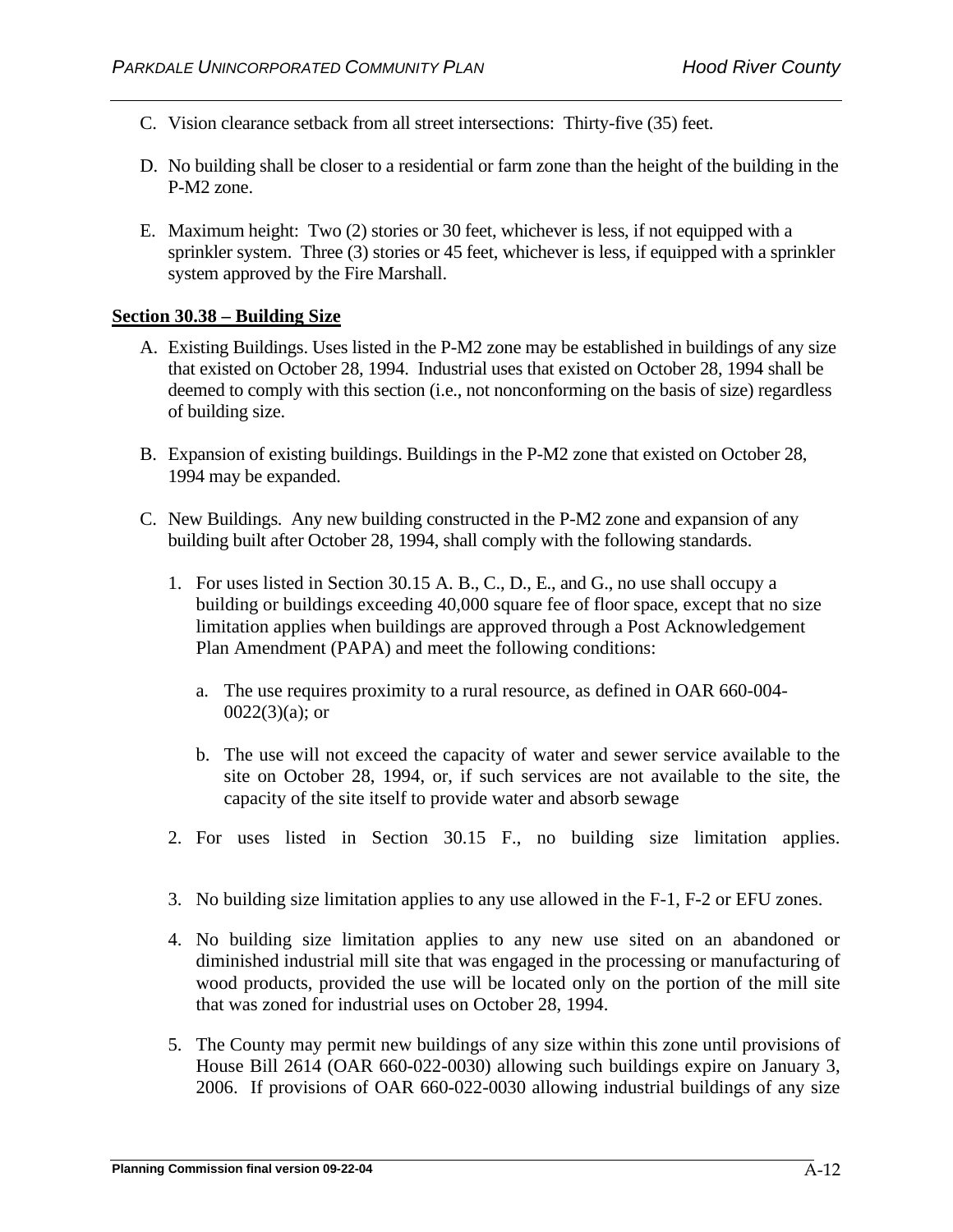are renewed by new legislation, the County may continue to permit industrial buildings of any size in this zone.

6. At the time that the County considers permitting a building under the provisions of the above subsection for land within 10 miles of the UGB of a city, the County shall give notice to the City at least 21 days prior to taking action. If the City objects to the authorization of industrial development under this provision the City and County shall negotiate to establish conditions on the industrial development or changes in the development necessary to mitigate concerns raised by the City's objection.

## **Section 30.40 - Site Design Standards**[2](#page-29-0)

At the time of new development, or change of use, the applicant shall demonstrate:

- A. Site access will not cause dangerous intersections or traffic congestion. They will have adequate visibility for motorists and pedestrians and will be kept at the minimum needed for safe ingress and egress. Roadway capacity, speed limits and number of turning movements shall all be considered.
- B. The storm drainage or natural drainage system will handle the increased runoff created by the new development.
- C. No new building site shall be located within the 100-year floodplain without a floodplain permit.

#### **Section 30.45 – Street Design Standards**

A. The following street design standards for Urban Commercial/Industrial Roads shall apply outside the Urban Growth Areas to new streets built within the M-1, M-2, and C-1 zones for new developments with a proposed or potential average lot size of one-half acre or less:

| <b>ROW</b> | Roadway                                                | Travel<br>lanes | Center Bike<br>lane | Lanes |             | Parking Planting Sidewalk<br>strip | Utility<br>easement*                                    |
|------------|--------------------------------------------------------|-----------------|---------------------|-------|-------------|------------------------------------|---------------------------------------------------------|
|            | 60'-70' $30'$ -42' <sup>1</sup> Two 11' 12' min., None |                 | if needed.          |       | both sides. |                                    | 8' one or See note 2 Two 6'-8' One or two<br>$5' - 10'$ |

1. 42' with center turn lane

2. 4'- 6' wide planting strip, or tree wells with 8' sidewalk

 $* = Optional$ 

<span id="page-29-0"></span><sup>2</sup> Locational Criteria are listed in the County Policy Document under Goal 9 (Economy of the State) and apply at the time of a Plan or Zone Change to P-M2.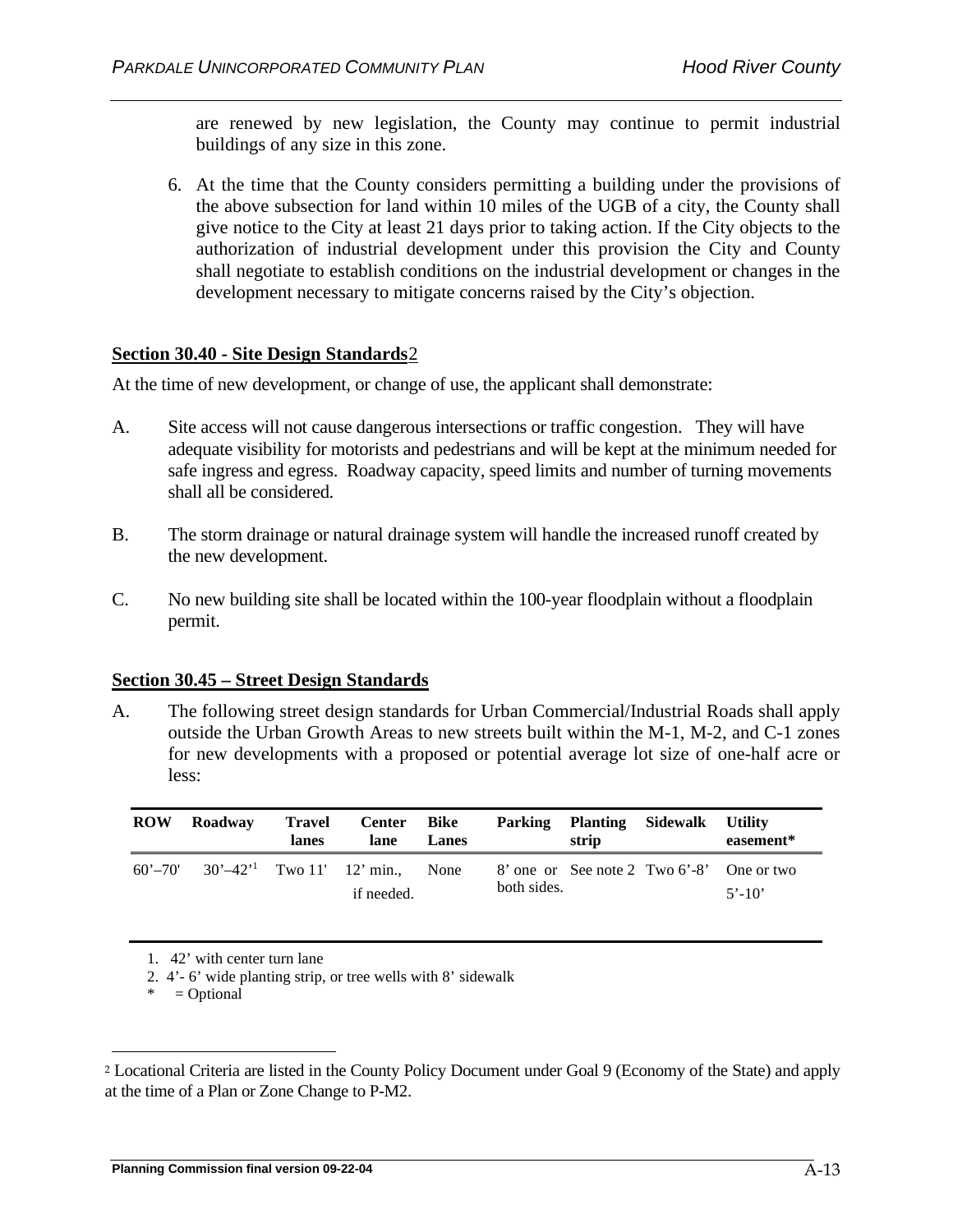Standards are illustrated in diagrams in the County TSP and Road Design Standards document.

B. The following street design standards for Rural Commercial/Industrial Roads shall apply to new streets built within the M-1, M-2 and C-1 zones for new developments with a proposed or potential average lot size of one-half acre or more:

| <b>ROW</b> | Roadway               | <b>Travel</b><br>lanes | <b>Center</b><br>lane | Shoulder | Parking                      | <b>Planting</b><br>strip | Sidewalk | <b>Utility</b><br>easement* | Other/<br><b>Comments</b>                                                |
|------------|-----------------------|------------------------|-----------------------|----------|------------------------------|--------------------------|----------|-----------------------------|--------------------------------------------------------------------------|
|            | $60'$ -68' $32'$ -40' | Two $12'$              | None                  | None     | 8' one or None<br>both sides |                          | None     | One or two<br>$5' - 10'$    | 2' gravel<br>shoulder both<br>sides; $12'$<br>ditch one or<br>both sides |

## \* = Optional

Standards are illustrated in diagrams in the County TSP and Road Design Standards document.

# **Section 30.50 – Access Management**

Access management guidelines are addressed in Article 19 (Access Management Standards) of the Hood River County Zoning Ordinance.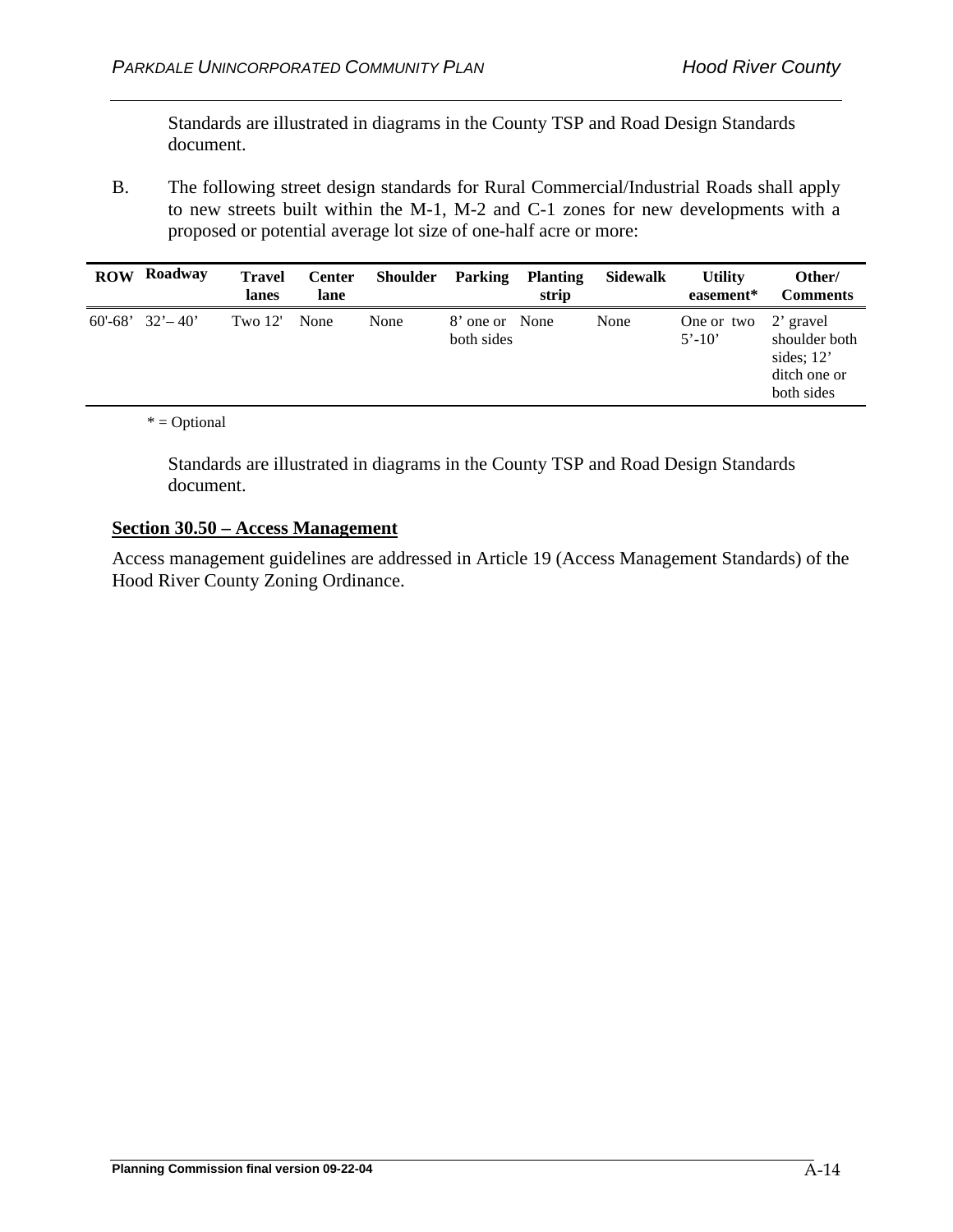### **ARTICLE 28 - RURAL UNINCORPORATED COMMUNITY INDUSTRIAL ZONE (P-M1)** (Effective \_\_\_\_\_\_)

## **Section 28.05 – Purpose and Intent**

This section is adopted to implement the policies of the Comprehensive Plan for rural unincorporated communities. These provisions accommodate rural and natural resources oriented industries which are not generally labor intensive, which compliment rural character and development, and are consistent with rural facilities and services. Uses in the P-M1 zone are generally less stringently regulated than in the P-M2 zone and therefore the zone is not suited to be in close proximity to residential zones.

## **Section 28.10 - Uses Permitted Outright**

In a RUM-l zone, the following uses and their accessory uses are permitted outright:

- A. Manufacturing, repairing, compounding, processing, packing or storage
- B. Wholesale distributing or outlet
- C. Railroad facilities such as switching yards, spur or holding tracks
- D. Kennels
- E. A mobile home for agricultural purposes, security personnel, and as a temporary use while constructing a dwelling for a period not exceeding two years. Applicable provisions in Article 16 shall apply.
- F. Signs
- G. Dwelling or mobile home exclusively connected with a business
- H. Airport
- I. Cemetery including mausoleum, crematorium, columbarium
- J. Church
- K. Community club building
- L. Public building or use such as a park or fire station
- M. School nursery, primary, elementary, high
- N. Home occupation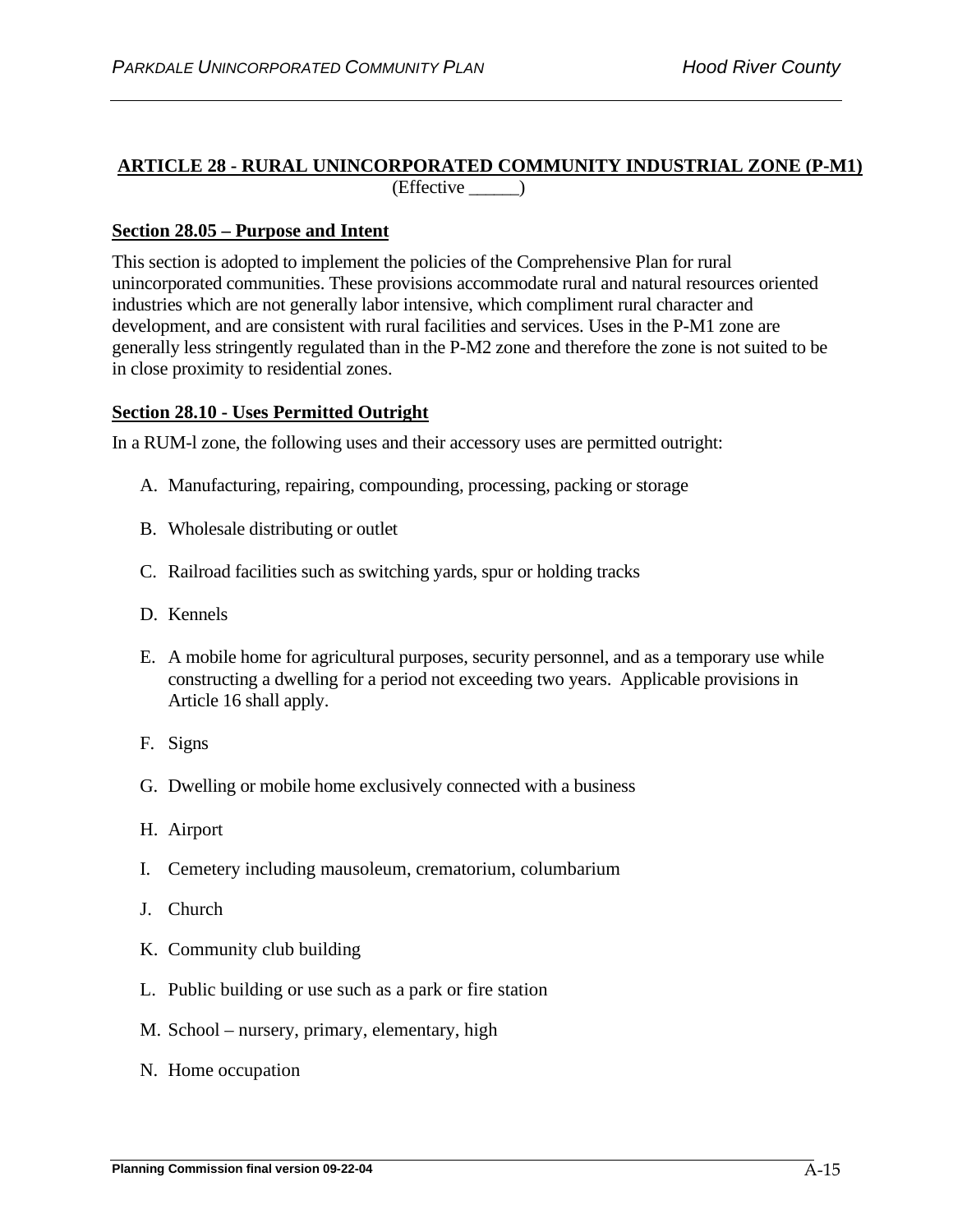# **Section 28.20 - Conditional Uses Permitted**

In a RUM-l zone, the following uses and their accessory uses are permitted when authorized in accordance with the requirements of Article 60.

- A. Motor vehicle wrecking yard.
- B. Junk yard.

## **Section 28.30 - Limitations on Use**

In an RUM-l zone erection of a building or the use of property within 100 feet of a lot in farm or residential zone shall be subject to the review and approval of the Commission. The Commission may impose limitations on openings, access or other restrictions in order to reduce any adverse effects the use may be on adjacent properties.

## **Section 28.35 – Building Size**

- A. Existing Buildings. Uses listed in Section 28.10 A. and B. and 28.20 may be established in buildings of any size that existed on October 28, 1994. Industrial uses that existed on October 28, 1994 shall be deemed to comply with this section (i.e., not nonconforming on the basis of size) regardless of building size.
- B. Expansion of existing buildings. Buildings in the P-M1 zone that existed on October 28, 1994 may be expanded.
- C. New Buildings. Any new building constructed in the P-M1 zone and expansion of any building built after October 28, 1994, shall comply with the following standards.
	- 1. For uses listed in Section 28.10 A. and B., no use shall occupy a building or buildings exceeding 40,000 square feet of floor space, except that no size limitation applies when buildings are approved through a Post Acknowledgement Plan Amendment (PAPA) and meet the following conditions:
		- a. The use requires proximity to a rural resource, as defined in OAR 660-004-  $0022(3)(a)$ ; or
		- b. The use will not exceed the capacity of water and sewer service available to the site on October 28, 1994, or, if such services are not available to the site, the capacity of the site itself to provide water and absorb sewage
	- 2. For uses not listed in Section 28.10 A. and B., no building size limitation applies.
	- 3. No building size limitation applies to uses allowed in the F-1, F-2 and EFU zones.
	- 4. No building size limitation applies to any new use sited on an abandoned or diminished industrial mill site that was engaged in the processing or manufacturing of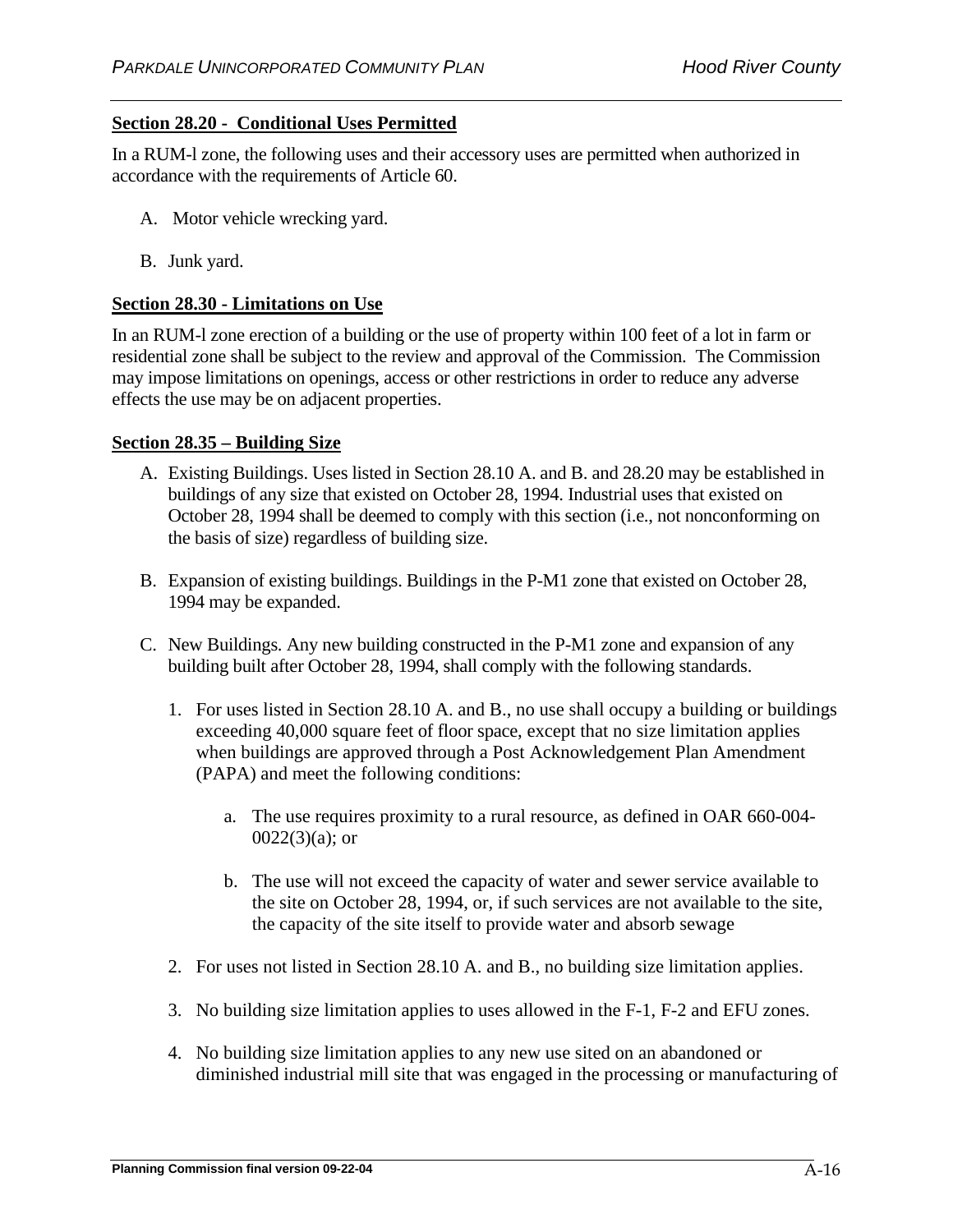wood products, provided the use will be located only on the portion of the mill site that was zoned for industrial uses on October 28, 1994.

- 5. The County may permit new buildings of any size within this zone until provisions of House Bill 2614 (OAR 660-022-0030) allowing such buildings expire on January 3, 2006. If provisions of OAR 660-022-0030 allowing industrial buildings of any size are renewed by new legislation, the County may continue to permit industrial buildings of any size in this zone.
- 6. At the time that the County considers permitting a building under the provisions of the above subsection for land within 10 miles of the UGB of a city, the County shall give notice to the City at least 21 days prior to taking action. If the City objects to the authorization of industrial development under this provision the City and County shall negotiate to establish conditions on the industrial development or changes in the development necessary to mitigate concerns raised by the City's objection.

## **Section 28.40 - Setback Requirements**

In an P-M1 zone, the setbacks shall be as follows:

- A. The front yard shall be a minimum of 20 feet from the edge of the right-of-way.
- B. No building shall be closer to an Exclusive Farm Use (EFU), R-1 or R-2 zone property line than the height of the building in the Industrial Zone or to the required setback of buildings in the EFU, R-1 or R-2 zones, whichever distance is greater.
- C. Vision clearance setbacks from all street intersections shall be 35 feet.

#### **Section 28.50 - Lot Coverage**

In the P-M1 zone, buildings, except covered parking or loading areas, shall not cover more than 60 percent of the lot area.

#### **Section 28.60 Site Design Standards**<sup>[3](#page-33-0)</sup>

At the time of new development, or change of use, the applicant shall demonstrate:

- A. Site access will not cause dangerous intersections or traffic congestion. They will have adequate visibility for motorists and pedestrians and will be kept at the minimum needed for safe ingress and egress. Roadway capacity, speed limits and number of turning movements shall all be considered.
- B. The storm drainage or natural drainage system will handle the increased runoff created by the new development.

<span id="page-33-0"></span><sup>3.</sup> Locational Criteria are listed in the County Policy Document under Goal 9 (Economy of the State) and apply at the time of a Plan or Zone Change to P-M1.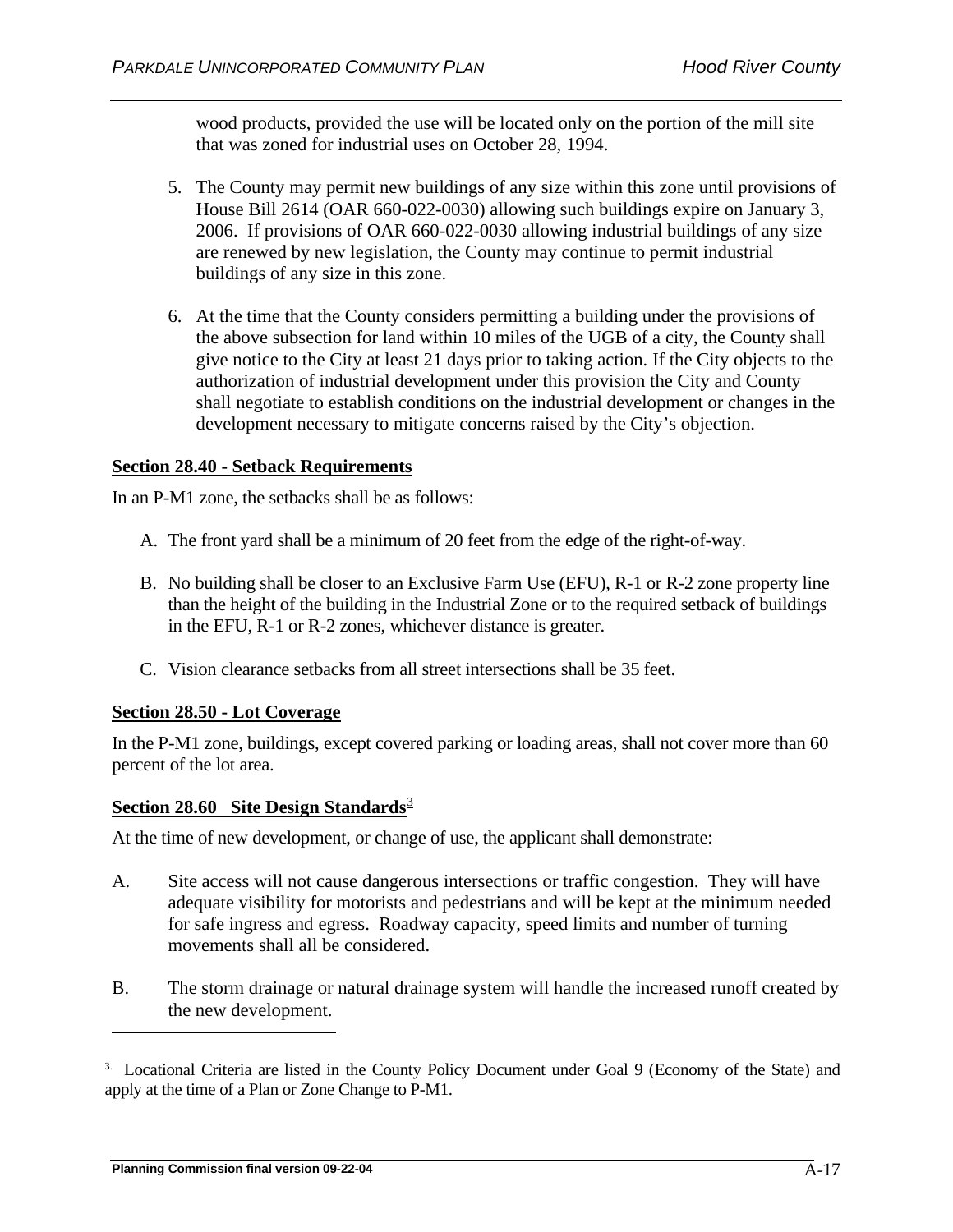C. No new building site shall be located within the 100-year floodplain without a floodplain permit.

## **Section 28.65 – Street Design Standards**

A. The following street design standards for Urban Commercial/Industrial Roads shall apply outside the Urban Growth Areas to new streets built within the M-1, M-2 and C-1 zones for new developments with a proposed or potential average lot size of one-half acre or less:

| <b>ROW</b> | Roadway                                                              | Travel<br>lanes | <b>Center</b><br>lane | <b>Bike</b><br>Lanes |            | Parking Planting Sidewalk<br>strip | <b>Utility</b><br>easement*                             |
|------------|----------------------------------------------------------------------|-----------------|-----------------------|----------------------|------------|------------------------------------|---------------------------------------------------------|
|            | $60^{\circ} - 70^{\circ}$ $30^{\circ} - 42^{\circ}$ Two 11' 12' min. |                 | if needed.            | None                 | both sides |                                    | 8' one or See Note 2 Two 6'-8' One or two<br>$5' - 10'$ |

1. 42' with center turn lane

2. 4'- 6' wide planting strip, or tree wells with 8' sidewalk

 $=$  Optional

Standards are illustrated in diagrams in the County TSP and Road Design Standards document.

B. The following street design standards for Rural Commercial/Industrial Roads shall apply to new streets built within the M-1, M-2 and C-1 zones for new developments with a proposed or potential average lot size of one-half acre or more:

| <b>ROW</b>     | Roadway     | <b>Travel</b><br>lanes | <b>Center</b><br>lane | <b>Shoulder</b> | <b>Parking Planting</b>      | strip | Sidewalk | <b>Utility</b><br>easement* | Other/<br><b>Comments</b>                                                |
|----------------|-------------|------------------------|-----------------------|-----------------|------------------------------|-------|----------|-----------------------------|--------------------------------------------------------------------------|
| $60'$ -<br>68' | $32' - 40'$ | Two 12' None           |                       | None            | 8' one or None<br>both sides |       | None     | One or two<br>$5' - 10'$    | 2' gravel<br>shoulder both<br>sides; $12'$<br>ditch one or<br>both sides |

 $* =$  Optional

Standards are illustrated in diagrams in the County TSP and Road Design Standards document.

#### **Section 28.70 – Access Management**

Access management guidelines are addressed in Article 19 (Access Management Standards) of the Hood River County Zoning Ordinance.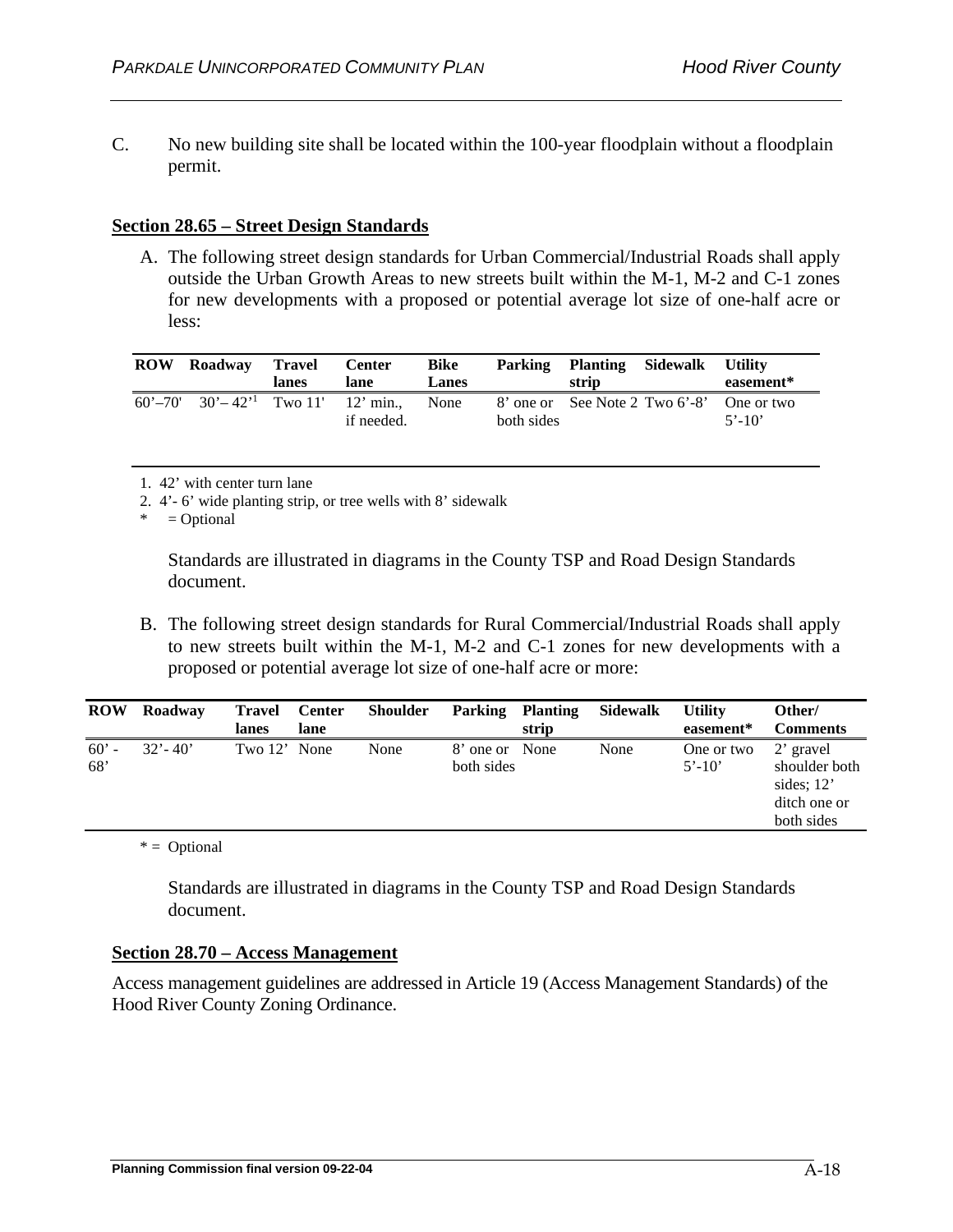# ARTICLE 51 - OFF-STREET PARKING AND LOADING

# **Section 51.10 - Off-Street Parking**

At the time or erection of a new structure at the time of enlargement or change in use of an existing structure as set forth, off-street parking spaces shall be provided in accordance with this section. If parking space has been provided in connection with an existing use or is added to an existing use, the parking space shall not be eliminated if elimination would result in less space than is required by this section. Where square feet are specified, the area measured shall be the gross floor area primary to the functioning of the particular use of the property but shall exclude space devoted to off-street parking or loading. Where employees are specified, persons counted shall be those working on the premises during the largest shift at peak season including proprietors.

| <u>Use</u>                       | Standard                                                                                                               |
|----------------------------------|------------------------------------------------------------------------------------------------------------------------|
| A. Residential                   |                                                                                                                        |
| 1. Dwelling                      | One space per dwelling unit.                                                                                           |
| 2. Residential hotel;            | Four spaces per five guest accommodation.<br>rooming or boarding house                                                 |
| <b>B.</b> Commercial residential |                                                                                                                        |
| 1. Motel                         | One space per guest room or suite, plus one<br>additional space for the owner or manager.                              |
| 2. Club; lodge:                  | Spaces to meet the combined requirements<br>of the uses being conducted such as hotel,<br>restaurant, auditorium, etc. |
| C. Institutional                 |                                                                                                                        |
| 1. Welfare or correctional       | One space per five beds for institution<br>patients or inmates.                                                        |
| 2. Convalescent hospital,        | One space per two beds for patients or<br>inmates. nursing home, sanitarium rest<br>home, home for the aged:           |
| 3. Hospital:                     | Three spaces per two beds.                                                                                             |
| D. Place of public assembly.     |                                                                                                                        |
| 1. Church:                       | One space for four seats or eight feet bench<br>length in the main auditorium.                                         |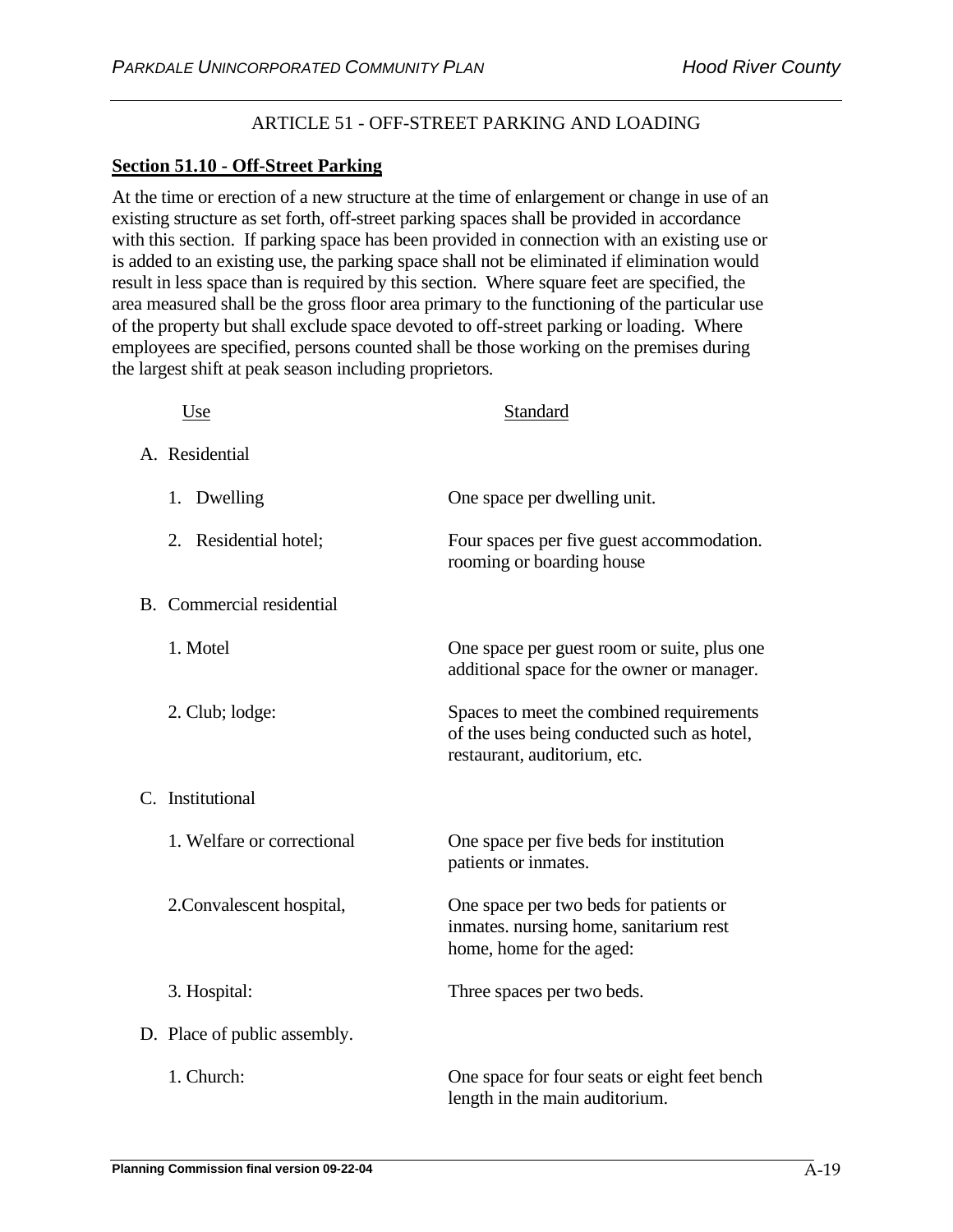| 2. Library; reading room:                                                                                                  | One space per 400 square feet of floor area<br>plus one space per two employees.                                                                                                                                            |
|----------------------------------------------------------------------------------------------------------------------------|-----------------------------------------------------------------------------------------------------------------------------------------------------------------------------------------------------------------------------|
| 3. Preschool nursery; kindergarten                                                                                         | Two spaces per teacher.                                                                                                                                                                                                     |
| 4. Elementary or junior high school:                                                                                       | One space per classroom plus one space per:<br>administrative employee or one space per<br>four seats or eight feet of bench length in the<br>auditorium or assembly room, whichever is<br>greater.                         |
| 5. High school:                                                                                                            | One space per classroom plus one space per<br>administrative employee plus one space for<br>each six students or one space per four seats<br>or eight feet of bench length in the main<br>auditorium, whichever is greater. |
| 6. Other auditorium; meeting:                                                                                              | One space per four seats or room: eight feet<br>of bench length.                                                                                                                                                            |
| E. Commercial amusement.                                                                                                   |                                                                                                                                                                                                                             |
| 1. Stadium; arena; theater:                                                                                                | One space per four seats or eight feet of<br>bench length.                                                                                                                                                                  |
| 2. Bowling alley:                                                                                                          | Five spaces per alley plus one space per two<br>employees.                                                                                                                                                                  |
| 3. Dance hall; skating rink:                                                                                               | One space per 100 square feet of floor area<br>plus one space per two employees.                                                                                                                                            |
| F. Commercial                                                                                                              |                                                                                                                                                                                                                             |
| 1. Retail store except as<br>provided in subsection (B)<br>of this subsection.                                             | One space per 500 square feet of<br>floor area.                                                                                                                                                                             |
| 2. Service or repair shop<br>Retail store handling exclusively<br>Bulky merchandise such as:<br>Automobiles and furniture: | One space per 600 square feet of floor area.                                                                                                                                                                                |
| Bank; office (except medical<br>3.<br>and dental):                                                                         | One space per 600 square feet of space per<br>area plus one two employees.                                                                                                                                                  |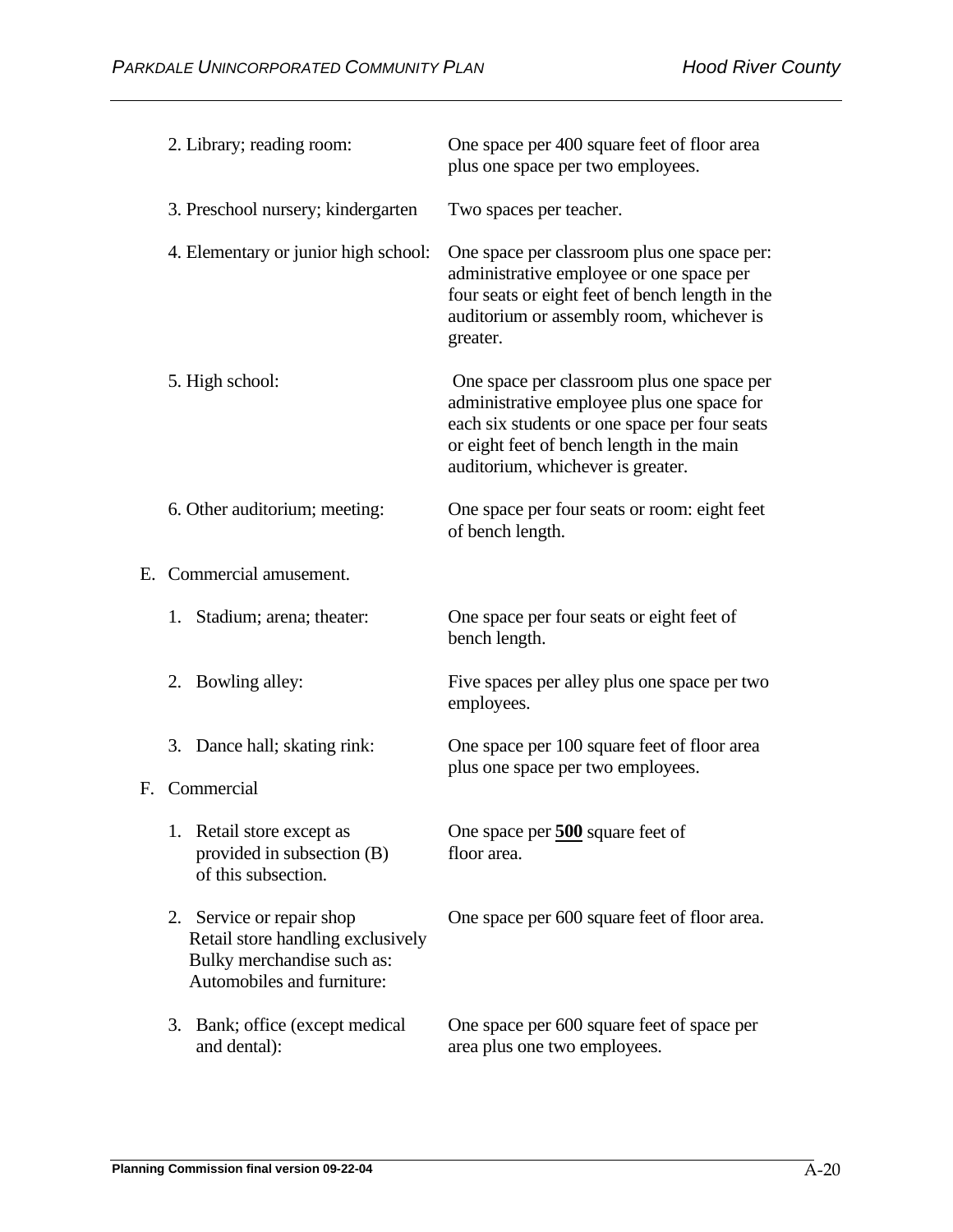|                | 4. Medical and dental clinic:                                                                  | One space per 500 square feet of floor area<br>plus one space per two employees.     |
|----------------|------------------------------------------------------------------------------------------------|--------------------------------------------------------------------------------------|
| 5.             | Eating or drinking<br>establishment:                                                           | One space per 300 square feet floor<br>area.                                         |
|                | 6. Mortuaries:                                                                                 | One space per four seats or eight feet of<br>bench length in chapels.                |
|                | 7. Home Occupation to Host<br>Weddings & Related Events:                                       | One space per three guests.                                                          |
| G. Industrial: |                                                                                                |                                                                                      |
| 1.             | Storage warehouse; -<br>manufacturing establishment;<br>rail, or trucking freight<br>terminal: | One space per employee.                                                              |
|                | 2. Wholesale establishment:                                                                    | One space per employee plus one space per<br>700 square feet of patron serving area. |

# **Section 51.20 - Off-Street Loading**

- A. Passengers. A driveway designed for continuous forward flow of passenger vehicles for the purpose of loading and unloading children shall be located on the site of any school having a capacity greater than 25 students.
- B. Merchandise, materials or supplies. Buildings or structures to be built or substantially altered which receive and distribute material or merchandise by truck shall provide and maintain off-street loading berths in sufficient numbers and size to adequately handle the needs of the particular use. If loading space has been provided in connection with an existing use or is added to an existing use, the loading space shall not be eliminated if elimination would result in less space than is required to adequately handle the needs of the particular use. Off-street parking areas used to fulfill the requirements of this ordinance shall not be used for loading and unloading operations except during periods of the day when not required to take care of parking needs.

# **Section 51.30 - General Provisions -- Off-Street Parking and Loading**

A. The provision and maintenance of off-street parking and loading spaces are continuing obligations of the property owner. No zoning permit shall be issued until plans are presented that show property that is and will remain available for exclusive use as off-street parking and loading space. The subsequent use of property for which the zoning permit is issued shall be conditional upon the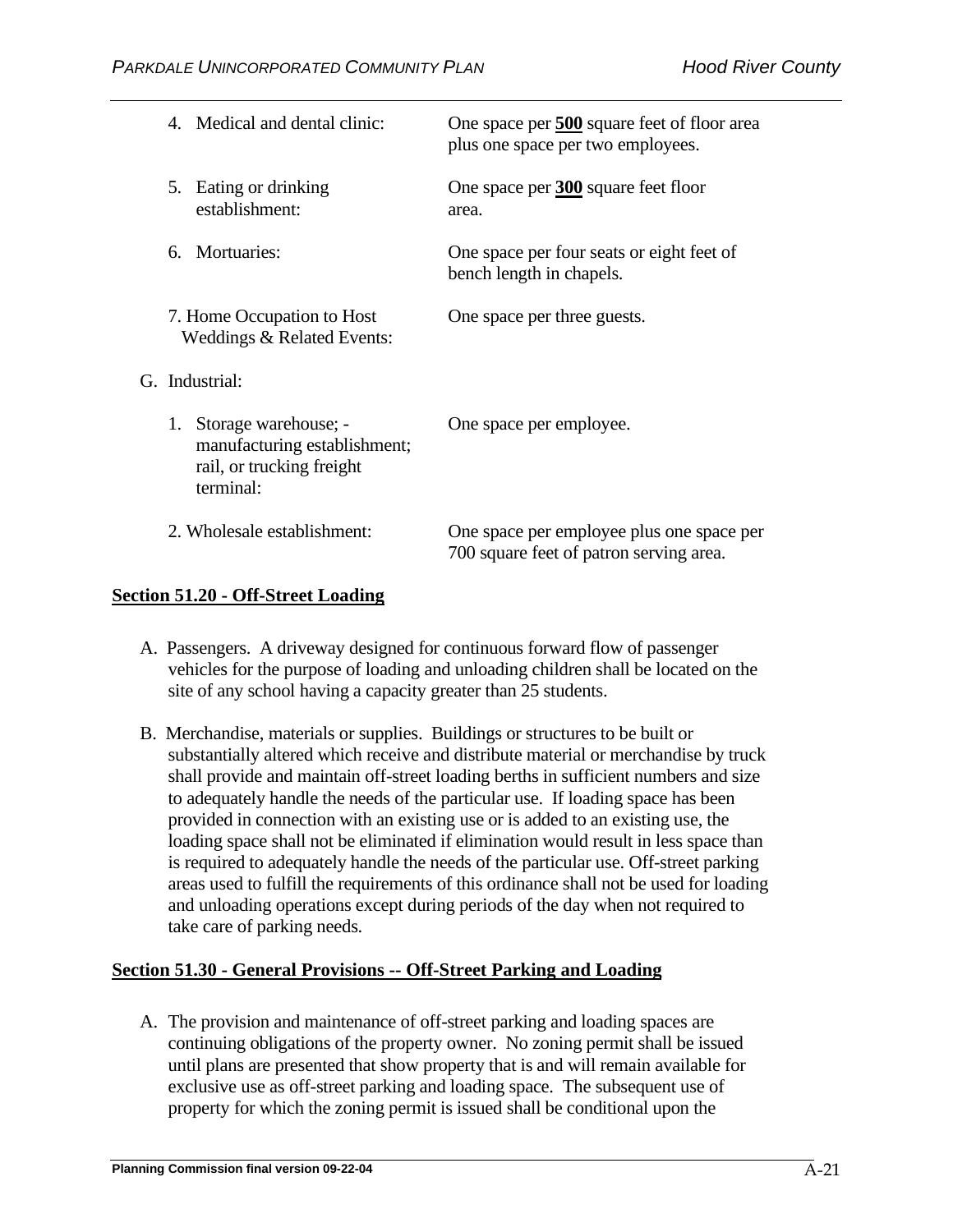unqualified continuance and availability of the amount of parking and loading space required by this ordinance. Use of property in violation hereof shall be violation of this ordinance. Should the owner or occupant of a lot or building change the use to which the lot or building is put, thereby increasing off-street parking or loading requirements, it shall be unlawful and a violation of this ordinance to begin or maintain such altered use until the required increase in offstreet parking or loading is provided.

- B. Requirements for types of buildings and uses not specifically listed herein shall be determined by the Planning Commission or Planning Director, based upon the requirements of comparable uses listed.
- C. In the event several uses occupy a single structure or parcel of land, the total requirements for off-street parking shall be the sum of the requirements of the several uses computed separately.
- D. Owners of two or more uses, structures, or parcels of land may agree to utilize jointly the same parking and loading spaces when the hours of operation do not overlap, provided that satisfactory legal evidence is presented to the zoning administrator in the form of deeds, leases, or contracts to establish the joint use.
- E. Off-street parking spaces shall be located on the same or abutting lot with the building or use they are intended to serve.
- F. Required parking spaces shall be available for the parking of operable passenger automobiles of residents, customers, patrons and employees only, and shall not be used for storage of vehicles or materials or for the parking of trucks used in conducting the business or use.
- G. Unless otherwise provided, required parking spaces in a R- or R-2 zone shall not be located in a required front yard.
- H. Plans shall be submitted in sufficient detail so that they may be reviewed and approved by the zoning administrator.
- I. Design requirements for parking lots;
	- 1. Areas used for standing and maneuvering of vehicles shall have durable and dustless, but not necessarily paved, surfaces maintained adequately for all weather use.
	- 2. Except for parking to serve residential uses, parking and loading areas adjacent to or within residential zones or adjacent to residential uses shall be designed to minimize disturbance of residents.
	- 3. Access aisles shall be of sufficient width for all vehicle turning and maneuvering.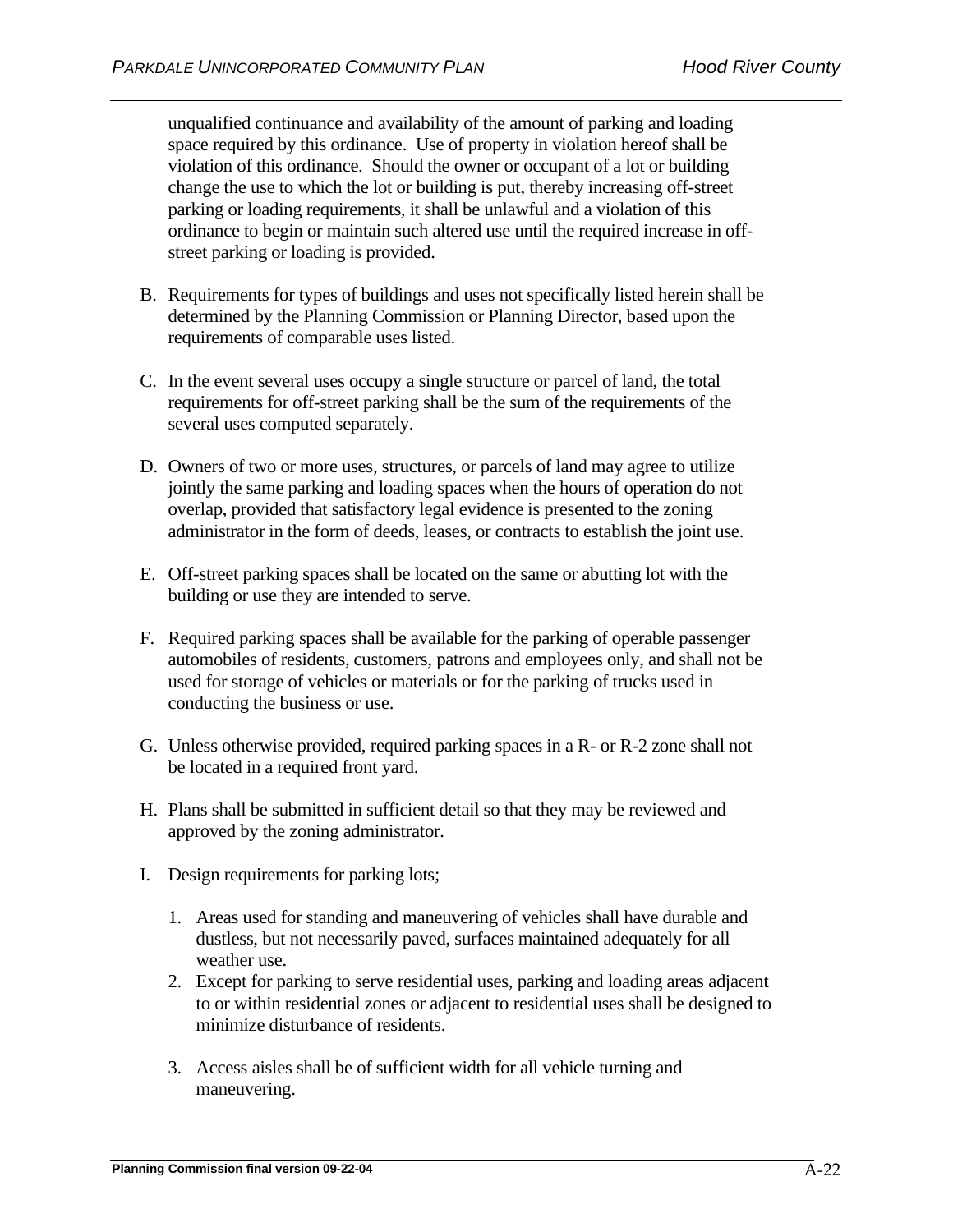- 4. Groups of more than four parking spaces shall be served by a driveway so that no backing movement or other maneuvering will be required within a street.
- 5. Lighting of the parking area shall be deflected from a residential zone.
- J. Completion time for parking lots, required parking spaces shall be improved and available for use by the time the use served by the parking is ready for occupancy.

# Section 51.40 – Bicycle Parking

New developments shall include bicycle parking as follows:

- A. Multi-Family Residences. Every multi-family residential use of four (4) or more dwelling units shall provide at least one sheltered bicycle parking space for each unit. Sheltered bicycle parking spaces may be located within a garage, storage shed, basement, utility room or similar area. In those instances in which the residential complex has no garage or other easily accessible storage unit, the required bicycle parking spaces shall be sheltered under an eave, overhang, an independent structure, or similar cover.
- B. Parking Lots. All public and commercial parking lots and parking structures shall provide a minimum of one bicycle parking space for every 10 motor vehicle parking spaces.
- C. Schools. Elementary and middle schools, both private and public, shall provide one bicycle parking space for every 10 students and employees. High schools shall provide one bicycle parking space for every 5 students and employees. All spaces shall be sheltered under an eave, overhang, independent structure, or similar cover.
- D. Commercial Zones. In commercial zones with on-street parking, bicycle parking for customers shall be provided along the street at a rate of at least one space per land use. Spaces may be clustered to serve up to six (6) bicycles; at least one cluster per block shall be provided. Bicycle parking spaces shall be located in front of the stores along the street, either on the sidewalks or in specially constructed areas such as pedestrian curb extensions. Inverted "U" style racks are recommended. Bicycle parking shall not interfere with pedestrian passage, leaving a clear area of at least 5 feet. Bicycle parking is not required to be sheltered.
- E. Rural Schools, Service Centers, and Industrial Parks. For schools, service centers, and industrial parks located 5 or more miles from the closest urban area or rural residential subdivision with a density of more than one dwelling unit per 20 acres, a minimum of two bicycle parking spaces per use shall be required.
- F. The following formulas for calculating the number of required bicycle parking spaces shall be used: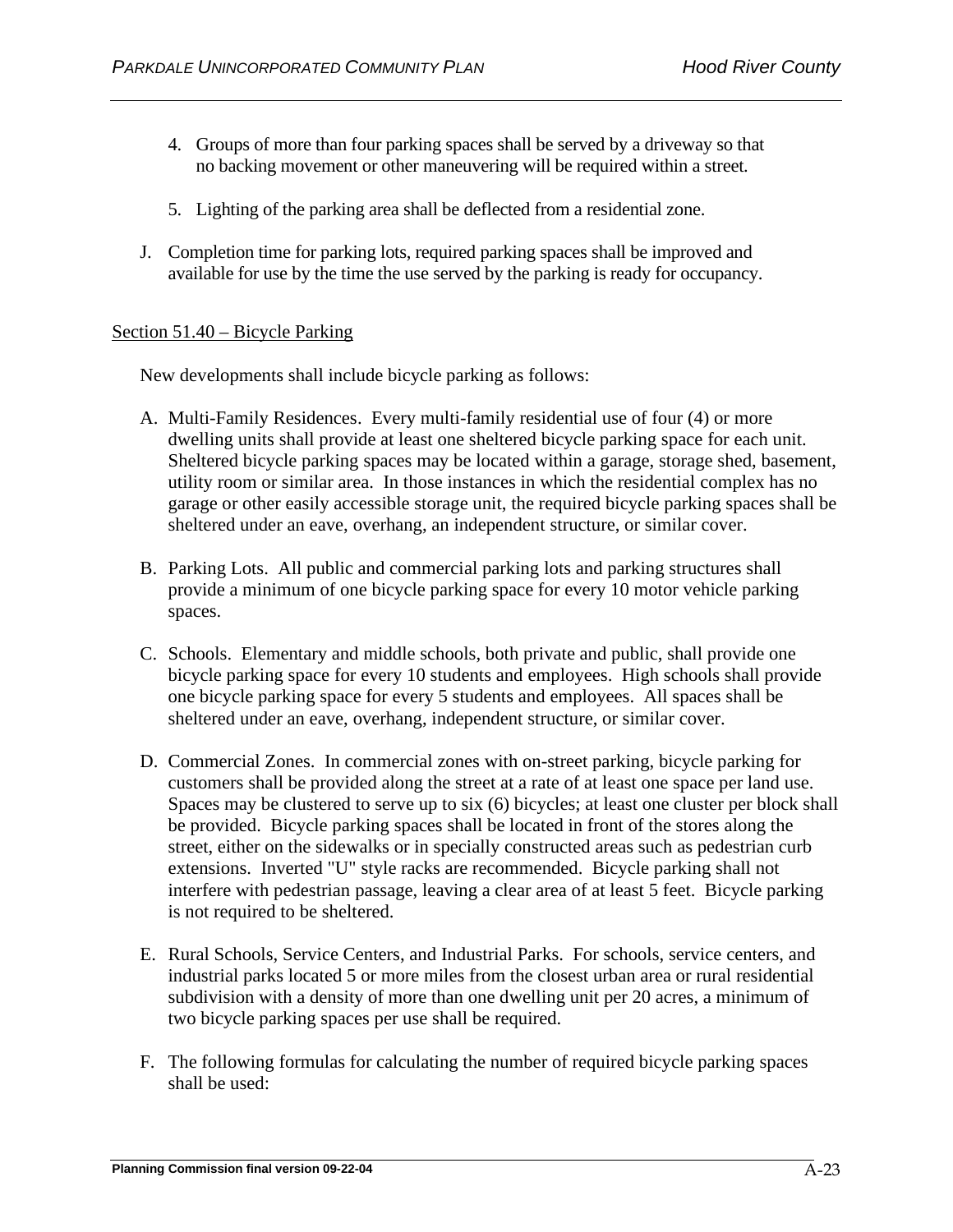- 1. Fractional numbers of spaces shall be rounded up to the next whole space.
- 2. For facilities with multiple uses (such as a commercial center), the bicycle parking requirements shall be calculated by using the total number of motor vehicle parking spaces required for the entire development.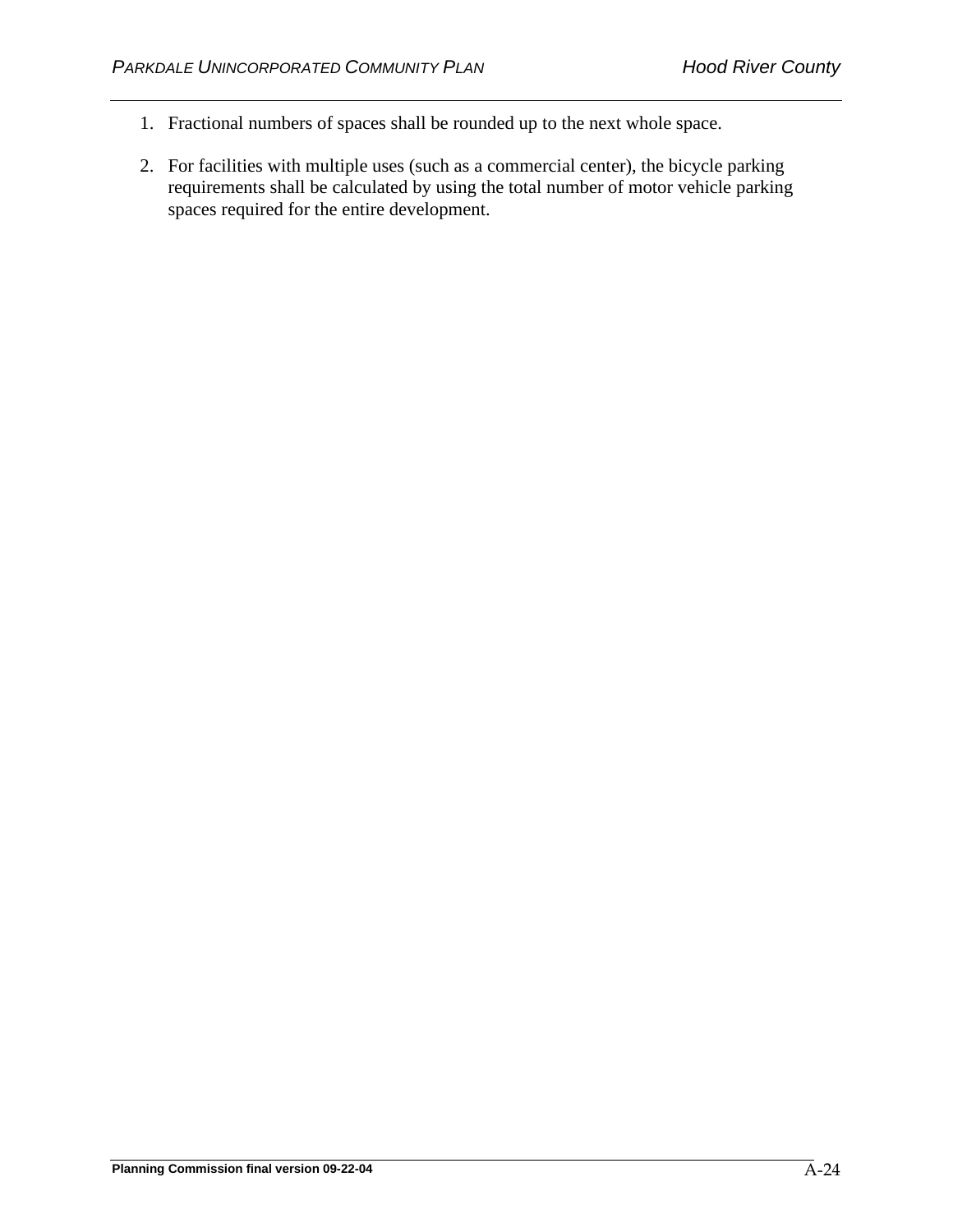# **APPENDIX B.FINDINGS FOR CONFORMANCE TO OAR 660-022**

# **Summary**

This appendix provides findings to support zoning and comprehensive plan amendments to show compliance with OAR Chapter 660, Division 22, the Unincorporated Communities Rule.

# **OAR 660-022-0010 Definitions**

(7) "Rural Community" is an unincorporated community which consists primarily of permanent residential dwellings but also has at least two other land uses that provide commercial, industrial, or public uses (including but not limited to schools, churches, grange halls, post offices) to the community, the surrounding rural area, or to persons traveling through the area.

*Finding: The unincorporated community of Parkdale includes a fruit-packing plant, a school, post office, and various other public uses, along with numerous commercial businesses serving residents, the surrounding rural area, and persons passing through.*

- (9) "Urban Unincorporated Community" is an unincorporated community which has the following characteristics:
	- (a) Include at least 150 permanent residential dwellings units;

(b) Contains a mixture of land uses, including three or more public, commercial or industrial land uses;

- (c) Includes areas served by a community sewer system; and
- (d) Includes areas served by a community water system.

*Finding: The unincorporated community of Parkdale includes fewer than 150 dwelling units.*

- (10) "Unincorporated Community" means a settlement with all of the following characteristics:
	- (a) It is made up primarily of lands subject to an exception to Statewide Planning Goal 3, Goal 4 or both;

*Finding: The Parkdale community is composed primarily of state exception lands as described below in the findings for OAR 660-022-0020(3) and (4).*

(b) It was either identified in a county's acknowledged comprehensive plan as a "rural community", "service center", "rural center", "resort community", or similar term before this division was adopted (October 28, 1994), or it is listed in the Department of Land Conservation and Development's January 30, 1997 "Survey of Oregon's Unincorporated Communities";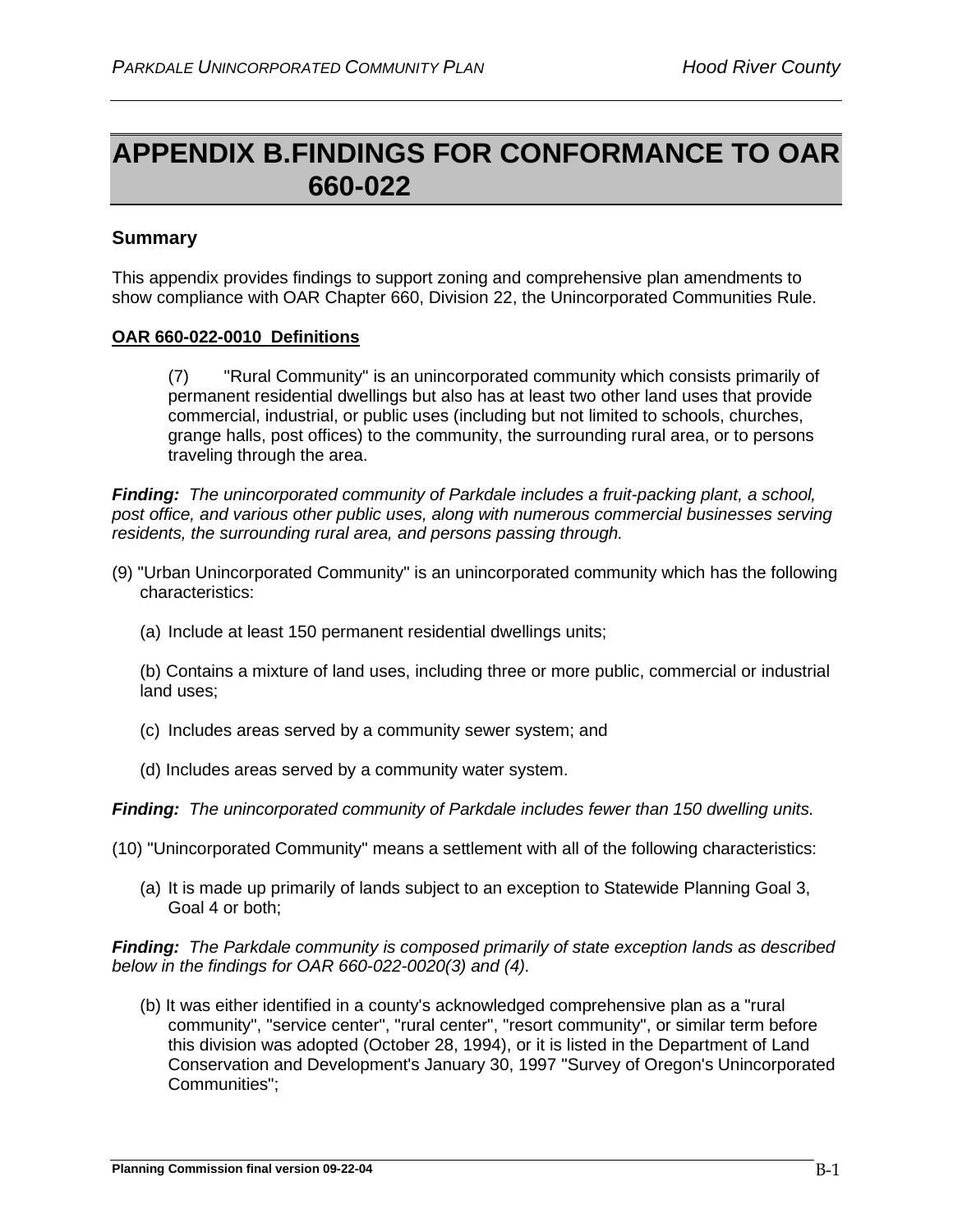*Finding: Parkdale is listed in the Department of Land Conservation and Development (DLCD) January 30, 1997 "Survey of Oregon's Unincorporated Communities."* 

(c) It lies outside the urban growth boundary of any city;

*Finding: Parkdale is not within a UGB.*

(d) It is not incorporated as a city; and

*Finding: Parkdale is not incorporated as a city.*

(e) It met the definition of one of the four types of unincorporated communities in sections

(6) through (9) of this rule, and included the uses described in those definitions, prior to the adoption of this division (October 28, 1994).

*Finding: Parkdale satisfies the definition of Rural Community under OAR 660-022-0010(7) (see findings for subsection 7 above).*

## **CONCLUSION: The Parkdale community satisfies the rule definitions of unincorporated community and Rural Unincorporated Community.**

#### **660-022-0020 Designation of Community Areas**

(1) Except as provided in OAR 660-022-0070, county comprehensive plans shall designate and identify unincorporated communities in accordance with the definitions in OAR 660-022- 0010. Counties may amend these designations as circumstances change over time.

*Finding: Adoption of the Parkdale Community Plan as part of the Hood River County Comprehensive Plan will designate and plan for Parkdale as a rural unincorporated community in accordance with the rule.*

(2) Counties shall establish boundaries of unincorporated communities in order to distinguish lands within the community from exception areas, resource lands and other rural lands. The boundaries of unincorporated communities shall be shown on the county comprehensive plan map at a scale sufficient to determine accurately which properties are included.

*Finding: The Parkdale Community Plan Map includes a boundary that distinguishes the urban unincorporated community from surrounding exception areas, resource lands, and other rural land. The map shows the Community boundary at a scale that clearly indicates the properties that are included within the boundary.*

- (3) Only land meeting the following criteria may be included within an unincorporated community boundary:
	- (a) Land which has been acknowledged as a Goal 3 or 4 exception area and historically considered to be part of the community provided the land only includes existing, contiguous concentrations of:
		- (A) Commercial, industrial, or public uses; and/or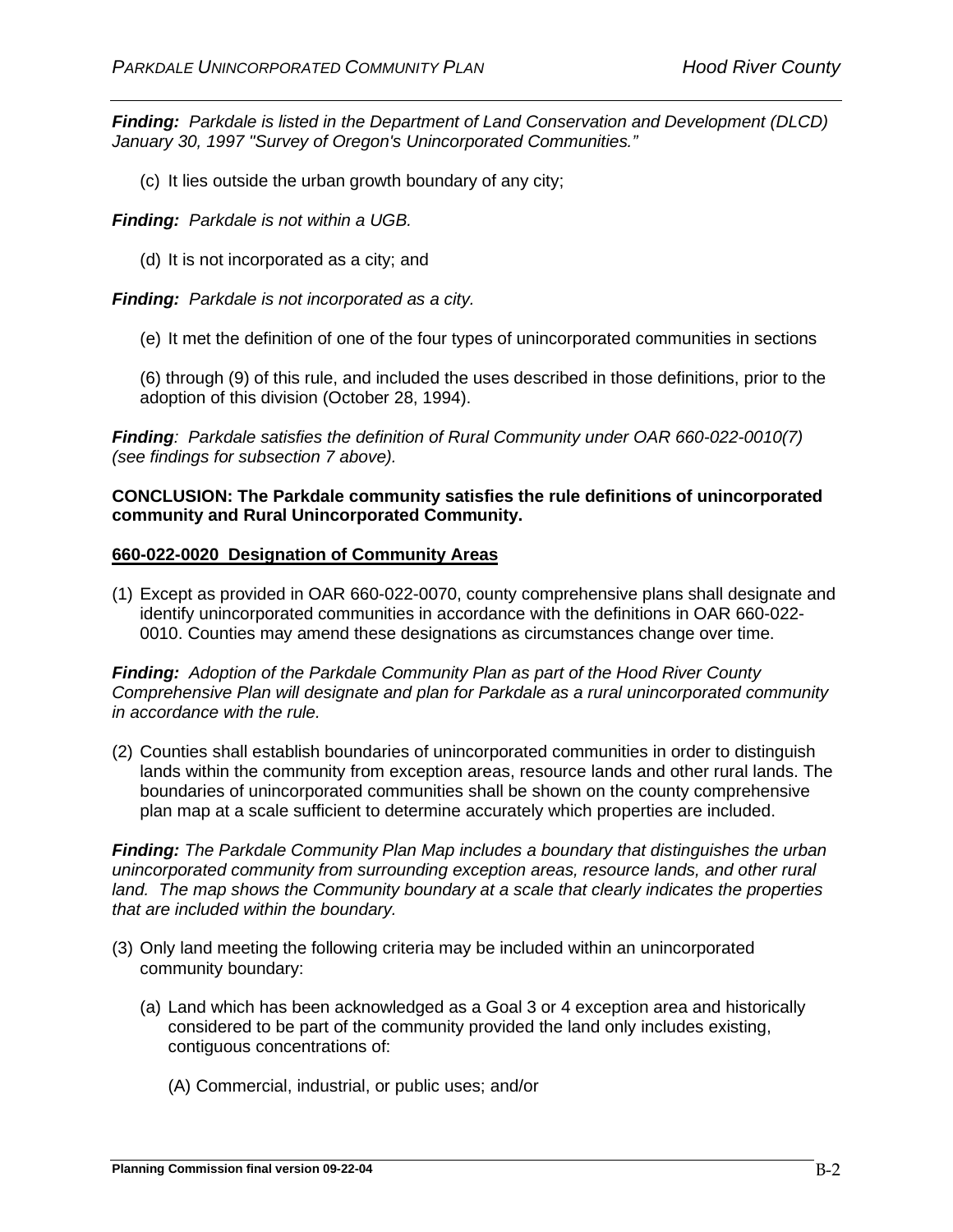- (B) Dwelling units and associated residential lots at a greater density than exception lands outside rural communities.
- (b) Land planned and zoned for farm or forest use provided such land meets the criteria in section (4) of this rule.

*Finding: The land included within the Parkdale unincorporated community boundary includes only Goal 3 or 4 exception areas that have historically been considered part of the community and consist of commercial, industrial, residential, or public uses. The residential lots included within the unincorporated community boundary are zoned at a higher residential density than exception lands outside rural communities, with a minimum lot size of 7,500 sq. ft.* 

(4) Community boundaries may include land that is designated for farm or forest use pursuant to Goals 3 and 4 if all the following criteria is met:

(a) The land is contiguous to Goal 3 or 4 exception lands included in the community boundary;

- (b) The land was occupied on the date of this division (October 28, 1994) by one or more of the following uses considered to be part of the community: Church, cemetery, school, park, playground, community center, fire station, museum, golf course, or utility facility;
- (c) Only the portion of the lot or parcel that is occupied by the use(s) in subsection (b) of this section is included within the boundary; and
- (d) The land remains planned and zoned under Goals 3 or 4.

## *Finding: No land designated farm or forest land is included within the proposed Parkdale unincorporated community boundary.*

(5) Site specific unincorporated community boundaries that are shown on an acknowledged plan map on October 28, 1994, are deemed to comply with subsections (2) and (3) of this rule unless the boundary includes land designated for farm or forest use that does not meet the criteria in section (4) of this rule.

*Finding: The 1984 Hood River County Comprehensive Plan does not include specific boundaries for unincorporated communities.*

(6) Communities which meet the definitions in both OAR 660-022-0010(6) and (9) shall be classified and planned as either resort communities or urban unincorporated communities.

*Finding: Parkdale does not satisfy the definition of a resort community in OAR 660-022-*0010(6)*, so this subsection does not apply.*

# **CONCLUSION: The Parkdale Community Plan is part of the Hood River County Comprehensive Plan and meets all designation requirements under OAR 660-022-00200.**

# **660-022-0030 Planning and Zoning of Unincorporated Communities**

(1) For rural communities, resort communities and urban unincorporated communities, counties shall adopt individual plan and zone designations reflecting the projected use for each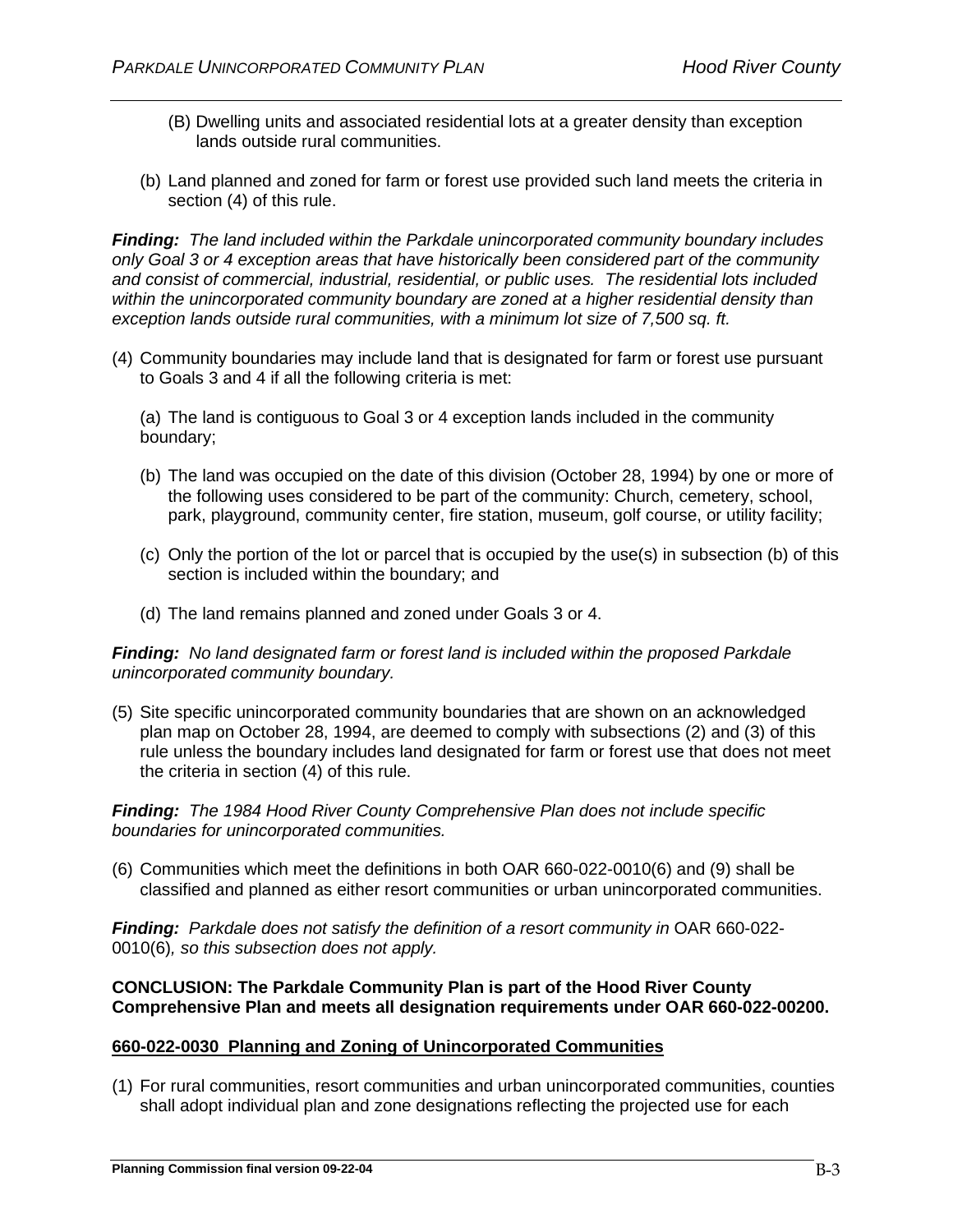property (e.g., residential, commercial, industrial, public) for all land in each community. Changes in plan or zone designation shall follow the requirements to the applicable postacknowledgment provisions of ORS 197.610 through 197.625.

*Finding: The Parkdale Community Plan Map provides plan designations for each property*  within the community in compliance with this requirement. Changes to these designations will *follow the requirements of ORS 197.610 through 197.625 as called for in the Hood River County Zoning Ordinance.*

(2) County plans and land use regulations may authorize any residential use and density in unincorporated communities, subject to the requirements of this division.

*Finding: The Parkdale Community Plan and Map authorize single-family residential uses at a range of densities within the community boundary. The uses and densities are the same as those existing previous to the adoption of this plan.*

- (3) County plans and land use regulations may authorize only the following new industrial uses in unincorporated communities:
	- (a) Uses authorized under Goals 3 and 4;
	- (b) Expansion of a use existing on the date of this rule;
	- (c) Small-scale, low impact uses;
	- (d) Uses that require proximity to rural resource, as defined in OAR 660-004-0022(3)(a);
	- (e) New uses that will not exceed the capacity of water and sewer service available to the site on the effective date of this rule, or, if such services are not available to the site, the capacity of the site itself to provide water and absorb sewage;
	- (f) New uses more intensive than those allowed under subsection (a) through (e) of this section, provided an analysis set forth in the comprehensive plan demonstrates, and land use regulations ensure:
		- (A) That such uses are necessary to provide employment that does not exceed the total projected work force within the community and the surrounding rural area;
		- (B) That such uses would not rely upon a work force served by uses within urban growth boundaries; and
		- (C) That the determination of the work force of the community and surrounding rural area considers the total industrial and commercial employment in the community and is coordinated with employment projections for nearby urban growth boundaries.

*Finding: The Parkdale Community Plan includes new Rural Unincorporated Community Industrial and Unincorporated Community Light Industrial zones that permit the uses identified in* OAR *660-022-0030 (3). .*

(4) County plans and land use regulations may authorize only the following new commercial uses in unincorporated communities: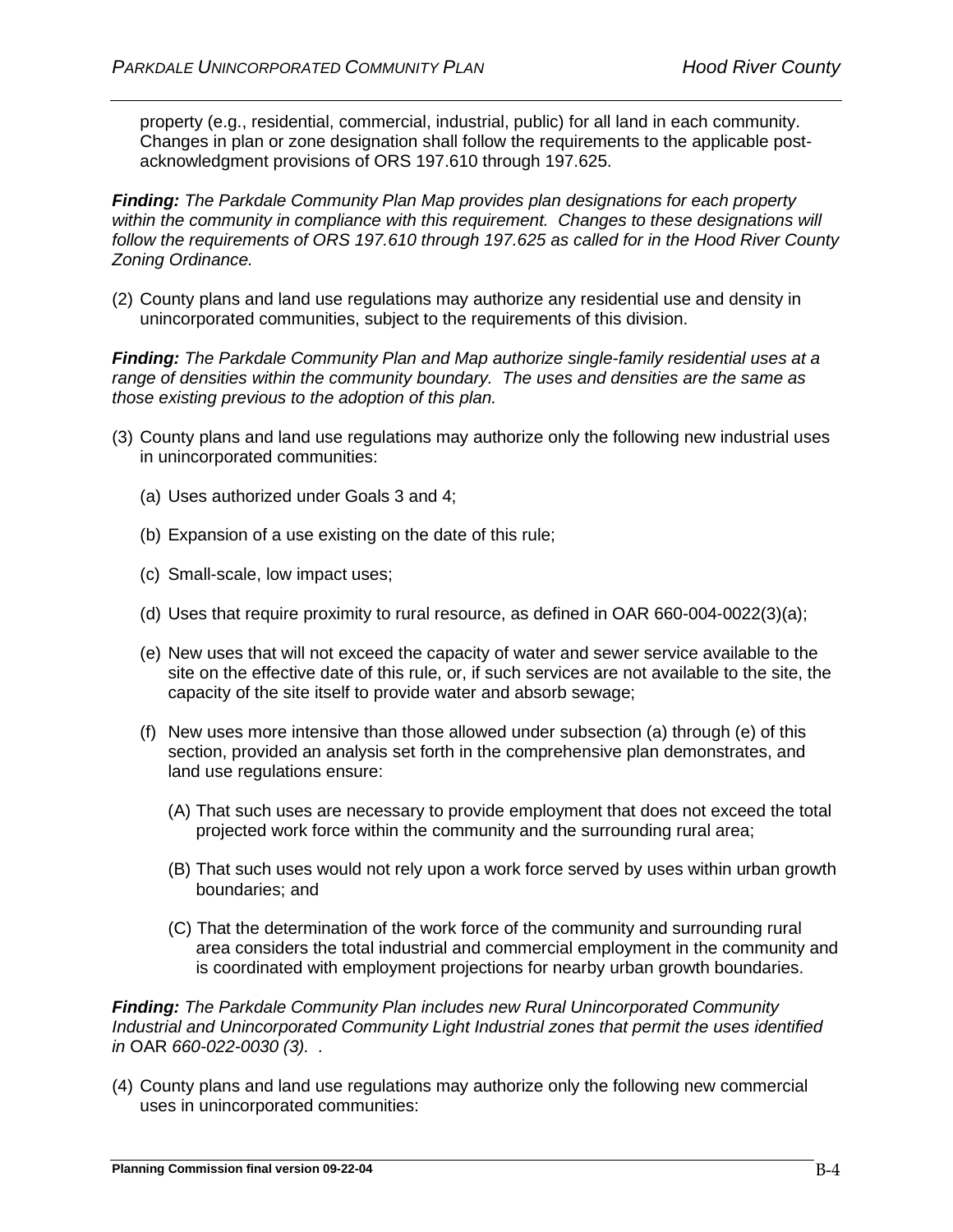- (a) Uses authorized under Goals 3 and 4;
- (b) Small-scale, low impact uses;
- (c) Uses intended to serve the community and surrounding rural area or the travel needs of people passing through the area.

*Finding: The Parkdale Community Plan includes a new Rural Unincorporated Community Commercial zone that permits the uses identified in OAR 660-022-0030 (4)*. *This zone includes a limit on building sizes consistent with the definition of small-scale, low impact uses (maximum 4,000 square feet of floor space) as defined by OAR 660-022-0030(10). Uses determined to serve only the needs of the local community, the surrounding rural area, and people passing through the area have a maximum building size limit of 8,000 square feet. These include general merchandise; grocery stores; automobile repair and services; and second-hand stores. The plan includes findings in support of the determination that these uses fulfill this requirement (See Appendix F).*

- (5) County plans and land use regulations may authorize hotels and motels in unincorporated communities only if served by a community sewer system and only as provided in subsections (a) through (c) of this section:
	- (a) Any number of new motel and hotel units may be allowed in resort communities;

(b) New motels and hotels up to 35 units may be allowed in an urban unincorporated community, rural service center, or rural community if the unincorporated community is at least 10 miles from the urban growth boundary of any city adjacent to Interstate Highway 5, regardless of its proximity to any other UBG;

(c) New motels and hotels up to 100 units may be allowed in any urban unincorporated community that is at least 10 mile from any urban growth boundary.

*Finding: The Rural Unincorporated Community Commercial Zone allows hotels and motels up to 35 units within the community boundary if served by a community sewer system, as Parkdale does not lie within 10 miles of the UGB of a city adjacent to Interstate Highway 5. Hotels and motels of greater than 35 units are not allowed in rural unincorporated communities.*

(6) County plans and land use regulations shall ensure that new uses authorized within unincorporated communities do no adversely affect agricultural or forestry uses.

*Finding: Parkdale is surrounded by Exclusive Farm Use land. The Parkdale Community Plan and other County land use regulations and policies, including those in the Hood River County Policy Document and zoning ordinance ensure that surrounding agricultural uses will not be affected. The county's zoning ordinance section for EFU land includes a number of provisions intended to protect agricultural land including right-to-farm requirements, restrictions on uses on high-value farmland and buffering requirements. Furthermore, permitted uses in Parkdale do not represent a change in existing development patterns or an extension of residential or other non-agricultural areas, as no changes in zoning are proposed. Most new development will consist of infill development on relatively small parcels. These developments will adhere to the minimum setback standards included under Article 12: Rural Residential of the Hood River County Zoning Ordinance. They include a front-yard setback of 50 feet from the centerline of*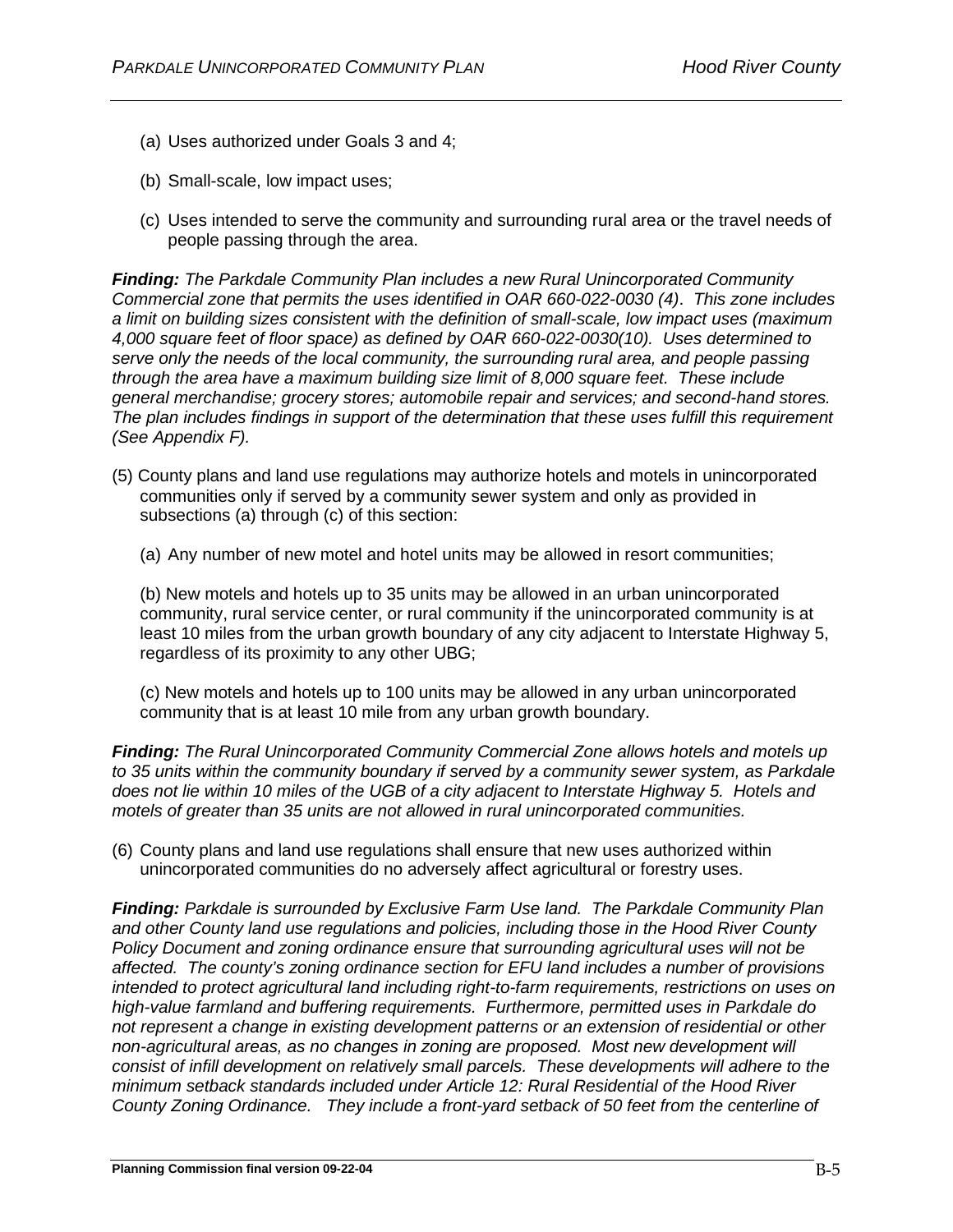*the road or 30 feet from the right-of-way of a local street (60 feet from the centerline or 30 feet from the right-of-way of an arterial street), a rear-yard setback of 20 feet, side-yard setbacks of 10 feet for interior lots or 45 feet for the exterior side of a corner lot, and 10 feet between buildings.*

(7) County plans and land use regulations shall allow only those uses which are consistent with the identified function, capacity and level of service of transportation facilities serving the community, pursuant to OAR 660-012-0060(1)(a) through (c).

*Finding: The land use regulations contained in the Parkdale Community Plan and other applicable County planning documents are consistent with the function, capacity, and level of service identified for the transportation facilities serving Parkdale in the Hood River County Transportation System Plan (TSP). The TSP is currently being updated. As part of this process, traffic forecasting and analysis indicates that existing facilities are adequate to serve current and future projected land uses in Parkdale.*

(8) Zoning applied to lands within unincorporated communities shall ensure that the cumulative development:

(A) Will not result in public health hazards or adverse environmental impacts that violate state or federal water quality regulations; and

(B) Will not exceed the carrying capacity of the soil or of existing water supply resources and sewer services.

*Finding: Hood River County does not have an overall public facilities plan. A limited public facilities analysis was completed in accordance with OAR 660-022-0050 to determine the current capacity of the community's sewer and water systems and their ability to meet the demand of the future development anticipated under this Plan. The public facilities analysis concluded that the Parkdale Water and Parkdale Sewer systems can accommodate the projected growth under this plan without any system improvements.* 

(9) County plans and land use regulations for lands within unincorporated communities shall be consistent with acknowledged metropolitan regional goals and objectives, applicable regional functional plans and regional framework plan components of metropolitan service districts.

*Finding: This requirement is not applicable, because there is no metropolitan or regional plan in place in Hood River County.*

(10) For purposes of this section, a small-scale, low-impact commercial use is one which takes place in an urban unincorporated community in a building or building not exceeding 8,000 square feet of floor space, or in any other type of unincorporated community in a building or buildings not exceeding 4, 000 square feet of floor space.

*Finding: The Rural Unincorporated Community Commercial Zone includes the 4,000 square foot size limit for small-scale, low-impact buildings in commercial use within rural unincorporated communities (See Appendix A of this Plan).*

(11) For purposes of this section, a small-scale, low impact industrial use is one which takes place in an urban unincorporated community in a building or buildings not exceeding 20,000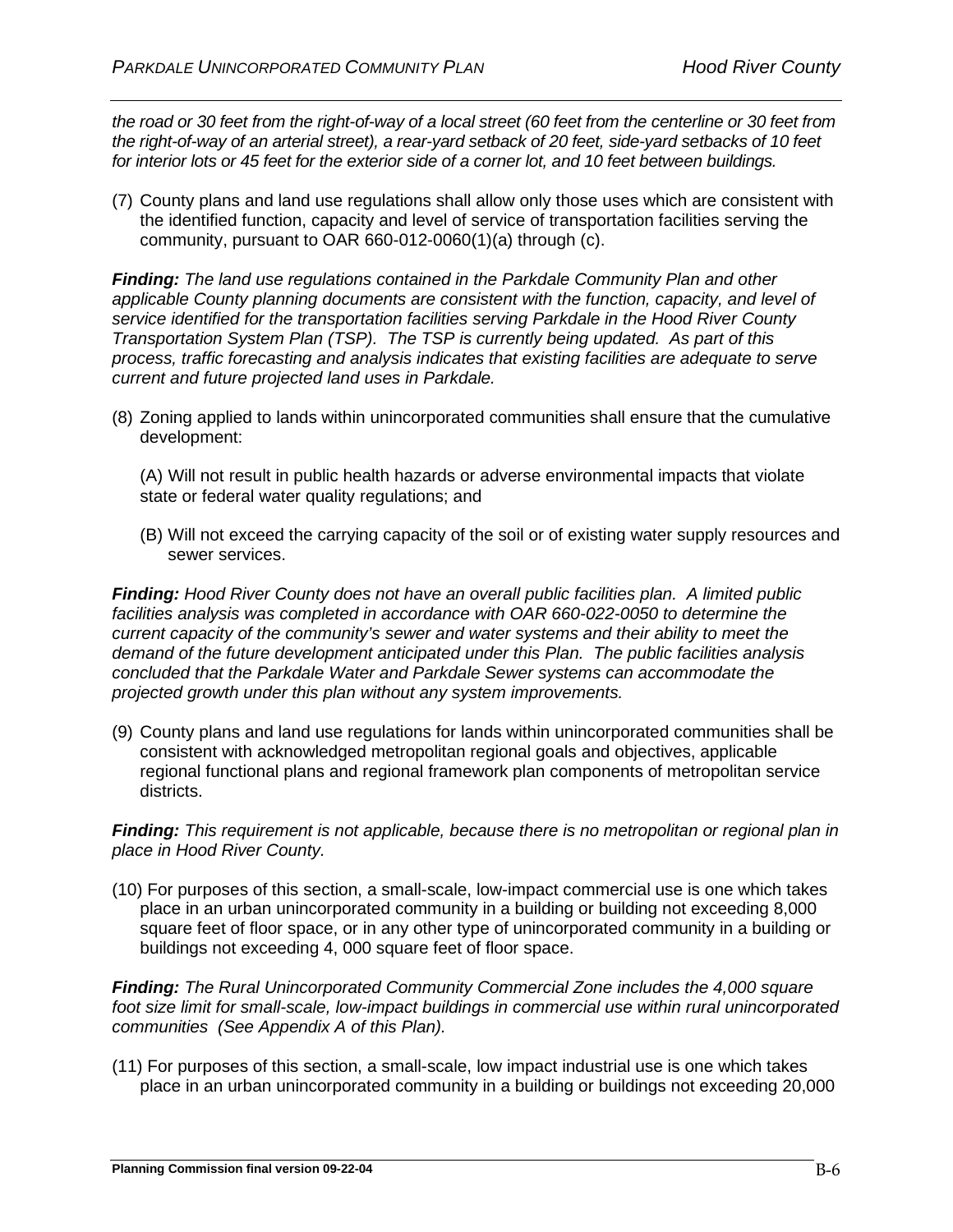square feet of floor space, or in any other type of unincorporated community in a building or buildings not exceeding 10,000 square feet of floor space.

*Finding: These size limitations were eliminated as part of modifications to the rule by DLCD pursuant to direction from the state legislature.*

**CONCLUSION: The Parkdale Community Plan is implemented through the proposed new Rural Unincorporated Community Commercial, Industrial, and Light Industrial Zones, as well as the existing the Exclusive Farm Use, Residential 1 and Rural Residential zones. The application of these zones is consistent with the requirements of OAR 660-022-0030.**

# **660-022-0050 Community Public Facility Plans**

- (1) In coordination with special districts, counties shall adopt public facility plans meeting the requirements of OAR 660, Division 11, and include them in the comprehensive plan for unincorporated communities over 2,500 in population. A community public facility plan addressing sewer and water is required if the unincorporated community is designated as an urban unincorporated community under OAR 660-022-0010 and 660-022-0020. For all communities, a sewer and water community public facility plan is required if:
	- (a) Existing sewer or water facilities are insufficient for current needs, or are projected to become insufficient due to physical conditions, financial circumstances or changing state or federal standards; or
	- (b) The plan for the unincorporated community provides for an amount, type or density of additional growth or infill that cannot be adequately served with individual water or sanitary systems or by existing community facilities and services; or
	- (c) The community relies on groundwater and is within a groundwater limited or groundwater critical area as identified by the Oregon Department of Water Resources; or
	- (d) Land in the community has been declared a health hazard, or has a history of failing septic systems or wells, or a community sewage or water system is projected to be needed by the next periodic review.

*Finding: Parkdale is a rural unincorporated community with a population of less than 2,500. A preliminary public facility analysis was conducted to determine if a full community public facility plan would be required. This analysis determined that the existing sewer and water facilities are sufficient to meet current needs and the needs of the community after it has been fully developed at densities allowed under the Parkdale Community Plan (See Chapter III, Section B of this Plan). The community is served by the Parkdale Water company, and does not rely on groundwater. Land in the community has not been declared a health hazard, and does not have a history of failing septic systems or wells. For these reasons no community public facility plan is required for Parkdale.*

[*Subsections (2) and (3) of this section relate to the required contents of a community public facility plan, and are not applicable to the Parkdale Community Plan*.]

- (2) A community public facility plan shall include inventories, projected needs, policies and regulations for the water and sewerage facilities which are existing or needed to serve the unincorporated community, including:
	- (a) An inventory of the condition and capacity of existing public facilities and services;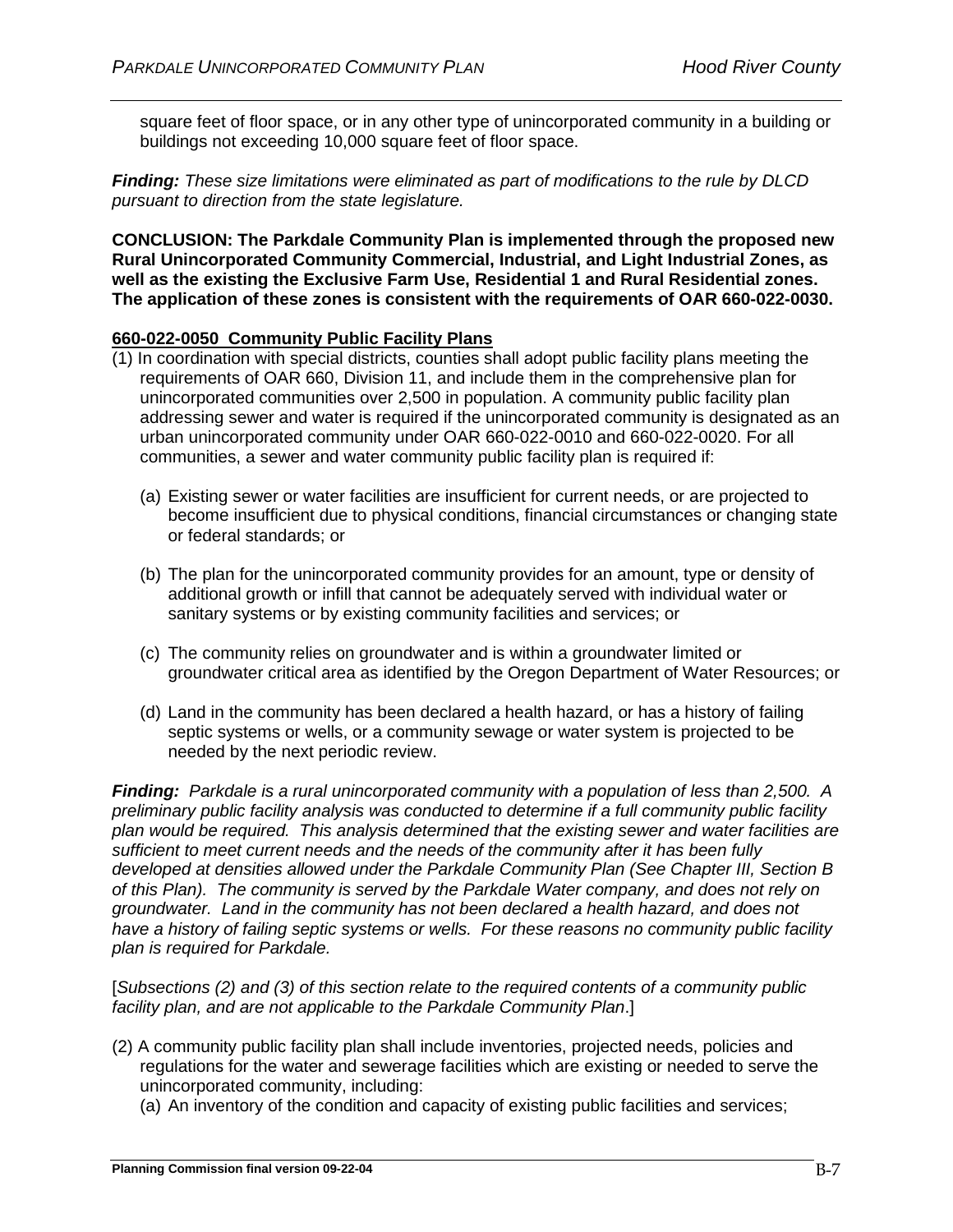- (b) An assessment of the level of facilities and services needed to adequately serve the planned buildout within the community area boundary; and
- (c) Coordination agreements consistent with ORS Chapter 195.
- (3) If existing community facilities and services are not currently adequate to serve the development allowed in the plan and zoning ordinance, the community public facility plan shall contain either:
	- (a) Development restrictions to ensure development will not exceed the capacity of the land to absorb waste and provide potable water and will not exceed the capacity of public facilities; or
	- (b) A list of new facilities, and improvements for existing public facilities, necessary to adequately serve the planned buildout in the unincorporated community, including the projected costs of these improvements and an identification of the provider or providers of these improvements; and
	- (c) A discussion of the provider's funding mechanisms and the ability of these and possibly new mechanisms to fund the development of each community public facility project; and
	- (d) A requirement that development not occur until the necessary public facilities are available for that development.

## **CONCLUSION: The Parkdale Community Plan satisfies the public facilities planning requirements of OAR 660-022-0050.**

# **660-022-0060 Coordination and Citizen Involvement**

(1) Counties shall ensure that residents of unincorporated communities have adequate opportunities to participate in all phases of the planning process. Counties shall provide such opportunities in accordance with their acknowledged citizen involvement programs.

*Finding: Hood River County and its consultants engaged in an extensive public process to involve residents and landowners in Parkdale in the unincorporated community planning effort. This process included two public meetings in Parkdale and one Spanish language public meeting, held in Hood River for residents of Odell, Parkdale, and other rural areas of the County. Community surveys were also compiled and distributed by the County. These surveys asked Parkdale residents about their opinions on desired community character, preferences for residential zoning densities and commercial land use and zoning requirements, and any additional comments or suggestions that they had about the project (See Appendix B of this Plan for the results of the community survey and Appendix C for the public meeting summaries). Results of all public meetings and surveys were considered and incorporated, as appropriate, in this planning process. Citizens of Parkdale and the rest of the County will be notified of such decisions pursuant to state and county notification requirements and will have the opportunity to comment through public hearings processes and other means.*

(2) When a county proposes to designate an unincorporated community or to amend plan provisions or land use regulations that apply to such a community, the county shall specify the following: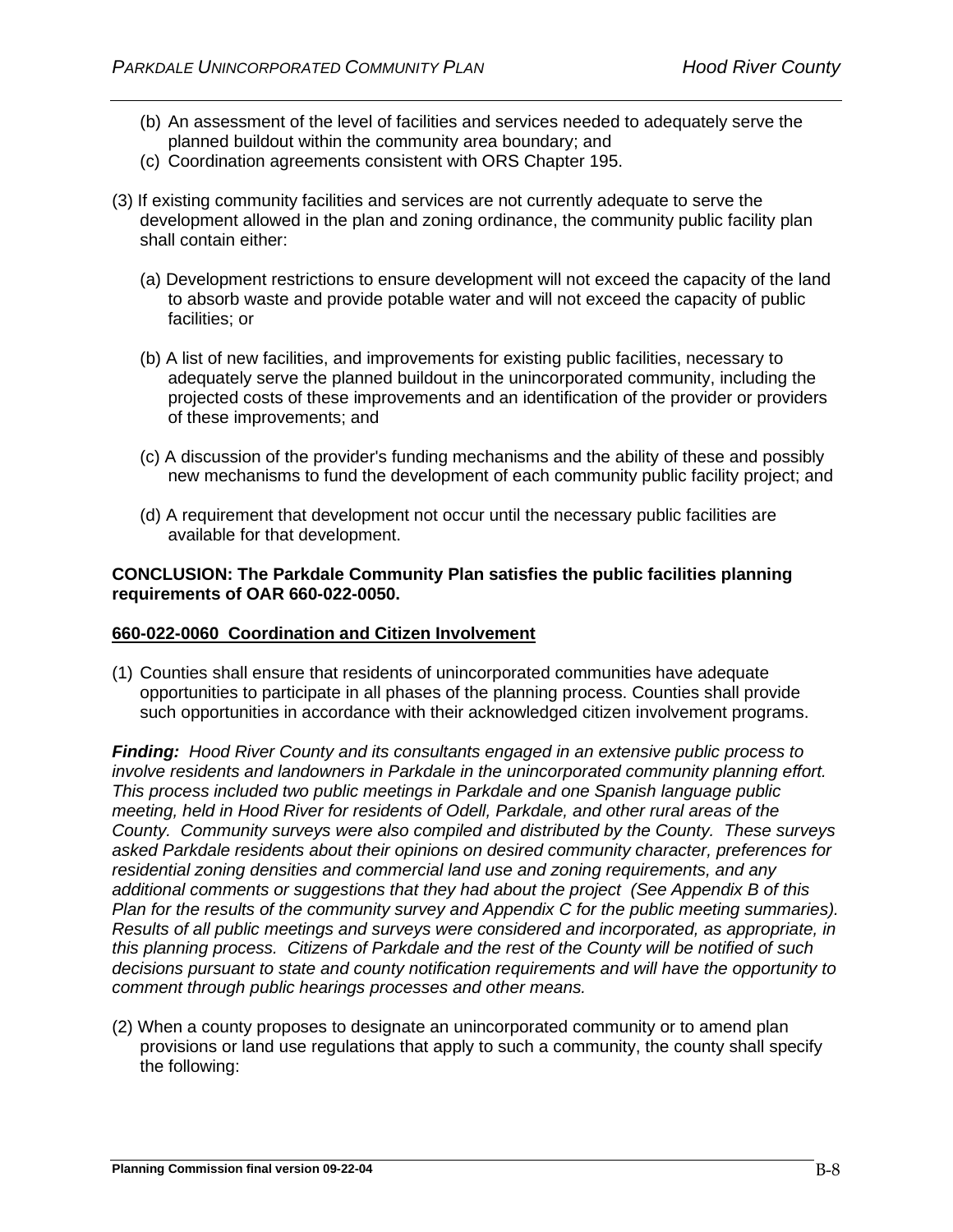- (a) How residents of the community and surrounding area will be informed about the proposal;
- (b) How far in advance of the final decision residents of the community and the surrounding area will be informed about the proposal;
- (c) Which citizen advisory committees will be notified of the proposal.
- (3) The information on these three points shall be included in the appropriate plan amendment proposals or periodic review work task.
- (4) When a county proposes to designate an urban unincorporated community, the county shall adopt a citizen involvement program for that community in accordance with the provisions of Goal 1, Citizen Involvement.

## *Finding: Subsection (4) above applies to urban unincorporated communities, and is not applicable to Parkdale.*

(5) Proposals to designate, plan, or zone unincorporated communities shall be coordinated with all special districts, metropolitan service districts, and cities likely to be affected by such actions. For any unincorporated community, such coordination shall include a minimum of 45-day mailed notice to all cities and special districts (including metropolitan service districts) located within the distance described in OAR 660-022-0040(2).

*Finding: Parkdale lies more than 10 miles from the UGB of Hood River, an urban growth boundary with a population of less than 25,000. Thus the proposal to designate Parkdale as a rural unincorporated community does not have to be coordinated with the City of Hood River. Nevertheless, the project was coordinated with the City because it took place in tandem with the planning project for the urban unincorporated community of Odell, which does lie within 10 miles of the City of Hood River UGB. This project has been coordinated with the Parkdale Sanitary and Parkdale Water Districts. Notice of the proposals to designate Parkdale as a rural unincorporated community was mailed to these districts, other special districts in the County (irrigation and fire districts) and the City of Hood River prior to the first adoption hearing. The planning process was coordinated with the Parkdale Sanitary and Water Districts as described in Chapter III of the Parkdale Community Plan.* 

**CONCLUSION: The Parkdale Community planning process satisfies the requirements of OAR 660-022-0060.**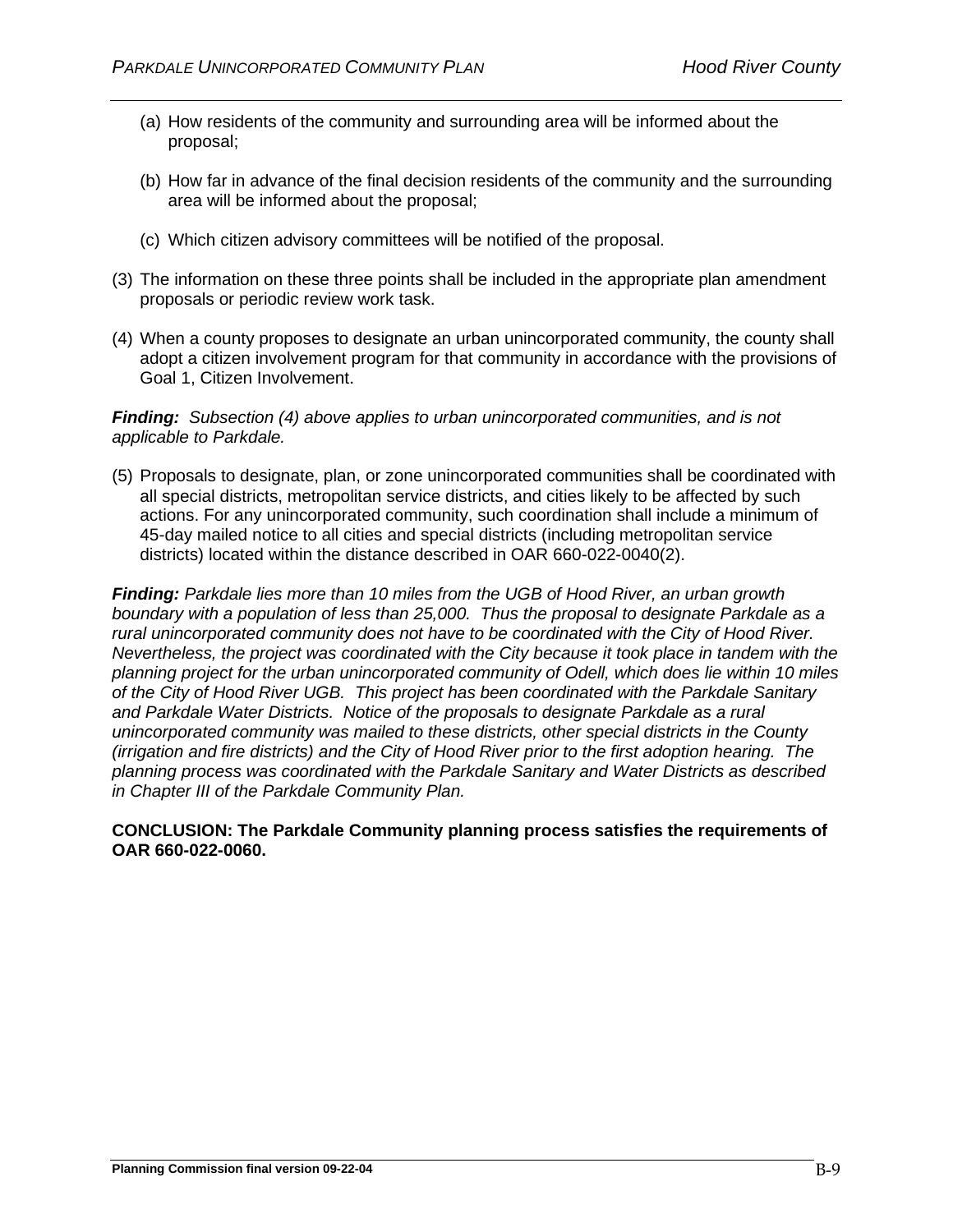# **APPENDIX C. RESULTS OF COMMUNITY SURVEY**

In mid-January, 2003, Hood River County staff distributed questionnaires to owners of all property within and directly adjacent to the proposed Parkdale rural unincorporated community boundary. Questionnaires were required to be returned by February 12. Forty-three (43) questionnaires were returned, representing about 35% of the households in the unincorporated community. Following is a summary of results of the survey by question.

*Community Character. For this question, "rural in nature" means large lot sizes throughout the community, and "urban character" means smaller lot sizes in residential areas.* 

- *1. In general, would you prefer Parkdale to remain more rural in nature, or progress toward a more urban character?*
	- *\_\_ more rural \_\_ more urban*

## **Most respondents (79%) say the community should be more rural.**

*Residential Density. Currently, all of the residential area within Parkdale is zoned with a minimum lot size of 7,500 sq.ft.*

- *2. Are the lot sizes appropriate?*
	- *\_\_ Yes (Skip to question 4) \_\_ No (Go to question 3)*

#### **Most respondents (67%) say current minimum lot sizes are appropriate.**

*3a. If you answered "No" to question 2, do you think lot sizes should increase?*

*\_\_ Yes (Skip to question 4) \_\_ No (Go to question 3b)*

#### **About a quarter (28%) of respondents say that lot sizes should increase.**

*3b. If you answered "Yes" to (a), do you think lot sizes should increase for all residential areas?*

*\_\_ Yes (Skip to question 4) \_\_ No (Go to question 3c)*

#### **A relatively small proportion of respondents (16%) say that lot sizes should increase.**

*3c. If you answered "No" to (a) and (b), where should residential lot sizes increase? (please check all that apply)*

*\_\_ North \_\_ South \_\_ East*

*\_\_ West \_\_ Center*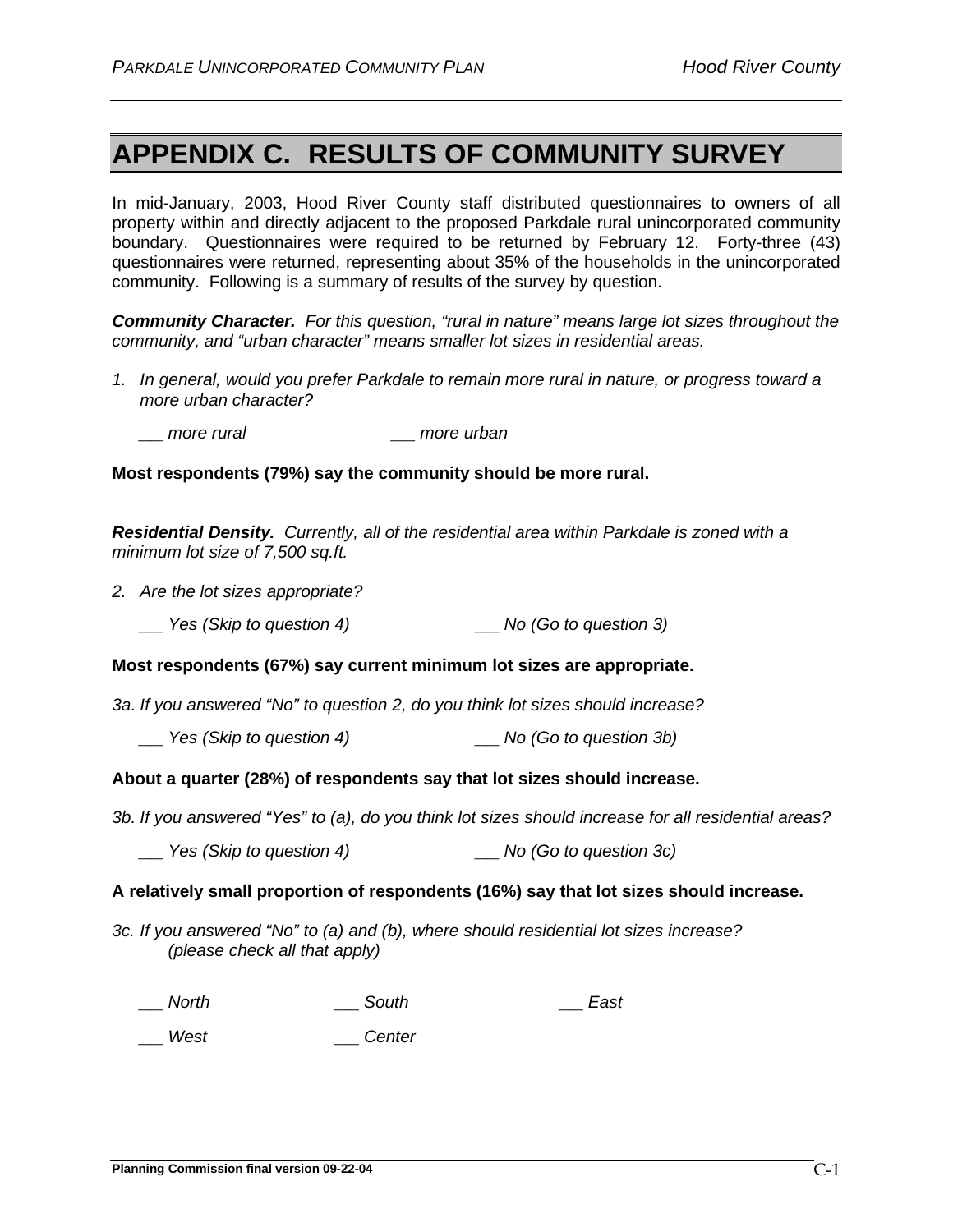**As noted above, few respondents (9%) indicated a specific area where lot sizes should increase. Of those who did, most said in the southern portion of Parkdale or in multiple areas.**

*Commercial Land Use/Zoning. In Parkdale, there currently is one relatively large vacant commercial property which has been separated into several smaller pieces of land. This area could support approximately 7 - 12 additional small commercial businesses. There also are five commercially zoned properties with existing residences that ultimately could be redeveloped for commercial use.*

*4. Is additional commercially zoned land needed in Parkdale?*

*\_\_ Yes (Skip to question 6) \_\_ No (Go to question 5)*

# **Most respondents (74%) say no additional commercial land is needed.**

*5. If you answered yes to #4, where should the additional commercially zoned land be located? (check all that apply)*

*\_\_ Existing industrial areas*

*\_\_ Existing residential areas near the current commercial area*

*\_\_ Existing residential areas at the southern end of Parkdale*

*\_\_ Other (please specify)*

**Among those respondents who recommended locations for additional commercial land, responses were almost evenly split, with slightly more favoring existing residential areas near the current commercial area.**

*6. Are there any other land-use or zoning issues that should be addressed as part of this process?*

# **Respondents cited a variety of issues, including:**

- $\triangleright$  Buffering between orchard/farm and homes and businesses.
- $\triangleright$  In order to keep the Parkdale community rural, we feel enough land is zoned commercial. We also think residential lot sizes should be bigger to keep Parkdale from over development and becoming an urban community.
- $\triangleright$  We want Parkdale to be a rural community. We feel enough land is currently zoned commercial. Residential lot sizes should be bigger to keep Parkdale from over development and becoming an urban community.
- $\triangleright$  In order to keep the Parkdale community rural, we feel enough land is zoned commercial. We also think residential lot sizes should be bigger to keep Parkdale from over development and becoming an urban community.
- $\triangleright$  Traffic through town should be considered.
- $\triangleright$  To be able to add other residences for family members on their property who own more than just lot size property.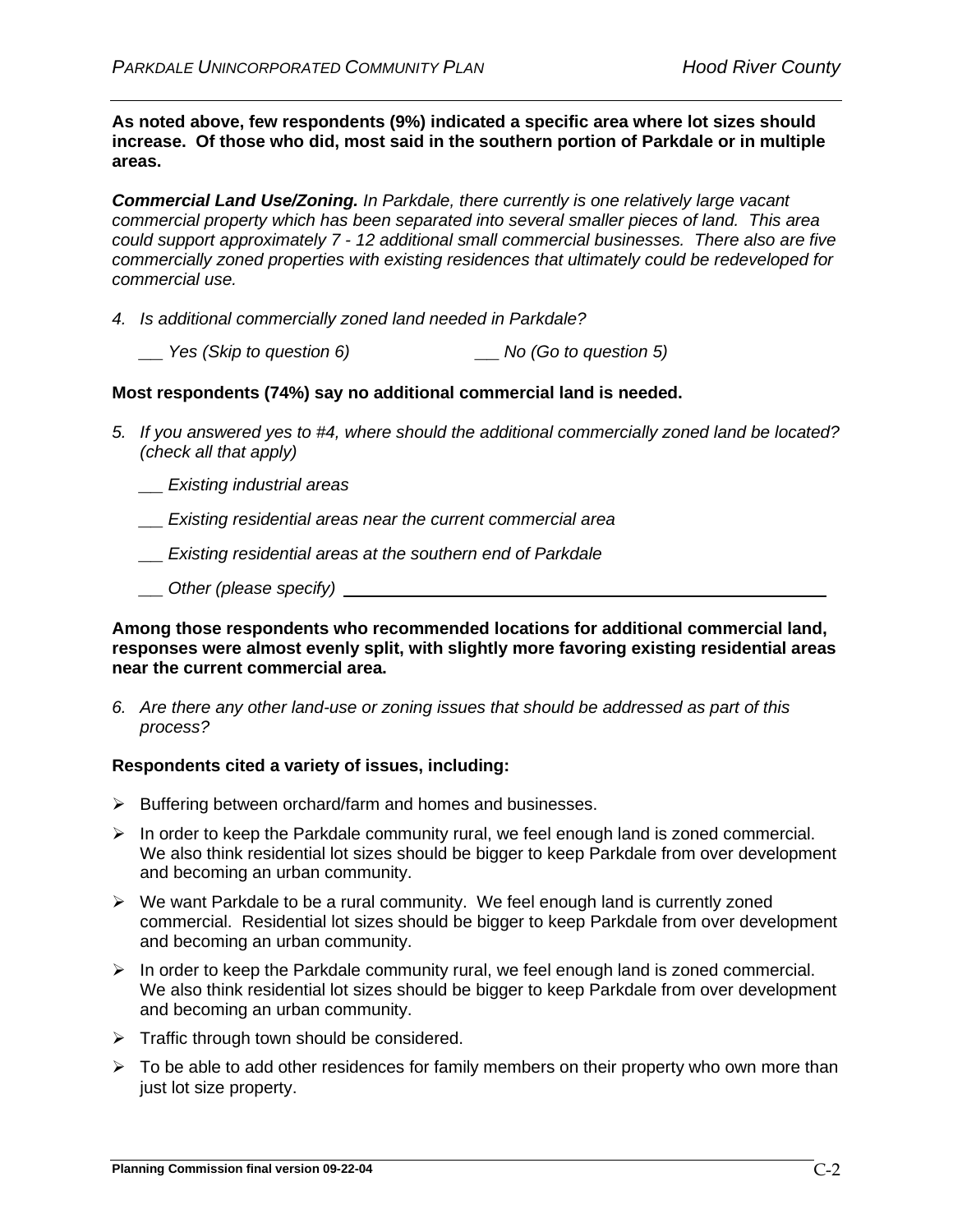- $\triangleright$  By not expanding commercial zoned lands perhaps future need of commercial properties will lead to upgrading of current commercial properties.
- $\triangleright$  Not for shaded area delineated in map.
- $\triangleright$  That depends on what kind of commercial industries we attract. Lets face it, we need to diversify. The orchards can't continue to support all of our employment needs, tax needs, etc.
- $\triangleright$  Enough water.
- $\triangleright$  Streams, rivers and wetlands should, to the extent possible, be excluded from high-density zoning. To do so puts undue pressure on the County to allow development in these sensitive areas.
- $\triangleright$  The overall plan should address a cohesiveness to close proximity of commercial and residential lots. Building densities, open space, paths, landscaping, etc.

# *Other Comments*

*7. Do you have any other comments or suggestions about this project?*

# **Respondents cited a variety of issues, including:**

- $\triangleright$  Keep Parkdale area unique. Hood River screams about Wal-Mart, Casino, etc. Let them open their doors to more commercial areas and put more people back to work.
- $\triangleright$  Mt. Hood Meadows could screw it all up.
- $\geq 1$ . I think there should be a maximum set for exterior lighting so that the rural night is darker than it presently is. The height of the lights is also a problem. Control could be easy through the places people purchase the lights such as Hood River Elec. Coop. 2. I also think there should be a ban on burn barrels as people often burn plastics in them thus contributing to air pollution and degrading their neighbors air.
- $\triangleright$  I believe lots should increase in size without going outside of specific perimeters. Example, 4 houses on an acre instead of 6 houses an acre (7500 sq. ft).
- $\triangleright$  I think our acre should be more diversified. 1/3 orchards, 1/6 commercial-industrial, 1/6 rec., 1/3 residential. I would like to see us attract more tourism, golf course, etc. I believe it would bring jobs and create business that would be a pleasant plus to our community. We need this growth. Too many of my neighbors drive to Portland to work. There's no money in farming, it just becomes a tax write off for the wealthy who settle here.
- $\triangleright$  Keep Cooper Spur addition out.
- $\triangleright$  Being loose with the zoning laws and UGB expansion in order to fit more people in should not take priority over prime agricultural land and preservation of natural beauty and resources of the area.

# Demographic Information

8. Where do you live?

\_\_ In Parkdale \_\_ Out of Parkdale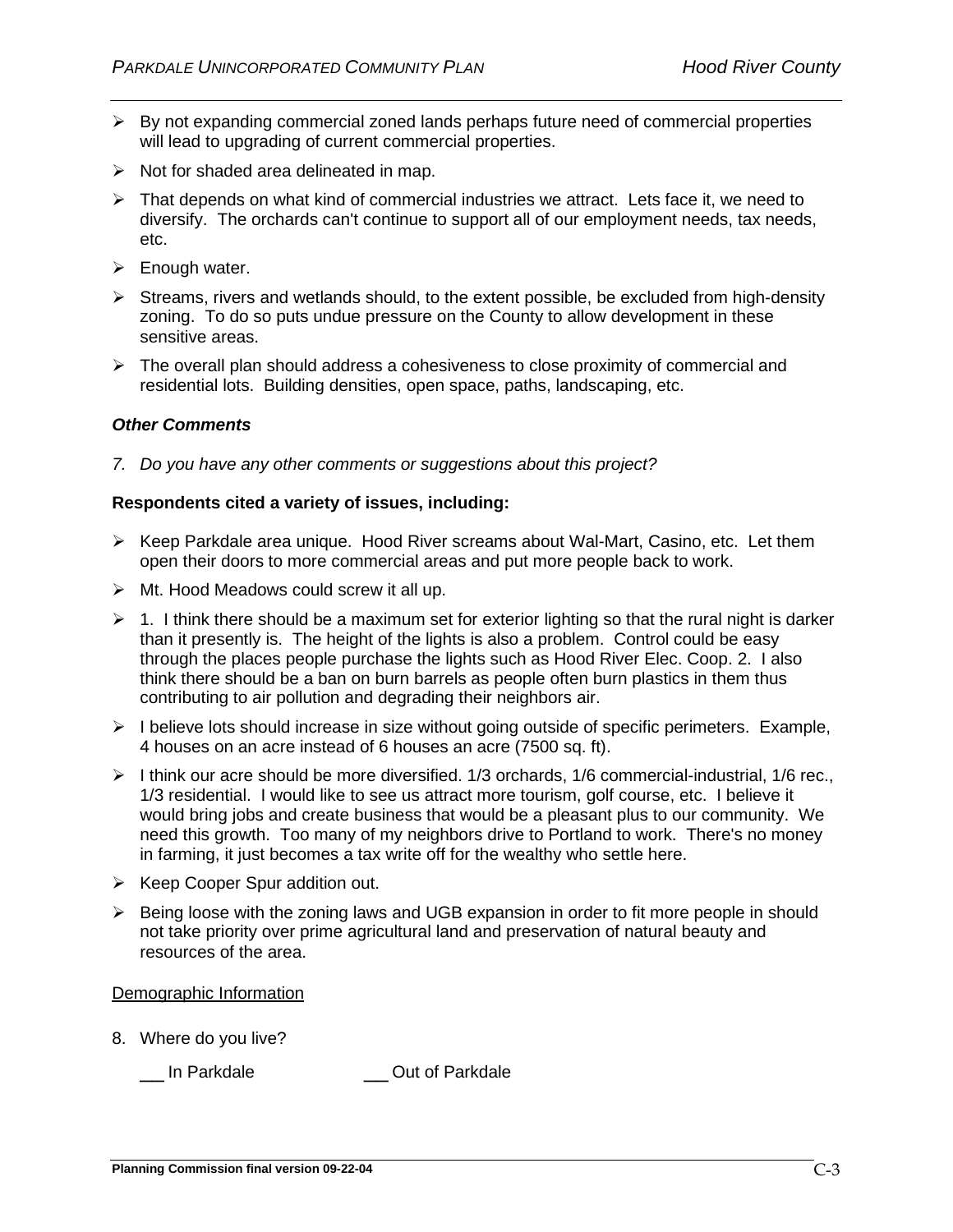**About one-third of respondents live in Parkdale. However, a significant number who live outside Parkdale appear to live nearby (e.g., Mt. Hood or south of Parkdale) based on their mailing/ contact addresses.**

9. Where do you work?

\_\_ Odell \_\_ Parkdale

\_\_ Hood River \_\_ Other (please specify)

**About 35% of respondents work in Parkdale. Another 30% are retired. The rest are relatively evenly split between working in other parts of or outside of Hood River County.**

10. What is your gender?

\_\_Male **Definitive** Female

## **About two-thirds of respondents are men.**

11. What is your age?

| under 20 | 50-59 |
|----------|-------|
|----------|-------|

\_\_ 20-29 \_\_ 60-69

- $\frac{1}{2}$  30-39  $\frac{1}{2}$  70-79
- \_\_ 40-49 \_\_ 80 or older

**A significant number of respondents (44%) are between 50 and 59 years old. Most of the rest are either 40-49 (14%), 60-69 (16%) or 70-79 (16%). Only 2% were under 40 years old and none were under 30.**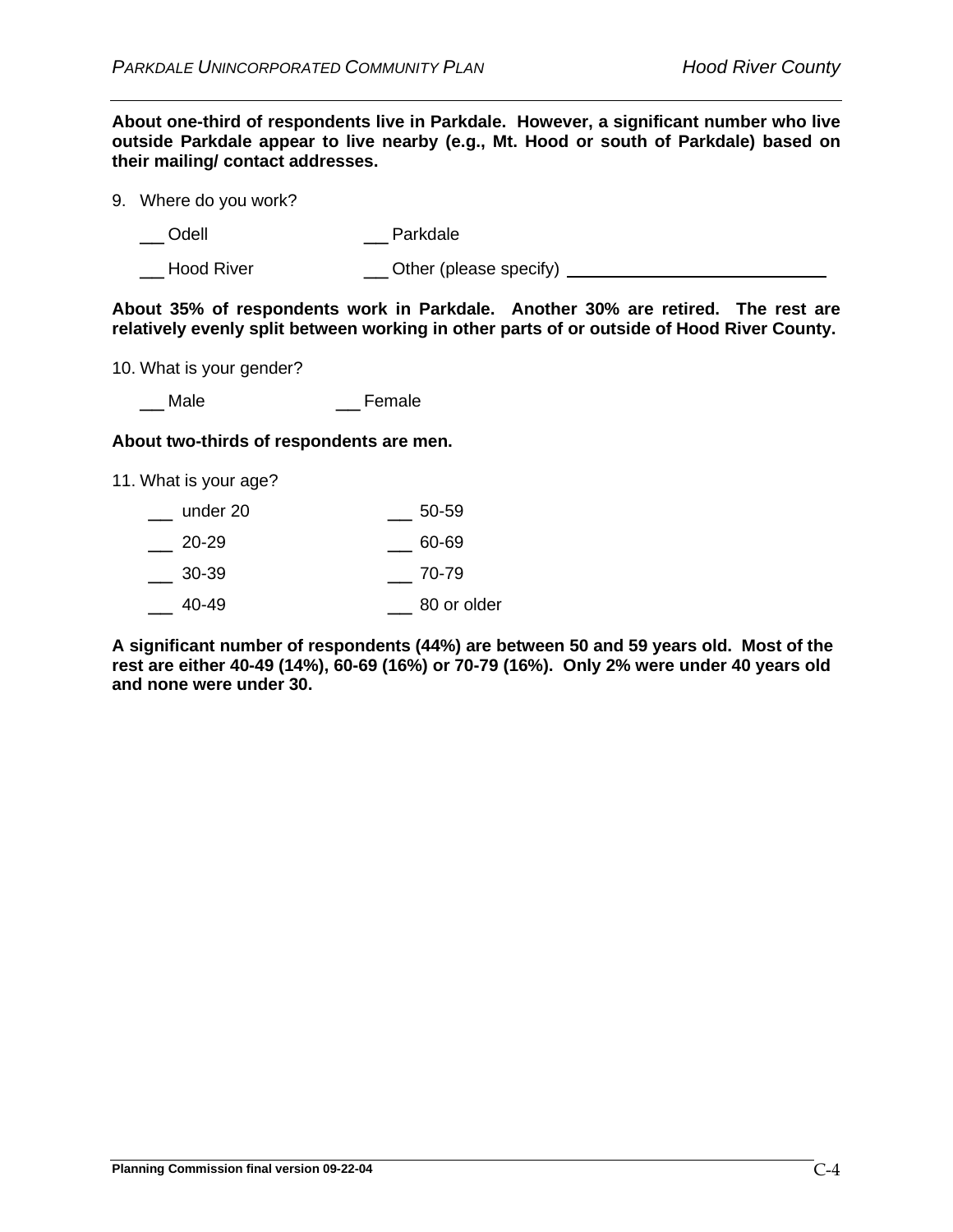# **APPENDIX D.RESULTS OF PUBLIC MEETINGS**

Following are summaries of the results of the public meetings conducted for both Odell and Parkdale (first meeting), Parkdale only, and the Latino community, including additional comments provided in writing via comment forms and other correspondence.

# **PUBLIC MEETING SUMMARY**

# **OCTOBER 7, 2002**

# **HOOD RIVER COUNTY FAIRGROUNDS, ODELL**

# **Background**

Hood River County is initiating a project to plan for the rural communities of Odell and Parkdale and other land in the County. Planning for other rural communities in the County, including Mt. Hood, Oak Grove, Pine Grove, Rockford, Van Horn and Windmaster Corner, will be undertaken at a later date. State land use planning laws and rules require all counties in Oregon to develop plans for rural communities and update zoning and other land use requirements for rural residential, commercial and industrial land outside such communities. This public meeting was the first of several planned to involve residents and property owners in these areas in this planning effort. Approximately 55 people attended the meeting, which was facilitated by Matt Hastie of Cogan Owens Cogan (COC), with assistance from County staff.

# **Welcome and Introductions**

Mike Benedict, Hood River County Planning Director, welcomed participants and briefly reviewed the objectives of the project and meeting. He then introduced other members of the County Planning Department and Matt Hastie of COC.

# *Presentation on Project Background and Objectives*

Matt Hastie summarized the objectives, activities and schedule for the project. As noted above, the overall objective of the project is to prepare community plans and associated County zoning and other planning amendments for Odell and Parkdale, as well as zoning code amendments for rural residential, commercial and industrial land outside these and other rural communities. Plans and regulation must comply with Statewide Planning goals, laws and administrative rules include Statewide Goal 14 (regarding urbanization). This planning effort also represents an opportunity for community residents and landowners to suggest changes in zoning regulations to meet future community needs.

Plans for Odell and Parkdale will specify the following:

- Community boundaries
- Allowable lot sizes, land uses and other characteristics of land within the communities
- Ability of public facilities to serve future land uses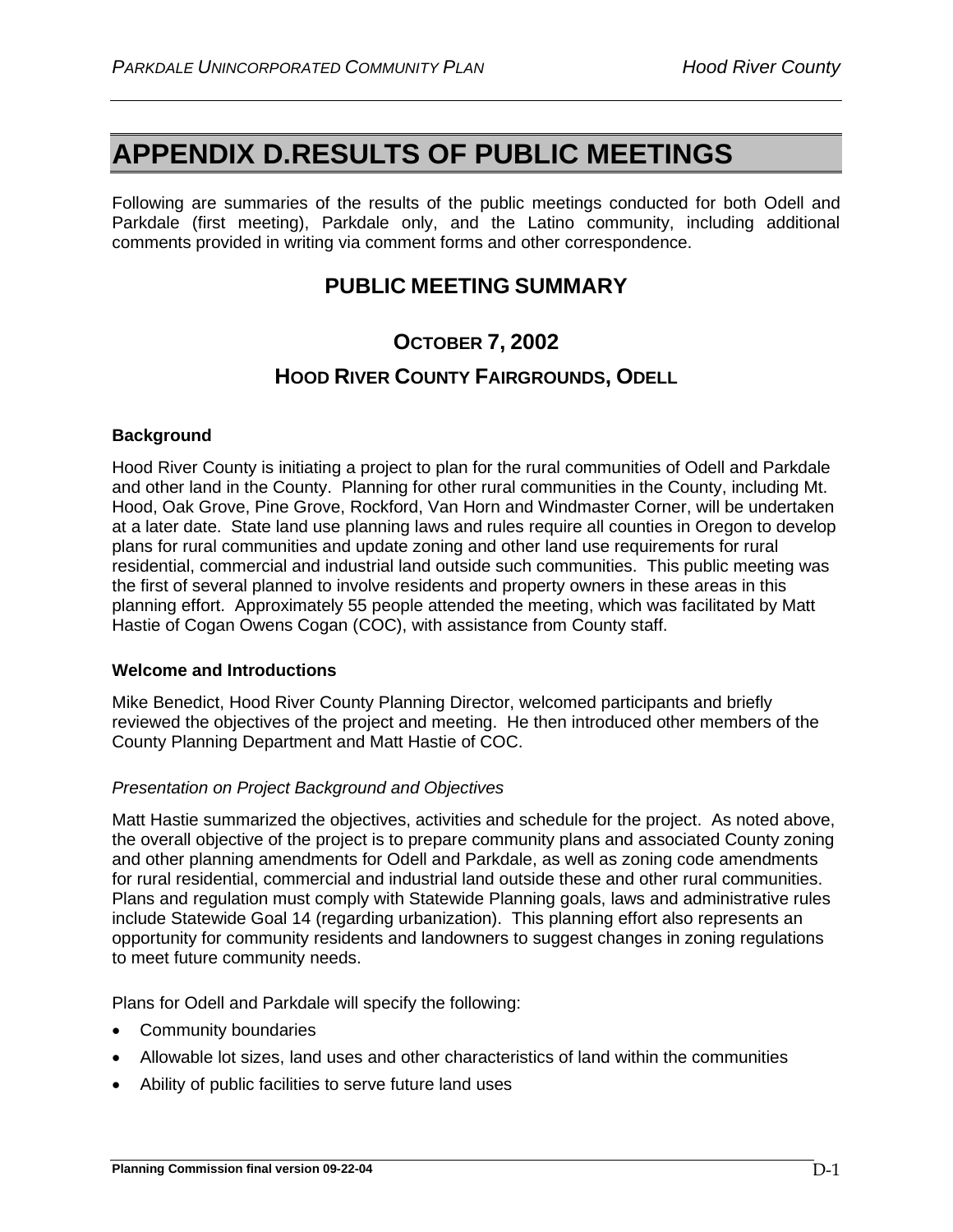• Standards for future public improvements (e.g., roads, water and sewer facilities)

New zoning and development regulations for land in Odell and Parkdale will need to comply with state requirements but are not expected to differ substantially from the existing plan and zoning ordinances. For example, existing guidelines for lot sizes can be maintained, assuming adequate public facilities are available to serve future land uses and development. The types of land uses allowed on specific properties also are unlikely to change, unless requested by property owners and/or community members and justified by public policy considerations.

As noted above, another component of the project is to update County zoning regulations for rural residential land outside community boundaries. For new development on rural residential land, state law currently requires new lots to be two acres or larger. The County currently follows these requirements but needs to update its zoning code to reflect these and other state requirements. County zoning regulations for commercial and residential development outside rural communities also will be updated to be consistent with state requirements.

Several public meetings will be held to present information about the planning process, review proposed plans and regulations, and solicit comments from property owners. Meetings and other opportunities for involvement will include:

- This initial meeting for all County residents to provide an overview of the process, solicit comments and answer questions
- Subsequent meetings in Parkdale and Odell to review and comment on proposed plans for those communities; two meetings in each community are planned, with the first scheduled for mid-November
- Public hearings with the County's Planning Commission and Board of Commissioners to review proposed changes to County regulations
- Opportunities to provide written and verbal comments throughout the process

The next steps in the process will be to:

- Identify proposed zoning changes or requirements
- Conduct additional meetings in Odell and Parkdale
- Based on analysis and meetings, agree on community boundaries, land uses and zoning requirements
- Prepare community plans
- Adopt changes to County Plans

# **Questions, Comments and Answers**

Next, Matt Hastie facilitated a discussion of questions, comments and concerns from participants. County staff assisted in responding to questions. A summary of discussion follows (*answers to questions are shown in italics*):

- My property is on one side of Odell Highway. I have been told I cannot subdivide my property while my neighbors on the other side of the road have done so. I would like the opportunity to divide my property also.
- I am in the Odell Sewer District but unable to subdivide my property. This does not make sense to me.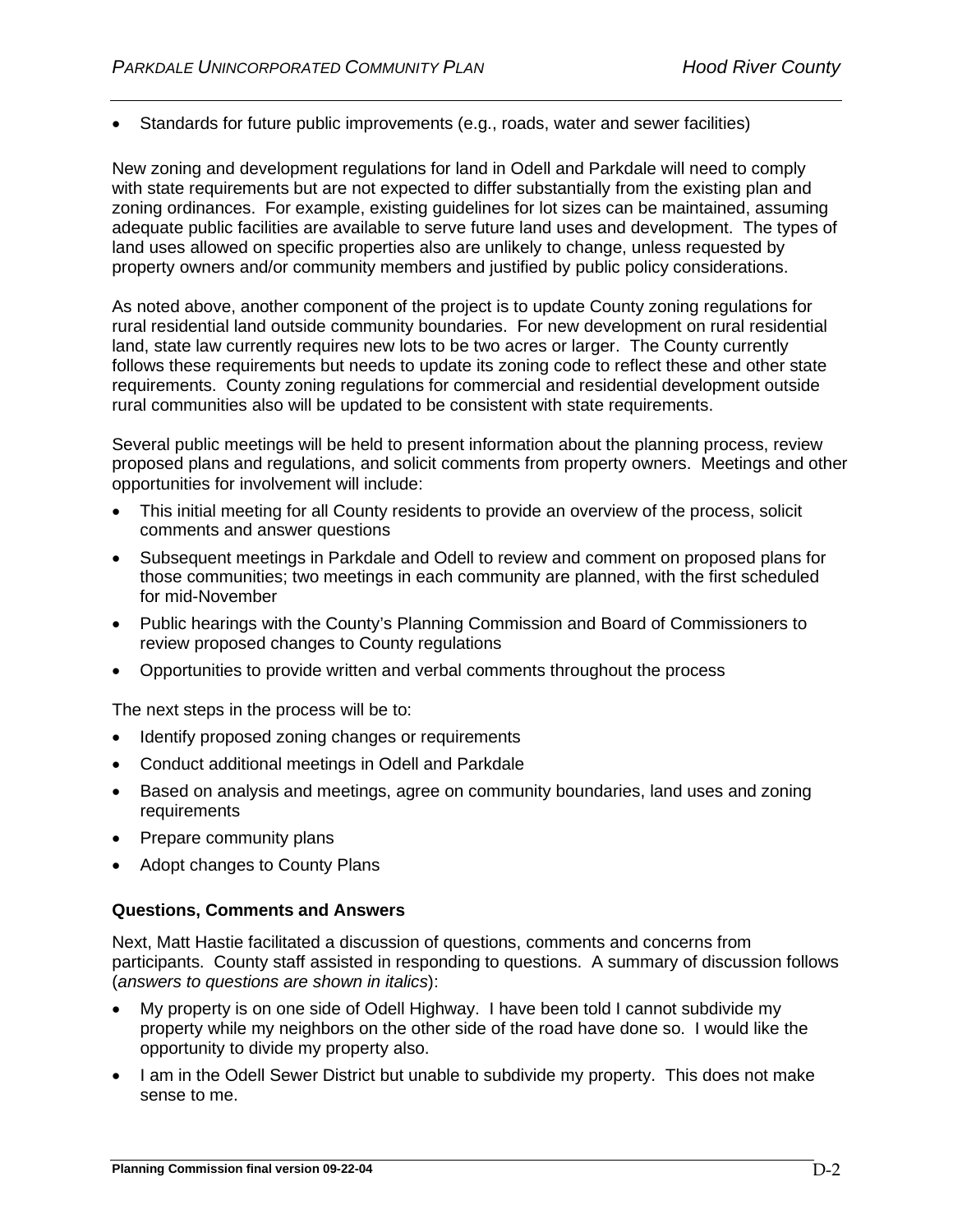- I would like the opportunity to subdivide my one-and-a-quarter-acre property in half. It is on Summit Drive west of Gilhouley Road.
- How much available water and sewer service capacity exists in Odell now?
- *We are collecting that information from service providers including the sewer and water districts in Odell and Parkdale. Each district has some available capacity and in some cases has plans to expand facilities. The Odell Sewer District is relatively close to its current capacity but has approved plans for expansion.*
- Is service capacity based on existing capacity or planned future capacity?
- *For the most part, it is based on existing capacity. However, capacity can be expanded to meet certain types of needs, particularly for commercial or industrial parcels. We will clarify this issue at future meetings.*
- Is it possible to change the boundaries of an unincorporated community?
- *Yes. There are two types of unincorporated communities – rural and urban unincorporated communities. Once a boundary is established, it is more difficult to change the boundary of an urban unincorporated community. At this point, no formal boundary has been established for Odell or Parkdale. The type of land that may be included within the boundary is prescribed fairly specifically by state requirements though there will be some flexibility in determining the boundary for each community.*
- Are the boundaries defined by census divisions?
- *No. The County provided information to the US Census Bureau which was used by the Census to establish County Census Districts for Census purposes. However, those boundaries do not have a direct relationship to the boundaries that will be established as part of this project. These boundaries are based on land use. An unincorporated community can only include a contiguous area of exception lands -- i.e., land that is not zoned for farm and forest use, but rather for residential, commercial or industrial use. Under certain conditions, portions of some properties zoned for farm or forest use also may be included in the boundary.*
- The Odell Boundary should include all of the land within the Odell Sewer District.
- I have a parcel of land that is just over 2 acres. Similar properties around me were split into 10 lots 25 years ago but now I am unable to do the same thing. That doesn't seem right.
- You need to address the ability of property owners to subdivide their properties through this process.
- *That is one of the purposes of this project.*
- My property is zoned for R-7500. I am unable to subdivide it but I am being assessed for property taxes based on that zoning. This process needs to address that situation.
- *We recently consulted the County Tax Assessor's office about your situation and were told that your property is not being assessed according to the R-7500 designation.*
- Then I need to be told that in writing.
- Who will make the recommendations about proposed changes in County zoning regulations?
- *County planning staff and consultants will make the recommendations based on the state requirements, analysis of service capacity and input from residents and property owners.*
- If a property owner is within the boundary now, how will they be the affected by this process?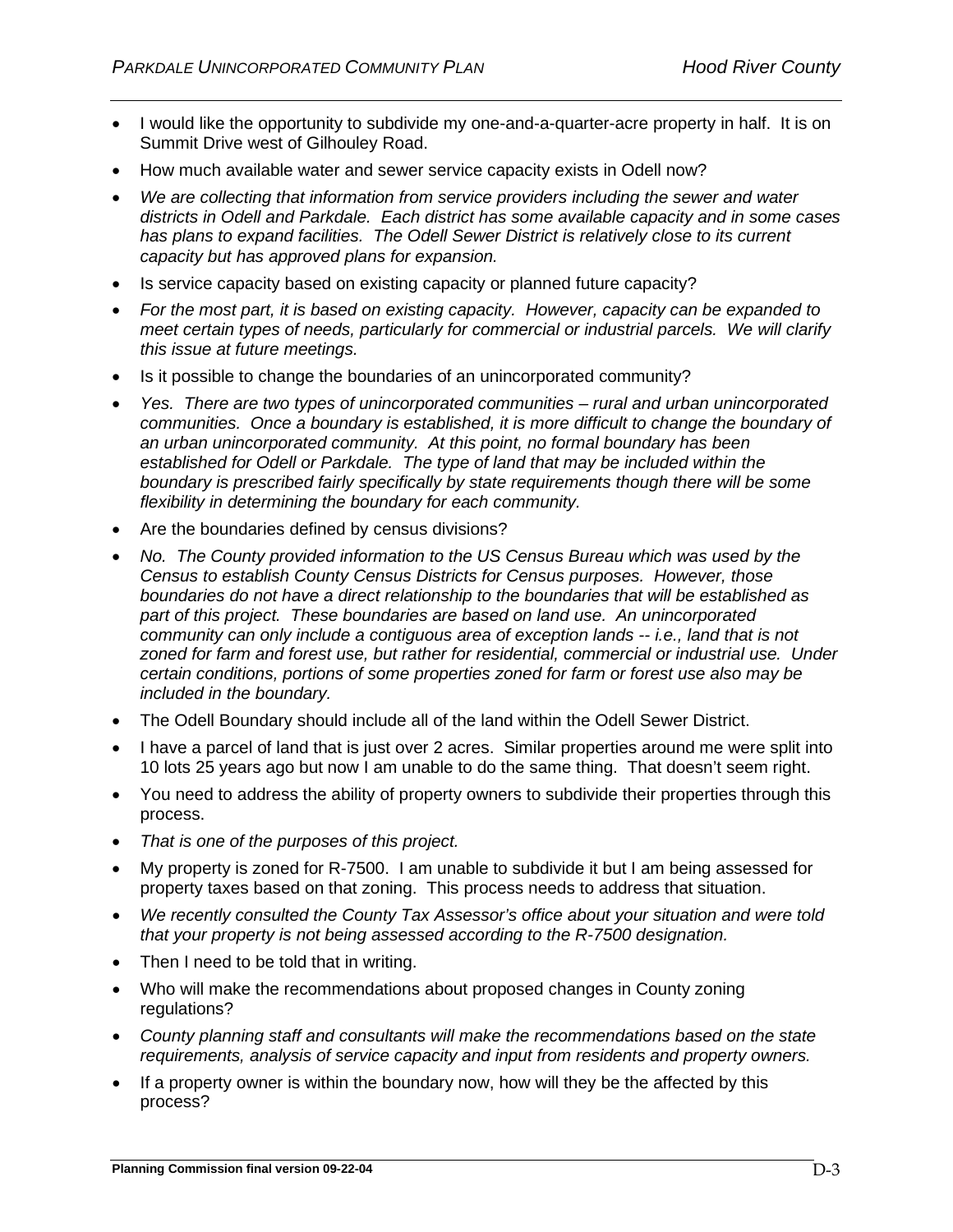- *If they are within the boundary that is ultimately established and their property is zoned for R-7500 or a similar density, they will regain the ability to subdivide and develop their property subject to other County planning and zoning requirements.*
- When will the changes take effect?
- *Once the County adopts the necessary planning and zoning ordinance amendments, assuming the state acknowledges them.*
- Does the state ultimately need to acknowledge this process? Is it possible they would not approve the recommendations that the County proposes to adopt?
- *The state does need to acknowledge the proposed Comprehensive Plan and Zoning amendments as part of the County's Periodic Review process. We will be working with state agency representatives throughout the process to ensure that what we propose is consistent with state guidelines and regulations. Assuming it is, it is unlikely the state would not approve the proposed recommendations. However, there may be a question about the State's ability to acknowledge the amendments given that we will not have completed planning for all rural communities. We will consult with the State about that issue.*
- When do you expect to complete this project?
- *We expect to present proposed amendments to the County Planning Commission and Board of Commissioners by next June and possibly sooner.*
- Will a similar process be undertaken for other rural communities in a subsequent phase?
- *Yes.*
- Is there a moratorium on dividing properties outside the rural communities?
- *There is not a moratorium per se. However, state regulations prohibit subdividing properties below 2 acres. The County complies with these regulations but needs to update its zoning code to be consistent with them as part of this process.*
- How was the R-7500 within the rural communities "unacknowledged?"
- *It was a somewhat complicated process that actually took place through a series of legal cases over the course of nearly 15 years. Based on activities and court cases in other counties, the state ultimately adopted new administrative rules that require counties to prepare plans for unincorporated communities. Until these plans are prepared and associated boundaries are adopted, land within or outside these communities cannot be subdivided. Once this process is completed for Odell and Parkdale, property owners will regain the ability to subdivide their land assuming other requirements (e.g., adequate service capacity) can be met.*
- What is the difference between an "urban" and "rural" unincorporated community?
- *An urban unincorporated community is larger and must include at least 150 properties. Odell is likely to be designated as an urban unincorporated community while Parkdale is likely to be designated as a rural unincorporated community. Planning requirements for urban unincorporated communities are more intensive. For example, public facility plans for such communities must be prepared if they exceed a certain size.*
- Does the boundary have to be justified on land needs within the communities?
- *For urban unincorporated communities, a future expansion of the boundary would have to be justified based on a demonstrated need to accommodate future growth within the community. However, this does not have to be done to establish the boundary.*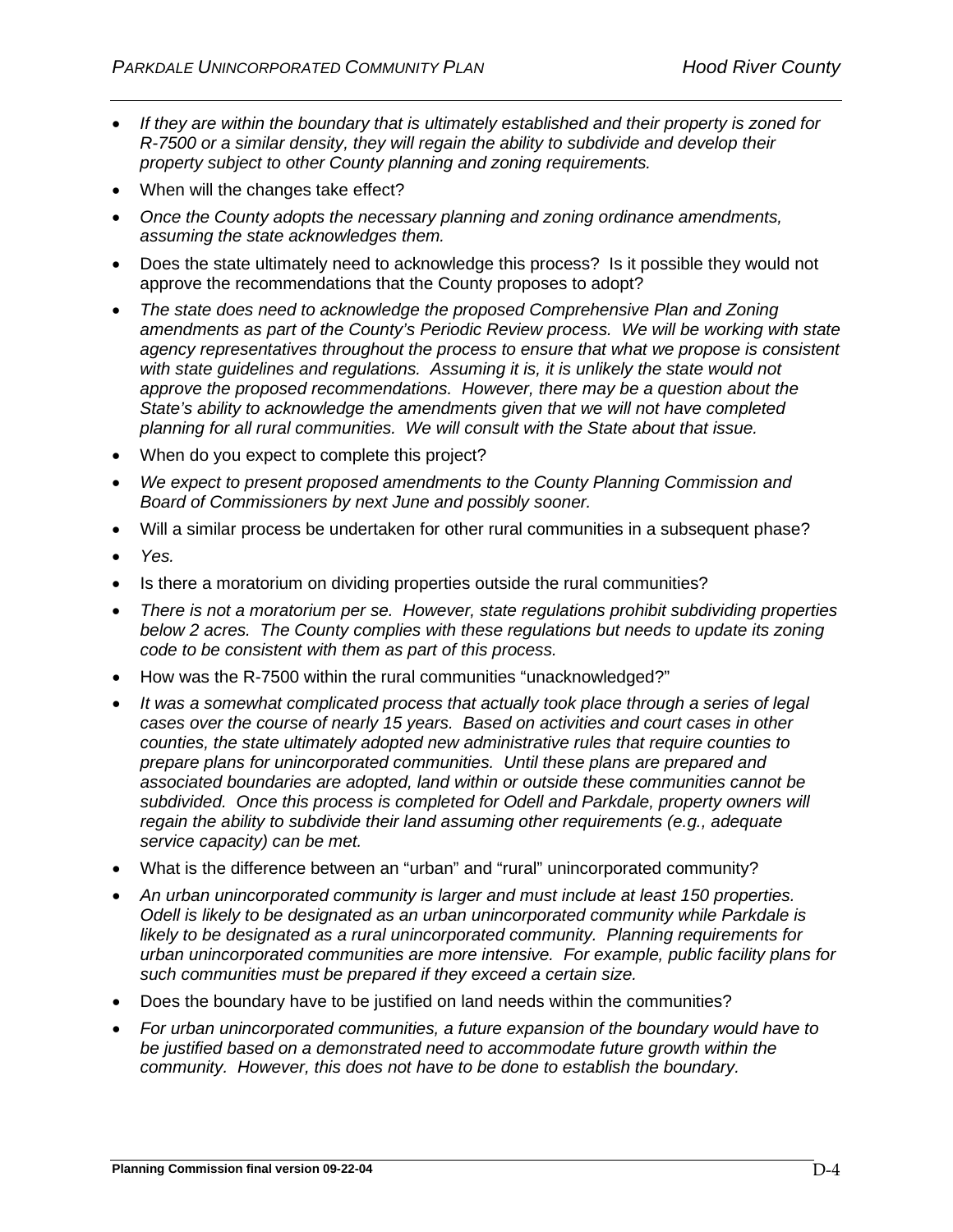- What is the difference between an "urban growth boundary" and the boundary of an urban or rural unincorporated community?
- *An urban growth boundary is only designated around an incorporated city. Land within and unincorporated community is still under the jurisdiction of the County. There are different planning requirements for cities and counties and the level of services within an incorporated city typically is higher than in unincorporated areas. However, in other respects, the effect of being within a city or formally established unincorporated community is similar. For example, there are no restrictions on the density of development that can be allowed in an unincorporated community, assuming water and sewer services are adequate to meet the needs of the entire community.*
- Can farm or forest land be included within an unincorporated community boundary?
- *Under certain conditions, land zoned for exclusive farm or forest use (EFU) may be included within an unincorporated community boundary. Such properties must meet all of the following four conditions:*
- *Property is contiguous to other land within the boundary*
- *Property was occupied by one of the following uses as of October, 1994: church, cemetery, school, playground, community center, fire station, museum, golf course, or utility facility, etc.)*
- *Only the portion occupied by the non-farm/forest use above may be included*
- *It remains planned and zoned pursuant to requirements for farm and forest land*

*Such land also can be included if it first is designated as an "exception" area. To do this, the property must meet certain criteria for taking an exception to state goals to protect farm and forest land. Meeting these requirements is a fairly arduous process.*

- Some EFU lands are not viable for farming.
- Are there any residential properties zoned R-7500 outside Odell, Parkdale or other rural communities?
- *There may be some but if so, very few.*
- Is it possible to rezone EFU land?
- *Yes, but as noted above, it is a difficult process.*
- How are you informing people about this process?
- *Through media releases and subsequent news stories, mailings to property owners and interested individuals, and meeting flyers posted in community gathering places.*
- If you want to reach the Hispanic community, you also could publish something in the *Cascade Weekly*.

# **Additional Questions and Comments**

After the discussion, participants were encouraged to provide additional comments about specific properties shown on maps of the Odell and Parkdale areas or on written comment sheets provided at the meeting. Participants also were encouraged to fax or e-mail comments to Matt Hastie (e-mail address was provided) or County planning staff after the meeting. Written comments included:

*Leave the existing zoning basically as is. Leave the R-1 Zoning on TIN RIDE 32DD #2700 as is and honor the minor partition tentatively approved in 1992! We bought the parcel because it*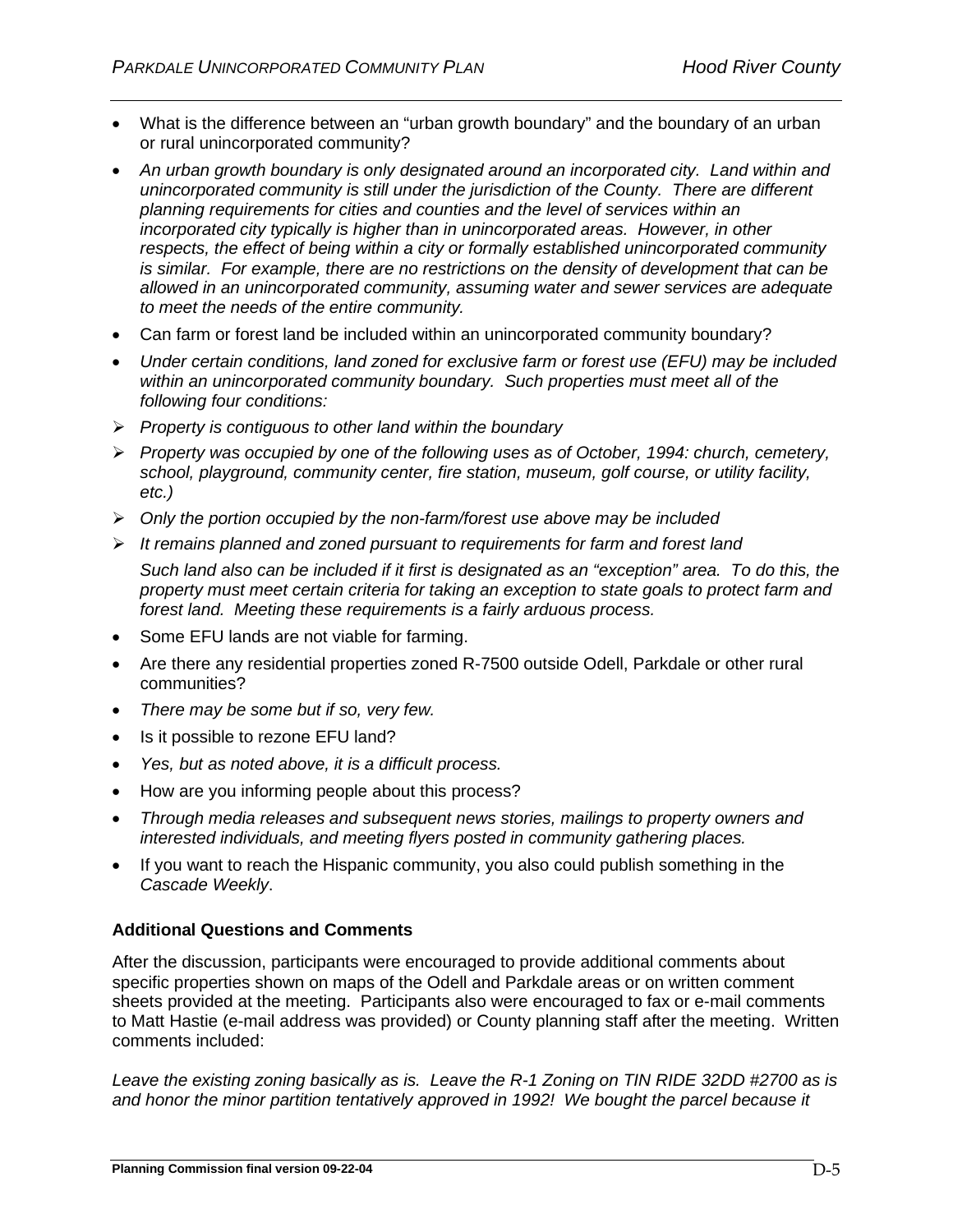*was zone R-1. These parcels were zoned R1-7500 based on the availability of services. The services are still available.* 

W. B. Connors

*It would be beneficial for speakers to use a microphone and to repeat questions from the audience—for hard of hearing persons—or have a traveling microphone. You did not put your e-mail address in writing—after you completed your presentation.[4](#page-59-0) I appreciated the fact that you listened and tried to help me locate my Odell property that I would like to re-zone and/or partition—please see explanation [map provided].* 

*You misunderstood my portion of the property after locating the property on the map. It has been divided into two parcels—the Odell Creek is the dividing line—yes, it is legally divided. My property is Parcel 2 on the highway side. [Sketch of parcel with measurements was included.] My house is located in the middle of Parcel 1. I would like to be able to dispose of the property both north and south (on each side) of the house. (Please send your e-mail address.)* Mildred B. Goe

*What are the state's (LCDC) goals and regulations that control Hood River property development, which are the rules for our planners to comply with?*

*What happens to our farmers that are adjacent to community planning areas when their crops cost more to grow than what they can sell them for?*

*Where do you house farm workers that need more than a 'picker cabin'?*  William J. Frost

*The County should honor previous zoning of land and the state should take away their rights to a two-acre overlay. These people purchased their land with a rural-residential (7,500 squarefoot) use, and at present, the two-acre overlay is stopping the partition of these lots.*  Jeanne Farwig

*We are requesting a rezoning of our property in Odell at 3920 Summit Drive, and the contiguous piece to the north of us owned by my parents, to R-1/7500 status. These properties are surrounded by small building lots up Kusisto, across Ackerman, down Wy'East and, with the exception of our property, along Summit between Wy'East and Kusisto. Our property has access to sewer, power, water and roads. We are close to schools, the fire department and shopping. It makes no sense to maintain these 3.85 and 4.90 parcels as farm property. I have lived in Odell for 25 years. In that time I have watched Odell change from a rural community to a small suburbia with on-going home construction to accommodate our growing population. They are clearing orchards in Hood River to meet local housing needs while our property has virtually no agricultural value. We are working people who will never use this small piece for anything other than one annual cutting of hay. It is a frost pocket, unsuited for any cold sensitive crops. It makes much more sense to use property such as ours to accommodate this valley's housing needs than to tear down existing orchards. For years we have been perplexed by the amount of small lot housing construction that has been going on all around us, while we are forced to* 

<span id="page-59-0"></span><sup>4</sup> Note: Matt Hastie's e-mail was written on a large newsprint tablet at the front of the meeting room at the end of the meeting.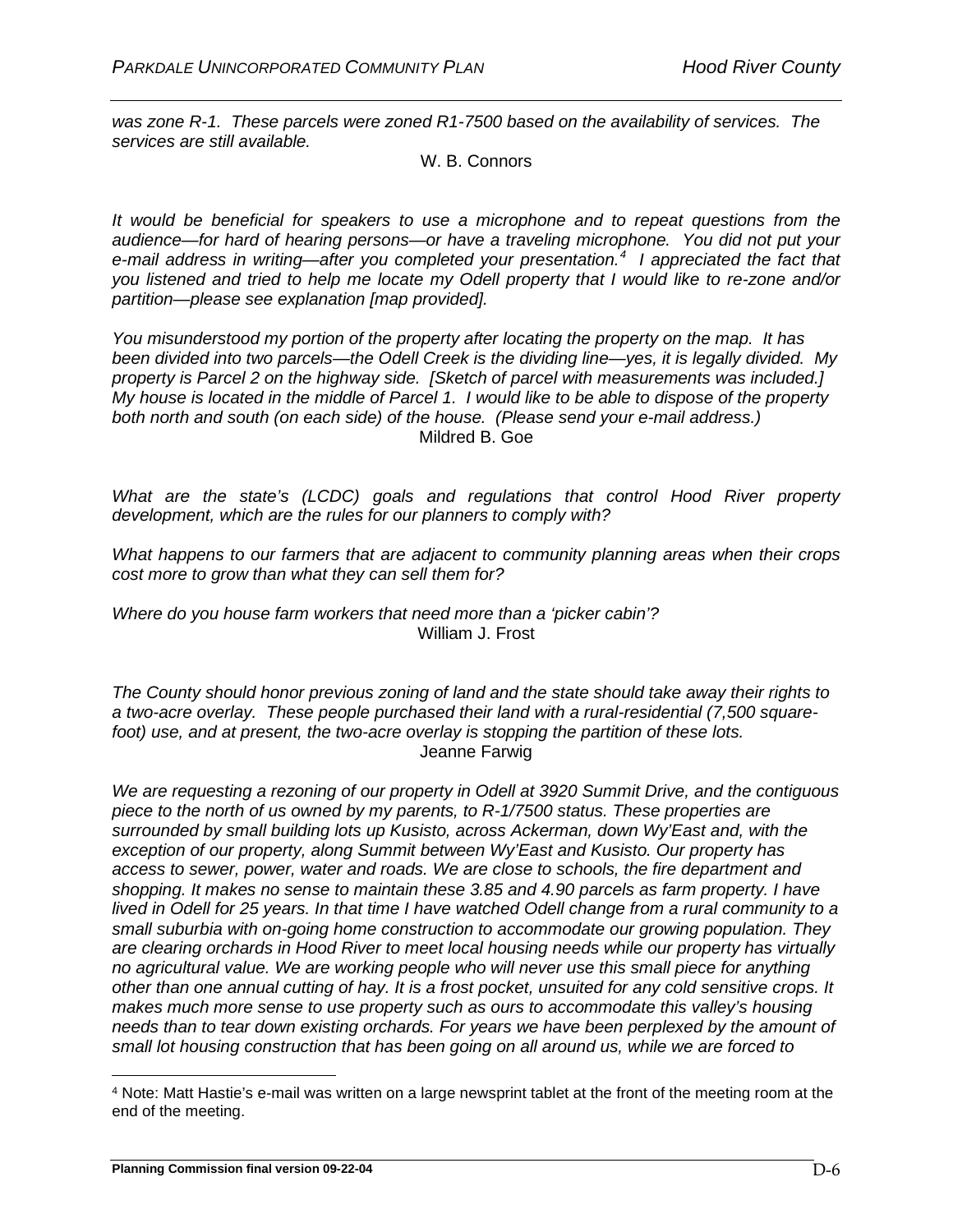*maintain our land in 2.5 acre parcels. This is not to say that we are ready to put in a subdivision, we just don't want to be told that we must maintain "acreage" when we are surrounded by lots. Years ago I would have been appalled at the thought of other houses on my property, but that was before Blossom View, before houses lined Kusisto, before the "Ewe and I" and the "McCormick" divisions, before I could look in every direction and see houses lining streets that didn't exist when I moved to this place. Odell has become the area where the community wants to put its people. So be it. Rezone our property and we will thoughtfully plan for the future of our land.* 

> Michael and Karen Donahue 3920 Summit Drive

*I am in the Odell sewer district and the Crystal Springs service area, yet I can not build on my five acres. All (the lots of) five acres around me can build because of old rules.* Norman Graves

*Please cancel my request to be sent information.* Fred Duckwall

*On Summit, we want (properties) 3890 and 3910 included in the growth boundary.* Richard and Sandi Sohler

*I would like the ability to subdivide my property.* Property owners, Section 2N 10E DB tax lot 100, Section 2N 10E DC tax lots 1500, 1600, 1700 and 1701

*I would like to but cannot divide my residential property. The other properties around me have been divided for residential use.*

Property owner, east of Odell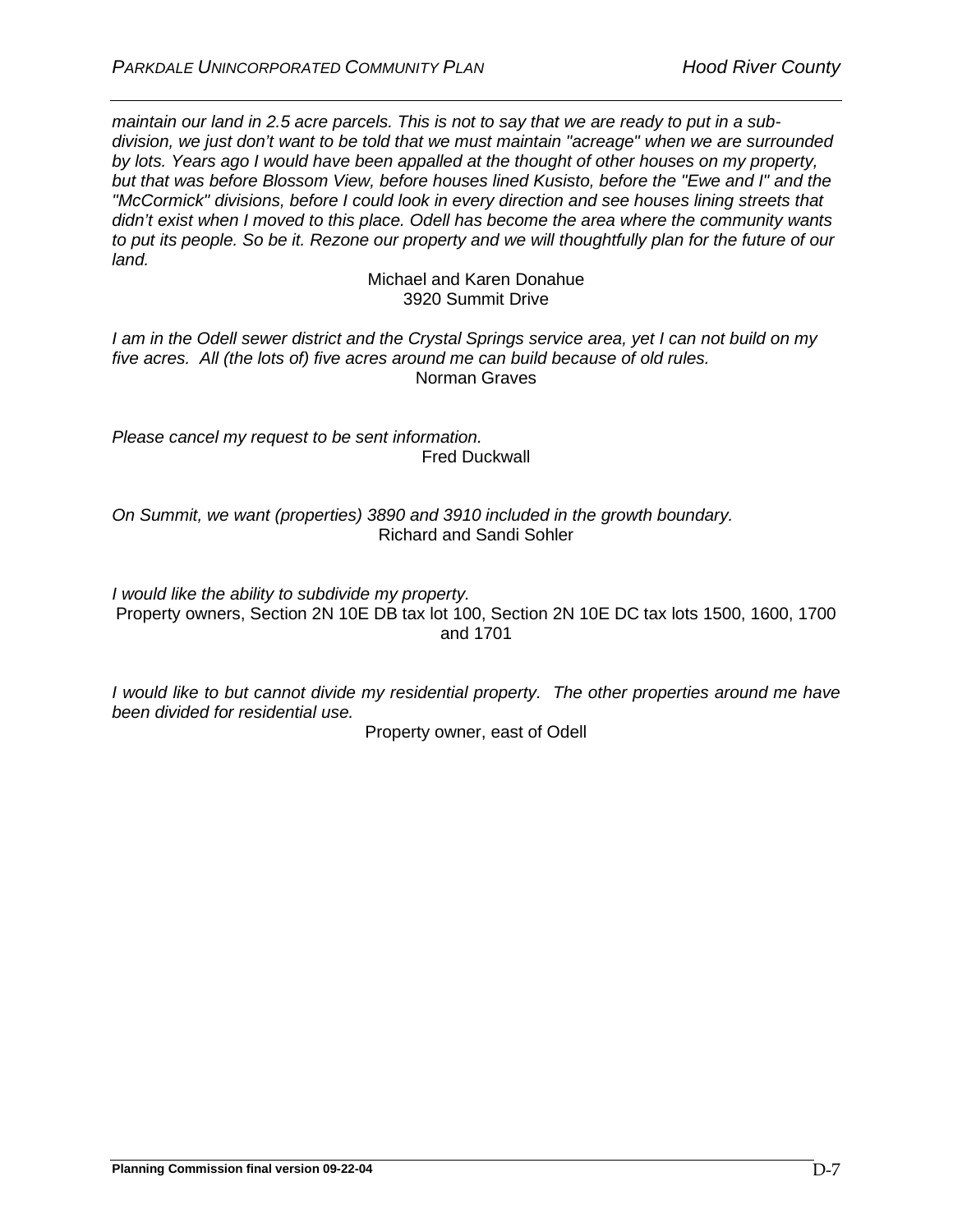# **PUBLIC MEETING SUMMARY**

# **NOVEMBER 12, 2002 PARKDALE COMMUNITY CENTER, PARKDALE**

# **Background**

Hood River County is undertaking a project to plan for the rural communities of Odell and Parkdale and other land in the County. Planning for other rural communities in the County, including Mt. Hood, Oak Grove, Pine Grove, Rockford, Van Horn and Windmaster Corner, will be undertaken at a later date. State land use planning laws and rules require all counties in Oregon to develop plans for rural communities and update zoning and other land use requirements for rural residential, commercial and industrial land outside such communities. This public meeting was the second of several planned to involve residents and property owners in these areas in this planning effort. Approximately 35 people attended the meeting, which was facilitated by Matt Hastie of Cogan Owens Cogan (COC), with assistance from County staff.

# **Welcome and Introductions**

Matt Hastie welcomed participants and briefly reviewed the objectives of the project and meeting. He then introduced members of the County Planning and Economic Development Department as well as County Commissioner Roger Schock.

# **Presentation on Project Objectives, Progress, and Preliminary Findings**

Matt Hastie summarized the objectives, purpose, and basic state planning requirements governing the project. As noted above, the overall objective of the project is to prepare community plans and associated County zoning and other planning amendments for Odell and Parkdale, as well as zoning code amendments for rural residential, commercial and industrial land outside these and other rural communities. State planning requirements for Parkdale include a recommended designation of "rural unincorporated community," requirements for future zoning based on existing service capacity. Assuming existing water and sewer facilities can serve development that could be implemented under proposed zoning requirements, a formal public facility plan for the community is not needed.

Matt outlined the proposed community boundary and existing zoning designations in Parkdale. According to state law, the boundary must include a contiguous area of "exception lands," i.e., lands that are not zoned for farm or forest use. Adjacent lands zoned for farm and forest use may be included if they meet specific conditions. It does not appear that any of these lands existing on the periphery of the proposed Parkdale community boundary. The boundary is expected to look very similar to the informal boundary shown on the County's Comprehensive Plan map, though it likely would not include the property zoned for Exclusive Farm Use in the northwest corner of the community.

Water use in Parkdale is now at about 50% of the Parkdale Water Company's capacity, which means that the District could serve 200 – 300 more homes assuming limited commercial and industrial growth. Sewer system usage currently is at about 50% of capacity. Existing sewer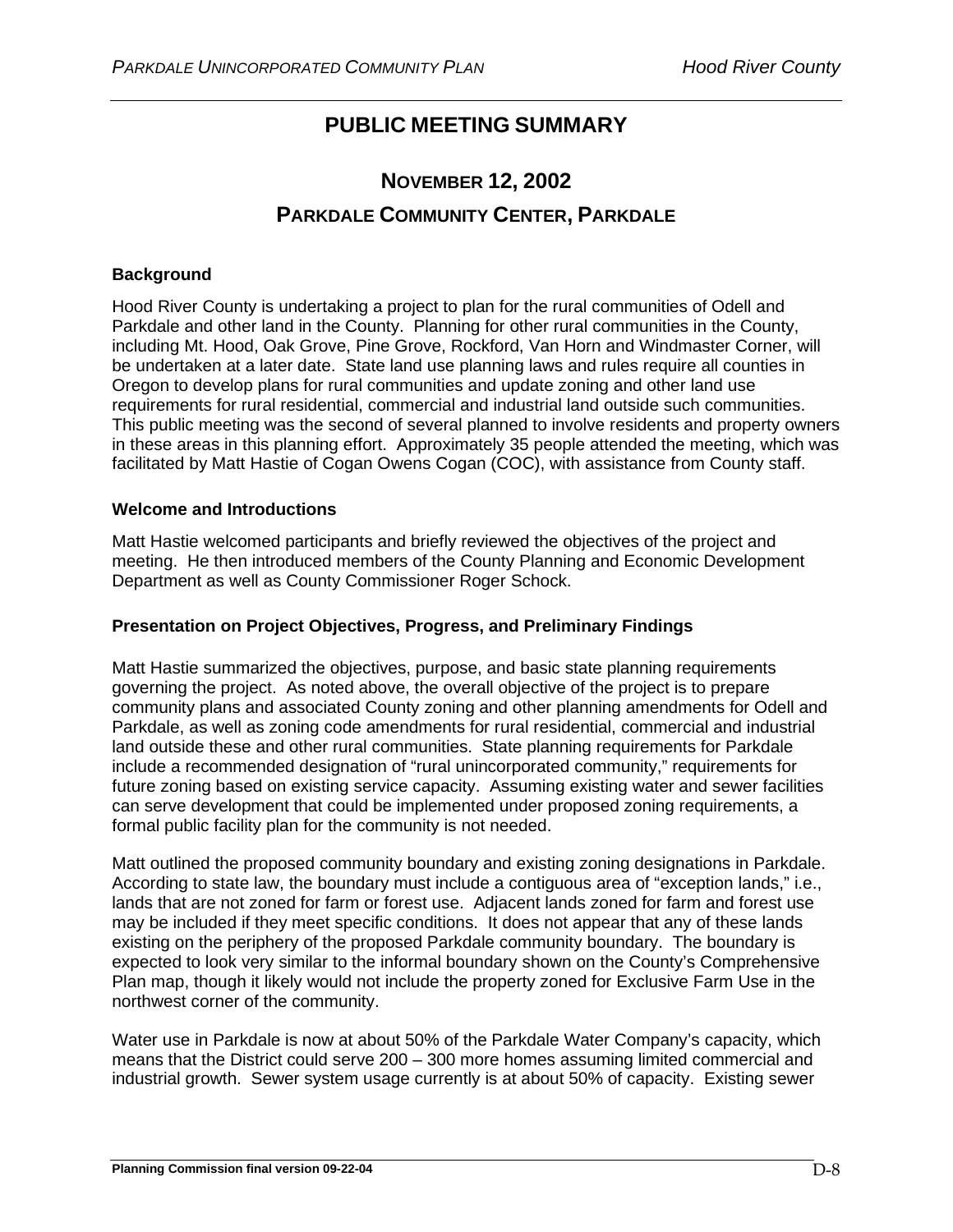facilities also could serve 200 – 300 new homes, assuming limited commercial and industrial growth.

The County proposes to retain existing residential zoning regulations for allowed land uses and densities, unless there is significant community sentiment to change these designations or unless specific property owners petition to change the zoning for their own properties.

Commercial land use requirements within a rural unincorporated community limit new or expanded commercial development to those uses that serve Parkdale, the surrounding area, or people passing through the area. These developments are also limited in size to 4,000 sq. ft. or less, with the exception of hotels and motels.

Industrial land use requirements within a rural unincorporated community allow the expansion of existing uses and those resource-related uses allowed under state farm and forest rules, or those requiring proximity to resource land. Other new or expanded industrial uses are limited to 10,000 sq. ft. or less.

Proposed road standards within a rural unincorporated community would utilize existing state and county standards for state highways (major roads in the community), implement rural commercial and industrial road standards, and establish new urban local road standards for new developments or expansions with 7,500 sq. ft. lots.

Matt Hastie presented the audience with four slides that indicate options for local road standards that vary in the width of the right-of-way, number of lanes, and width of sidewalks and planting strips. He also showed one slide that illustrated road standard options for commercial and industrial areas.

Matt Hastie ended his presentation with a series of discussion questions for participants, including the following:

- ♦ Should any changes be made to residential zoning designations, i.e., should smaller lots be allowed or larger minimum lots required, compared to the existing minimum allowable lot size of 7,500 sq. ft.?
- ♦ Is any more commercial land needed?
- ♦ Is the proposed general approach to road standards appropriate?
- ♦ Which local road standards options are most appropriate for Parkdale?
- ♦ Do any other issues need to be addressed through zoning or planning requirements?

Matt Hastie then opened the floor for questions or comments from the audience. These are listed below, and are followed by the answers provided (responses are shown in *italics*).

- Comment There are two water suppliers in Parkdale: the Parkdale Water Co. and the Crystal Springs Water District.
- Question What is outside the boundary shown on the map and why is the parcel in the northwest corner zoned for exclusive farm use (EFU) included in the boundary?
- Answer The outside boundary is the proposed community boundary for Odell. It roughly corresponds to the informal community boundary shown on the County's Comprehensive Plan map. It also should correspond to the requirements of the statewide planning rules for land that can be included within an unincorporated community. The farm property in the northwest corner probably should not be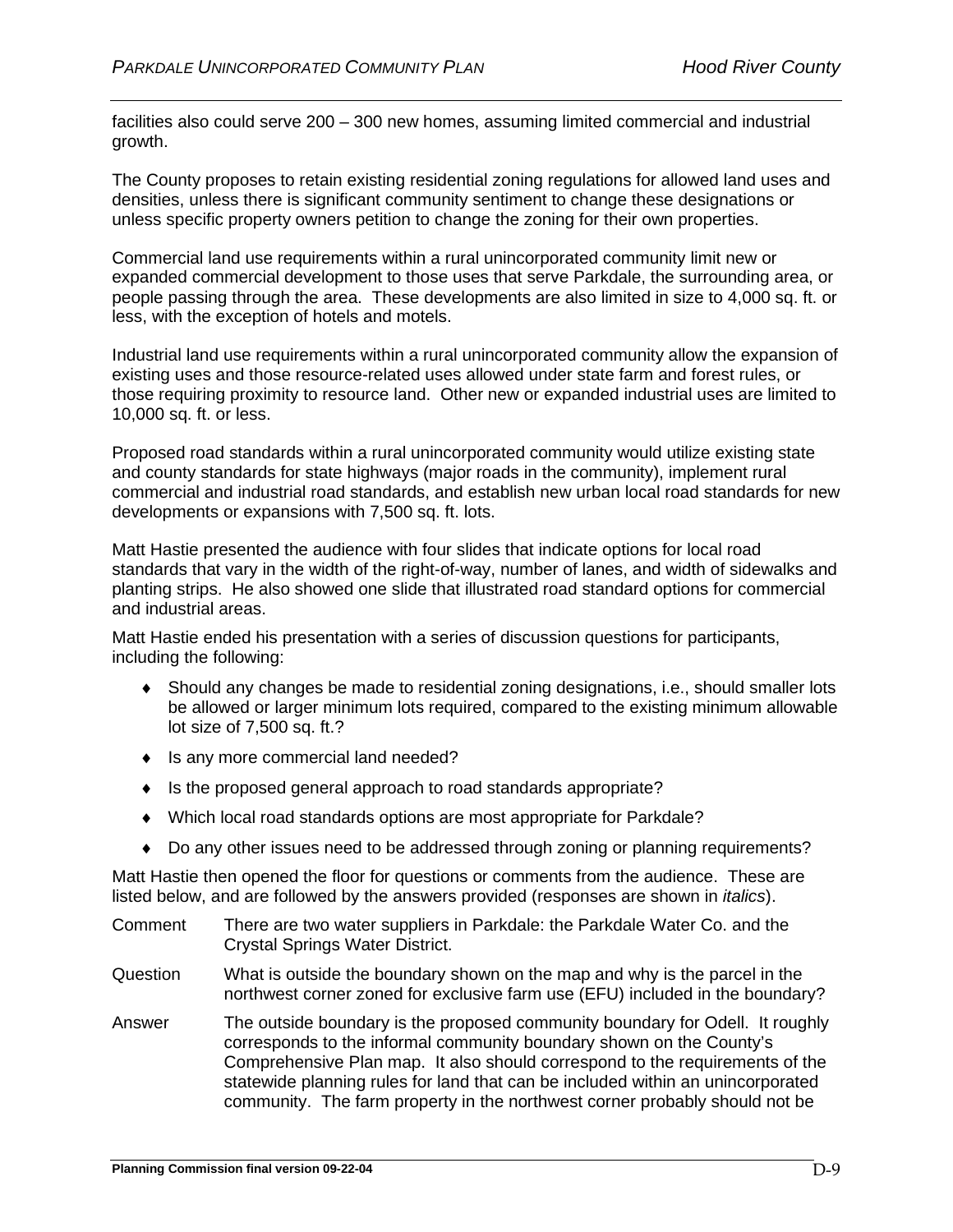included unless a portion of the property meets certain state guidelines. If it has been included incorrectly, the map will be adjusted before the next meeting on this project.

- Question How does this Unincorporated Communities plan relate to the HRC Economic Development Plan?
- Answer It is not directly related to the plan. It is a separate project being undertaken to update the County's Comprehensive Plan as part of the process of periodically reviewing and updating that document consistent with Oregon statewide land use planning program. However, it may be indirectly related to the Economic Development plan in the sense that it affects the types of commercial and industrial businesses that could be located in Parkdale and consequently the economic development of this area.
- Question When did the two-acre minimum rule come into effect?
- Answer Some time in the late 1990s (1998 or 1999).
- Question Was there any analysis made of prior growth in Parkdale or projections of future growth?
- Answer Not directly for this project, although we have done some analysis of projected future growth as part of another planning project for the County (update of the County's Transportation System Plan). Historic and future growth rates are projected to be fairly low – about  $1 - 2$  percent per year. Over the next 20 years, this growth rate would result only a fraction of the people that theoretically could be accommodated if all the residential land in Parkdale were subdivided and developed to its maximum capacity based on existing zoning. That will be discussed in subsequent reports for this project.
- Question What is the real development potential for residential properties in Parkdale? What percent of the properties are grand-fathered in as 7500 sq. ft.?
- Answer All of the residential land within the proposed community boundary is zoned for 7,500 square foot lots. Once a formal boundary is established and adopted by the County, all of the residential property within the boundary could be developed at lots as small as 7,500 square feet. The theoretical development potential would be about 300 additional homes. However, the actual potential likely would be less, given that not all properties could be developed to their theoretical potential given the shapes and sizes of parcels, access requirements and other factors.
- Question What is the effect of the 4,000 and 10,000 square foot limits on commercial and industrial properties? How is it different from current regulations?
- Answer I am not sure what, if any restrictions the County currently has on the size of commercial and industrial land uses, though they are likely higher than those required by the new statewide rules. (Note: subsequent review of the County's zoning ordinance indicates that existing zoning regulations for new or expanded commercial and industrial uses do not include any limits on building floor area (square footage).)
- Question Who decides and how does one determine what commercial uses serve the community, surrounding area and the needs of tourists but does not go beyond?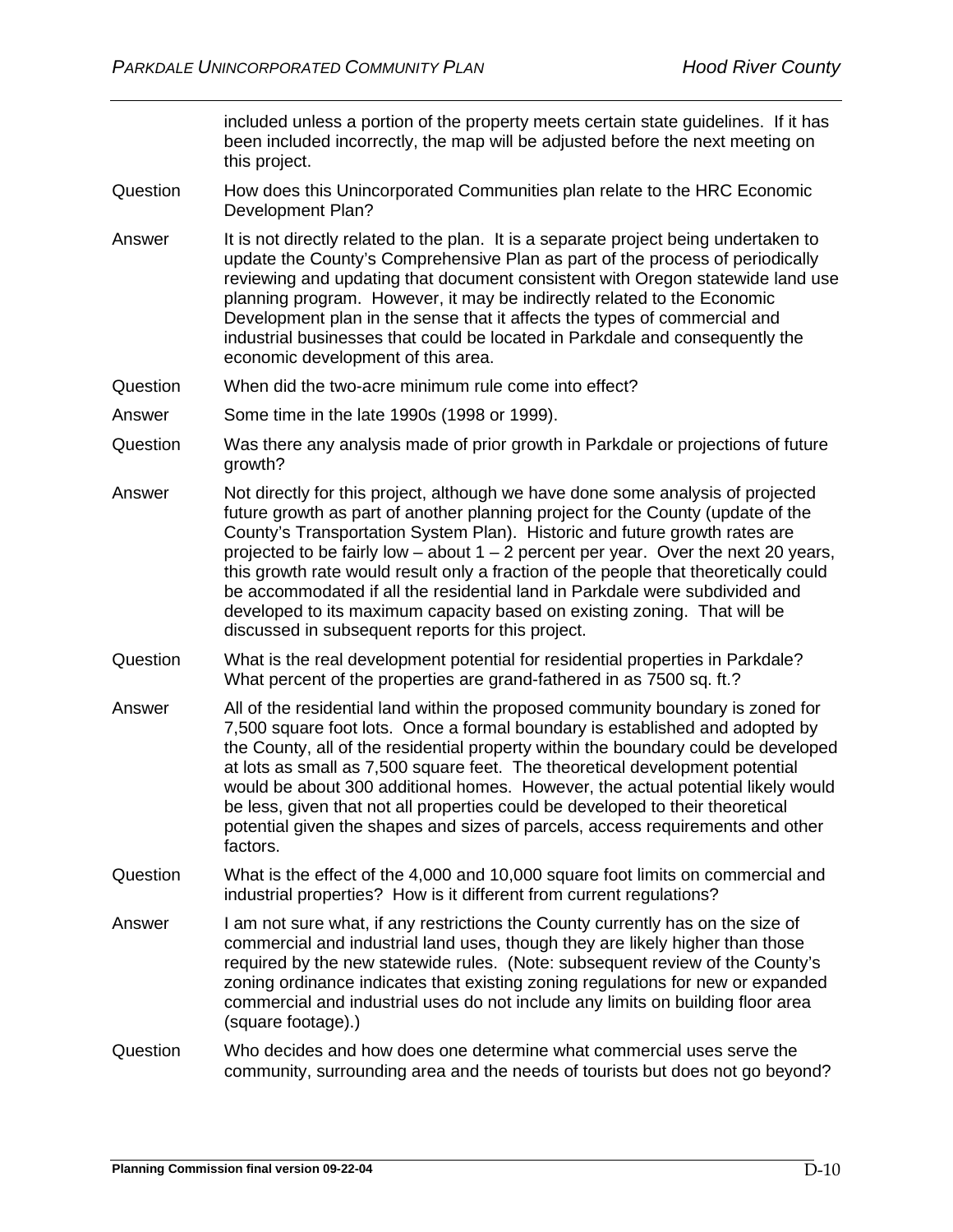| Answer   | Our consulting firm and the County will make a proposed determination based on<br>the statewide rules and how they have been interpreted and applied in other<br>counties or through other legal or administrative decisions. (Note: subsequent<br>review of the statutes that apply to unincorporated communities and the County's<br>zoning ordinance indicates that commercial businesses would be limited to those<br>that would serve Parkdale, "the surrounding rural area and people traveling<br>through the area." This could include tourists. The existing county zoning<br>ordinance allows a fairly general set of uses. Few if any of the uses currently<br>allowed by the County likely would be restricted under the new rules.) |
|----------|--------------------------------------------------------------------------------------------------------------------------------------------------------------------------------------------------------------------------------------------------------------------------------------------------------------------------------------------------------------------------------------------------------------------------------------------------------------------------------------------------------------------------------------------------------------------------------------------------------------------------------------------------------------------------------------------------------------------------------------------------|
| Comment  | I would like to see larger lots than 7500 square feet generally. (In response to a<br>question of whether participants thing minimum lot sizes should be smaller or<br>larger than 7,500 feet generally)                                                                                                                                                                                                                                                                                                                                                                                                                                                                                                                                         |
| Comment  | Keep the existing 7500 sq. ft. minimum lot size. (In response to a question of<br>whether participants thing minimum lot sizes should be smaller or larger than<br>7,500 feet generally)                                                                                                                                                                                                                                                                                                                                                                                                                                                                                                                                                         |
| Comment  | I would like to see, or at least explore the possibility of zoning more land for<br>commercial use. I am not sure which land to consider for commercial use -<br>possibly the SE corner of the area currently zoned for industrial use. Future<br>potential resort development on Mt. Hood could increase the need for<br>commercial businesses in Parkdale.                                                                                                                                                                                                                                                                                                                                                                                     |
| Comment  | Requirements for off-street parking for commercial and industrial uses in<br>Parkdale should be relaxed or eliminated. There isn't a need for it now.                                                                                                                                                                                                                                                                                                                                                                                                                                                                                                                                                                                            |
| Comment  | When asked about preferences for possible urban road standards in Parkdale,<br>one person recommended Option A (34-foot wide road with parking on both<br>sides of the street) while another recommended Option C (24-foot wide street<br>with parking allowed on one side only). Several other people expressed a<br>general preference for smaller roads.                                                                                                                                                                                                                                                                                                                                                                                      |
| Comment  | The presentation indicated that there is no formal boundary for Parkdale.<br>However, a formal sewer district boundary was already adopted.                                                                                                                                                                                                                                                                                                                                                                                                                                                                                                                                                                                                      |
| Answer   | That is true. However, that boundary was adopted through a separate process<br>and for a different purpose (to create and assess fees for sewer district). The<br>boundary proposed for this project would affect land use and zoning within the<br>boundary.                                                                                                                                                                                                                                                                                                                                                                                                                                                                                    |
| Question | How is planning for schools accounted for in this process?                                                                                                                                                                                                                                                                                                                                                                                                                                                                                                                                                                                                                                                                                       |
| Answer   | It is not directly addressed. The statewide rules governing this process do not<br>include any requirements for locating or planning for schools in unincorporated<br>communities. The School District is a separate agency and is required to plan for<br>future schools in large degree in response to growth and development within the<br>County. At some point, future growth in Parkdale could result in the need for<br>additional school facilities.                                                                                                                                                                                                                                                                                     |
| Comment  | More should be done to find out what people think about these issues, e.g., lot<br>sizes and expansion of the commercial area. Can a community survey of some<br>type be conducted.                                                                                                                                                                                                                                                                                                                                                                                                                                                                                                                                                              |
| Answer   | An informal survey could be conducted. That has been discussed by the project<br>team as a way to gather more opinions about these issues.                                                                                                                                                                                                                                                                                                                                                                                                                                                                                                                                                                                                       |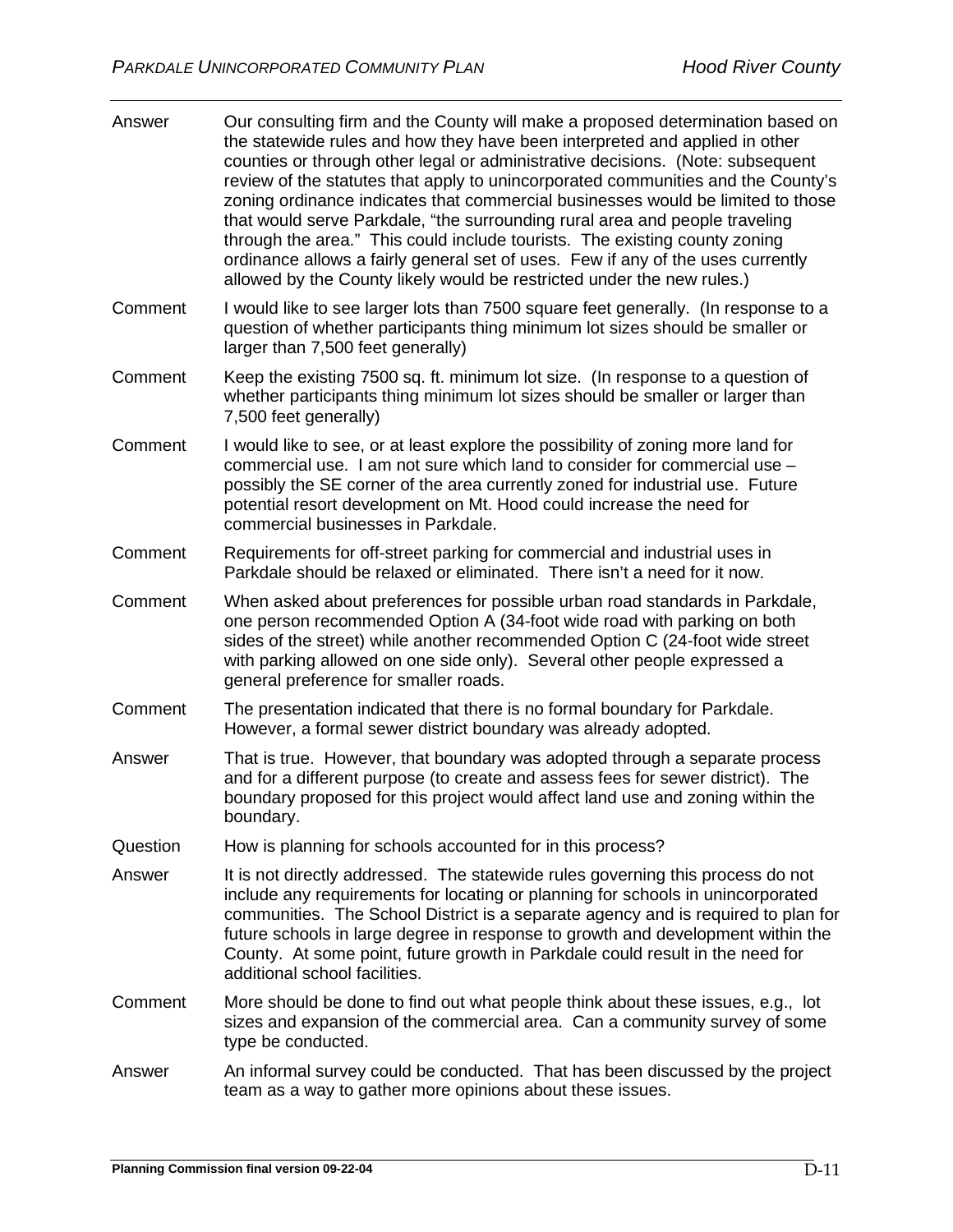| Question | Could subdivision of land be subject to requirements for Planned Unit<br>Developments (PUD's)?                                                                            |
|----------|---------------------------------------------------------------------------------------------------------------------------------------------------------------------------|
| Answer   | This may be an option, depending on existing county regulations and/or the<br>county's ability and resources to develop such regulations if they do not already<br>exist. |
| Comment  | It would be nice to see a park/open space south of the residences along Baseline                                                                                          |

# **Wrap-Up**

After the discussions, Matt Hastie briefly described the next steps for the process, which include:

- ♦ Identify detailed zoning requirements;
- ♦ Identify changes in lot size or land use as requested or recommended by the public and others;
- ♦ Refine public facility capacity estimates;
- ♦ Prepare a community plan;
- ♦ Conduct another project meeting in Parkdale; and

Drive and east of Clear Creek Road.

♦ Adopt changes to County plans.

The meeting was adjourned.

Several participants completed and returned comments after the meeting. Comments included:

*Eliminate the existing off-street parking regulations in the C-zone. Reason: Parkdale is an old platted town with many of the commercial lots developed prior to the existing zoning. These lots do not have either contiguous land or legal access to land available for parking. As it is, one is forced to seek approval of a variance. While the objective application of the variance criteria is a sound idea, too often the applicant faces political opposition leading to litigation at great expense.*

#### Sinclair Kinsey

*We feel that the lot size should be larger. There is already a traffic problem on Clear Creek Rd. (speeding, migrant traffic). Keep in mind the agriculture already existing along Clear Creek Rd. Conflicts have happened in the past and there would be more potential for conflicts with more development. The existing development along Clear Creek Rd. is an eyesore and although any future development would have to follow certain guidelines, we don't want to greatly increase Parkdale's population, even with nicely designed developments. As native Parkdalites, we think the rural flavor should be kept and save the smaller lot sizes for the Mid Valley. Thank you.* Mark and Linda Gray

I strongly oppose smaller lot sizes up Clear Creek Rd. This is a farming community with lots of existing agriculture up and down Clear Creek Rd. History shows when you put housing developments around agriculture of any kind it causes big problems! Conflicts with traffic already exist along Clear Creek Rd. (speeding, etc.). Housing would only add to this.

Jennifer Gray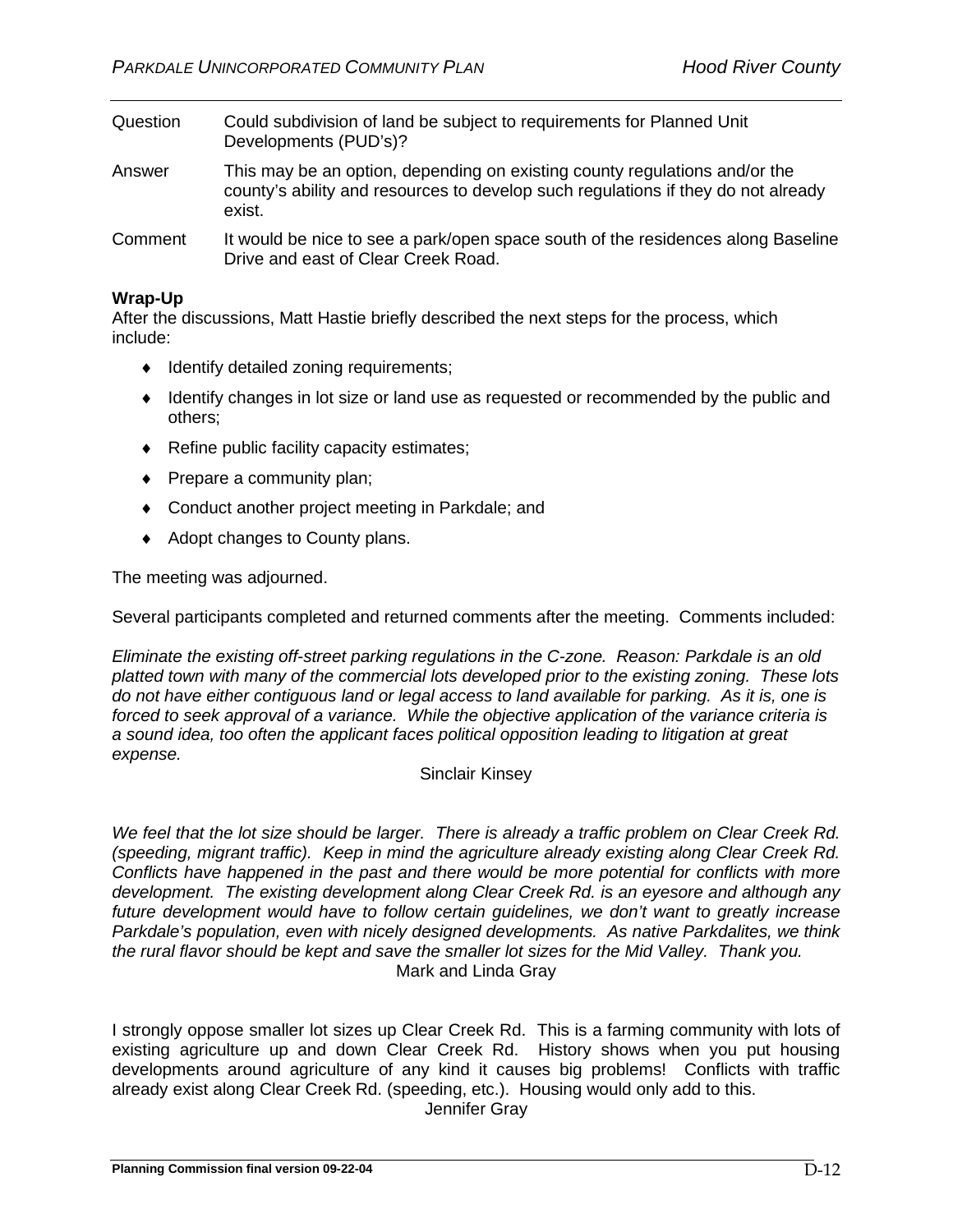# **PUBLIC MEETING SUMMARY**

# **FEBRUARY 24, 2003 PARKDALE COMMUNITY CENTER**

# **Background**

Hood River County is undertaking a project to plan for the rural communities of Odell and Parkdale and other land in the County. Planning for other rural communities in the County, including Mt. Hood, Oak Grove, Pine Grove, Rockford, Van Horn and Windmaster Corner, will be undertaken at a later date. State land use planning laws and rules require all counties in Oregon to develop plans for rural communities and update zoning and other land use requirements for rural residential, commercial and industrial land outside such communities. This was the fourth of five public meetings to involve residents and property owners from these areas in the planning effort. Approximately 30 people attended the meeting, which was facilitated by Matt Hastie of Cogan Owens Cogan (COC), with assistance from County staff.

# **Welcome and Introductions**

Matt Hastie welcomed participants and briefly reviewed the objectives of the project and meeting. He then introduced Mike Benedict, Hood River County Planning Director, and other members of the County Planning Department. He announced that the format of this meeting would be different from that of previous meetings on this project, in that there would be no small group discussions. He said that the floor would be open for questions throughout the presentation. The questions raised by the audience during the presentation are listed at the end of this summary, along with the answers provided by Matt and County staff.

# **Presentation on Project Background, Findings, and Recommendations**

Matt Hastie summarized the objectives and purpose of the project along with the basic state planning requirements governing unincorporated community planning in Parkdale. As noted above, the overall objective of the project is to prepare community plans and associated County zoning and other planning amendments for Odell and Parkdale, as well as zoning code amendments for rural residential, commercial and industrial land outside these and other rural communities. State planning requirements for Parkdale include a recommended designation of "rural unincorporated community," a requirement that public services must be adequate to serve future potential development, and the inclusion of a mix of residential, commercial, and industrial land uses. The planning requirements are generally less stringent than those for an urban unincorporated community, such as Odell.

Matt then presented a map of the proposed community boundary and existing zoning designations in Parkdale, explaining why certain areas had been included in the proposed boundary and others had been left out. For the most part, properties that have an Exclusive Farm Use (EFU) zoning have been left out of the unincorporated community boundary, as their inclusion would require an exception to the State planning rules. Matt explained that it would be very difficult to receive an exception for properties with an EFU zone that are currently being farmed.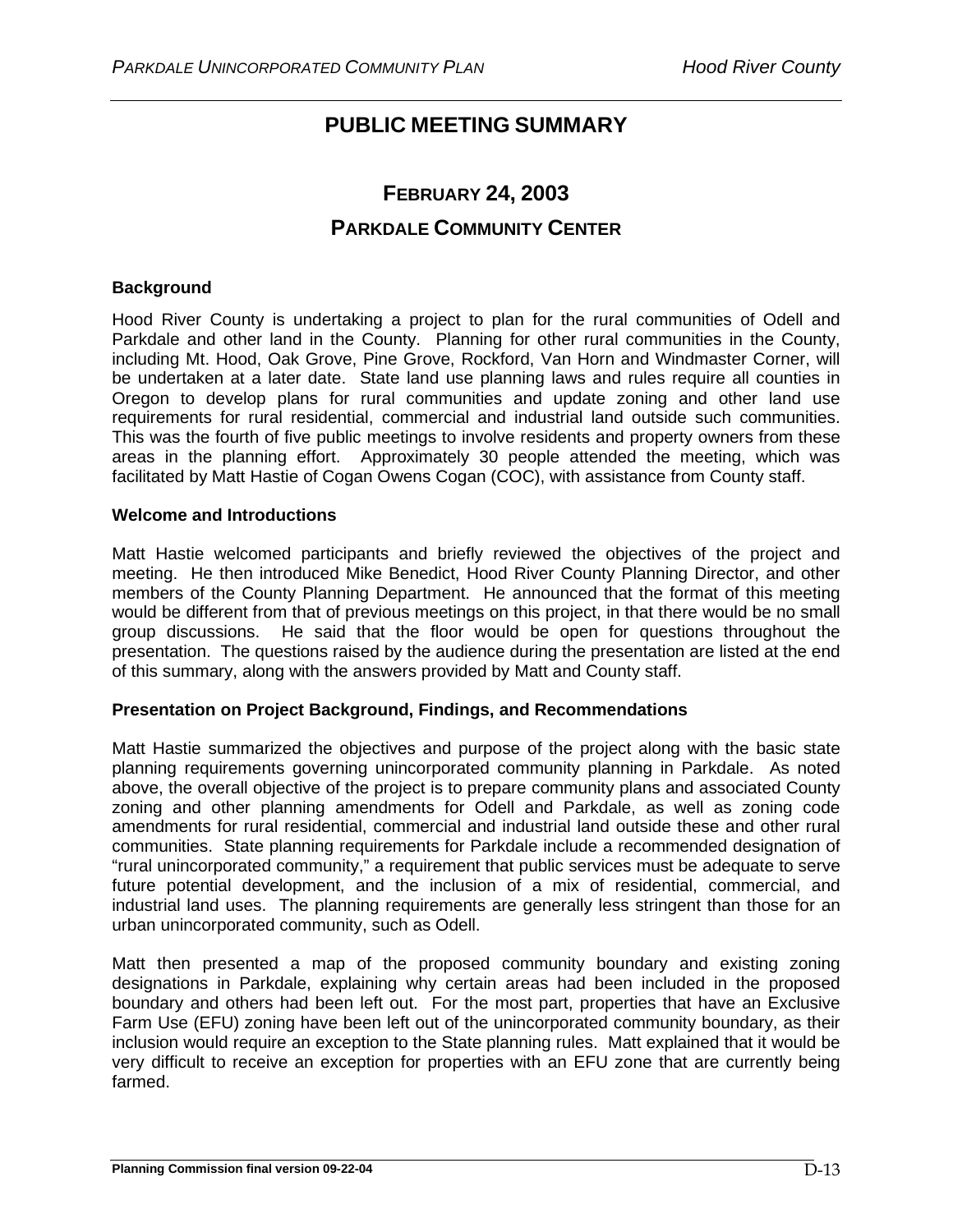Matt then presented the results of the Community Survey that was distributed by Hood River County to all property owners in Parkdale. Of those from Parkdale responding to the survey, 79% indicate a desire for the community to remain rural in character. About 65% also support maintaining the existing residential zoning patterns rather than moving towards larger or smaller lots. The survey results also indicate little support (24%) for adding more commercial land in Parkdale. Other issues raised in the survey results included the need for street lighting requirements, preservation of the uniqueness of Parkdale, concern about traffic levels and impacts, and questions about the type of economic development targeted and the ability of property owners to develop their land.

Matt then presented the results of the population growth projections and public facility capacity assessments that were conducted for Parkdale as part of the unincorporated communities planning project. These projections anticipate a population growth of 58 people in Parkdale over the next 20 years, with a need for approximately 14 new housing units. The land within the proposed community boundary can accommodate up to 210 additional homes under the existing zonings, so there should be no need to expand the boundary to allow for additional housing. The assessment of public facility capacity found that Parkdale Water Company and the Parkdale Sanitary District have sufficient unused capacity to serve the anticipated future growth in Parkdale over the next 20 years.

The study also identifies little need for new commercial land in Parkdale, given the population projections and the fact that there is currently enough commercially-zoned land to accommodate 8-12 new businesses, mostly on one existing parcel. Commercial businesses may also be located within the light industrial zone.

Matt then gave a brief summary of the items that are to be included in the Parkdale Community Plan. The Plan will include descriptions of the existing land use and zoning, allowed density and land uses, proposed community boundary, state planning requirements for unincorporated communities, process for developing the Community Plan, population projections, and proposed zone changes and land uses. The Plan also will include a description of existing public facility capacity and the ability of the facilities to meet the projected demand over the next 20 years.

The Parkdale Community Plan includes no proposed changes to the existing zoning designations in Parkdale. Proposed changes to County zoning rules include additional requirements that would apply to the property partitioning process and new Unincorporated Community Commercial and Industrial zoning designations that would conform to state rules on unincorporated communities. The new rules would require property owners to plan for future development of all lots on their property when requesting a land partition, including identifying the location of all future lots, future roads and utility lines, and the alignment of future access roads with adjacent properties. The new commercial and industrial zones for rural unincorporated communities such as Parkdale would limit the types of uses that would be allowed in these zones above a certain size (4,000 sq. ft. for the commercial zone and 10,000 sq. ft. for the industrial zone).

The uses proposed to be allowed in the Rural Unincorporated Commercial zone at sizes of greater than 4,000 sq. ft. are health services, funeral services, general merchandise, grocery stores, eating and drinking establishments, auto repair shops, second hand stores, and barber/ beauty shops. These are uses that are considered to serve the unincorporated community and surrounding area, along with people passing through the community, but would not be intended to draw customers from outside the surrounding area.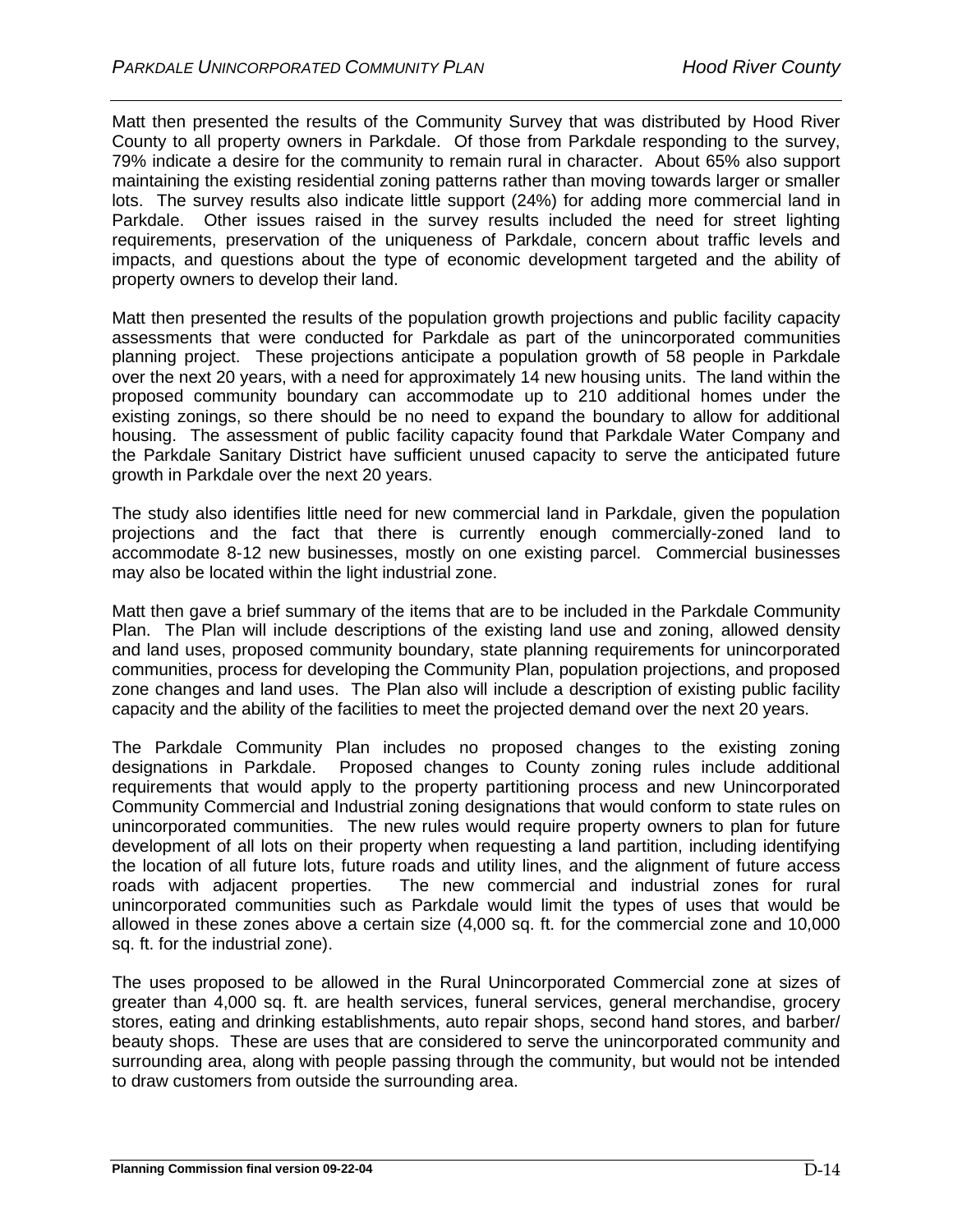Matt asked the audience if any additional uses should be allowed in the Rural Unincorporated Commercial zone at sizes of greater than 4,000 sq. ft. The audience proposed the following additional uses: gas station, post office, veterinary services, welding shops, library, and commercial greenhouse/ nursery.

New uses allowed in the Rural Unincorporated Industrial and Light Industrial zones would be limited to farm and forest related industrial uses, expansion of uses existing prior to 1994, or uses of 10,000 sq. ft. or less in size. Other uses would be allowed if they are considered to be necessary to employ the community and surrounding residents and would not rely on workers in other cities.

At this point Matt asked if the audience had any other suggested changes to the County's residential or commercial zoning ordinances. The audience did not have any specific changes to suggest to the residential zoning ordinance. They suggested several changes to the commercial zoning provisions which are described in the discussion section at the end of this summary.

Matt then presented a description of proposed road standards, which would utilize existing state and county standards for state highways, which are the major roads in the community. "Rural" road standards would be applied in most areas of Parkdale, while "urban" road standards would be applied to any new large developments. Matt then showed a series of slides with illustrated examples of the urban and rural road standards.

Matt closed his presentation with an explanation of the next steps for the unincorporated communities planning project. These include the preparation of the draft Community Plans and updated zoning ordinance provisions, followed by hearings before the Hood River County Planning Commission and Board of Commissioners. The final step will be a Board of Commissioners hearing to adopt the Community Plans and ordinance amendments. At the conclusion of the presentation Matt Hastie asked if the audience had any additional land use related questions or comments. These are listed below in italics, along with the questions raised by the audience during the presentation, and are followed by the answers provided by Matt Hastie and Mike Benedict.

# *Question 1: Does public participation matter in this process?*

Yes. Some elements of this plan are fairly rigidly defined by state law, with little flexibility for public opinion to affect them (e.g., the location and type of land allowed within the boundary). On the other hand, the character of development allowed within the community boundary can be influenced by public participation. Things that can be influenced and that we have sought advice from the public about include allowable lot sizes and types of residential, commercial and industrial uses allowed.

# *Question 2: I suggest you make a list of what is relevant for input.*

That can be done.

*Question 3: How are you considering the demands that would be placed on Crystal Springs Water District? Will you look at the additional demand from the proposal for a destination resort on Cooper Spur?*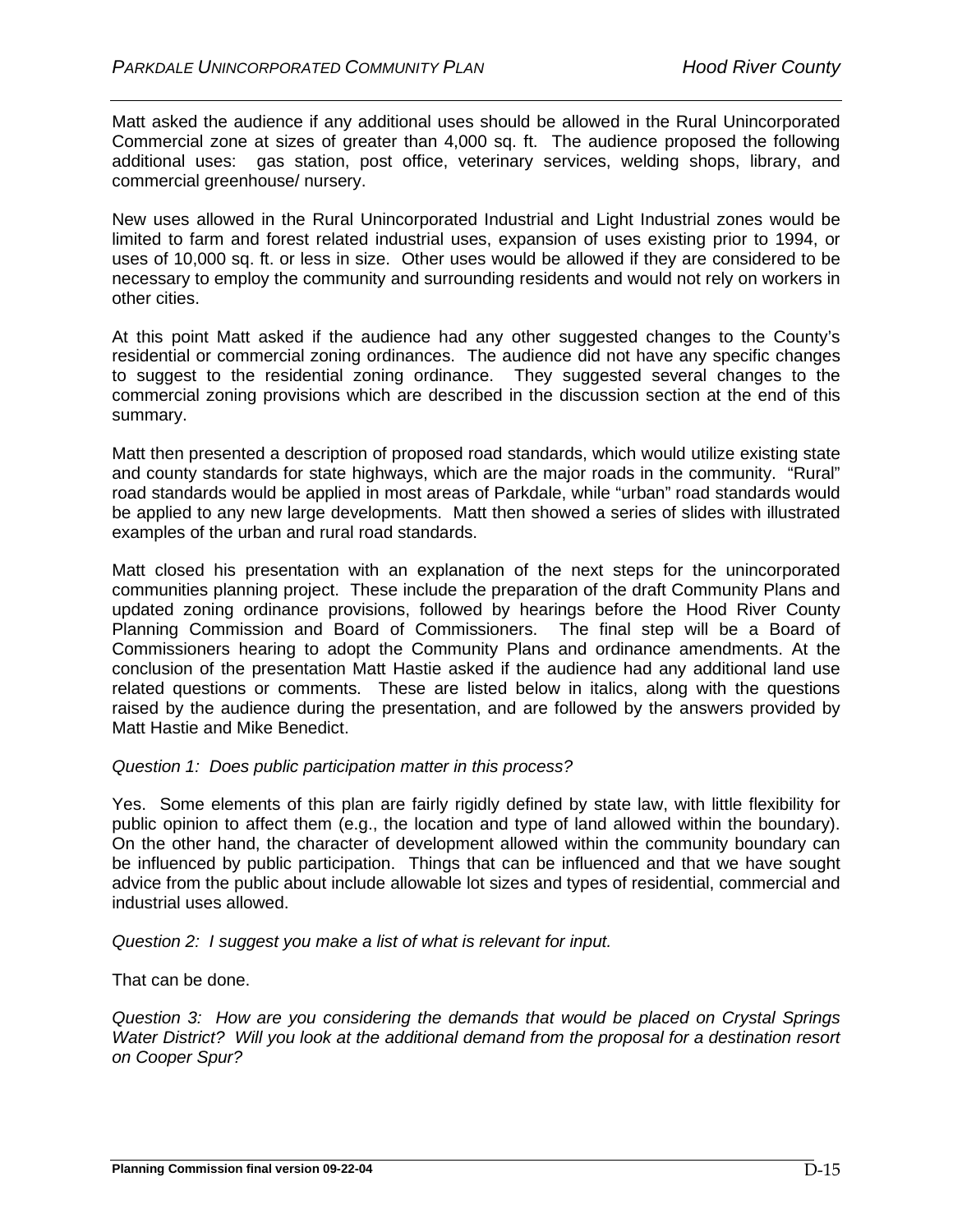We are assessing water service capacity based on existing capacity and approved future developments as required by state law. We cannot consider potential developments that may not be approved as we do not have adequate information to assess their impacts or predict whether or not they will be approved.

*Question 4: What are the community designations for Mt. Hood and Dee? Do they have existing community boundaries?*

They have not been determined yet. Mt. Hood likely would be designated as a Rural Service Center, though it could be designated as a rural unincorporated community, depending on the number and types of properties included within its boundary. Dee is not on the preliminary list of unincorporated communities in the county but potentially could be added.

#### *Question 5: What is the time frame for designating other unincorporated communities?*

Designation and planning for other unincorporated communities would be conducted as a second phase of this project. The County hopes to undertake this work during the next fiscal year (July, 2003 – June, 2004).

## *Question 6: Is the parcel that includes the park and museum considered as part of the supply of additional commercial land?*

It has not been up to this point but could be if desired or appropriate. That would add to the potential number of additional commercial businesses that could be developed in the future (compared to the number currently assumed).

## *Question 7: Would a hotel be allowed in the C-1 zone?*

No. New motels and hotels are prohibited within rural unincorporated communities within a certain distance of an urban growth boundary. *Note: further review of state requirements indicates that a motel or hotel of up to 35 units could be allowed in Parkdale. Proposed zoning ordinance amendments will be revised to reflect this.*

# *Question 8: How is land outside the community boundary of Parkdale affected by this project?*

Property zoned for rural residential use outside an unincorporated community boundary will have a minimum lot size of two acres in the future, pursuant to state requirements. No changes are proposed for zoning regulations for exclusive farm or forest (EFU) zoning provisions.

# *Question 9: Are vacant lots now available in the C-1 zone?*

There are only two vacant commercial lots in Parkdale. One is a fairly large lot located behind the commercial properties adjacent to (south of) Baseline Road. It could accommodate  $6 - 8$ additional businesses, but would require an access road and parking area. The other is the museum and train station property. There also are several properties currently used as residences within the commercial zone. These could be redeveloped for commercial use in the future.

*Question 10: What are the limits on Bed and Breakfasts?*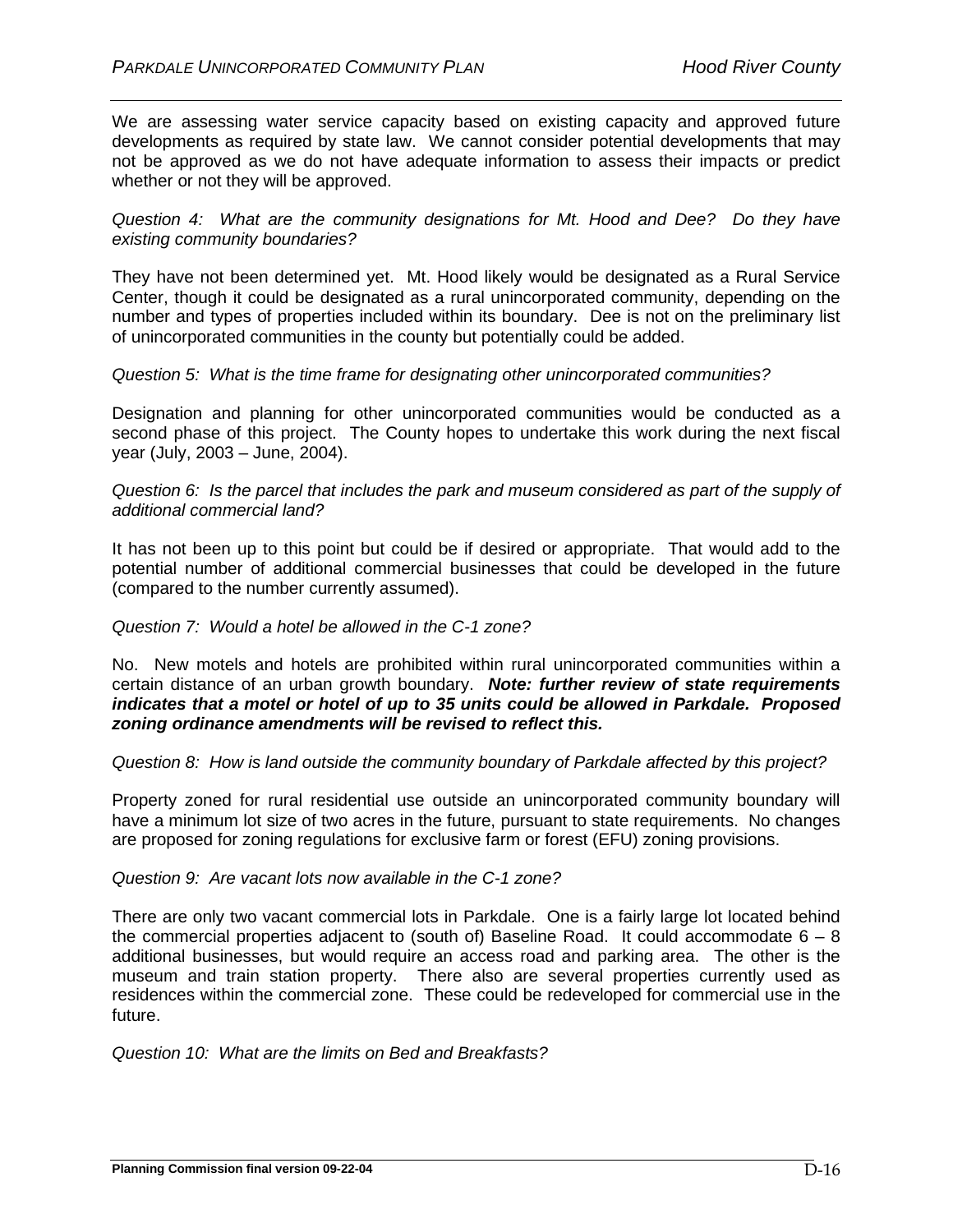The county's zoning ordinance defines Bed and Breakfasts as facilities that are owner or lessee occupied with up to 5 rooms for rent on a daily basis and with a maximum of 10 guests. B&B requirements are spelled out in Article 56 of the County's Zoning Ordinance.

# *Question 11: How long will these plans last before they need to be updated?*

There is no expected time limit. However, once the plan is in place, individual property owners could propose changes to their property's zoning within the Parkdale Community boundary at any time.

## *Question 12: Will this study look at build-out County wide?*

No. This study is focused on developing plans for designated unincorporated communities and updating county zoning requirements for rural, commercial and industrial land outside those communities to comply with state regulations.

## *Question 13: Why do we have to go through this process if the land is already zoned?*

This process is needed essentially to formalize the zoning that was put in place approximately 20 years ago when the County first adopted its Comprehensive Plan. Adoption of new state rules, spurred by legal decisions related to rural development requirements, have prohibited the County from applying existing zoning regulations within communities like Parkdale because no exception to Goal 14 was ever taken. Part of the purpose of this project is to allow people to use and subdivide their property in the future, consistent with existing or updated zoning regulations.

#### *Question 14: What about the commercial land on Highway 35?*

Those areas would be subject to county zoning ordinance provisions for land outside the unincorporated communities. Generally, state law requires that allowable uses outside unincorporated communities be less intensive than uses allowed inside the communities.

*Question 15: Would these same guidelines apply to Cooper Spur?*

Not necessarily. There is a different set of requirements for developments allowed under the state's "Destination Resort" guidelines. However, those regulations also place limitations on the types of commercial uses allowed.

*Question 16: You should flesh out the meaning the phrase "compatible with surrounding uses, size and character" listed in the locational requirements section of the proposed commercial zoning provisions (21.60.F). Maybe that could be used to ensure that certain types of commercial development are not allowed.*

The purpose of that provision is to give the county Planning Commission some discretion in approving certain types of uses.

*Question 17: Would apartments be allowed?*

Currently, they would not.

*Question 18: What is the name the south road on the map? Please include it on future maps.*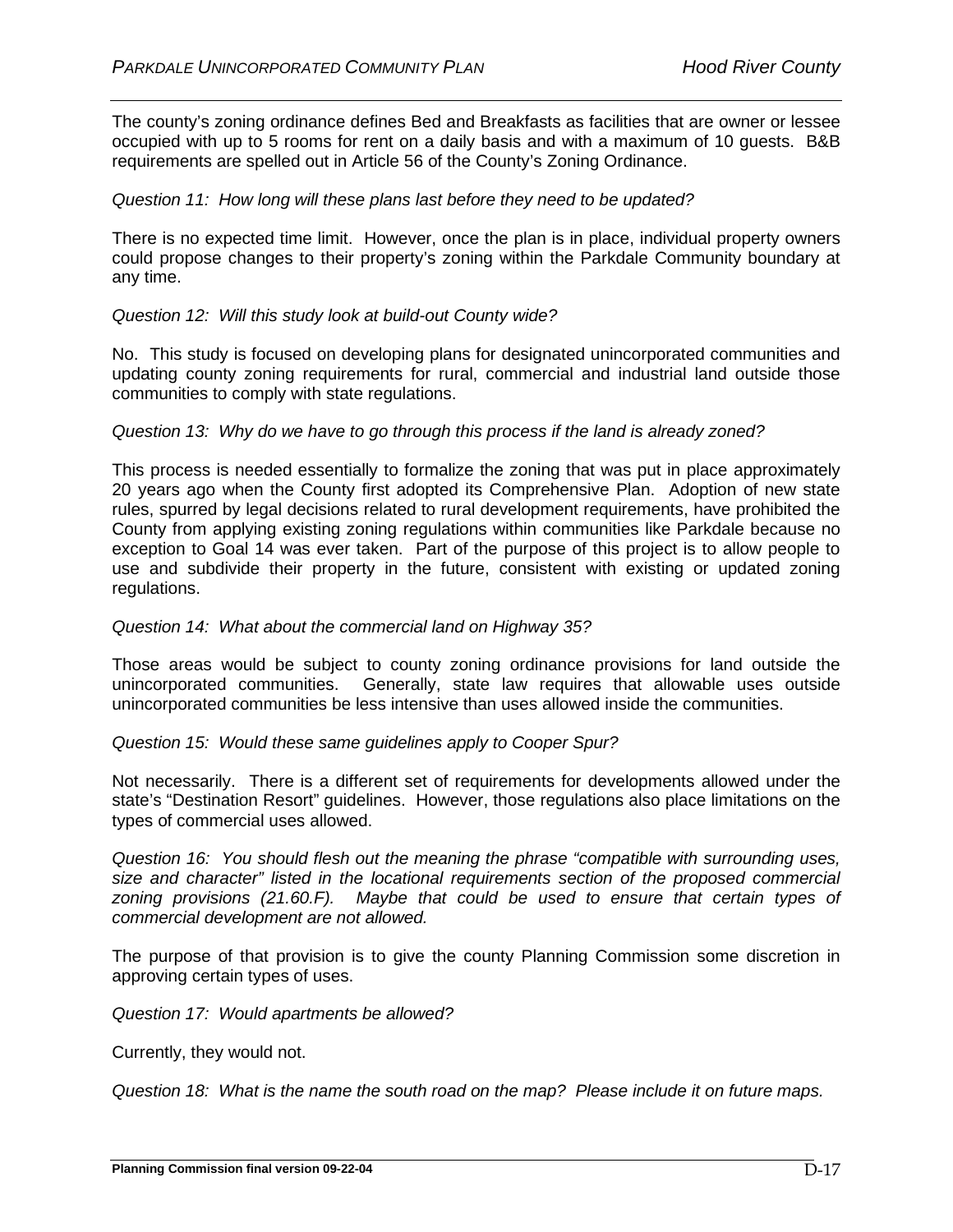It is Culbertson Road.

*Question 19: What is the square foot limit on the size of general merchandise stores? Should the zoning regulations include one to ensure we do not allow for things such as big box retail.*

No limit for more intensive uses, which could include general merchandise stores, has been identified. While state laws do not specifically require limitations on commercial uses that serve the unincorporated community, surrounding rural area and people passing through, the Land Conservation and Development Commission has required such limitations as a mater of state policy. In addition, in conjunction with the updated zoning ordinance provisions, findings must be prepared that demonstrate that specific uses allowed over 4,000 square feet will serve only the unincorporated community, surrounding rural area and people passing through. Given these requirements, there likely will be a size limitation on these types of uses of 10,000 – 12,000 square feet in floor size.

*Comment 20: Why box ourselves in? I would not support such a limitation.*

## *Question 21: Do we want to limit the size of McIsaac's?*

McIsaac's is probably about 10,000 square feet in size. Given the size and configuration of available, vacant lots in Parkdale, it is unlikely that much larger uses could be developed in this area. In addition, a big box retail type use (e.g., a Costco or Wal-Mart) would not meet the requirement that more intensive uses serve only the community, surrounding area and people passing through. Those types of uses are intended to attract people from outside the immediate area. (*See response to question #19 for additional information*.)

#### *Question 22: Off street parking restrictions need to be addressed.*

We will review the county's off-street parking regulations, found in Article 51 ("Off-street Parking and Loading") of the County's Zoning Ordinance, compare them with typical requirements in other areas, and possibly recommend changes.

*Question 23: What is the County going to do about 3rd Avenue?*

At this time, the County does not have any plans to improve it.

*Question 24: What is the school district going to do about their parking problems in Parkdale?*

No plans have been identified as part of this project. The school district would need to be consulted to find out.

*Question 25: Is the map official?*

The map is still in draft form but revisions to the boundary are unlikely to be proposed.

*Question 26: The boundary does not include all land within the sewer district. This does not make sense.*

State requirements for creation of the boundary are based primarily on whether land is zoned for a non-farm or forest use or otherwise has an exception to a statewide goal. Properties that meet this definition are not always within an existing sewer or water district so unincorporated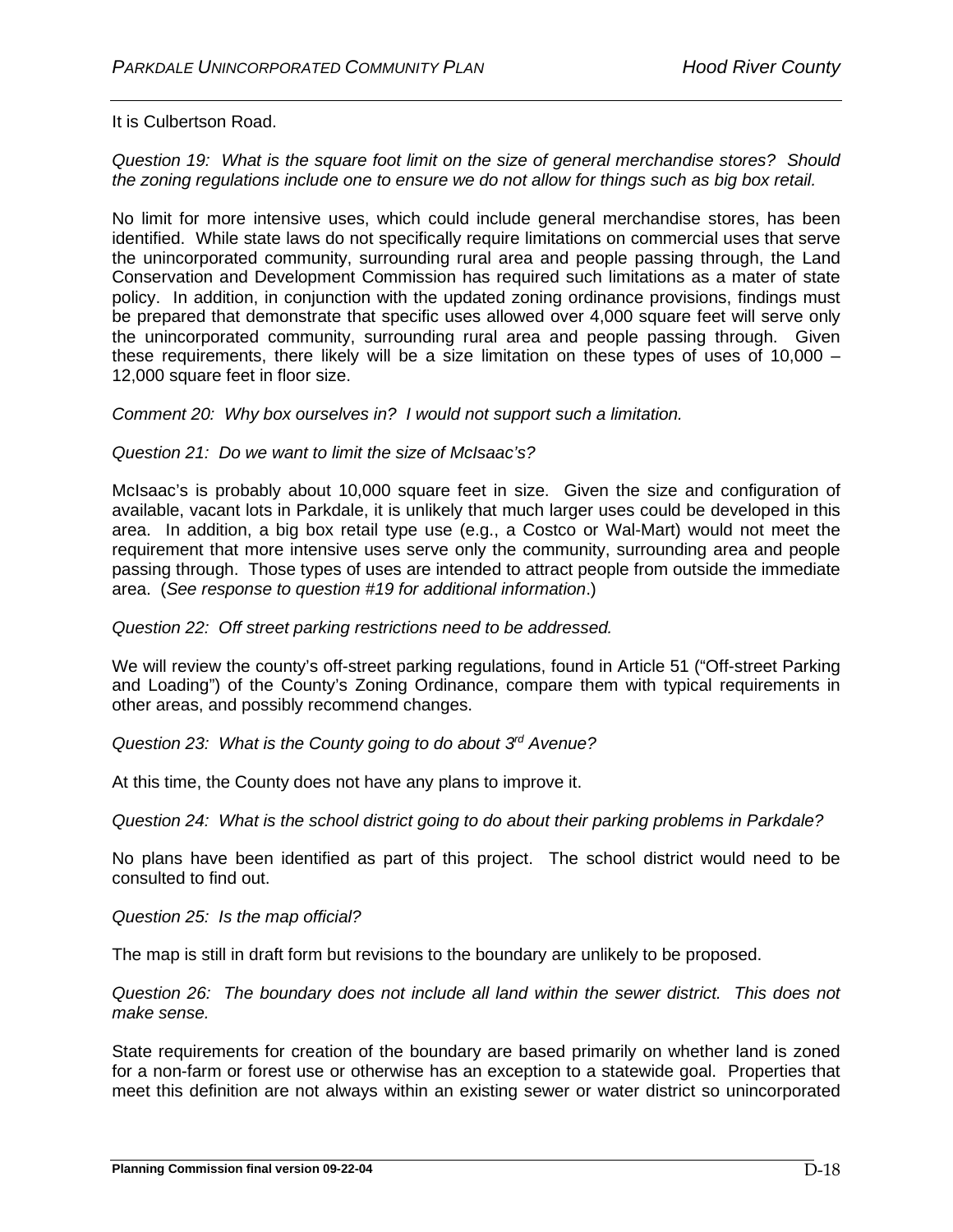community boundaries are not always consistent with sewer or water district boundaries, as is the case in Parkdale. As noted previously, there is little flexibility in where the unincorporated community boundary can be established.

#### *Question 27: Once the County adopts this plan, can people begin to divide their property?*

Once the plan has been adopted and the county secures approval from the state, people can begin to subdivide their property per proposed zoning regulations. The County hopes to adopt the Parkdale Plan by this summer. However, this is part of a larger process of planning for all unincorporated communities in the County that ultimately must be approved the state Department of Land Conservation and Development (DLCD). The county hopes that adoption of plans for Odell and Parkdale will be enough to allow development in those areas consistent with the plans. It may take a couple of additional months after county adoption to secure approval from the state for this. In addition, property owners would have to comply with county regulations for approval of a partition, building and other associated permits.

#### **Wrap Up**

After all of the audience's questions had been addressed, Matt thanked the audience for their participation and adjourned the meeting.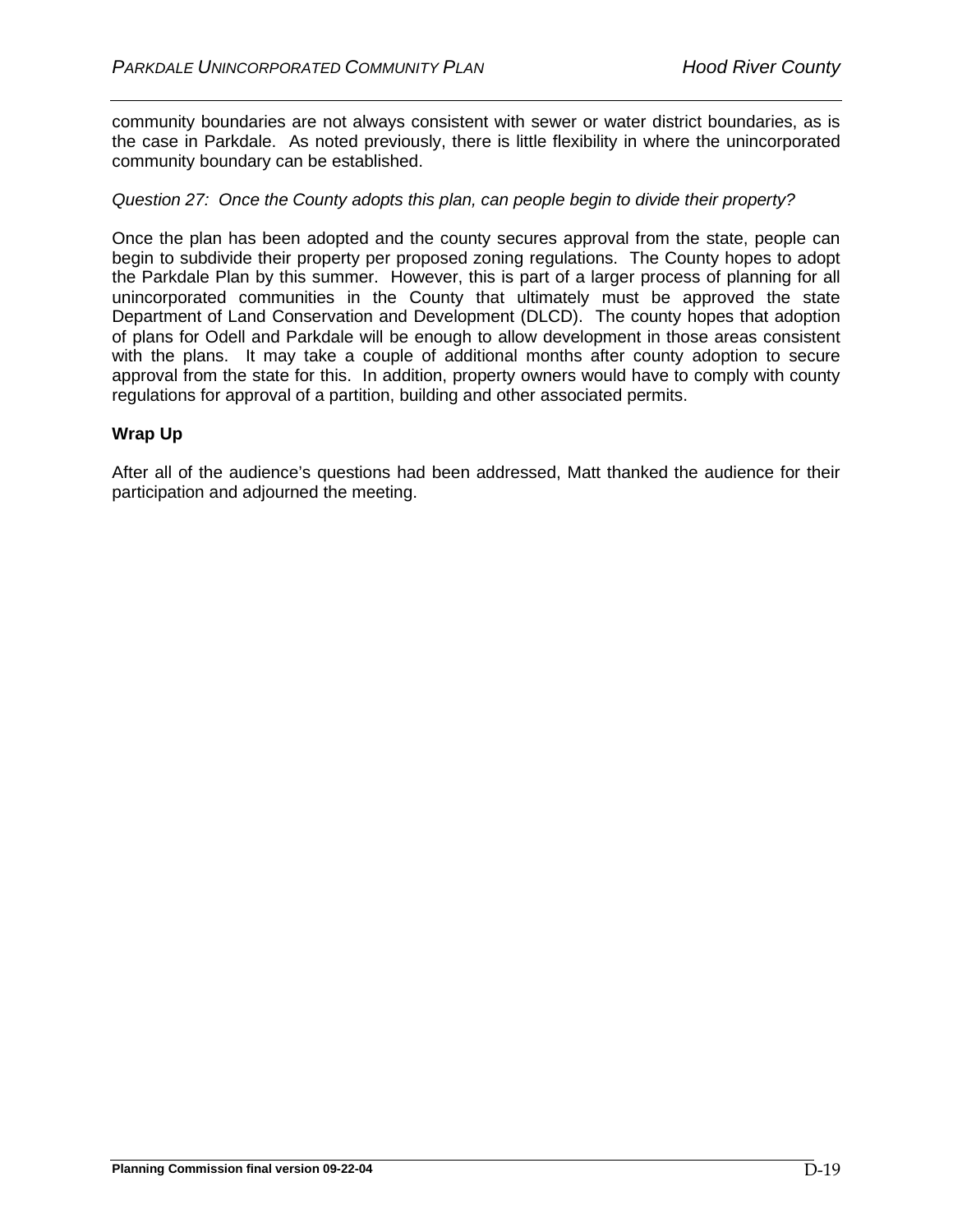# **PUBLIC MEETING SUMMARY**

# **MARCH 23, 2003 ST. MARY'S CATHOLIC CHURCH, HOOD RIVER**

## **Background**

Hood River County is undertaking a project to plan for the rural communities of Odell and Parkdale and other land in the County. Planning for other rural communities in the County, including Mt. Hood, Oak Grove, Pine Grove, Rockford, Van Horn, and Windmaster Corner, will be undertaken at a later date. State land-use planning laws and rules require all counties in Oregon to develop plans for rural communities and update zoning and other land-use requirements for rural residential, commercial, and industrial land outside such communities. This was the sixth and final public meeting for this process, and the first devoted solely to involving Hood River County's Latino population in the planning effort. The meeting was attended by three community members, and was facilitated by Damian Pitt of Cogan Owens Cogan (COC), with assistance from County staff. Carmen Oregon of La Clínica served as the interpreter for the formal presentation and question-and-answer session.

#### **Welcome and Introductions**

Damian Pitt welcomed the participants and briefly reviewed the objectives of the project and meeting. He then introduced Mike Benedict, Hood River County Planning Director, and Josette Griffiths, Senior Planner for the County. He explained the format of the meeting, which would include a presentation on issues related to the project, followed by a question-and-answer session. He said that the attendees were welcome to ask questions at any point in the meeting. The questions raised by the audience during the meeting are listed at the end of this summary, along with the answers provided by Damian and County staff.

## **Presentation on Project Background, Findings, and Recommendations**

Damian began the presentation by summarizing the components of the project and the reasons it is being undertaken. The project includes the preparation of Community Plans for Odell and Parkdale, establishing official boundaries for these unincorporated communities, updating the County zoning code, and evaluating the capacity of the communities' sewer and water systems. The purpose of the project is to comply with state land-use planning requirements, make sure that the community public facilities will be sufficient to meet future demand, and meet the needs and objectives of the communities as expressed by their residents.

Damian then presented maps of the proposed community boundaries and existing zoning designations in Parkdale and Odell. He explained that nearly all properties zoned for Exclusive Farm Use (EFU) have been left out of the unincorporated community boundary, as their inclusion would require an exception to the State planning rules in most cases. These exceptions are very difficult to receive for properties in an EFU zone that are currently being farmed. Mike Benedict added that a small stretch of EFU-zoned property was included in the community boundary of Odell to provide a connection between the core of the Odell community and an area to the northwest of the core that also meets the requirements for inclusion in the community boundary.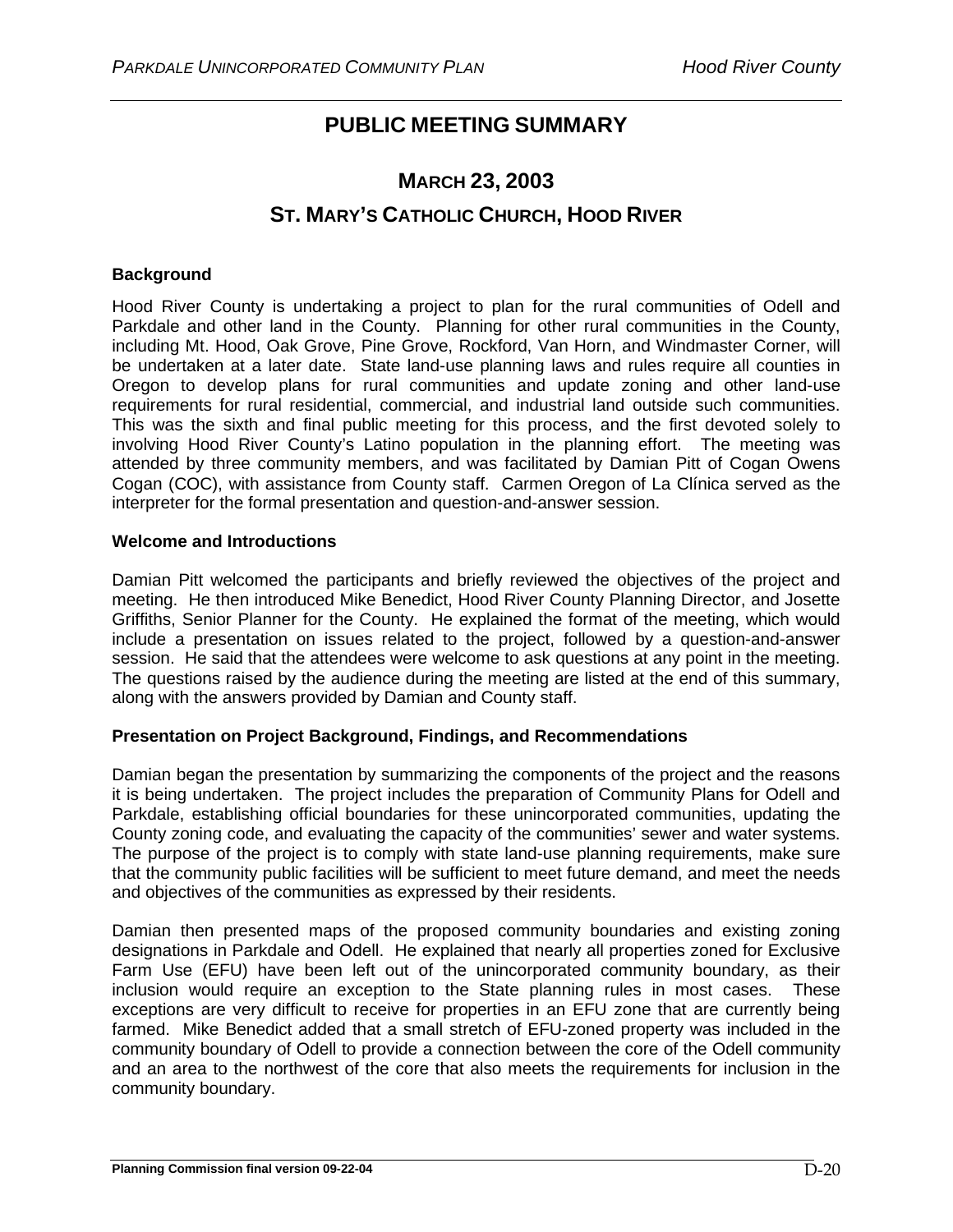Damian then presented the results of the Community Survey that was distributed by Hood River County to all property owners in Odell and Parkdale. Respondents from both communities indicate a strong desire for their community to remain rural in character. The majority also support maintaining the existing residential zoning patterns rather than moving toward larger or smaller lots. Neither community expressed much support for adding more commercially zoned land.

Damian then presented the results of the 20-year population growth projections and public facility capacity assessments that were conducted for Odell and Parkdale as part of the unincorporated communities planning project. He explained that the projections were made based on past population growth trends and other information such as average household size in the communities. This information was used to determine whether the existing public facilities and residentially or commercially zoned land would be sufficient to meet the population growth anticipated in Odell and Parkdale over the next 20 years. The study found that there is sufficient residentially zoned land, under current zoning densities, to accommodate expected population growth in both communities. The current commercially zoned areas should be sufficient to meet future needs in these communities as well. Existing public facilities also should be adequate, with the exception of the sewer system in Odell. Plans are already under way to improve this system in a way that would meet the anticipated future demand.

Damian then gave a brief summary of the items that are to be included in the Community Plans for Parkdale and Odell. Each Plan will include a description of the existing land use and zoning, allowed density and land uses, proposed community boundary, state planning requirements for unincorporated communities, process for developing the Community Plan, population projections, and proposed zone changes and land uses. The Plans also will include descriptions of existing public facility capacity and the ability of the facilities to meet the projected demand over the next 20 years.

The Parkdale Community Plan includes no proposed changes to existing zoning designations. The Odell Community Plan proposes the rezoning of an area in the northwest portion of Odell from Rural Residential 2½-acre minimum lot size (RR 2½) to Rural Residential ½-acre minimum (RR ½). The proposed commercial and industrial zones for both urban and rural unincorporated communities in Hood River County would limit the types of new uses that would be allowed in these zones above a certain size. The current limits are 4,000 sq. ft. for Commercial zones in rural unincorporated communities and 8,000 sq. ft. for urban unincorporated communities and 10,000/ 20,000 sq. ft. for Industrial zones in rural/urban unincorporated communities. Mike Benedict mentioned that the State is currently considering an amendment to the law that would allow much larger industrial uses within unincorporated communities.

The following uses are proposed to be allowed in the Commercial zones for unincorporated communities at sizes of greater than the limits described above: health services, funeral services, general merchandise, grocery stores, eating and drinking establishments, auto repair shops, and secondhand stores (in rural unincorporated communities only). These are uses that are considered to serve the unincorporated community and surrounding area, along with people passing through the community, but would not be intended to draw customers from outside the surrounding area.

New uses allowed to exceed the size limitations for the unincorporated community Industrial or Light Industrial zones would be limited to farm- and forest-related industrial uses, expansions of uses existing prior to 1994, or uses considered to be necessary to employ the community and surrounding residents and that would not rely on workers in other cities.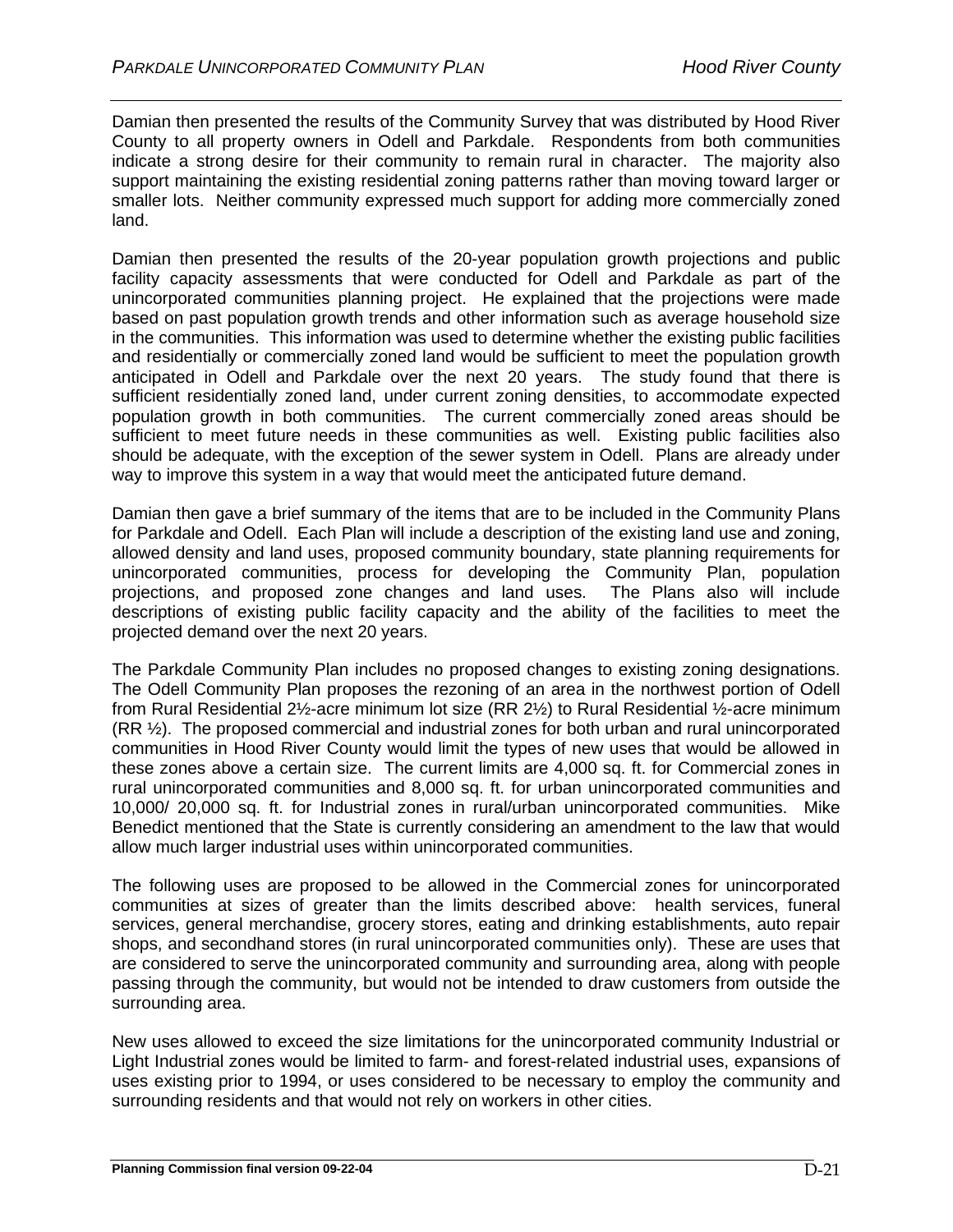Damian asked the attendees if any additional uses should be allowed in the unincorporated community Commercial zones at sizes of greater than the allowed maximums. One participant proposed that canneries be allowed. Damian responded that canneries would currently be allowed in the unincorporated community Industrial zones, and would not have a size limitation under state law as that is a use that serves the farm industry.

The County has come up with additional proposed zoning rule changes that would apply County-wide. These include new rules that would require property owners to plan for future development of all lots on their property when requesting a land partition, including identifying the location of all future lots, future roads and utility lines, and the alignment of future access roads with adjacent properties. In addition, new requirements for unincorporated community Commercial and Industrial zoning designations are proposed that would conform to state rules on unincorporated communities.

At this point Damian asked if the audience had any other suggested changes to the County's residential or commercial zoning ordinances. The audience did not have any specific changes to suggest to the residential zoning ordinance. They suggested several changes to the commercial zoning provisions which are described in the discussion section at the end of this summary.

Damian closed his presentation with an explanation of the next steps for the unincorporated communities planning project. These include the preparation of the draft Community Plans and updated zoning ordinance provisions, followed by hearings before the Hood River County Planning Commission and Board of Commissioners. The final step will be a Board of Commissioners hearing to adopt the Community Plans and ordinance amendments. At the conclusion of the presentation, Damian asked if the audience had any additional land-userelated questions or comments. These are listed below in italics, along with the questions raised by the audience during the presentation, and are followed by the answers provided by Damian and County staff.

#### *Question 1: Did your analysis find that the number of commercial businesses in Odell would be sufficient for the future?*

That is not something we assessed. We found that there is enough commercially zoned land to meet future needs, but that does not necessarily mean that the current number of businesses will be sufficient. There is a significant amount of commercially zoned land in the community that is currently not in commercial use.

*Question 2: Hopefully more commercial and industrial ventures, such as the proposed glass plant, will take hold in Odell and Parkdale so that more jobs will be available to children growing up in the community.*

The glass plant is a high priority for the County, and should be approved before the proposed new rules for unincorporated communities go into effect.

*Question 3: What is the timeline for the project, and once these new rules go into effect will people be able to immediately divide their property down to R-1 (7500 square feet) standards?*

The planning for Odell and Parkdale should be completed by the end of June, 2003. However, the subdivision of land down to the more dense standards technically would not be allowed until the unincorporated community planning process is completed for all of the communities in the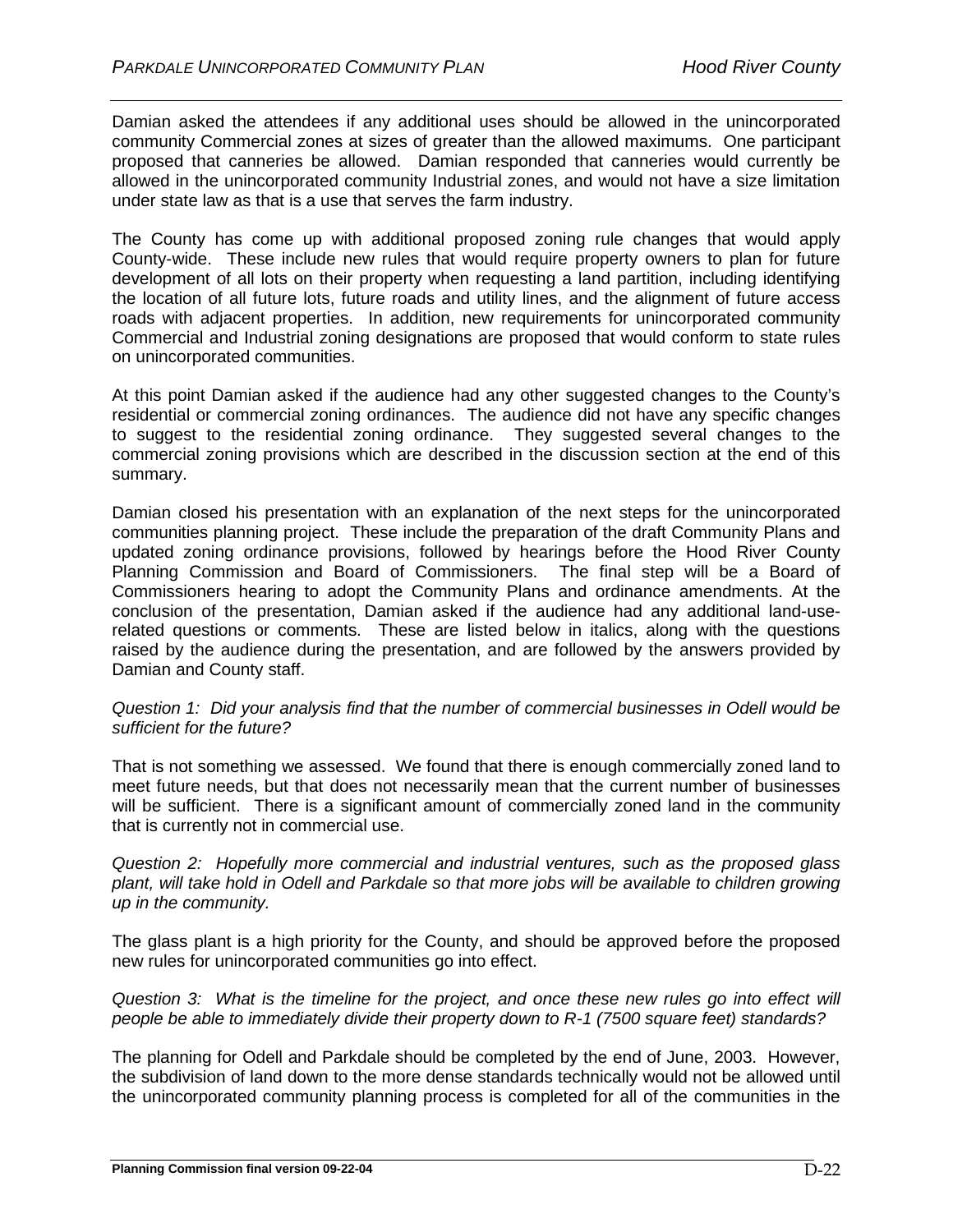County. The County is trying to get permission from the State to treat these as two separate processes, so that the rules could go into effect in Odell and Parkdale, allowing property owners to subdivide to the more dense standards, before the process is completed in the other communities.

## **Wrap-Up**

After all of the questions had been addressed, Damian asked the participants' opinions as to why no more than three residents had chosen to attend the meeting. One meeting participant speculated that the level of interest may not be very high because long-range planning projects such as this one do not have an immediate and visible effect that would impact people directly. Another said that many Latino residents work in the fruit-packing industry, and some probably had to work on the afternoon of the meeting.

One participant said that some Latino residents in the Parkdale area were under the impression that a rezoning of their property would force them to subdivide, even if they did not want to, and that the extra properties created through the subdivision would be taken from them. He cited this fear of losing property as a reason why these residents did not want to attend the meeting. County staff responded that this is not the intent of the project, and it would not be legal for the County to take a resident's property in the manner that the man had described. The staff asked him to go to the people who had this misconception and explain to them the truth about the project. They provided the man with additional copies of the Spanish-language project description, and told him that anyone who has questions or concerns about the unincorporated communities planning project should call Josette Griffiths in the Hood River County Planning Department.

At this point, Damian thanked the audience for their participation and adjourned the meeting.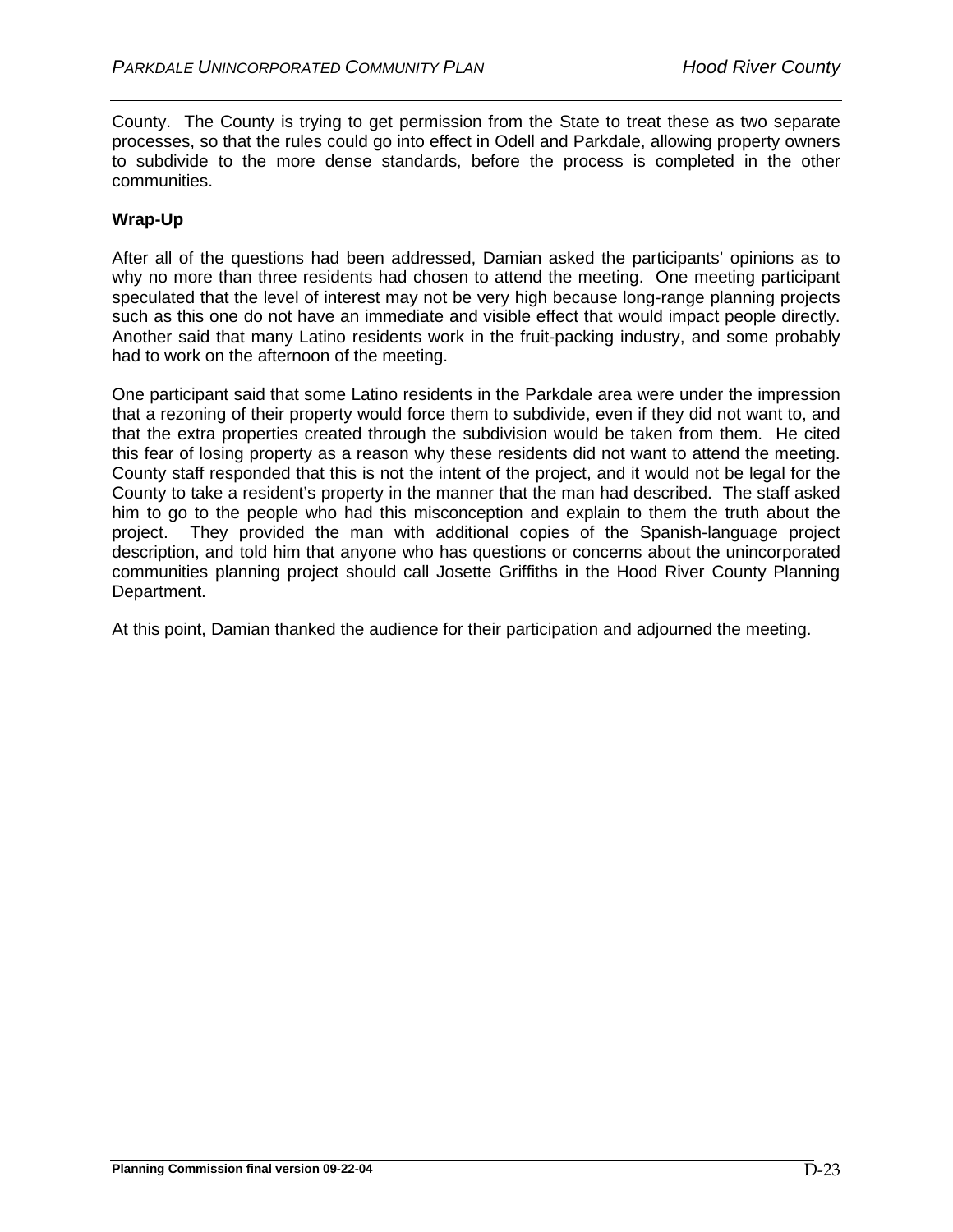# **APPENDIX E.DEVELOPMENT ASSUMPTIONS**

COC and Ecotrust prepared an inventory of land within the proposed unincorporated community boundary. Based on Hood River County tax assessment data, other geographic data and field checks, COC and Ecotrust identified properties with the potential for additional development, including:

- Completely vacant parcels.
- "Underdeveloped" properties which currently contain a dwelling but could be further divided and developed based on the size of the property, allowable lot size and location of the existing home.

For each vacant or underdeveloped property, COC estimated the potential number of additional units, given the following assumptions:

- For underdeveloped properties, 1/2 acre would continue to be used for the existing dwelling.
- For parcels less than two acres in size, 10% of the lot would be needed for additional roads and utilities; 20% of the parcel would be used for similar purposes for parcels larger than two acres.
- Parcels could not be developed to maximum efficiency, given varying parcel shapes, location of existing development, topographic factors, environmental conditions and other considerations. An efficiency factor of 75% was applied to all developable land within the unincorporated community.
- For each property, the number of units was rounded down to the nearest whole number.
- For properties already platted and approved for subdivision, the potential number of units was based on the approved plat.

The Parkdale unincorporated community boundary includes 67 vacant or partially vacant properties, totaling of 88.2 acres, with approximately 54 buildable acres. After discounting land needed for roads and other infrastructure and applying the efficiency factor described above, the residential capacity is estimated to be 198 additional dwelling units.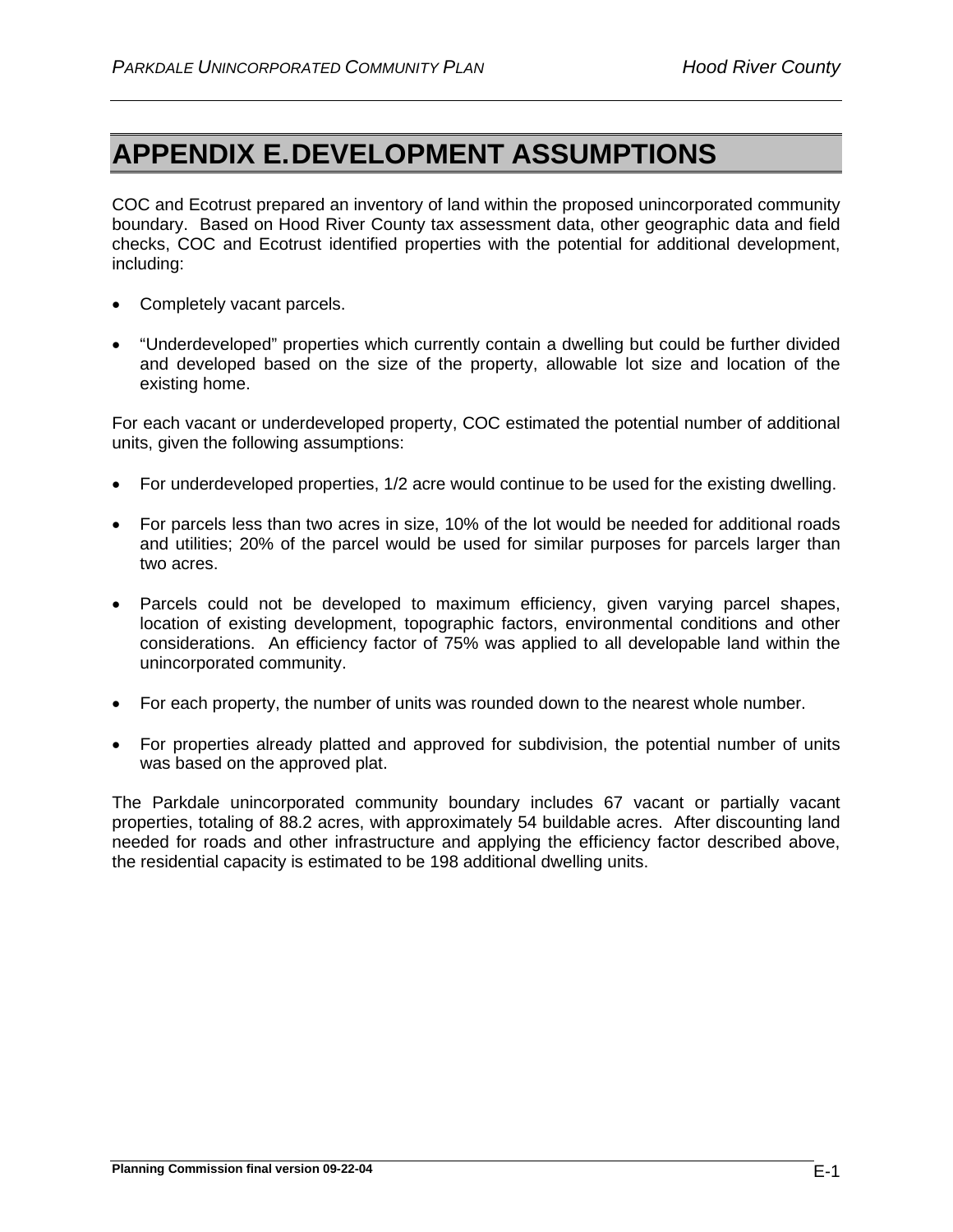# **APPENDIX F. COMPREHENSIVE PLAN FINDINGS**

### HOOD RIVER COUNTY PROPOSED COMPREHENSIVE PLAN FINDINGS

#### **in Support of More Intensive Commercial Uses Proposed to be Allowed in the Parkdale Unincorporated Community**

Oregon Administrative Rules (OAR) section 660-22-0030 specifies the following requirement for new commercial uses in unincorporated communities.

- (4) County plans and land use regulations may authorize only the following new commercial uses in unincorporated communities:
	- (c) Uses authorized under Goals 3 and 4;
	- (d) Small-scale, low impact uses;
	- (e) Uses intended to serve the community and surrounding rural area or the travel needs of people passing through the area.

The following uses are proposed to meet the definition include included in section (c).

- *home occupations*
- *health services*
- *funeral service and crematories*
- *general merchandise*
- *grocery stores*
- *eating and drinking places*
- *automobile repair and services*
- *second-hand stores*

These uses are proposed to have a size limit of 10,000 square feet in Parkdale.

Following are findings in support of these proposed designations.

• All of these types of commercial businesses typically are intended and sometimes needed (e.g., health services) to serve the needs of residents of local communities and surrounding rural areas. Most people would not be expected to and generally do not drive more than five miles to obtain the types of services provided by these establishments unless there are no closer viable alternative providing the same types of services. Parkdale is approximately 15 miles from the urban growth boundary of Hood River. All of these services are provided by similar establishments within the urban growth boundary of Hood River for that city's residents. Hood River residents would be unlikely to travel to Parkdale to obtain the same services.